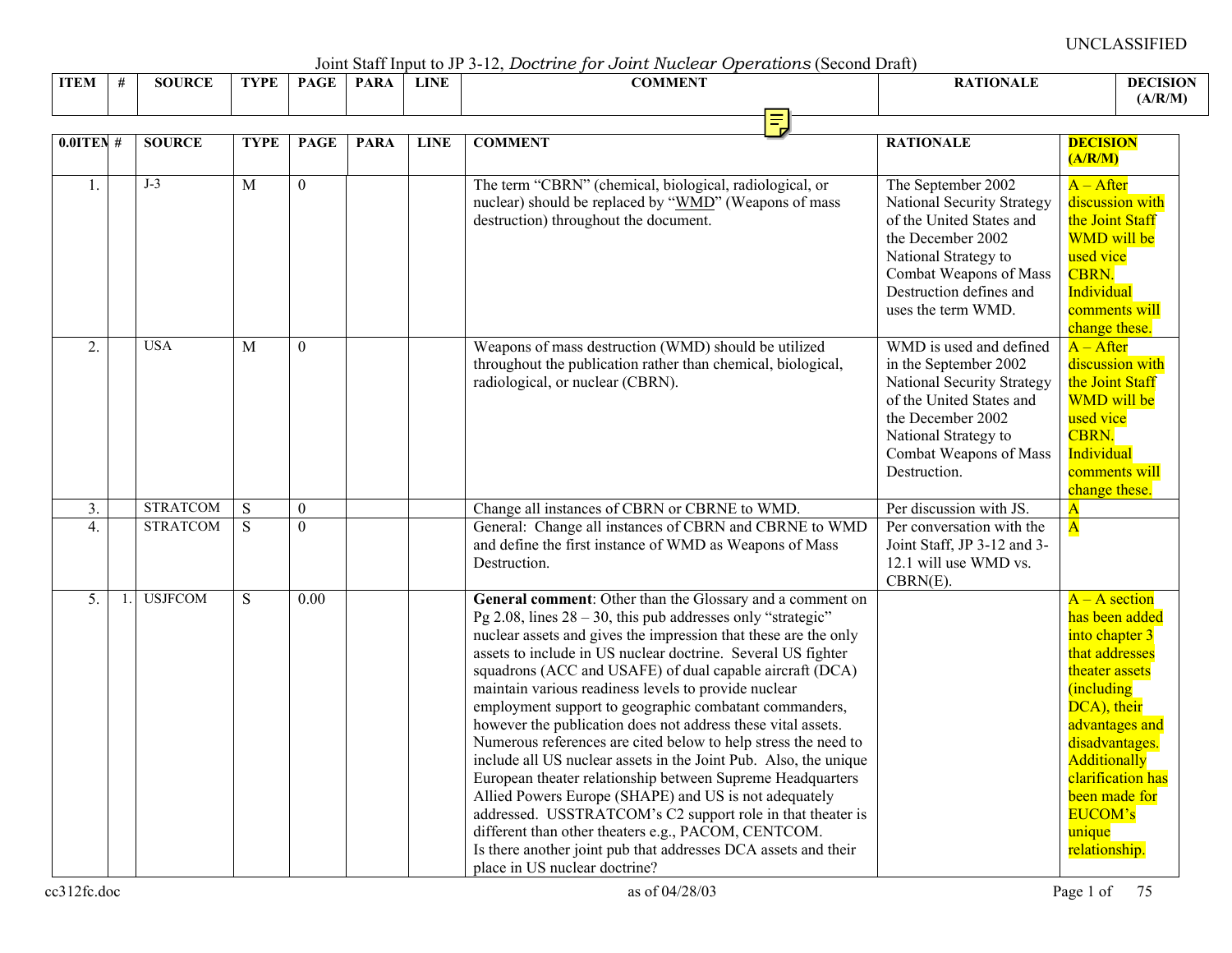Joint Staff Input to JP 3-12, *Doctrine for Joint Nuclear Operations* (Second Draft)

|             |               |             |      | .   |             |                |                 |                 |
|-------------|---------------|-------------|------|-----|-------------|----------------|-----------------|-----------------|
| <b>ITEM</b> | <b>SOURCE</b> | <b>TYPE</b> | PAGE | PAR | <b>LINE</b> | <b>COMMENT</b> | <b>ATIONALE</b> | <b>DECISION</b> |
|             |               |             |      |     |             |                |                 | (A/R/M)         |

| $0.01$ TEN# | <b>SOURCE</b> | <b>TYPE</b> | <b>PAGE</b>  | <b>PARA</b> | <b>LINE</b> | <b>COMMENT</b>                                                                                                                                                                                                                                                                                                                                                                                                                                                                                                                                                                                                                                                                                                                                 | <b>RATIONALE</b>                                                                                   | <b>DECISION</b><br>(A/R/M)                                                                                                                    |
|-------------|---------------|-------------|--------------|-------------|-------------|------------------------------------------------------------------------------------------------------------------------------------------------------------------------------------------------------------------------------------------------------------------------------------------------------------------------------------------------------------------------------------------------------------------------------------------------------------------------------------------------------------------------------------------------------------------------------------------------------------------------------------------------------------------------------------------------------------------------------------------------|----------------------------------------------------------------------------------------------------|-----------------------------------------------------------------------------------------------------------------------------------------------|
| 6.          | <b>USMC</b>   | S           | $\mathbf{0}$ |             |             | General comment: It is not grammatically expedient to<br>globally replace of WMD with CBRN. While this may work<br>in cases where CBRN an adjective, it does not work in every<br>instance. For example, chapter III, paragraph 1.a., first<br>sentence now reads as follows: a. Proliferation and US<br>Vulnerabilities. While the end of the Cold War has<br>lowered concerns for strategic nuclear war, proliferation of<br>CBRN raises the danger of nuclear weapons use.<br>In the sentence above, what is being proliferated?<br>Was the intent to globally replace WMD with<br>CBRNE???<br>Globally search CBRN to determine and ensure proper usage.                                                                                   | CBRN cannot be used<br>arbitrarily as a<br>replacement for WMD.                                    | $A - After$<br>discussion with<br>the Joint Staff<br><b>WMD</b> will be<br>used vice<br>CBRN.<br>Individual<br>comments will<br>change these. |
| 7.          | <b>USN</b>    | S           | $\theta$     |             |             | GENERAL COMMENT: Per CJCS message 201655Z FEB 03<br>the correct abbreviation for Commander, US strategic<br>Command should be CDRUSSTRATCOM. This acronym<br>should be established on the first use of Commander, US<br>Strategic Command and then used throughout the remainder of<br>the text.<br>NOTE - a global search and replace may not ensure proper use<br>of the acronym throughout the text. Currently, there is an<br>inaccurate (and maybe inconsistent) use of<br>CDRUSSTRATCOM (the commander) and USSTRATCOM<br>(the staff) within the text. In some instances the staff<br>(USSTRATCOM) was used where the commander<br>(CDRUSSTRATCOM) is more appropriate. Remember staffs<br>support commanders who have responsibilities. | Rules for the use of<br>acronyms and consistency<br>with recently established<br>policy.           | A - Individual<br>comments will<br>change these.                                                                                              |
| 8.          | <b>USAF</b>   | S           | 0.00         |             |             | Add a picture of an ICBM launch facility or a FD&E launch.                                                                                                                                                                                                                                                                                                                                                                                                                                                                                                                                                                                                                                                                                     | This is the only force of<br>the nuclear strike leg of<br>the new triad without<br>representation. | A – Will work<br>with editors to<br>get picture<br>added                                                                                      |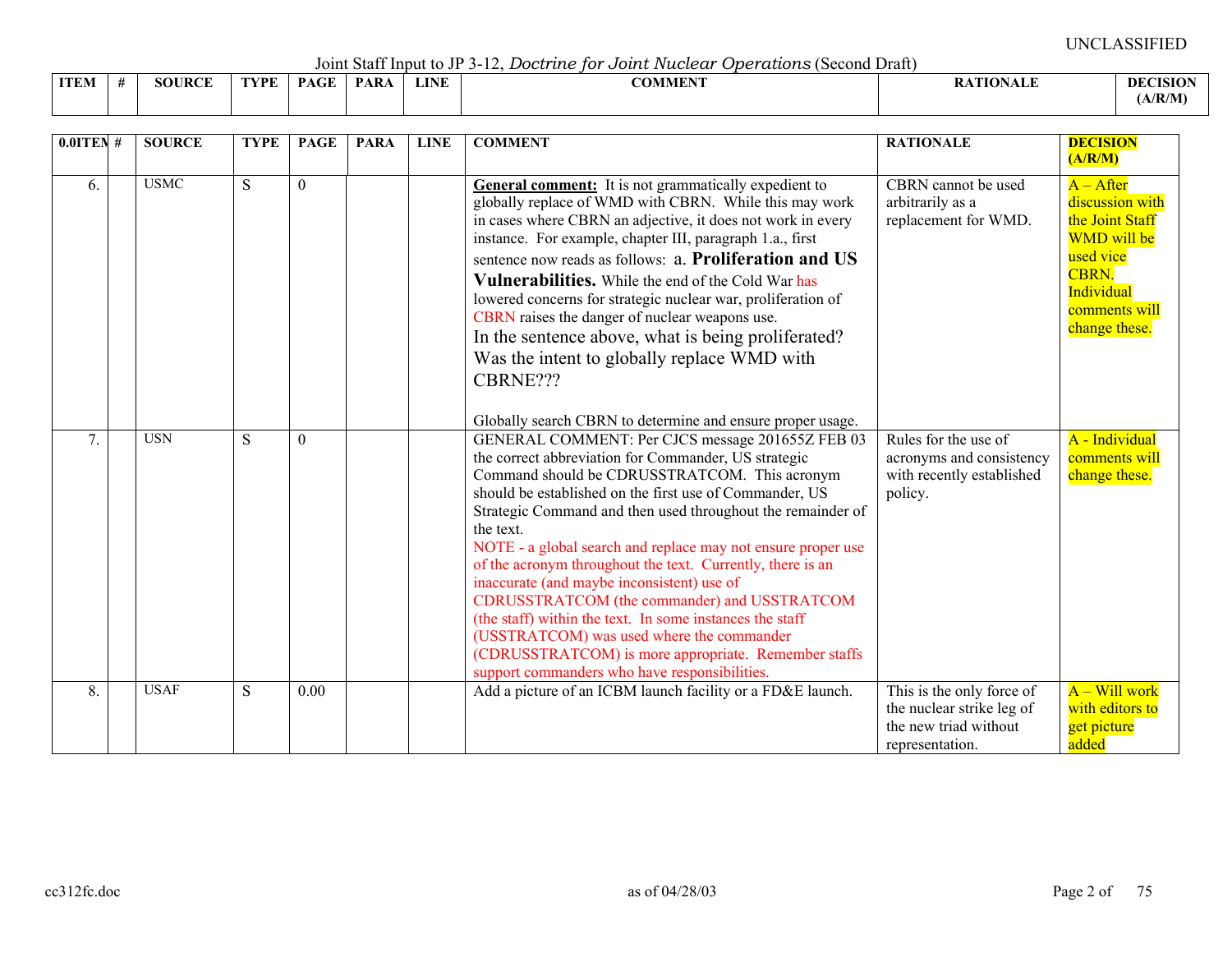Joint Staff Input to JP 3-12, *Doctrine for Joint Nuclear Operations* (Second Draft)

|             |   |        |         |             |      |             | - · <del>- - - - - - -</del><br>.     |                    |                |  |
|-------------|---|--------|---------|-------------|------|-------------|---------------------------------------|--------------------|----------------|--|
| <b>ITEM</b> | - | SOURCF | $.$ YPF | <b>PAGF</b> | DAD. | <b>LINE</b> | $\alpha$ $\alpha$ is the the<br>:OMMI | <b>TION</b><br>IX. | <b>DECISIO</b> |  |
|             |   |        |         |             |      |             |                                       |                    | (A/R/M)        |  |

| $0.01$ TEN # |    | <b>SOURCE</b>                       | <b>TYPE</b>    | <b>PAGE</b>                | <b>PARA</b>             | <b>LINE</b>    | <b>COMMENT</b>                                                                                                                                                                                                                                                                                               | <b>RATIONALE</b>                                                                                                                                               | <b>DECISION</b><br>(A/R/M)                                                                                                                                                                                                                                                 |
|--------------|----|-------------------------------------|----------------|----------------------------|-------------------------|----------------|--------------------------------------------------------------------------------------------------------------------------------------------------------------------------------------------------------------------------------------------------------------------------------------------------------------|----------------------------------------------------------------------------------------------------------------------------------------------------------------|----------------------------------------------------------------------------------------------------------------------------------------------------------------------------------------------------------------------------------------------------------------------------|
| 9            | 2. | <b>USJFCOM</b>                      | $\overline{S}$ | $\overline{0.00}$          |                         |                | General comment: This publication provides guidelines for<br>the employment of nuclear operations. Although unclassified,<br>this publication could possibly benefit a potential adversary.<br>As such, recommend designating this publication as DoD<br>Unclassified Controlled Nuclear Information (UCNI). |                                                                                                                                                                | $R - Not$<br>appropriate for<br>DoD UCNI.<br><b>DODD 5210.83</b><br>described DoD<br><b>UNCI</b> as a<br>classification to<br>limit info on<br>physical<br>protection of<br>DoD special<br>nuclear<br>material.<br>equipment, and<br>facilities. JP 3-<br>12 does not fit. |
| 10.          |    | <b>USARPAC</b><br>G3 Plans<br>(USA) | C              | $0.\overline{\mathrm{vi}}$ | 3                       | $\overline{2}$ | Change to read as follows: "To provide the desired<br>capabilities, nuclear forces must be diverse, flexible, effective,<br>survivable, enduring, secure, and responsive.                                                                                                                                    | The security of nuclear<br>forces must be addressed<br>when talking about their<br>characteristics.                                                            | $A$ – These are<br>comments from<br>the current 3-<br>12. Will be<br>incorporated<br>into the new<br>executive<br>summary.                                                                                                                                                 |
| 11           |    | <b>USARPAC</b><br>G3 Plans<br>(USA) | A, C           | $0.\n$ viii                | $\overline{\mathbf{3}}$ | $\overline{9}$ | Change to read as follows: "Defensive forces can directly<br>support offensive forces in five important areas: strategie<br>Strategic application, regional conflicts, synergistic<br>application, early warning forces, force protection (FP), and<br>air defense.                                          | Securing the nuclear<br>forces from ground based<br>threats is critical.<br>Additionally, capitalize<br>the first letter of the first<br>word after the colon. | $A$ – These are<br>comments from<br>the current 3-<br>12. Will be<br>incorporated<br>into the new<br>executive<br>summary                                                                                                                                                  |
|              |    | <b>USARPAC</b><br>G3 Plans<br>(USA) | $\mathbf C$    | $0.\overline{\mathrm{vi}}$ | $\blacksquare$          | 11             | Change to read as follows: "Post-wartime considerations are<br>war termination, termination strategy, consequence<br>management (CM), and reserve forces.                                                                                                                                                    | Consequence<br>management is a major<br>mission for post-nuclear<br>conflict scenarios in<br><b>USPACOM.</b>                                                   | $A$ – These are<br>comments from<br>the current 3-<br>12. Will be<br>incorporated<br>into the new<br>executive                                                                                                                                                             |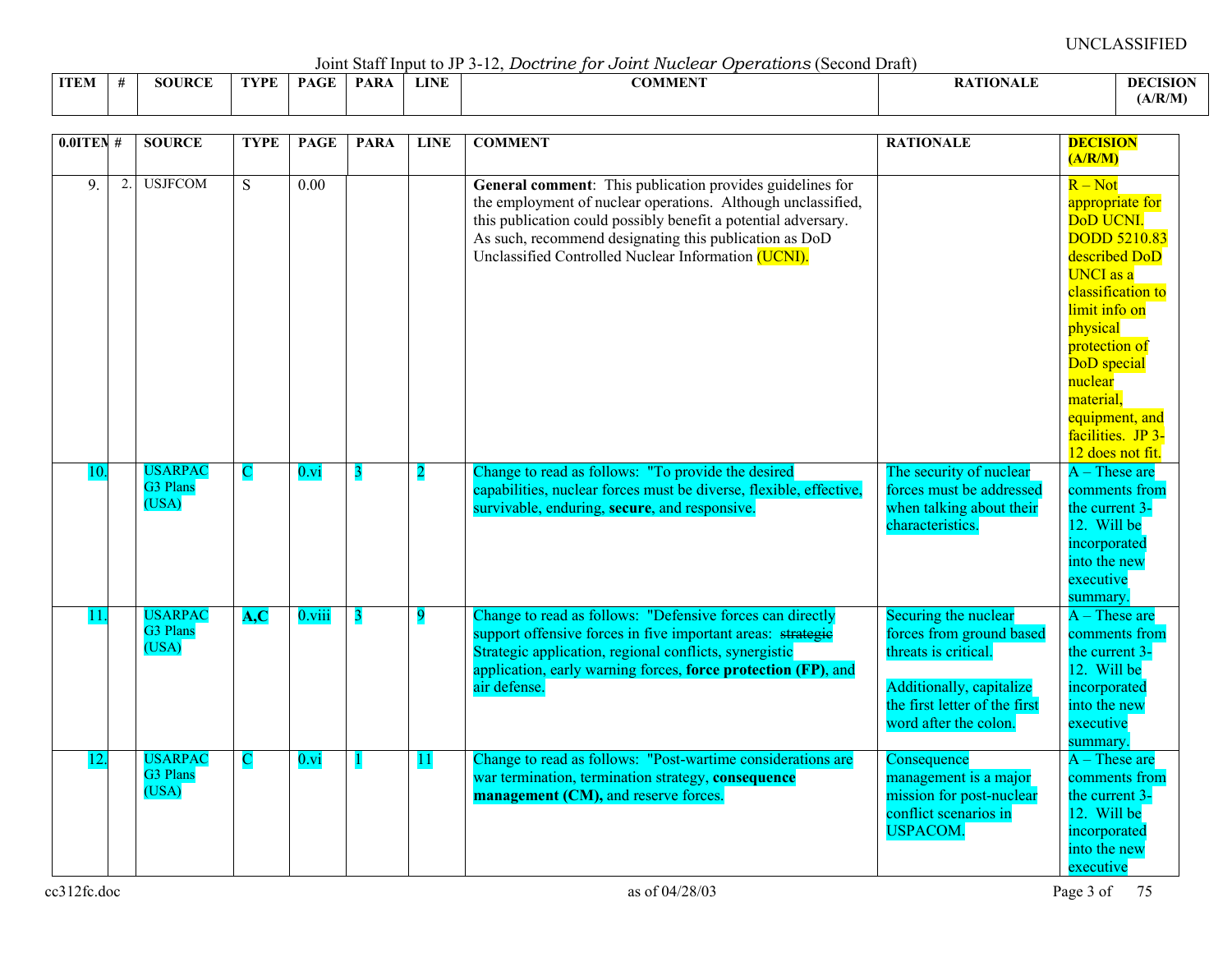Joint Staff Input to JP 3-12, *Doctrine for Joint Nuclear Operations* (Second Draft)

|             | $\sim$ 0.111. $\sim$ 0.000 11 11. $\sim$ 0.000 0.1000 0.11<br>------<br>--------------<br>. |                  |      |              |            |             |                             |  |              |  |  |  |  |
|-------------|---------------------------------------------------------------------------------------------|------------------|------|--------------|------------|-------------|-----------------------------|--|--------------|--|--|--|--|
| <b>ITEM</b> |                                                                                             | ID $\cap$<br>ЮI. | TVPF | $\sim$<br>DА | <b>PAR</b> | <b>LINE</b> | $\alpha$ anatrnet<br>:OMMER |  | -DEC<br>ASIO |  |  |  |  |
|             |                                                                                             |                  |      |              |            |             |                             |  | (A/R/M)      |  |  |  |  |

| $0.01$ TEN #          | <b>SOURCE</b>                              | <b>TYPE</b> | <b>PAGE</b>        | <b>PARA</b> | <b>LINE</b> | <b>COMMENT</b>                                                                                                                                                                                                                                                                                                                                                                                                                                | <b>RATIONALE</b>                                                                                                                                                                                                                                                                                                                                                                  | <b>DECISION</b><br>(A/R/M)                                                                                     |
|-----------------------|--------------------------------------------|-------------|--------------------|-------------|-------------|-----------------------------------------------------------------------------------------------------------------------------------------------------------------------------------------------------------------------------------------------------------------------------------------------------------------------------------------------------------------------------------------------------------------------------------------------|-----------------------------------------------------------------------------------------------------------------------------------------------------------------------------------------------------------------------------------------------------------------------------------------------------------------------------------------------------------------------------------|----------------------------------------------------------------------------------------------------------------|
| $\overline{13}$ .     | <b>USMC</b>                                | A           | $\overline{0.111}$ | <b>TOC</b>  | 16          | Change to read: Command Relationships, Command and                                                                                                                                                                                                                                                                                                                                                                                            | Correct TOC title to                                                                                                                                                                                                                                                                                                                                                              | summary<br>$A-$                                                                                                |
| 14                    | <b>JSARPAC</b><br><b>G3 Plans</b><br>(USA) | $\mathbf C$ | $0.\nvii$          |             | <b>16</b>   | Control, and Command Responsibilities<br>Change to read as follows: "The mitigation efforts of WMD<br>effects require planning in advance and warning personnel,<br>partial offsetting of long-term degradation, scope of CM, and<br>appropriate operating procedures.                                                                                                                                                                        | match chapter II title.<br>Mitigation of effects of<br><b>WMD</b> should include<br>how the natural<br>environment, personnel,<br>and infrastructure are<br>treated after a WMD<br>event                                                                                                                                                                                          | $A$ – These are<br>comments from<br>the current 3-<br>12. Will be<br>incorporated<br>into the new<br>executive |
| 15.                   | <b>USAF</b>                                | S           | 0.00               |             | 28          | Add "High Explosive (CBRNE) after "Nuclear"<br>Also need to do a "Find and Replace" throughout the document<br>to change a multitude of "CBRN" to "CBRNE"                                                                                                                                                                                                                                                                                     | CBRN has been changed<br>to CBRNE to include high<br>explosives as part of what<br>was formerly "weapons of<br>mass destruction"<br>Although decision was<br>made after first draft<br>inputs to continue to use<br>CBRN, instead of<br>CBRNE, J7 has released a<br>coordinated program<br>directive (msg 271212)<br>Aug 02) for development<br>of JP 3-41, JTTP for<br>CBRNE CM. | summary<br>R-CBRN has<br>been replaced<br>with WMD per<br><b>Joint Staff</b><br>recommendatio<br>n.            |
| 16.<br>$\mathfrak{Z}$ | <b>USJFCOM</b>                             | S           | 0.00               |             | 28          | Change as follows: "Thus,  chemical, biological,<br>radiological, nuclear and high explosives (CBRNE)<br>Also need to do a "Find and Replace" throughout the<br>document to change a multitude of "CBRN" to "CBRNE"                                                                                                                                                                                                                           | Completeness; "CBRN"<br>has been changed to<br>"CBRNE" to include high<br>explosives as part of what<br>was formerly "weapons of<br>mass destruction".                                                                                                                                                                                                                            | R-CBRN has<br>been replaced<br>with WMD per<br><b>Joint Staff</b><br>recommendatio<br>n.                       |
| 17.                   | <b>USAF</b>                                | M           | 0.01               |             | 3.6         | Change to read This publication provides guidelines for the<br>employment of joint forces in nuclear operations. It provides<br>guidance for employment of both strategic and nonstrategie<br>(theater) nuclear forces, and command and control<br>relationships. This publication provides guidelines for the joint<br>employment of forces in nuclear operations. It provides<br>guidance for employment of both strategic and nonstrategic | Scope of publication as<br>restated in the preface is<br>not IAW the Program<br>Directive. JCS J7 JDETD<br>message DTG 121526Mar<br>01.                                                                                                                                                                                                                                           | $\overline{\mathbf{A}}$                                                                                        |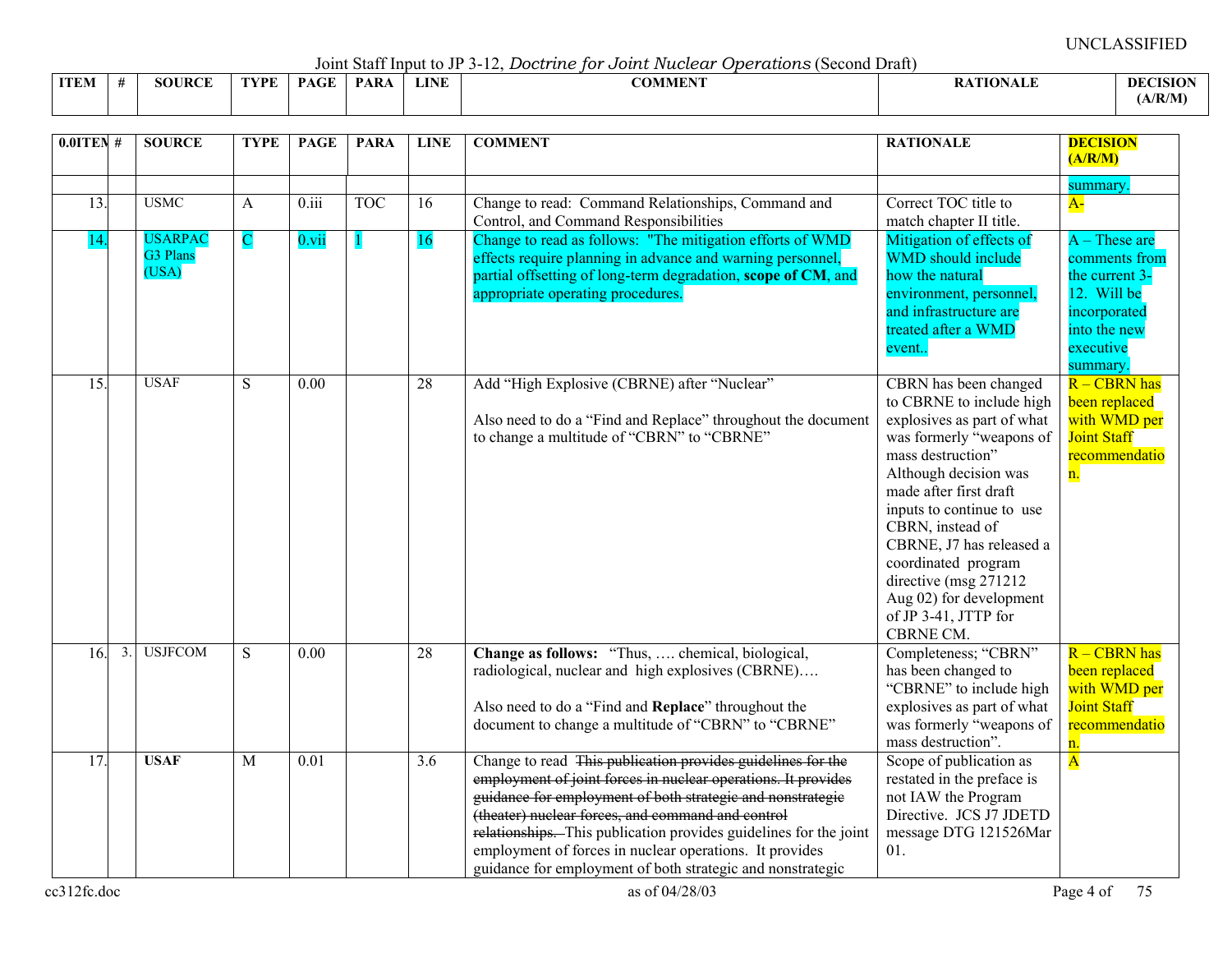Joint Staff Input to JP 3-12, *Doctrine for Joint Nuclear Operations* (Second Draft)

|             |               |             |      | .           |             |                |                  |                 |
|-------------|---------------|-------------|------|-------------|-------------|----------------|------------------|-----------------|
| <b>ITEM</b> | <b>SOURCE</b> | <b>TYPE</b> | PAGE | <b>PARA</b> | <b>LINE</b> | <b>COMMENT</b> | <b>RATIONALE</b> | <b>DECISION</b> |
|             |               |             |      |             |             |                |                  | (A/R/M)         |

| $0.01$ TEN #    |    | <b>SOURCE</b>  | <b>TYPE</b>  | <b>PAGE</b>       | <b>PARA</b> | <b>LINE</b>     | <b>COMMENT</b>                                                                                                                                                                                                                                                                                                                                                                                                                                                                                                                                                                                                                                                                                                                                                                                                                                                                                                                                                                                                                                                          | <b>RATIONALE</b>                                                                                                                                                                                                                         | <b>DECISION</b><br>(A/R/M)                        |
|-----------------|----|----------------|--------------|-------------------|-------------|-----------------|-------------------------------------------------------------------------------------------------------------------------------------------------------------------------------------------------------------------------------------------------------------------------------------------------------------------------------------------------------------------------------------------------------------------------------------------------------------------------------------------------------------------------------------------------------------------------------------------------------------------------------------------------------------------------------------------------------------------------------------------------------------------------------------------------------------------------------------------------------------------------------------------------------------------------------------------------------------------------------------------------------------------------------------------------------------------------|------------------------------------------------------------------------------------------------------------------------------------------------------------------------------------------------------------------------------------------|---------------------------------------------------|
|                 |    |                |              |                   |             |                 | (theater) nuclear forces; command and control relationships;<br>and weapons effect considerations.                                                                                                                                                                                                                                                                                                                                                                                                                                                                                                                                                                                                                                                                                                                                                                                                                                                                                                                                                                      |                                                                                                                                                                                                                                          |                                                   |
| 18.             | 4. | <b>USJFCOM</b> | A            | $\overline{0.01}$ |             | 4.6             | Change as follows: "It provides This guidance covers for<br>strategic and theater planning, and employment of nuclear<br>forces, and command and control relationships."                                                                                                                                                                                                                                                                                                                                                                                                                                                                                                                                                                                                                                                                                                                                                                                                                                                                                                | Editorial.                                                                                                                                                                                                                               | $M -$ Changes in<br><b>USAF</b> comment<br>above. |
| 19.             | 5. | <b>USJFCOM</b> | A            | $\overline{0.01}$ |             | 11.18           | <b>Comment:</b> Too many uses of the word "it;" there are four<br>"its" starting sentences in the paragraph—reword appropriately<br>Change to read, "This publication has been prepared under the<br>direction of the Chairman of the Joint Chiefs of Staff. It sets<br>forth doctrine to govern the joint activities and performance of<br>the Armed Forces of the United States in joint operations and<br>provides the doctrinal basis for US military involvement in<br>multinational and interagency operations. Joint Pub 3-12 H<br>provides military guidance for the exercise of authority by<br>combatant commanders and other joint force commanders<br>(JFCs) and prescribes doctrine for joint operations and training.<br>It provides military guidance for use by the Armed Forces in<br>preparing their appropriate plans. It is not The intent of this<br>publication is not to restrict the authority of the JFC from<br>organizing the force and executing the mission in a manner the<br>JFC deems most appropriate to ensure unity of effort in the |                                                                                                                                                                                                                                          | ${\bf A}$                                         |
| 20.             |    | J7             | $\mathsf{A}$ | 0.03              | <b>TOC</b>  | 16              | accomplishment of the overall mission."<br>Change to read as follows: "Command Relationships,<br>Command and Control, and Command Responsibilities"                                                                                                                                                                                                                                                                                                                                                                                                                                                                                                                                                                                                                                                                                                                                                                                                                                                                                                                     | Correct to reflect content<br>of associated text.                                                                                                                                                                                        | $\overline{\mathbf{A}}$                           |
| $\overline{21}$ |    | <b>USAF</b>    | S            | 0.03              |             | $\overline{32}$ | <b>Delete Appendix A</b> Treaty Obligations<br>Reletter all subsequent Appendixes. Move "Summary of<br>Applicable US Arms Control Treaties" on page A-1 to page I-7<br>and title it, "Figure I-2".                                                                                                                                                                                                                                                                                                                                                                                                                                                                                                                                                                                                                                                                                                                                                                                                                                                                      | The entire narrative was<br>deleted from Appendix A.<br>Recommend Figure A-1<br>be incorporated into the<br>document where it is<br>referenced. Adding the<br>figure on page I-7<br>improves readability and<br>eliminates the Appendix. |                                                   |
| 22.             |    | <b>USAF</b>    | $\mathbf{A}$ | 0.04              |             | 7               | Summary of Applicable US Arms Control<br><b>Add: I-2</b><br>Treaties.<br>$II-7$                                                                                                                                                                                                                                                                                                                                                                                                                                                                                                                                                                                                                                                                                                                                                                                                                                                                                                                                                                                         | Consistent with input to<br>move Fig A-1 to Pg I-7<br>and renumber as Fig I-2.                                                                                                                                                           | $\overline{\mathbf{A}}$                           |
| 23.             |    | <b>USAF</b>    | A            | 0.04              |             | 14              | Change to read: A 1 Summary of Applicable US Arms                                                                                                                                                                                                                                                                                                                                                                                                                                                                                                                                                                                                                                                                                                                                                                                                                                                                                                                                                                                                                       | Consistent with input to<br>move Fig A-1 to Pg I-7                                                                                                                                                                                       | $\mathbf{A}$                                      |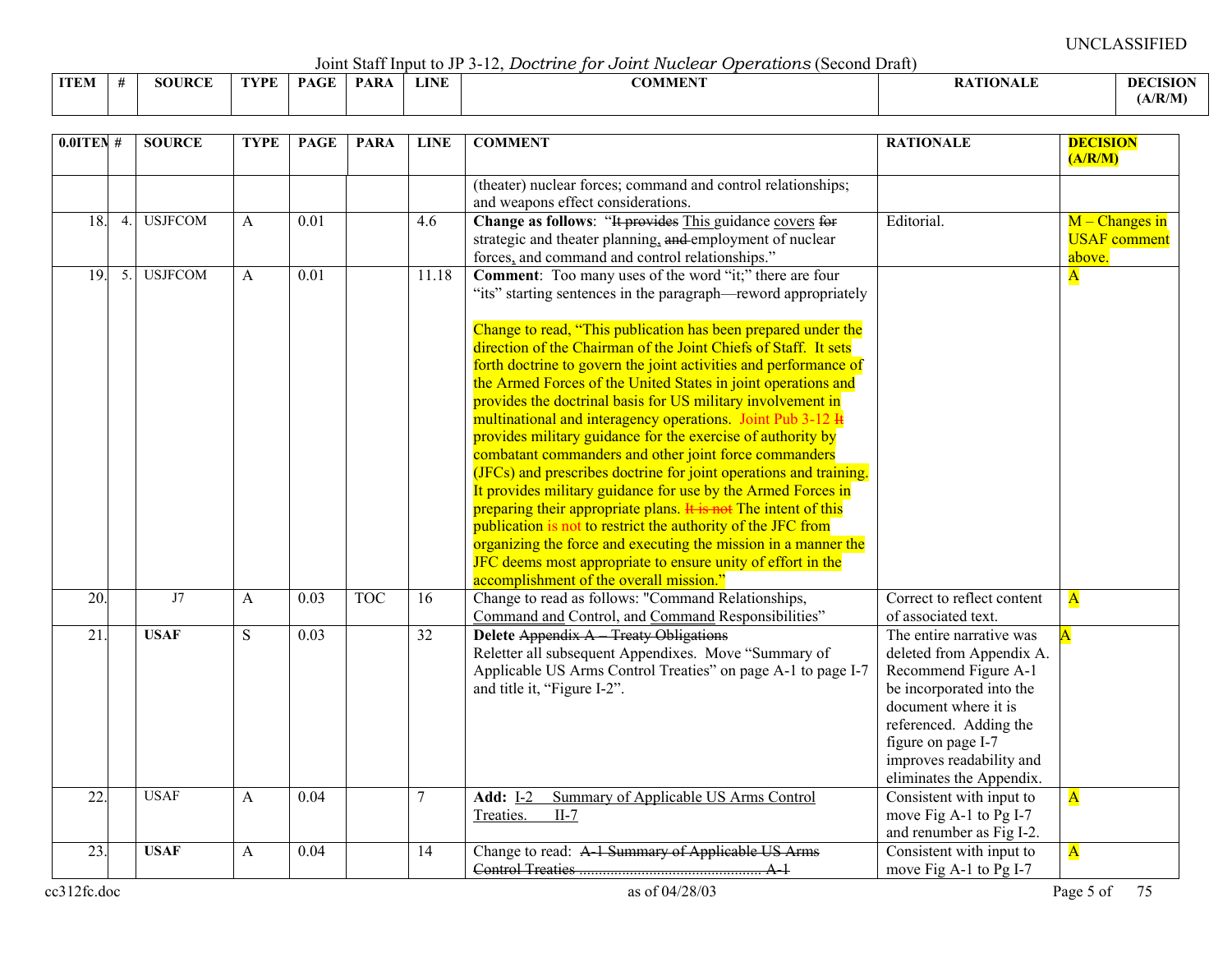Joint Staff Input to JP 3-12, *Doctrine for Joint Nuclear Operations* (Second Draft)

|             |               |             |      |            |             | ----------<br>---------------<br>----------------------------------- |                 |                 |
|-------------|---------------|-------------|------|------------|-------------|----------------------------------------------------------------------|-----------------|-----------------|
| <b>ITEM</b> | <b>SOURCE</b> | <b>TYPE</b> | PAGE | <b>PAR</b> | <b>LINE</b> | COMMENT                                                              | <b>ATIONALE</b> | <b>DECISION</b> |
|             |               |             |      |            |             |                                                                      |                 | (A/R/M)         |

| $0.01$ TEN #      |    | <b>SOURCE</b>  | <b>TYPE</b> | <b>PAGE</b>       | <b>PARA</b>     | <b>LINE</b>     | <b>COMMENT</b>                                                                                                                                                                                                                                                                                                                                                                                                                                                                                                                                                                                                                                                                                                                                                                                                                                                                                                                                                              | <b>RATIONALE</b>                                                                                                                                                                                                                                                                                                                                                                                                                                                                                 | <b>DECISION</b><br>(A/R/M)      |
|-------------------|----|----------------|-------------|-------------------|-----------------|-----------------|-----------------------------------------------------------------------------------------------------------------------------------------------------------------------------------------------------------------------------------------------------------------------------------------------------------------------------------------------------------------------------------------------------------------------------------------------------------------------------------------------------------------------------------------------------------------------------------------------------------------------------------------------------------------------------------------------------------------------------------------------------------------------------------------------------------------------------------------------------------------------------------------------------------------------------------------------------------------------------|--------------------------------------------------------------------------------------------------------------------------------------------------------------------------------------------------------------------------------------------------------------------------------------------------------------------------------------------------------------------------------------------------------------------------------------------------------------------------------------------------|---------------------------------|
|                   |    |                |             |                   |                 |                 |                                                                                                                                                                                                                                                                                                                                                                                                                                                                                                                                                                                                                                                                                                                                                                                                                                                                                                                                                                             | and renumber as Fig I-2.                                                                                                                                                                                                                                                                                                                                                                                                                                                                         |                                 |
| $\overline{24}$ . |    | <b>USN</b>     | S           | $\overline{1.01}$ |                 | 1.15            | Delete the quote opening the Chapter:<br>"The current levels of our nuclear forces do not reflect today's<br>strategic realities. I have informed President Putin that the<br>United States will reduce our operationally developed strategie<br>nuclear warheads to a level between 11,700 and 2,200 over the<br>next decade, a level fully consistent with American security."<br>President George W. Bush<br>(Press conference by President Bush and President Vladimir<br>Putin, November 13, 2001<br>and replace with:<br>"The nature of the Cold War threat required the United States -<br>- with our allies and friends -- to emphasize deterrence of the<br>enemy's use of force, producing a grim strategy of mutual<br>assured destruction. With the collapse of the Soviet Union and<br>the end of the Cold War, our security environment has<br>undergone profound transformation."<br>The National Security Strategy of the United States -<br>September 2002 | More appropriate for text.<br>Original quote could be<br>misperceived by a reader<br>to infer the emphasis is on<br>reducing the number of<br>nukes when it is really on<br>adjusting our security<br>requirements based on<br>threats and the security<br>environment.<br>The proposed quote is<br>also extracted from the<br>NSS, published 10<br>months after the press<br>conference quote, and<br>supports the role of<br>doctrine in translating<br>strategy to operational<br>capability. | $\overline{\mathbf{A}}$         |
| $\overline{25}$ . |    | <b>USMC</b>    | A           | 1.01              | $1a$ .          | 18              | Change to read: a. Purpose of United States (US) Nuclear<br>Forces.<br>Add US United States to the glossary.                                                                                                                                                                                                                                                                                                                                                                                                                                                                                                                                                                                                                                                                                                                                                                                                                                                                | Consistency with JP 1-01.<br>Establish acronym on first<br>use.                                                                                                                                                                                                                                                                                                                                                                                                                                  | $\mathbf{A}$                    |
| 26.               |    | <b>USAF</b>    | S           | $\overline{1.01}$ |                 | 18.20           | a. Purpose of US Nuclear Forces. The permanent security<br>interest of the United States remains its survival as a free and<br>independent nation, with its fundamental values intact, and its<br>institutions and people secure. The first and fundamental<br>commitment of the Federal Government is defending our<br>Nation against its enemies.                                                                                                                                                                                                                                                                                                                                                                                                                                                                                                                                                                                                                         | Proposed replacement text<br>is paraphrased from the<br>introduction to current<br>national security strategy<br>$(17$ Sep 2002).<br>http://www.whitehouse.go<br>v/nsc/nssintro.html                                                                                                                                                                                                                                                                                                             | $\overline{\mathbf{A}}$         |
| $\overline{27}$   | 6. | <b>USJFCOM</b> | A           | $\overline{1.01}$ |                 | $\overline{19}$ | <b>Comment:</b> Too many uses of the word "its;" there are three<br>"its" on this one line.                                                                                                                                                                                                                                                                                                                                                                                                                                                                                                                                                                                                                                                                                                                                                                                                                                                                                 | Editorial.                                                                                                                                                                                                                                                                                                                                                                                                                                                                                       | $M -$ see USAF<br>comment above |
| 28.               |    | $J-3$          | S           | 1.01              |                 | 28              | National Security Policy Directive 14 is actually National<br>Security Presidential Directive 14. Replace the word "Policy"<br>with "Presidential"                                                                                                                                                                                                                                                                                                                                                                                                                                                                                                                                                                                                                                                                                                                                                                                                                          | Accuracy                                                                                                                                                                                                                                                                                                                                                                                                                                                                                         | $\overline{\mathbf{A}}$         |
| $\overline{29}$   |    | J7             | A           | $\overline{1.01}$ | $\overline{1}b$ | 30              | Change to read as follows: "The Policy Guidance for the<br>Employment of Nuclear Weapons (NUWEP) is a Secretary of<br>Defense  Capabilities Plan (JSCP) Nuclear Supplement.                                                                                                                                                                                                                                                                                                                                                                                                                                                                                                                                                                                                                                                                                                                                                                                                 | Correct use of acronyms;<br>establish only if there is<br>one or more uses in text.                                                                                                                                                                                                                                                                                                                                                                                                              | $\overline{\mathbf{A}}$         |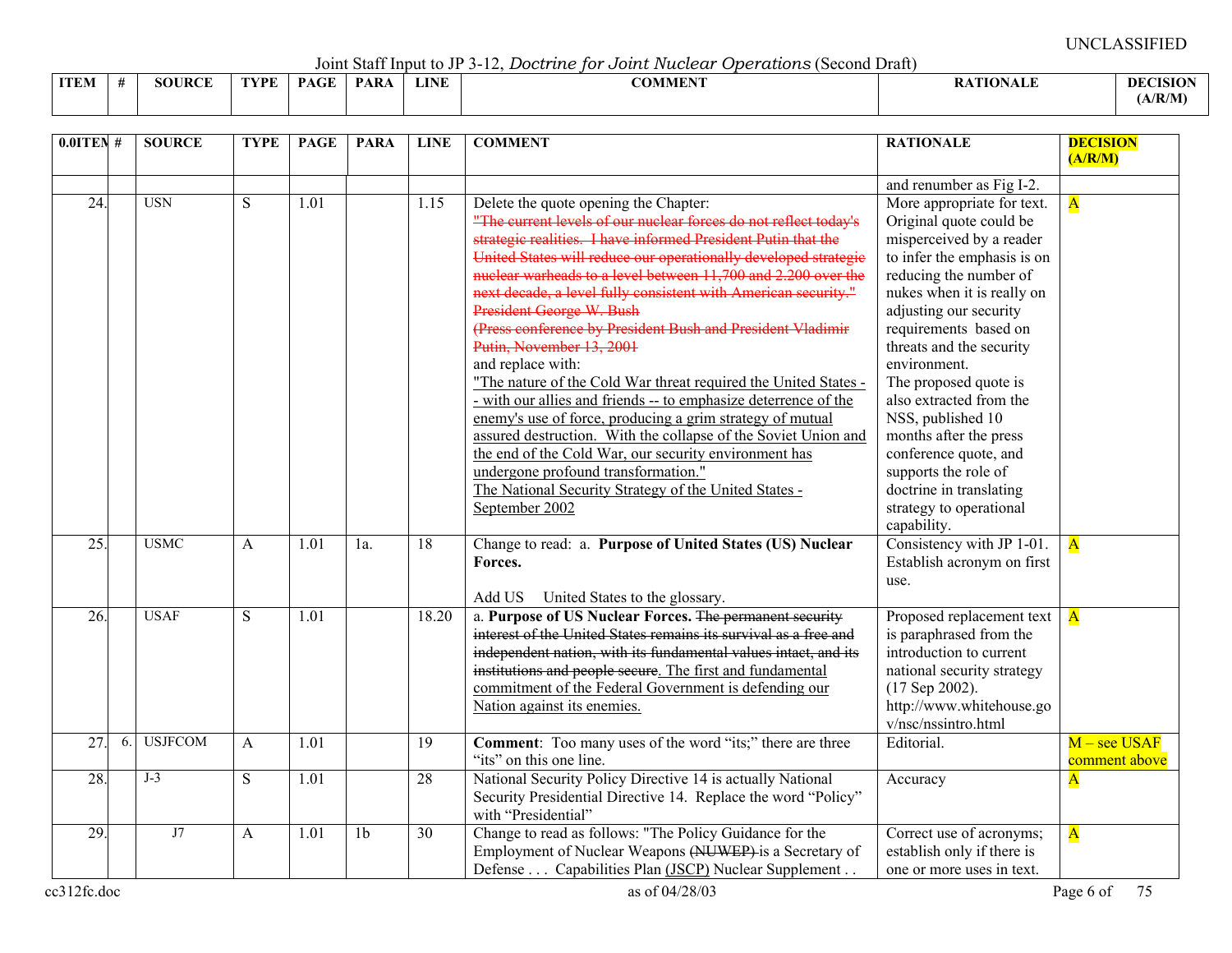Joint Staff Input to JP 3-12, *Doctrine for Joint Nuclear Operations* (Second Draft)

|             |        |             |             | $\frac{1}{2}$ |             | .<br>.<br>---------------                   |                 |
|-------------|--------|-------------|-------------|---------------|-------------|---------------------------------------------|-----------------|
| <b>ITEM</b> | SOURCE | <b>TVPE</b> | <b>PAGE</b> | <b>PAR</b>    | <b>LINE</b> | $\alpha$ and $\alpha$ and $\alpha$<br>:OMME | <b>DECISION</b> |
|             |        |             |             |               |             |                                             | (A/R/M)         |

| $0.0$ ITEN #             |    | <b>SOURCE</b>                | <b>TYPE</b>                    | <b>PAGE</b>                                          | <b>PARA</b>       | <b>LINE</b>              | <b>COMMENT</b>                                                                                                                                                                                                                                                                                                                                                                                                                                                                                                                                                                                                                                                                                                                                                                                                                                                                                                                                                                                            | <b>RATIONALE</b>                                                                                                                                                                                                                                                                                                                                                                                                                                                                                                                                                                                                                           | <b>DECISION</b><br>(A/R/M)                                                                                                                      |
|--------------------------|----|------------------------------|--------------------------------|------------------------------------------------------|-------------------|--------------------------|-----------------------------------------------------------------------------------------------------------------------------------------------------------------------------------------------------------------------------------------------------------------------------------------------------------------------------------------------------------------------------------------------------------------------------------------------------------------------------------------------------------------------------------------------------------------------------------------------------------------------------------------------------------------------------------------------------------------------------------------------------------------------------------------------------------------------------------------------------------------------------------------------------------------------------------------------------------------------------------------------------------|--------------------------------------------------------------------------------------------------------------------------------------------------------------------------------------------------------------------------------------------------------------------------------------------------------------------------------------------------------------------------------------------------------------------------------------------------------------------------------------------------------------------------------------------------------------------------------------------------------------------------------------------|-------------------------------------------------------------------------------------------------------------------------------------------------|
| 30.                      |    | <b>USMC</b>                  | A                              | 1.01                                                 | $\overline{1b}$ . | $\overline{30}$          | , ,<br>b. Nuclear Policy. National Security Policy Directive lays out<br>Presidential nuclear weapons planning guidance. It provides<br>broad overarching guidance for nuclear weapon planning. The<br>Nuclear Weapons Employment Policy is a Secretary of<br>Defense document that implements Presidential guidance.<br>Delete "NUWEP Policy Guidance for the Employment of                                                                                                                                                                                                                                                                                                                                                                                                                                                                                                                                                                                                                              | Consistency with JP 1-01.<br>Acronym was used only<br>once.                                                                                                                                                                                                                                                                                                                                                                                                                                                                                                                                                                                | $A - Same$ as<br>Above                                                                                                                          |
| 31.                      |    | <b>USMC</b>                  | S                              | $\overline{1.01}$                                    |                   | 30                       | Nuclear Weapons" from the glossary.<br>Change to read: "of Nuclear Weapons (NUWEP) is a"                                                                                                                                                                                                                                                                                                                                                                                                                                                                                                                                                                                                                                                                                                                                                                                                                                                                                                                  | Only use of term, so no<br>acronym is used.                                                                                                                                                                                                                                                                                                                                                                                                                                                                                                                                                                                                | ${\bf A}$                                                                                                                                       |
| 32.                      | 7. | <b>USJFCOM</b>               | $\mathbf{A}$                   | 1.01                                                 |                   | 32                       | Add "(JSCP)" after "Capabilities Plan".                                                                                                                                                                                                                                                                                                                                                                                                                                                                                                                                                                                                                                                                                                                                                                                                                                                                                                                                                                   | Establishes acronym.                                                                                                                                                                                                                                                                                                                                                                                                                                                                                                                                                                                                                       | $A - Same$ as<br>above                                                                                                                          |
| 33.<br>$\overline{34}$ . | 8. | <b>USJFCOM</b><br><b>USN</b> | $\mathbf{A}$<br>$\overline{S}$ | $\overline{1.01}$<br>$\overline{1.01}$<br>to<br>1.02 |                   | $\overline{34}$<br>40.10 | Change as follows: " and Service eChiefs for preparing "<br>Change as follows: 2001 Nuclear Posture Review (NPR).<br>The following laws require the department of Defense (DOD)<br>to conduct a comprehensive review of the US nuclear posture<br>and develop a long-range plan to sustain and modernize US<br>strategic nuclear forces in order to counter emerging threats<br>and satisfy evolving deterrence requirements. As directed by<br>4(1) Section 1041 and 1042 of the Floyd D. Spence National<br>Defense Authorization Act for FY 2001 (Public Law 106-398)<br>and $(2)$ Section 1033 of the Fiscal Year 2002 Defense<br>Authorization Act (Public Law 107-107) This constituted the<br>first a comprehensive review of nuclear forces since the first<br>NPR was completed in 1994 and 2001. because of the critical<br>role played by US nuclear forces in the national security<br>strategy of the United States and its allies, the report was<br>broader in scope than required by law. | Editorial.<br>The NSS is for the US not<br>the US and its Allies.<br>That is what treaties and<br>defense agreements are<br>for. Remember this is not<br>a policy document nor is<br>it a report, it is a doctrinal<br>publication. And<br>according to JP 1-01:<br>The purpose of joint<br>doctrine and TTP is to<br>enhance the operational<br>effectiveness of US<br>forces.<br>Joint doctrine and TTP<br>will not establish policy.<br>Joint doctrine should<br>articulate the fundamental<br>principles that guide the<br>employment of two or<br>more Military<br>Departments in<br>coordinated action toward<br>a common objective. | $\overline{\mathbf{A}}$<br>$R$ – The 2001<br>NPR had a<br>dramatic effect<br>on the US<br>nuclear posture<br>and needs to be<br>listed by name. |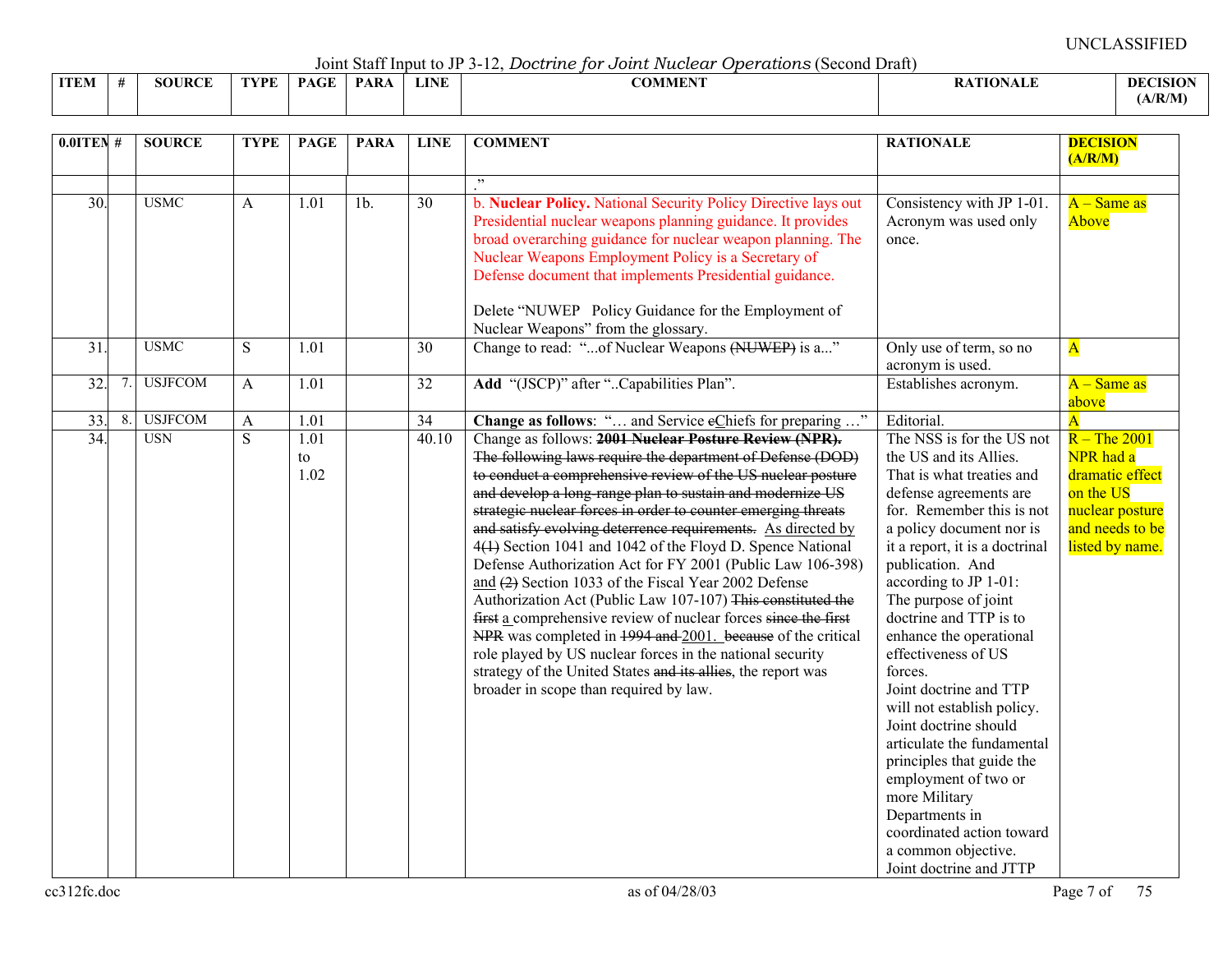Joint Staff Input to JP 3-12, *Doctrine for Joint Nuclear Operations* (Second Draft)

|             |        |      |             | $\sqrt{2}$ $\sqrt{2}$ $\sqrt{2}$ $\sqrt{2}$ $\sqrt{2}$ $\sqrt{2}$ $\sqrt{2}$ $\sqrt{2}$ $\sqrt{2}$ $\sqrt{2}$ $\sqrt{2}$ $\sqrt{2}$ $\sqrt{2}$ $\sqrt{2}$ $\sqrt{2}$ $\sqrt{2}$ $\sqrt{2}$ $\sqrt{2}$ $\sqrt{2}$ $\sqrt{2}$ $\sqrt{2}$ $\sqrt{2}$ $\sqrt{2}$ $\sqrt{2}$ $\sqrt{2}$ $\sqrt{2}$ $\sqrt{2}$ $\sqrt{2$ |             | --------------                  |                |                 |
|-------------|--------|------|-------------|--------------------------------------------------------------------------------------------------------------------------------------------------------------------------------------------------------------------------------------------------------------------------------------------------------------------|-------------|---------------------------------|----------------|-----------------|
| <b>ITEM</b> | SOURCE | TVDF | <b>PAGE</b> | <b>PARA</b>                                                                                                                                                                                                                                                                                                        | <b>LINE</b> | $\alpha$ atitum<br>AD MINI PART | <b>TIONALL</b> | <b>DECISION</b> |
|             |        |      |             |                                                                                                                                                                                                                                                                                                                    |             |                                 |                | (A/R/M)         |

| $0.01$ TEN # | <b>SOURCE</b>   | <b>TYPE</b>  | <b>PAGE</b>       | <b>PARA</b>      | <b>LINE</b>    | <b>COMMENT</b>                                                                                                                                              | <b>RATIONALE</b>                                                                                                                                                                                                                                                                                                    | <b>DECISION</b>         |
|--------------|-----------------|--------------|-------------------|------------------|----------------|-------------------------------------------------------------------------------------------------------------------------------------------------------------|---------------------------------------------------------------------------------------------------------------------------------------------------------------------------------------------------------------------------------------------------------------------------------------------------------------------|-------------------------|
|              |                 |              |                   |                  |                |                                                                                                                                                             | should not include detail<br>that is more appropriate in<br>Service doctrine, standing<br>operating procedures,<br>plans, and other<br>publications.<br>Granting that an<br>introduction is required, it<br>should however be brief                                                                                 | (A/R/M)                 |
|              |                 |              |                   |                  |                |                                                                                                                                                             | and focused on the scope<br>and written in a manner<br>suitable to the target<br>audience.<br>I don't see this discussion<br>providing many<br>guidelines for the<br>employment of joint<br>forces, guidance for<br>strategic and theater<br>planning and employment<br>of nuclear forces, nor<br>information on C2 |                         |
| 35.          | <b>STRATCOM</b> | S.           | 1.02              | Photo<br>caption |                | Sea-launched should read Submarine-launched (i.e. SLBM) as<br>it appears in the abbreviation and acronym portion of the<br>glossary at the rear of the pub. | relationships.                                                                                                                                                                                                                                                                                                      | $\overline{\mathbf{A}}$ |
| 36.          | <b>USMC</b>     | A            | 1.02              |                  | $\overline{2}$ | Change to read: " Act for Fiscal Year (FY) 2001"                                                                                                            | Acronyms should be<br>identified on first use.                                                                                                                                                                                                                                                                      | $\overline{\mathbf{A}}$ |
| 37.          | <b>USMC</b>     | A            | $\overline{1.02}$ |                  | $\overline{4}$ | Change to read: "of the Fiseal Year FY 20002"                                                                                                               | Acronym previously<br>identified.                                                                                                                                                                                                                                                                                   | $\overline{\mathbf{A}}$ |
| 38.          | J7              | $\mathbf{A}$ | 1.02              |                  | 7              | Make this paragraph d.                                                                                                                                      | Correct formatting.                                                                                                                                                                                                                                                                                                 | $\overline{\mathbf{A}}$ |
| 39.          | <b>USAF</b>     | $\mathbf{A}$ | 1.02              |                  | $\overline{7}$ | Change to read: This The 2001 NPR constituted the first<br>comprehensive review of nuclear forces since                                                     | Paragraph starts with the<br>words "This<br>constituted" Need to<br>reword with defining<br>what "this" is. Proposed<br>change clarifies the<br>reference to the NPR, not<br>to the Defense                                                                                                                         | $\overline{\mathbf{A}}$ |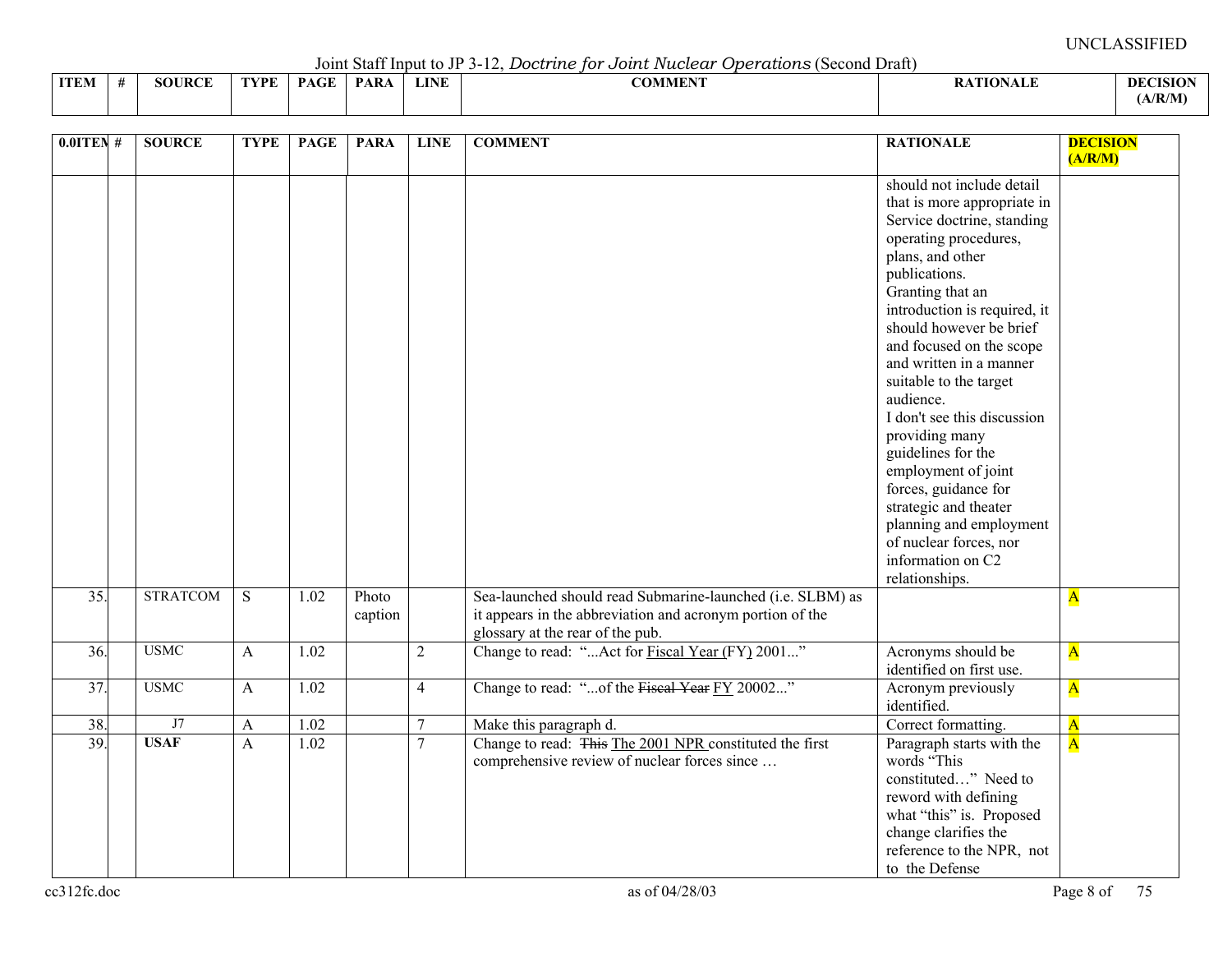Joint Staff Input to JP 3-12, *Doctrine for Joint Nuclear Operations* (Second Draft)

|             |               |      |             | vonn omn mogely of |      | - 12. Doctritic Tor Obtrict Intellection<br>$\sigma$ |                |                            |
|-------------|---------------|------|-------------|--------------------|------|------------------------------------------------------|----------------|----------------------------|
| <b>ITEM</b> | <b>SOURCE</b> | TVDF | <b>PAGE</b> | <b>PARA</b>        | LINE | <b>COMMENT</b>                                       | <b>TIONALE</b> | <b>DECISION</b><br>(A/R/M) |
|             |               |      |             |                    |      |                                                      |                |                            |

| $0.01$ TEN# |    | <b>SOURCE</b>  | <b>TYPE</b>  | <b>PAGE</b> | <b>PARA</b> | <b>LINE</b>     | <b>COMMENT</b>                                                                                                                                                                                                                                                                                                                                                            | <b>RATIONALE</b>                                                                                                                                                                                                                                              | <b>DECISION</b><br>(A/R/M)                                            |
|-------------|----|----------------|--------------|-------------|-------------|-----------------|---------------------------------------------------------------------------------------------------------------------------------------------------------------------------------------------------------------------------------------------------------------------------------------------------------------------------------------------------------------------------|---------------------------------------------------------------------------------------------------------------------------------------------------------------------------------------------------------------------------------------------------------------|-----------------------------------------------------------------------|
|             |    |                |              |             |             |                 |                                                                                                                                                                                                                                                                                                                                                                           | <b>Authorization Act</b><br>sections that are<br>referenced immediately<br>prior to this text.                                                                                                                                                                |                                                                       |
| 40.         | 9. | <b>USJFCOM</b> | $\mathsf{A}$ | 1.02        |             | $\overline{7}$  | <b>Comment:</b> Paragraph starts with the words "This<br>constituted" Is "this" referring to the NPR, or to the Defense<br>Authorization Act? If the latter, move first line of paragraph<br>up to line #5. Otherwise, clarify what topic this section is<br>supporting.                                                                                                  | Clarification of intent.                                                                                                                                                                                                                                      | <b>A-</b> Corrected in<br>the above<br>comment                        |
| 41.         |    | <b>USN</b>     | S            | 1.02        |             | 10              | You need to better identify which QDR by sighting the year<br>much like you say the 2001 NPR. It should read Quadrennial<br>Defense Review - XXXX (QDR-XX).<br>Note -- This change will need to be completed throughout the<br>remainder of the text.<br>Change to read," Quadrennial Defense Review $-2001$ (QDR-<br>$2001$ "<br>Change all instances of QDR to QDR-2001 | Clarity.<br>There has been more than<br>one QDR and during the<br>lifespan of this pub there<br>will be more.                                                                                                                                                 | $\overline{\mathbf{A}}$                                               |
| 42          |    | <b>USA</b>     | S            | 1.02        | (1)         | 19              | Replace "nation" and "nations" with "state" and "states".<br>Change to read "cannot know with confidence what nation<br>state, combinations of nations states, or nonstate actors"                                                                                                                                                                                        | Accuracy, especially<br>when using "nonstate<br>actors in same sentence".                                                                                                                                                                                     | $\overline{\mathbf{A}}$                                               |
| 43.         |    | <b>USAF</b>    | $\mathbf{A}$ | 1.02        |             | $\overline{21}$ | Change to read: "its US deployed""                                                                                                                                                                                                                                                                                                                                        | Specific action matches<br>noun                                                                                                                                                                                                                               | $\overline{\mathbf{A}}$                                               |
| 44.         |    | <b>USAF</b>    | S            | 1.03        |             | F1.01           | Modify the "new triad" portion of the figure to show Bombers<br>Aircraft-                                                                                                                                                                                                                                                                                                 | Dual capable aircraft,<br>when outfitted for nuclear<br>operations, are part of the<br>aircraft portion of the<br>triad. Even C-130s with<br>non-nuclear explosives<br>are included within this<br>concept. However, leave<br>Bomber aircraft icon as-<br>is. | $R$ – The actual<br>new triad from<br>the 2001 NPR<br>is just bombers |
| 45.         |    | 10 USJFCOM     | S            | 1.03        |             | F1.01           | Comment: DCA does not appear to be part of the new triad. Is<br>so, how does DCA fit into US nuclear doctrine? The aircraft<br>leg should include both bombers and fighters.                                                                                                                                                                                              |                                                                                                                                                                                                                                                               | $R$ – The actual<br>new triad from<br>the 2001 NPR<br>is just bombers |
| 46.         |    | <b>USFK</b>    | A            | 1.03        | 1.c.1       |                 | delete "operationally deployed"                                                                                                                                                                                                                                                                                                                                           | redundant – used twice in                                                                                                                                                                                                                                     | $M$ – due to                                                          |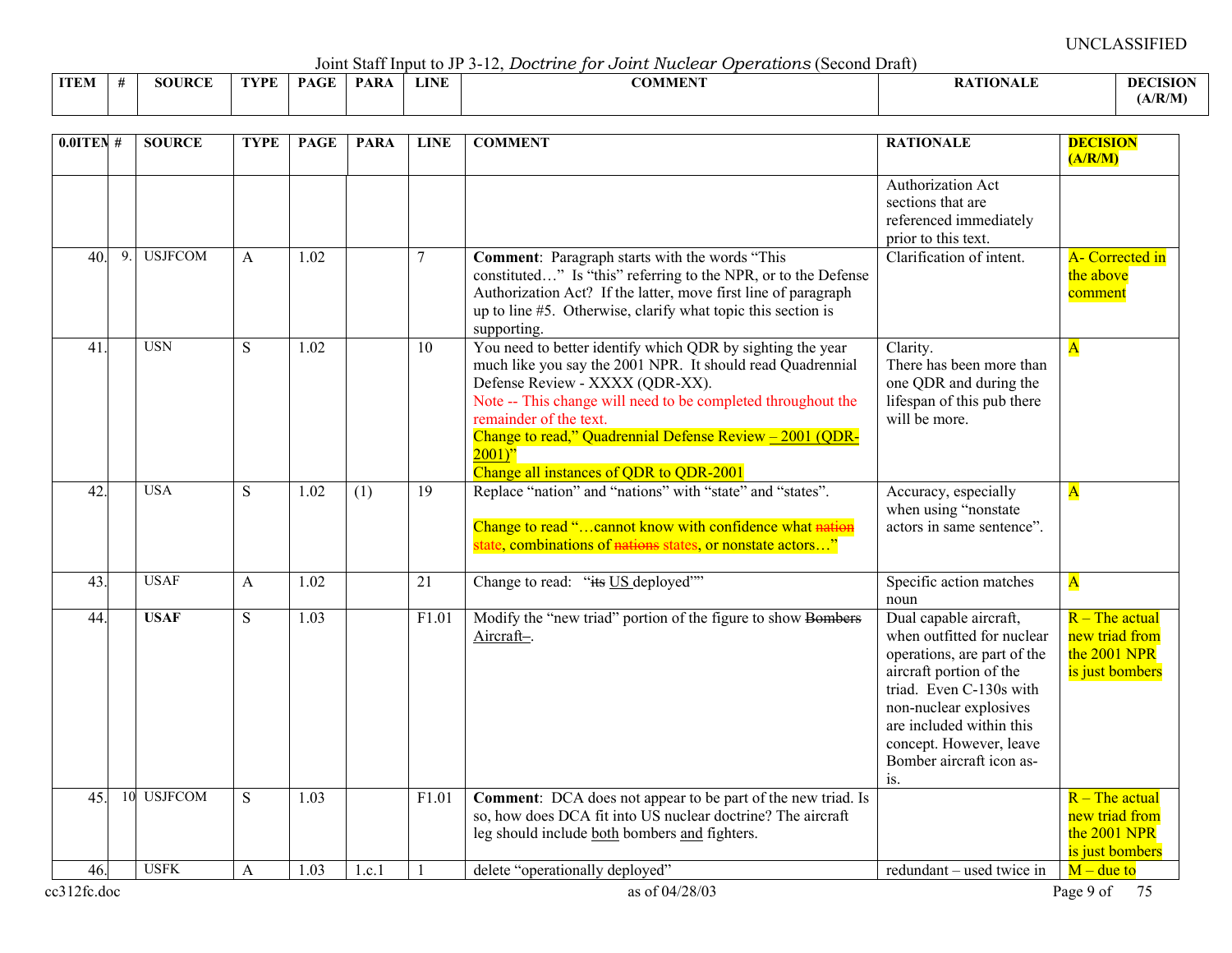Joint Staff Input to JP 3-12, *Doctrine for Joint Nuclear Operations* (Second Draft)

|             |               |      |             |             |             | <u>JOHN DIAH HIDAU to JE D'IL, DOCH HIC TOT OOH IN ACCION</u><br>$\sigma$ |                 |                 |
|-------------|---------------|------|-------------|-------------|-------------|---------------------------------------------------------------------------|-----------------|-----------------|
| <b>ITEM</b> | <b>SOURCE</b> | TYPE | <b>PAGE</b> | <b>PARA</b> | <b>LINE</b> | <b>COMMENT</b>                                                            | <b>ATIONALE</b> | <b>DECISION</b> |
|             |               |      |             |             |             |                                                                           |                 | A/R/M           |

| $0.01$ TEN #    |    | <b>SOURCE</b>   | <b>TYPE</b> | <b>PAGE</b> | <b>PARA</b>          | <b>LINE</b>     | <b>COMMENT</b>                                                                                                                                                                                                                                                                                                                                                                                                                                                                              | <b>RATIONALE</b>                                                                                                      | <b>DECISION</b><br>(A/R/M)                                                             |
|-----------------|----|-----------------|-------------|-------------|----------------------|-----------------|---------------------------------------------------------------------------------------------------------------------------------------------------------------------------------------------------------------------------------------------------------------------------------------------------------------------------------------------------------------------------------------------------------------------------------------------------------------------------------------------|-----------------------------------------------------------------------------------------------------------------------|----------------------------------------------------------------------------------------|
| 47              |    | <b>USN</b>      | S           | 1.03        |                      | 1.04            | Change as follows: " planning, the United States will reduce<br>its operationally-deployed strategic nuclear forces to a range of<br>1,700 to 2,200 operationally deployed strategic warheads: the<br>lowest possible number consistent with national security<br>requirements and alliance obligations while maintaining a level<br>that still provides a credible deterrent but the lowest possible<br>number consistent with national security requirements and<br>alliance obligations. | the same sentence<br>Simplicity and<br>readability.<br>No need in a doctrinal<br>pub to list specific<br>numbers.     | below comment<br>$\overline{\mathbf{A}}$                                               |
| 48.             |    | <b>USMC</b>     | A           | 1.03        | 1c(1)<br>and $(2)$   | 8.<br>15        | No need to capitalize "new triad," anymore than the need to<br>capitalize "existing triad." "New triad" is a generic term.<br>Lower-case "new triad" throughout the publication.                                                                                                                                                                                                                                                                                                            | Accuracy and consistency<br>with JP 1-02. Generic<br>term.                                                            | $\overline{\mathbf{A}}$                                                                |
| 49.             |    | <b>USAF</b>     | A           | 1.03        |                      | $\overline{11}$ | Change to read: Add paragraph title: Mix of Strategic<br><b>Capabilities</b>                                                                                                                                                                                                                                                                                                                                                                                                                | Adds parallelism to Para.<br>$C(1)$ and leads reader<br>into following discussion.                                    | $\overline{\mathbf{A}}$                                                                |
| 50.             |    | J7              | S           | 1.03        | 1c(2)                | 14              | Change to read as follows: "Enhanced command and control,<br>intelligence, and adaptive planning capabilities support the<br>New Triad."                                                                                                                                                                                                                                                                                                                                                    | Correctness.                                                                                                          | $\overline{\mathbf{A}}$                                                                |
| 51.             |    | <b>STRATCOM</b> | M           | 1.03        | 1., (c),<br>(2), (a) | $\overline{21}$ | Figure I-1 needs attention, headings above the triangles are<br>mislabeled; Existing (should readCold War) Triad & New<br>Triad. The bottom right corner of the new triad lists robust<br>infrastructure and it should be labeled responsive infrastructure<br>to be congruous with QDR/NPR language.                                                                                                                                                                                       |                                                                                                                       | $\mathbf{A}$                                                                           |
| $\overline{52}$ |    | J7              | S           | 1.04        | 1c(2)<br>(a)         | 02.03           | Change to read as follows: "Deployed nuclear strike<br>capabilities include the three legs of the existing strategic triad<br>(ICBMs, SLBMs, and bombers) and theater-based, nuclear-<br>capable dual-role aircraft."                                                                                                                                                                                                                                                                       | Completeness.                                                                                                         | $\overline{\mathbf{A}}$                                                                |
| $\overline{53}$ |    | <b>USAF</b>     | S           | 1.04        |                      | 8               | Change to read: reduce vulnerability through security,<br>mobility"                                                                                                                                                                                                                                                                                                                                                                                                                         | Security of nuclear<br>weapons is a vital defense<br>measure of the New Triad                                         | $\overline{\mathbf{A}}$                                                                |
| 54.             | 11 | <b>USJFCOM</b>  | S           | 1.04        |                      | 8               | Change as follows: " vulnerability through security,<br>mobility, dispersal, "                                                                                                                                                                                                                                                                                                                                                                                                              | Completeness. Security of<br>nuclear weapons is a vital<br>defense measure of the<br>New Triad.                       | $A - Same$ as<br>above                                                                 |
| $\overline{55}$ |    | J7              | S           | 1.04        | 1c(2)<br>(b)         | 8               | Change to read as follows: "Passive defenses include measures<br>that reduce vulnerability through mobility, dispersal,<br>redundancy, deception, concealment, and hardening; warn of<br>imminent attack and support consequence management<br>activities that mitigate the damage caused by CBRN weapon                                                                                                                                                                                    | "CBRN" has been used to<br>replace "WMD"<br>throughout the JP. WMD<br>is a noun. CBRN is an<br>adjective. What should | $R - CBRN$ has<br>been replaced<br>with WMD per<br><b>Joint Staff</b><br>recommendatio |

cc312fc.doc  $\cos 12$  Page 10 of 75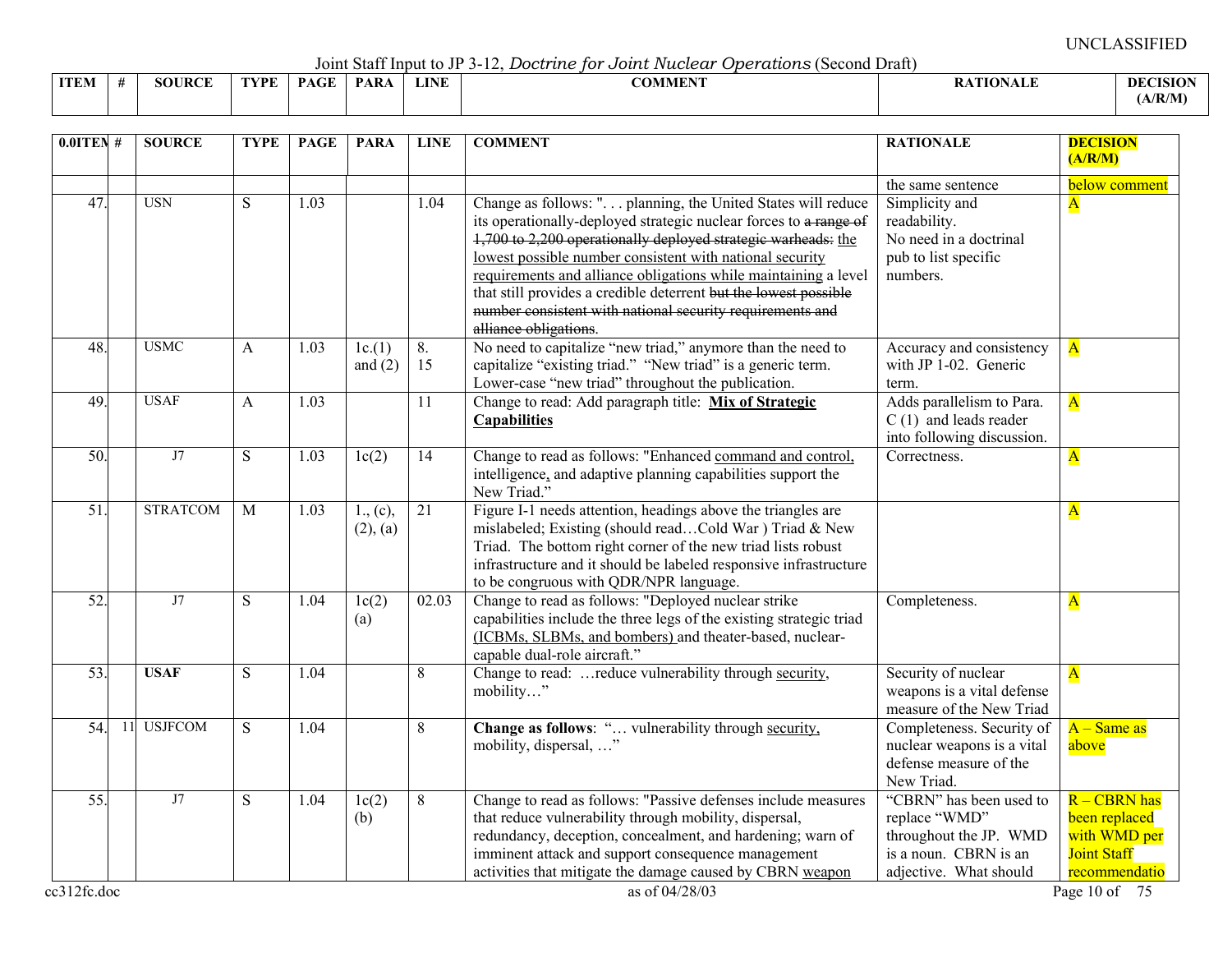Joint Staff Input to JP 3-12, *Doctrine for Joint Nuclear Operations* (Second Draft)

|             |     |      |             | $\sim$ 0.111.0 $\sim$ 0.000 11.1.1.1.0 0.0 0.0 0.1 0.1 |      | --------------<br>.<br>--------------<br>----------- |                 |                 |
|-------------|-----|------|-------------|--------------------------------------------------------|------|------------------------------------------------------|-----------------|-----------------|
| <b>ITEN</b> | DAE | 7DF. | $P_{\rm A}$ | PAR                                                    | LINE | 001 <i>515015</i><br>:OMMEN                          | <b>ATIONALE</b> | <b>DECISION</b> |
|             |     |      |             |                                                        |      |                                                      |                 | (A/R/M)         |

| $0.0$ ITEN #    |    | <b>SOURCE</b>   | <b>TYPE</b>  | <b>PAGE</b> | <b>PARA</b>       | <b>LINE</b>             | <b>COMMENT</b>                                                                                                                                                                                                                                            | <b>RATIONALE</b>                                                                                                                                              | <b>DECISION</b><br>(A/R/M)                                                                 |
|-----------------|----|-----------------|--------------|-------------|-------------------|-------------------------|-----------------------------------------------------------------------------------------------------------------------------------------------------------------------------------------------------------------------------------------------------------|---------------------------------------------------------------------------------------------------------------------------------------------------------------|--------------------------------------------------------------------------------------------|
|                 |    |                 |              |             |                   |                         | use; and protection against attacks on critical information<br>systems."                                                                                                                                                                                  | have been used is "CBRN<br>weapons."                                                                                                                          | n.                                                                                         |
| 56.             |    | <b>USAF</b>     | A            | 1.04        |                   | $\overline{14}$         | Change to read: "The research and development and industrial<br>The research, development, and industrial"                                                                                                                                                | Grammar, Readability                                                                                                                                          | $\overline{\mathbf{A}}$                                                                    |
| 57.             |    | 12 USJFCOM      | A            | 1.04        |                   | 14                      | Change as follows: "The research, and development, and<br>industrial "                                                                                                                                                                                    | Editorial.                                                                                                                                                    | $A$ – same as<br>above                                                                     |
| 58.             |    | <b>USN</b>      | A            | 1.04        |                   | 17.19                   | Change as follows: A responsive infrastructure that can<br>augment US military capabilities through development of<br>timely new systems or production of existing capabilities $\frac{1}{2}$<br>timely manner provides strategic depth to the New Triad. | Simplicity and accuracy                                                                                                                                       | $\mathbf{A}$                                                                               |
| 59.             |    | 13 USJFCOM      | A            | 1.04        |                   | 20                      | Change as follows: " particular, a secure modern,<br>responsive "                                                                                                                                                                                         | Completeness. Security is<br>an indispensable part of<br>nuclear weapon<br>infrastructure.                                                                    | $A - Same$ as<br><b>USAF</b> comment<br>above                                              |
| $\overline{60}$ |    | <b>USA</b>      | M            | 1.04        | $\overline{2}$ .c | $\overline{20}$         | Delete "sector of the"                                                                                                                                                                                                                                    | Wordiness.                                                                                                                                                    | $\overline{\mathbf{A}}$                                                                    |
| $\overline{61}$ |    | <b>USAF</b>     | S.           | 1.04        |                   | 20                      | Change to read: In particular, a secure, modern, responsive<br>nuclear weapons sector"                                                                                                                                                                    | Security is an<br>indispensable part of<br>nuclear weapon<br>infrastructure                                                                                   | $\overline{\mathbf{A}}$                                                                    |
| $\overline{62}$ |    | <b>USAF</b>     | A            | 1.04        |                   | $\overline{23}$         | Change to read: Add paragraph title: Broad Array of Options                                                                                                                                                                                               | Adds parallelism to Para.<br>$C(1)$ and Introduces<br>paragraph                                                                                               | $\overline{\mathbf{A}}$                                                                    |
| 63.             |    | <b>STRATCOM</b> | $\mathbf{A}$ | 1.04        |                   | 11,<br>16,<br>and<br>19 | No need to capitalize "new triad," anymore than the need to<br>capitalize "existing triad." "New triad" is a generic term.<br>Lower-case "new triad" throughout the publication.                                                                          | Accuracy and consistency<br>with JP 1-02. Generic<br>term.                                                                                                    | $\overline{\mathbf{A}}$                                                                    |
| $\overline{64}$ |    | J7              | S            | 1.04        | 1c(4)             | 46                      | Change to read as follows: "Terrorists or rogue states armed<br>with CBRN weapons will likely test US security commitments<br>to its allies and friends."                                                                                                 | "CBRN" has been used to<br>replace "WMD"<br>throughout the JP. WMD<br>is a noun. CBRN is an<br>adjective. What should<br>have been used is "CBRN<br>weapons." | R - CBRN has<br>been replaced<br>with WMD per<br><b>Joint Staff</b><br>recommendatio<br>n. |
| 65.             |    | <b>USFK</b>     | A            | 1.05        | 1.c.4             | 5                       | change "modem" to "modern"                                                                                                                                                                                                                                | correct spelling                                                                                                                                              | $\overline{\mathbf{A}}$                                                                    |
| 66.             |    | <b>USAF</b>     | A            | 1.05        |                   | 5                       | Change "modem" to "modern"                                                                                                                                                                                                                                | Corrects misspelling                                                                                                                                          | $A - Same$ as<br>above                                                                     |
| 67.             | 14 | <b>USJFCOM</b>  | A            | 1.05        |                   | 5                       | Change as follows: " access to modem modern military "                                                                                                                                                                                                    | Correctness.                                                                                                                                                  | $A - Same$ as<br>above                                                                     |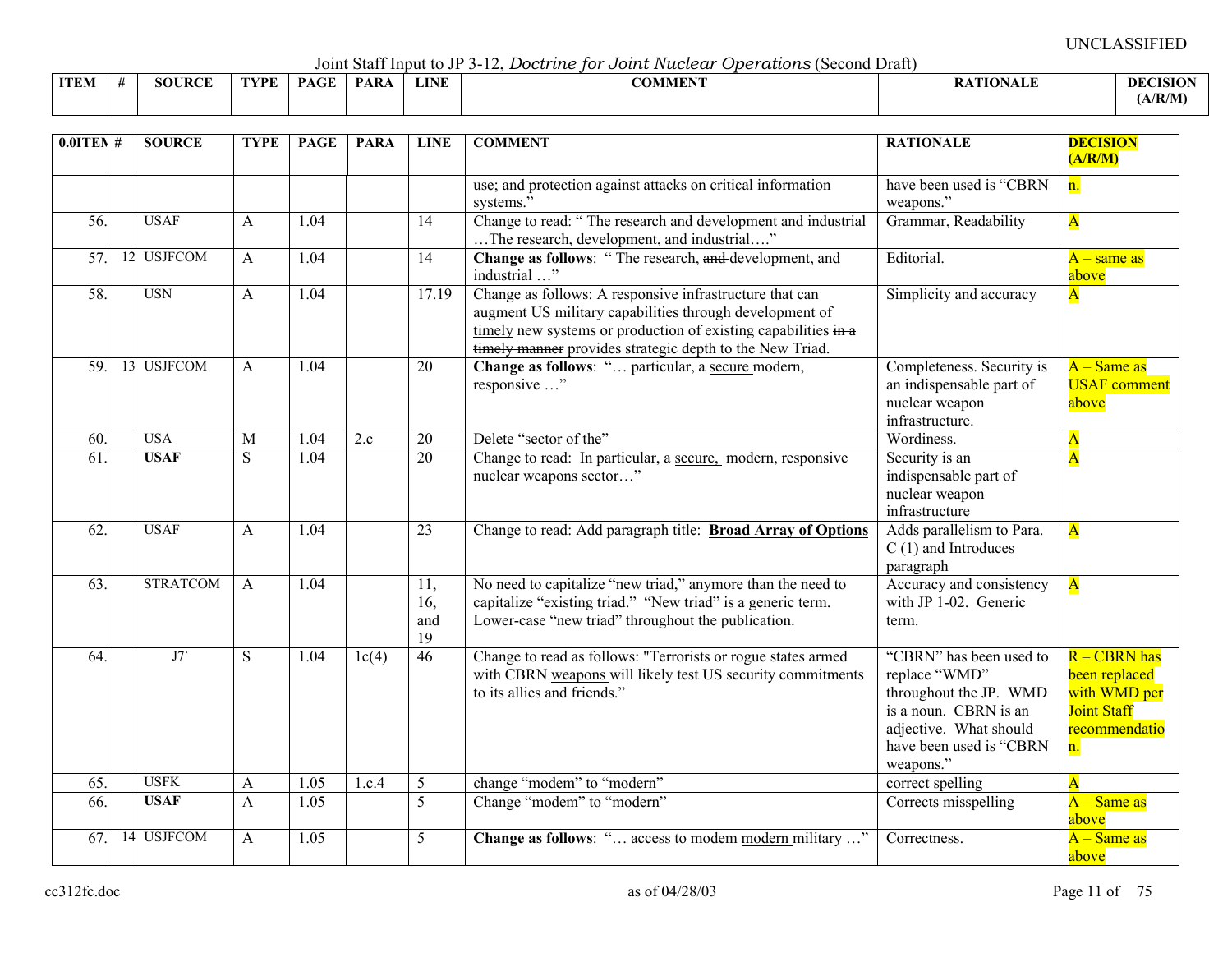Joint Staff Input to JP 3-12, *Doctrine for Joint Nuclear Operations* (Second Draft)

|             |               |      |             |            |             | voint baar nipat to vi b is, boot the for bother received |          |                |
|-------------|---------------|------|-------------|------------|-------------|-----------------------------------------------------------|----------|----------------|
| <b>ITEM</b> | <b>SOURCE</b> | TVDF | <b>DACE</b> | <b>PAR</b> | <b>LINE</b> | COMMENT                                                   | $\cdots$ | <b>DECISIO</b> |
|             |               |      |             |            |             |                                                           |          | (A/R/M)        |

| $0.01$ TEN #      | <b>SOURCE</b> | <b>TYPE</b> | <b>PAGE</b> | <b>PARA</b> | <b>LINE</b>     | <b>COMMENT</b>                                                                                                                                                                                                                                                                                   | <b>RATIONALE</b>                                                                                                                                                                                                                                                                                                                         | <b>DECISION</b><br>(A/R/M)                                                                 |
|-------------------|---------------|-------------|-------------|-------------|-----------------|--------------------------------------------------------------------------------------------------------------------------------------------------------------------------------------------------------------------------------------------------------------------------------------------------|------------------------------------------------------------------------------------------------------------------------------------------------------------------------------------------------------------------------------------------------------------------------------------------------------------------------------------------|--------------------------------------------------------------------------------------------|
| 68.               | <b>USA</b>    | S           | 1.05        | (4)         | 6               | Remove the words "over long distances".                                                                                                                                                                                                                                                          | These words reflect that<br>deterrence of potential<br>adversaries with modern<br>technology, to include<br>WMD, is based only upon<br>the need to deter threats to<br>the U.S. homeland.<br>Deterrence of WMD has<br>no weapons range<br>limitation as U.S. interests<br>and allies may be<br>threatened regardless of<br>weapon range. | $\overline{\mathbf{A}}$                                                                    |
| $\overline{69}$   | J-5 NAC       | S           | 1.05        | 1D(5)       | $\overline{13}$ | Change "(START) I limits" to "(START) limits"                                                                                                                                                                                                                                                    | Correct reference to<br>START. START II and<br>START III never entered<br>into force                                                                                                                                                                                                                                                     | $\overline{\mathbf{A}}$                                                                    |
| 70.               | <b>USN</b>    | S           | 1.05        |             | 14              | Delete: (1,700 - 2,200 by 2012)                                                                                                                                                                                                                                                                  | Detail not required in a<br>doctrinal pub                                                                                                                                                                                                                                                                                                | $\overline{\mathbf{A}}$                                                                    |
| 71.               | <b>USN</b>    | A           | 1.05        | (5)         | 16              | Delete Roman numeral after "START I"                                                                                                                                                                                                                                                             | There is only one START<br>Treaty. The former<br><b>START II and START III</b><br>are no longer viable<br>agreements.                                                                                                                                                                                                                    | $A - Same$ as<br>comment above                                                             |
| $\overline{72}$ . | <b>USN</b>    | A           | 1.05        | (5)         | 16              | Change " November 2001" to read " May 2002"                                                                                                                                                                                                                                                      | Accuracy. Moscow<br>Treaty was signed 24 May<br>2002.                                                                                                                                                                                                                                                                                    | $M -$<br><b>Incorporated</b> in<br>comment above                                           |
| 73.               | J-5 NAC       | S           | 1.05        | 1D(5)       | 16              | Change "START I" to "START"                                                                                                                                                                                                                                                                      | Correct reference to<br>START. START II and<br><b>START III</b> never entered<br>into force                                                                                                                                                                                                                                              | $\overline{\mathbf{A}}$                                                                    |
| 74.               | J-5 NAC       | S           | 1.05        | 1D(5)       | 16              | Change "November 2001" to "May 24, 2002"                                                                                                                                                                                                                                                         | Correct date of Moscow<br>Treaty signature                                                                                                                                                                                                                                                                                               | $\overline{\mathbf{A}}$                                                                    |
| 75.               | J7            | S.          | 1.05        | 2a          | 33              | Change to read as follows: "Deterrence of adversary CBRN<br>weapon employment requires the adversary leadership to<br>believe the United States has both the ability and will to<br>However, the continuing proliferation of CBRN weapon along<br>with the means to deliver them increases the " | "CBRN" has been used to<br>replace "WMD"<br>throughout the JP. WMD<br>is a noun. CBRN is an<br>adjective. What should<br>have been used is "CBRN                                                                                                                                                                                         | R - CBRN has<br>been replaced<br>with WMD per<br><b>Joint Staff</b><br>recommendatio<br>n. |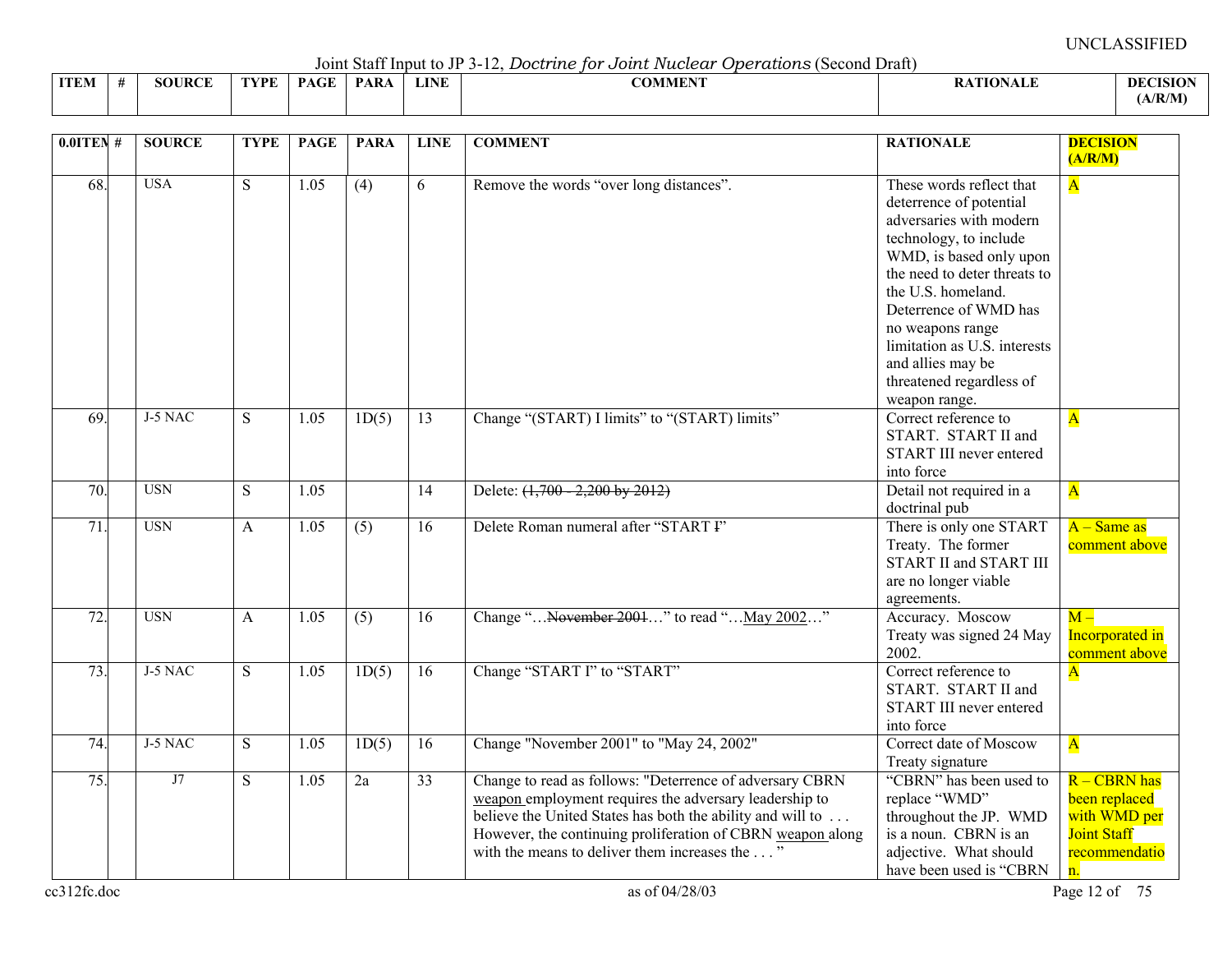Joint Staff Input to JP 3-12, *Doctrine for Joint Nuclear Operations* (Second Draft)

|             | <u>Julii bilii hiput to Ji 9 Te, Doctritic for obtrite Hactour Operationo (boomu Diuit)</u> |               |             |      |             |      |                |                |                |  |  |  |  |
|-------------|---------------------------------------------------------------------------------------------|---------------|-------------|------|-------------|------|----------------|----------------|----------------|--|--|--|--|
| <b>ITEM</b> |                                                                                             | <b>SOURCE</b> | <b>TYPE</b> | DACE | <b>PARA</b> | LINE | <b>COMMENT</b> | <b>TIONALL</b> | <b>DECISIO</b> |  |  |  |  |
|             |                                                                                             |               |             |      |             |      |                |                | (A/R/M)        |  |  |  |  |

| $0.01$ TEN #           | <b>SOURCE</b>            | <b>TYPE</b> | <b>PAGE</b>  | <b>PARA</b> | <b>LINE</b>           | <b>COMMENT</b>                                                                                                                                                                                                                                                                                                                                                  | <b>RATIONALE</b>                                                                                                                                                                                                                                                         | <b>DECISION</b><br>(A/R/M)                                                                 |
|------------------------|--------------------------|-------------|--------------|-------------|-----------------------|-----------------------------------------------------------------------------------------------------------------------------------------------------------------------------------------------------------------------------------------------------------------------------------------------------------------------------------------------------------------|--------------------------------------------------------------------------------------------------------------------------------------------------------------------------------------------------------------------------------------------------------------------------|--------------------------------------------------------------------------------------------|
| 76.                    | <b>USN</b>               | S           | 1.05         |             | 33.36                 | Change as follows: Deterrence of adversary CBRN<br>employment requires the adversary leadership to believe the<br>United States has both the ability and will to preempt or<br>retaliate promptly with responses that are credible and<br>effective.                                                                                                            | weapons."<br>Completeness                                                                                                                                                                                                                                                | $\mathbf{A}$                                                                               |
| 77.                    | <b>USAF</b>              | S           | 1.05         |             | 33.36                 | Change to read: Deterrence of adversary CBRN employment<br>requires the adversary leadership to believe the United States<br>has both the ability and will to retaliate strike promptly with<br>responses that are credible and effective                                                                                                                       | Aligns statement with the<br>rest of the document. We<br>will not wait for an attack<br>if we can avert one with<br>an offensive strike.                                                                                                                                 | $\overline{\mathbf{A}}$                                                                    |
| 78.                    | <b>USJFCOM</b><br>15     | S           | 1.05         |             | 35                    | Change as follows: " retaliate-strike promptly with "                                                                                                                                                                                                                                                                                                           | Clarity. This aligns the<br>statement with the<br>remainder of the<br>document and guidance in<br>NSS. We will not wait<br>for an attack if we can<br>avert one with a<br>preemptive strike.                                                                             | $A$ – same as<br>above                                                                     |
| 79.                    | <b>USJFCOM</b><br>16     | S           | 1.05         |             | 42                    | Change as follows: "proliferation of CBRN weapons along<br>with  " Track fix throughout pub.                                                                                                                                                                                                                                                                    | Completeness.                                                                                                                                                                                                                                                            | R - CBRN has<br>been replaced<br>with WMD per<br><b>Joint Staff</b><br>recommendatio<br>n. |
| 80.<br>$\overline{81}$ | <b>USA</b><br><b>USA</b> | S<br>S      | 1.05<br>1.05 | 2.a<br>2.a  | 43<br>$\overline{45}$ | Replace "nation/terrorist" with "state/nonstate actor."<br>Change to read: "may fail and the United States must be<br>prepared to use nuclear weapons, if necessary."                                                                                                                                                                                           | Accuracy.<br>Clarity.                                                                                                                                                                                                                                                    | $\overline{\mathbf{A}}$<br>$\overline{\mathbf{A}}$                                         |
| 82.                    | J5                       | S           | 1.05         |             | 46                    | Add text and figure and end of text as follows: The challenge<br>of deterrence is to convincingly convey both will and<br>capability to the opposing actor. Figure I-x lists deterrence<br>challenges that were most prominent in a strategic<br>deterrence requirements study commissioned by the Joint<br>Requirements Oversight Council for the Joint Staff. | Deterrence challenges<br>reported to the Joint Staff<br>in APR03 as the results of<br>a 1-year study on strategic<br>deterrence requirements<br>through 2020 performed<br>by the Strategic<br>Deterrence Joint<br>Capabilities Warfighting<br>Assessment (JWCA)<br>team. | $A - Figure$ at<br>the bottom of<br>the matrix                                             |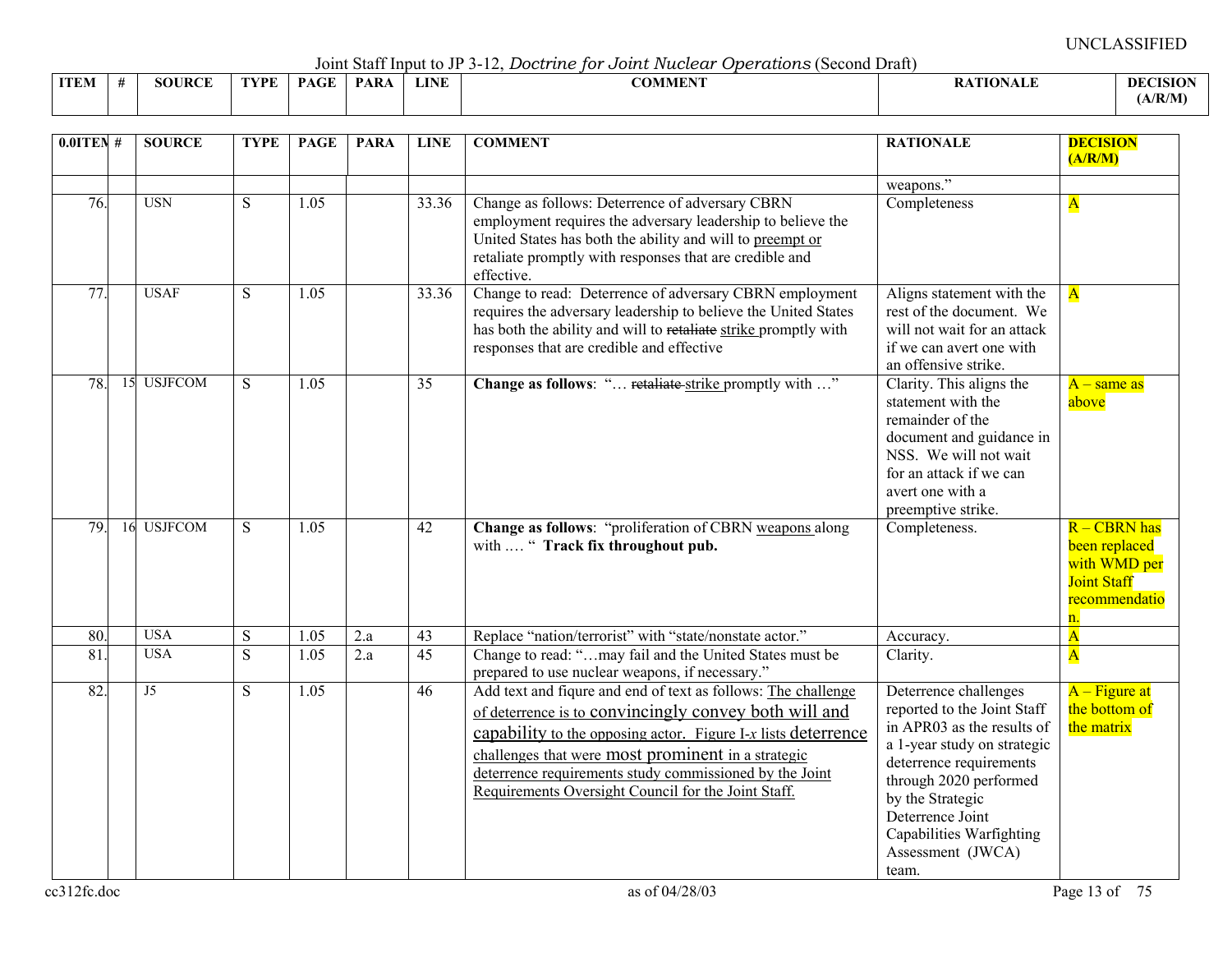Joint Staff Input to JP 3-12, *Doctrine for Joint Nuclear Operations* (Second Draft)

|             | $\frac{1}{2}$ |        |      |             |            |             |                           |                               |                      |  |  |  |  |  |
|-------------|---------------|--------|------|-------------|------------|-------------|---------------------------|-------------------------------|----------------------|--|--|--|--|--|
| <b>ITEM</b> |               | SOURCF | TVPF | <b>PAGE</b> | <b>PAR</b> | <b>LINE</b> | 0015555157575<br>" IVI Ba | $^{\circ}$ $^{\circ}$ TIONAL. | DEC.<br><b>CISIO</b> |  |  |  |  |  |
|             |               |        |      |             |            |             |                           |                               | (A/R/M)              |  |  |  |  |  |

| $0.01$ TEN# | <b>SOURCE</b>          | <b>TYPE</b> | <b>PAGE</b> | <b>PARA</b>    | <b>LINE</b> | <b>COMMENT</b>                                                                                                                                                                                                                                                                                                                                                                                                                                                                 | <b>RATIONALE</b>                                                                                                                                                                                                         | <b>DECISION</b>                              |
|-------------|------------------------|-------------|-------------|----------------|-------------|--------------------------------------------------------------------------------------------------------------------------------------------------------------------------------------------------------------------------------------------------------------------------------------------------------------------------------------------------------------------------------------------------------------------------------------------------------------------------------|--------------------------------------------------------------------------------------------------------------------------------------------------------------------------------------------------------------------------|----------------------------------------------|
| 83.         | <b>USN</b>             | S           | 1.06        |                | 4.09        | Delete: Although the United States cannot know with<br>confidence what nation, combination of nations, or nonstate<br>actors pose threats to US interests, it is possible to anticipate<br>the capabilities an adversary might employ. Thus, the<br>eapabilities based approach focuses more on how an adversary<br>might fight and the means it might use rather than who the<br>adversary might be and where a war might occur.                                              | Redundant with previous<br>text (pg. $I-2$ , lines $18-24$ )                                                                                                                                                             | (A/R/M)<br>$R$ – It needs to<br>be restated. |
| 84.         | <b>USA</b>             | S           | 1.06        | 2.b            | 05.06       | Change to read: "United States cannot know with confidence<br>what threats states, combinations of states, or nonstate actors<br>pose to US interests"                                                                                                                                                                                                                                                                                                                         | Accuracy.                                                                                                                                                                                                                | $\mathbf{A}$                                 |
| 85.         | <b>USMC</b>            | S           | 1.06        | 2b.            | 7.9         | This sentence (Thus, the capabilities-based approach focuses<br>more on how an adversary might fight and the means it might<br>use rather than who the adversary might be and where a war<br>might occur.) and (A capabilities-<br>based approach focuses more on how an adversary might fight<br>and the means it might use than who the adversary might be<br>and where a war might occur.) from pg. I-2, lines 21 through<br>24 are nearly identical.                       | Redundancy.                                                                                                                                                                                                              | $R$ – It needs to<br>be restated.            |
| 86.         | <b>USN</b>             | S           | 1.06        |                | 9.12        | Change as follows: This approach requires the United States to<br>dDeveloping and sustaining a modern and diverse portfolio pf<br>military capabilities. This portfolio serves the four key defense<br>policy goals, identified earlier, that guide the development,<br>deployment, and use of military forces and capabilities,<br>including nuclear forces.                                                                                                                  | Simplicity<br>Active voice                                                                                                                                                                                               | $\overline{\mathbf{A}}$                      |
| 87.         | J7/<br><b>STRATCOM</b> | S           | 1.06        | 2 <sub>b</sub> | 12          | Change to read as follows: "These capabilities require<br>maintaining a diverse mix of conventional and special<br>operations forces capable of high-intensity, sustained, and<br>coordinated operations across the spectrum of conflict range of<br>military operations; survivable and secure nuclear forces; and<br>the command, control, communications, computers,<br>intelligence, surveillance, and reconnaissance (C4ISR) systems<br>required to direct these forces." | Consistency with the JP<br>1-02 definition of the term<br>"conventional forces -<br>Those forces capable of<br>conducting operations<br>using nonnuclear<br>weapons." "Spectrum of<br>conflict" is an undefined<br>term. | $\overline{\mathbf{A}}$                      |
| 88.         | <b>USAF</b>            | S           | 1.06        | b              | 13          | Change to read: "diverse mixture of non-nuclear eonventional<br>and special operations forces"                                                                                                                                                                                                                                                                                                                                                                                 | "Non-nuclear" is a better<br>word here. Since this pub<br>is addressing nuclear ops,<br>don't need to specifically                                                                                                       | $M -$ See above<br>comment                   |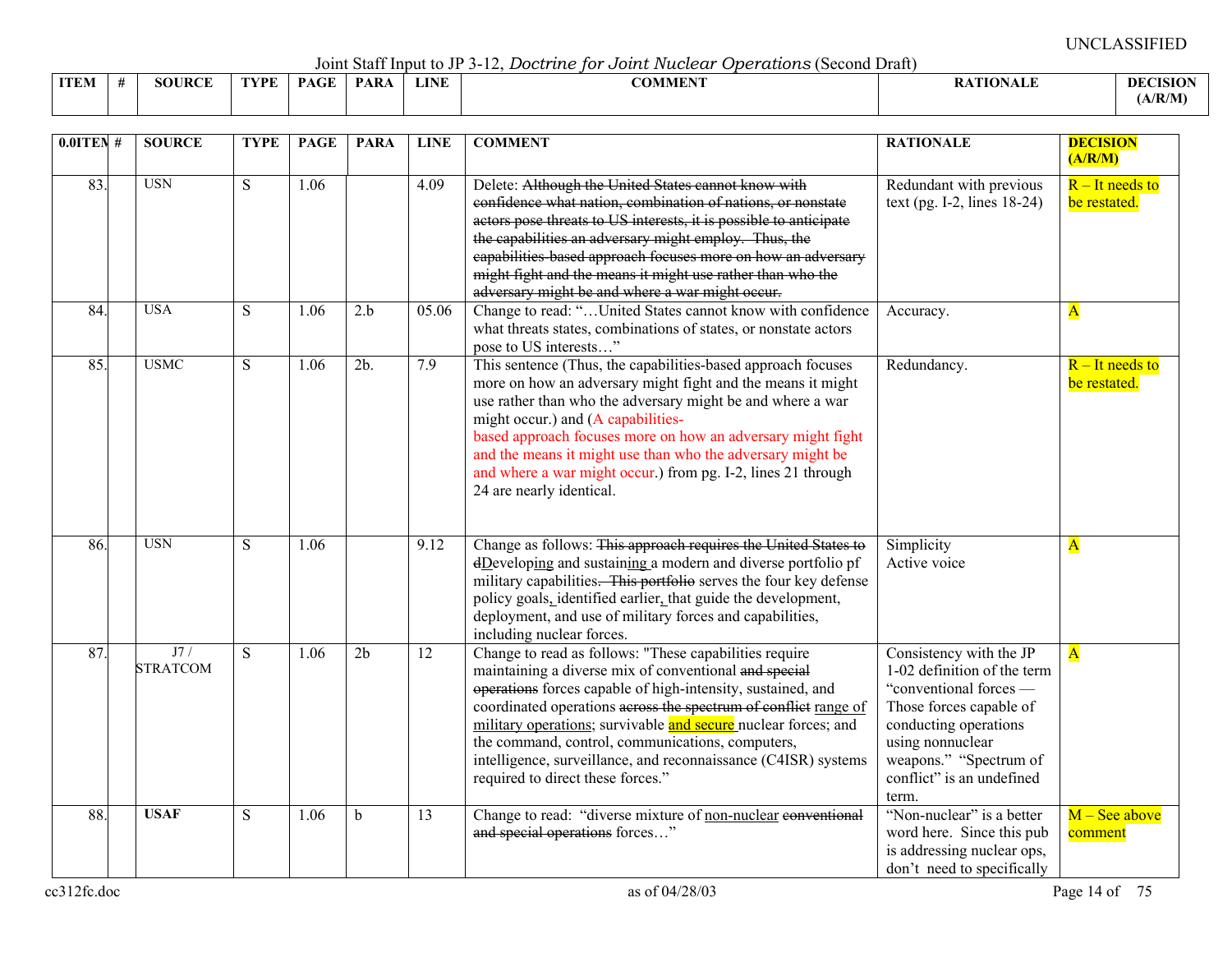Joint Staff Input to JP 3-12, *Doctrine for Joint Nuclear Operations* (Second Draft)

|             |               |      |      |             |             | $\sim$ 0.111. $\sim$ 0.001.1 111. $\sim$ 0.000 0.1 0.1 111. $\sim$ 0.000 0.000 0.000 0.000 0.000 0.000 0.000 0.000 0.000 0.000 0.000 0.000 0.000 0.000 0.000 0.000 0.000 0.000 0.000 0.000 0.000 0.000 0.000 0.000 0.000 0.000 0.000<br>.<br>--------------- |                  |                 |
|-------------|---------------|------|------|-------------|-------------|--------------------------------------------------------------------------------------------------------------------------------------------------------------------------------------------------------------------------------------------------------------|------------------|-----------------|
| <b>ITEM</b> | <b>SOURCE</b> | TYPE | PAGE | <b>PARA</b> | <b>LINE</b> | COMMENT                                                                                                                                                                                                                                                      | <b>RATIONALE</b> | <b>DECISION</b> |
|             |               |      |      |             |             |                                                                                                                                                                                                                                                              |                  | A/R/M           |

| $0.01$ TEN #    |    | <b>SOURCE</b>  | <b>TYPE</b> | <b>PAGE</b>       | <b>PARA</b>       | <b>LINE</b> | <b>COMMENT</b>                                                                                                                                                                                                                                                                                | <b>RATIONALE</b>                                                                                                                                                                                                                      | <b>DECISION</b><br>(A/R/M)           |
|-----------------|----|----------------|-------------|-------------------|-------------------|-------------|-----------------------------------------------------------------------------------------------------------------------------------------------------------------------------------------------------------------------------------------------------------------------------------------------|---------------------------------------------------------------------------------------------------------------------------------------------------------------------------------------------------------------------------------------|--------------------------------------|
|                 |    |                |             |                   |                   |             |                                                                                                                                                                                                                                                                                               | refer to conventional and<br>special operations forces<br>or even air, land, sea, and<br>special operations forces.                                                                                                                   |                                      |
| 89              |    | <b>USN</b>     | A           | 1.06              |                   | 14          | Delete: across the spectrum of conflict                                                                                                                                                                                                                                                       | Sentence stands alone<br>without this phrase which<br>is redundant with line 4                                                                                                                                                        | $M$ – Changed in<br>above comment    |
| 90.             | 17 | <b>USJFCOM</b> | ${\bf S}$   | 1.06              |                   | 14          | Change as follows: " across the spectrum of conflict range<br>of military operations; survivable secure "                                                                                                                                                                                     | 1. Correctness and<br>consistency with JP 3-0<br>and paragraph #3 heading.<br>2. Completeness. Nuclear<br>forces must be secure to<br>provide effective<br>deterrence.                                                                | $A - \text{see above}$<br>comment    |
| $\overline{91}$ |    | <b>USMC</b>    | S           | 1.06              | $\overline{2b}$ . | 14          | Change to read: and coordinated operations across the range of<br>military operations; survivable                                                                                                                                                                                             | From the DOD<br>terminology database:<br>11/08/93:<br>"spectrum of<br>conflict" changed to<br>"range of military<br>operations" in the AP<br>version of Joint Pub<br>$2 - 0.$                                                         | A See above<br>comment               |
| $\overline{92}$ |    | <b>USAF</b>    | S           | 1.06              | $\mathbf b$       | 19.22       | Change to read: Therefore, if deterrence fails, both<br>conventional and nuclear force structure and readiness the<br>force mixture must provide a variety of options designed to<br>control escalation and terminate the conflict on terms favorable<br>to the United States and its allies. | Unnecessary to categorize<br>conventional and nuclear<br>structures. Tends to leave<br>out other capabilities (e.g.<br>SOF). Use of generic<br>terminology is appropriate<br>and is consistent with line<br>17 of the same paragraph. | $\mathbf{A}$                         |
| 93.             |    | <b>USN</b>     | A           | 1.07              |                   | 5           | Delete: vertical                                                                                                                                                                                                                                                                              | Unnecessary adjective                                                                                                                                                                                                                 | $\overline{A}$                       |
| 94.             |    | $J-3$          | S           | $\overline{1.07}$ |                   | 5           | Recommend defining the term "vertical escalation."                                                                                                                                                                                                                                            | Clarifies the term.                                                                                                                                                                                                                   | M - removed<br>with below<br>comment |
| $\overline{95}$ |    | <b>USA</b>     | A           | 1.07              | 2.c               | 5.06        | Remove word "vertical" from Line 5 and "grave" from line 6.                                                                                                                                                                                                                                   | Wordiness. The<br>additional words are not<br>necessary to the premise                                                                                                                                                                | $A - Changed$ in<br>above comment    |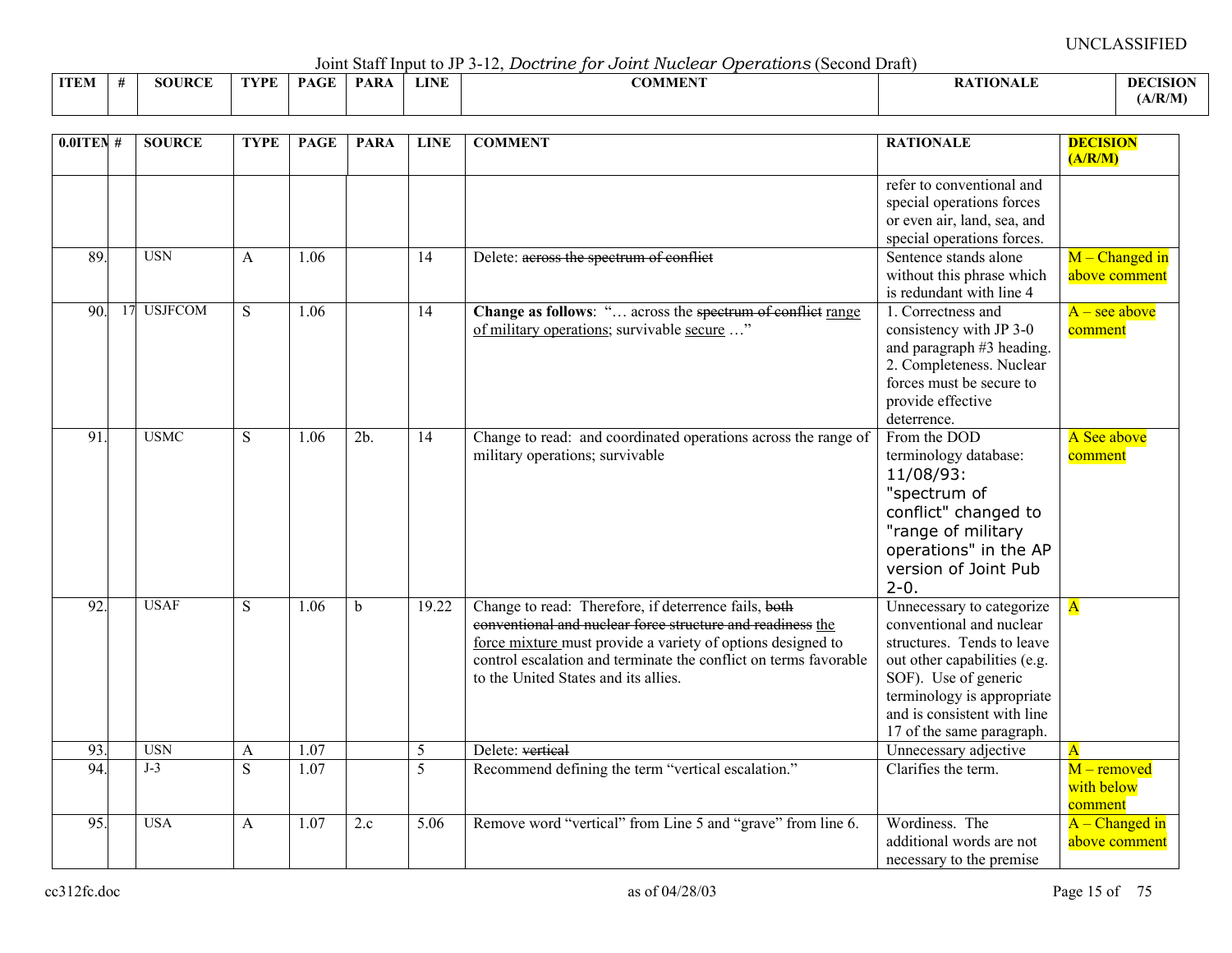Joint Staff Input to JP 3-12, *Doctrine for Joint Nuclear Operations* (Second Draft)

|             | voint baar nipat to vi b is, boot the for bother received |               |      |             |            |             |         |          |                |  |  |  |  |
|-------------|-----------------------------------------------------------|---------------|------|-------------|------------|-------------|---------|----------|----------------|--|--|--|--|
| <b>ITEM</b> |                                                           | <b>SOURCE</b> | TVDF | <b>DACE</b> | <b>PAR</b> | <b>LINE</b> | COMMENT | $\cdots$ | <b>DECISIO</b> |  |  |  |  |
|             |                                                           |               |      |             |            |             |         |          | (A/R/M)        |  |  |  |  |

| $0.01$ TEN #    |    | <b>SOURCE</b>  | <b>TYPE</b> | <b>PAGE</b>       | <b>PARA</b> | <b>LINE</b>     | <b>COMMENT</b>                                                                                                                                                                                                                                                                                          | <b>RATIONALE</b>                                                                                                                                                                                                                                                                                                                                         | <b>DECISION</b><br>(A/R/M)      |
|-----------------|----|----------------|-------------|-------------------|-------------|-----------------|---------------------------------------------------------------------------------------------------------------------------------------------------------------------------------------------------------------------------------------------------------------------------------------------------------|----------------------------------------------------------------------------------------------------------------------------------------------------------------------------------------------------------------------------------------------------------------------------------------------------------------------------------------------------------|---------------------------------|
|                 |    |                |             |                   |             |                 |                                                                                                                                                                                                                                                                                                         | of the paragraph.                                                                                                                                                                                                                                                                                                                                        |                                 |
| 96.             |    | <b>USMC</b>    | A           | 1.07              | 2c.         | 6               | Add a comma after the word "event."                                                                                                                                                                                                                                                                     | When three or more items<br>are listed in a series and<br>the last item is preceded<br>by and, or, or nor, place a<br>comma before the<br>conjunction as well as<br>between the other items.<br>(Gregg Reference<br>Manual, GPO Style<br>Manual, and Words into<br>Type)                                                                                 | $\overline{\mathbf{A}}$         |
| $\overline{97}$ |    | <b>USMC</b>    | A           | 1.07              | 2c.         | 8               | Change to read: The decision to use nuclear weapons<br>involves many political considerations, which<br>impact not only nuclear weapons use, but also how<br>to employ them.                                                                                                                            | The "them" at the end of<br>the sentence reflects a<br>plural noun.                                                                                                                                                                                                                                                                                      | $M -$ See<br>comment below      |
| 98.             | 18 | <b>USJFCOM</b> | S           | $\overline{1.07}$ |             | 9               | Change as follows: "use, but also how to employ them type<br>and number of weapons used and method of employment."                                                                                                                                                                                      | Completeness.                                                                                                                                                                                                                                                                                                                                            | $\overline{\mathbf{A}}$         |
| 99.             |    | <b>USAF</b>    | S.          | 1.07              | 2.d.        | 17              | Delete "(refer to Appendix A, "Treaty Obligations"). Add<br>"(see Figure I-2, which discusses the Nuclear Arms Control<br>Treaties)"<br>Move figure A-1 to page I-7. Remove Appendix A.<br>Renumber figures and re-letter appendixes.                                                                   | Identifies the proper<br>figure with the deletion of<br>Appendix A. The entire<br>narrative was deleted<br>from Appendix A.<br>Recommend Figure A-1<br>be incorporated into the<br>document where it is<br>referenced. Adding the<br>figure on page I-7<br>improves readability and<br>eliminates the Appendix.<br>See other inputs ref: this<br>figure. | $\overline{\mathbf{A}}$         |
| 100             |    | CADD           | S           | 1.07              | d.          | $\overline{17}$ | Change to read, (refer to Appendix A, "Treaty Obligations"<br>which discusses the Nuclear Arms Control Treaties. Chemical,<br>Biological and Radiological treaties are not discussed in this<br>JP. Additionally, chemical, biological and radiological<br>discussions are beyond the scope of this JP. | Clarifies for the reader the<br>extent of CBRN to be<br>discussed.                                                                                                                                                                                                                                                                                       | A - Changed in<br>above comment |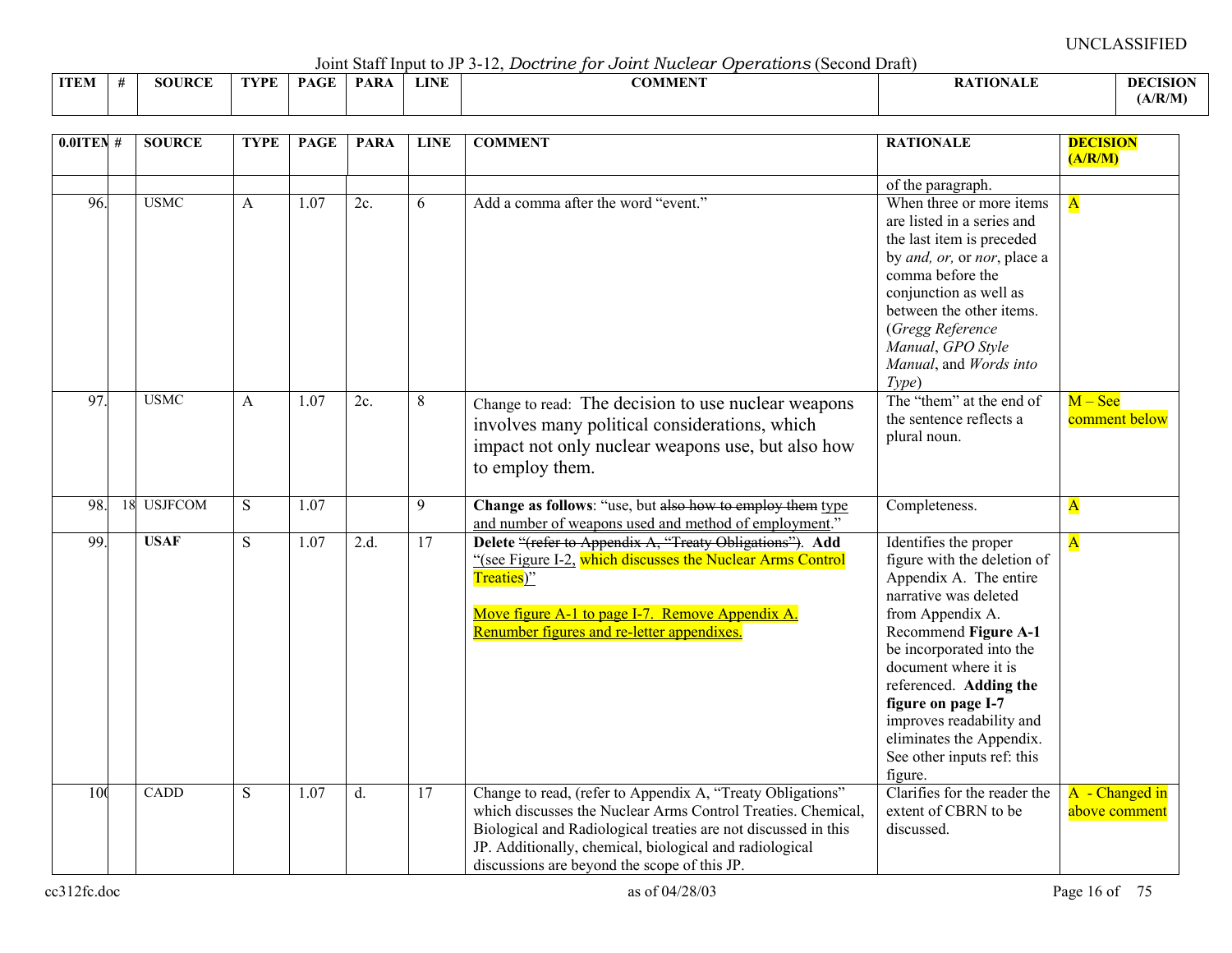Joint Staff Input to JP 3-12, *Doctrine for Joint Nuclear Operations* (Second Draft)

|             | voint built mpat to view the bood and for o oater radioan operation to to conta bruit |               |      |                                         |      |             |                               |                 |                 |  |  |  |  |
|-------------|---------------------------------------------------------------------------------------|---------------|------|-----------------------------------------|------|-------------|-------------------------------|-----------------|-----------------|--|--|--|--|
| <b>ITEM</b> |                                                                                       | <b>SOURCE</b> | TVPF | $\mathbf{P}\Lambda\mathbf{C}\mathbf{F}$ | PARA | <b>LINE</b> | <b>^^********</b><br>_OMMEN J | <b>ATIONALE</b> | <b>DECISION</b> |  |  |  |  |
|             |                                                                                       |               |      |                                         |      |             |                               |                 | (A/R/M)         |  |  |  |  |

| $0.01$ TEN#     |    | <b>SOURCE</b>              | <b>TYPE</b>    | <b>PAGE</b>       | <b>PARA</b> | <b>LINE</b> | <b>COMMENT</b>                                                                                                                                                                                                                                                                                                     | <b>RATIONALE</b>                                                                                                                                                             | <b>DECISION</b><br>(A/R/M)                                   |
|-----------------|----|----------------------------|----------------|-------------------|-------------|-------------|--------------------------------------------------------------------------------------------------------------------------------------------------------------------------------------------------------------------------------------------------------------------------------------------------------------------|------------------------------------------------------------------------------------------------------------------------------------------------------------------------------|--------------------------------------------------------------|
| $\overline{10}$ |    | <b>USA</b>                 | S              | $\overline{1.07}$ | d.          | 17          | Change to read, (refer to Appendix A, "Treaty Obligations"<br>which discusses the Nuclear Arms Control Treaties. Chemical,<br>Biological and Radiological treaties are not discussed in this<br>JP. Additionally, chemical, biological and radiological<br>discussions are beyond the scope of this JP.            | Clarifies for the reader the<br>extent of CBRN to be<br>discussed.                                                                                                           | A - Changed in<br>above comment                              |
| 102             | 19 | <b>USJFCOM</b>             | A              | 1.07              |             | 19          | Change as follows: " or conventional international law that<br>prohibits "                                                                                                                                                                                                                                         | Editorial.                                                                                                                                                                   | $\mathbf{A}$                                                 |
| 10 <sup>3</sup> |    | <b>USAF</b>                | S              | 1.07              |             | 21          | <b>Insert:</b> Fig A-1 to this location and re-label it as Fig I-2,<br>Renumber following figures as appropriate.                                                                                                                                                                                                  | Improves readability,<br>covers the information at<br>an appropriate location in<br>the text and eliminates the<br>appendix.                                                 | $A - See above$<br><b>USAF</b> comment                       |
| 10 <sup>2</sup> |    | 20 USJFCOM                 | $\overline{S}$ | $\overline{1.07}$ |             | 30.31       | Change as follows: "However, both also recognize that these<br>objectives and advantages cannot be outweighed offset by the<br>expected collateral damage."                                                                                                                                                        | Clarity.                                                                                                                                                                     | $\mathbf{A}$                                                 |
| 10 <sup>4</sup> |    | $J-3$                      | S              | 1.07              |             | 34.37       | Replace last sentence with "Nuclear weapons use is not<br>prohibited in armed conflict by LOAC. They are, however,<br>unique from conventional and even other WMD in the scope of<br>their destructive potential and long-term physiological effects."                                                             | All nuclear weapons in<br>the US stockpile dwarf<br>the effects of<br>conventional munitions.                                                                                | $\overline{\mathbf{A}}$                                      |
| 10 <sub>6</sub> |    | <b>USA</b>                 | $\mathbf{A}$   | 1.08              | 3.          | $1-9$       | Recommend incorporating this paragraph in to Paragraph 2,<br>Fundamental Considerations.                                                                                                                                                                                                                           | Range of Military<br>Operations is a<br>fundamental<br>consideration when<br>considering the use of<br>nuclear weapons.                                                      | $R - Moving$<br>would confuse<br>the follow-on<br>discussion |
| $10^{\circ}$    | 21 | <b>USJFCOM</b>             | $\mathsf{A}$   | 1.08              |             | F1.02       | Change as follows: "Secure manufacture, transportation, and<br>storage that are free from terrorist threat, theft, loss, and<br>unauthorized access must be provided. Ensure secure<br>manufacture, transportation, and storage to mitigate terrorist<br>threat and prevent loss, theft, and unauthorized access." | Clarity. The terrorist<br>threat cannot be<br>prevented, but we can<br>take steps to mitigate the<br>terrorist threat and<br>prevent loss, theft and<br>unauthorized access. | $A - Changed$ in<br>above<br>comment.                        |
| 108             |    | <b>USAF</b><br><b>USAF</b> | S              | 1.08              |             | F1.02       | Change to read: Secure manufacture, transportation, and<br>storage that are free from terrorist threat, theft, loss, and<br>unauthorized access must be provided. Ensure secure<br>manufacture, transportation, and storage to mitigate terrorist<br>threat and prevent loss, theft, and unauthorized access.      | The terrorist threat cannot<br>be prevented, but we can<br>take steps to mitigate the<br>terrorist threat and<br>prevent loss, theft and<br>unauthorized access.             | $\overline{\mathbf{A}}$                                      |
| 10 <sup>0</sup> |    |                            | A              | 1.08              |             | 6           | Change to read: by conventional forces, and protect allies."                                                                                                                                                                                                                                                       | Grammar, Readability                                                                                                                                                         | $M$ – Changed in                                             |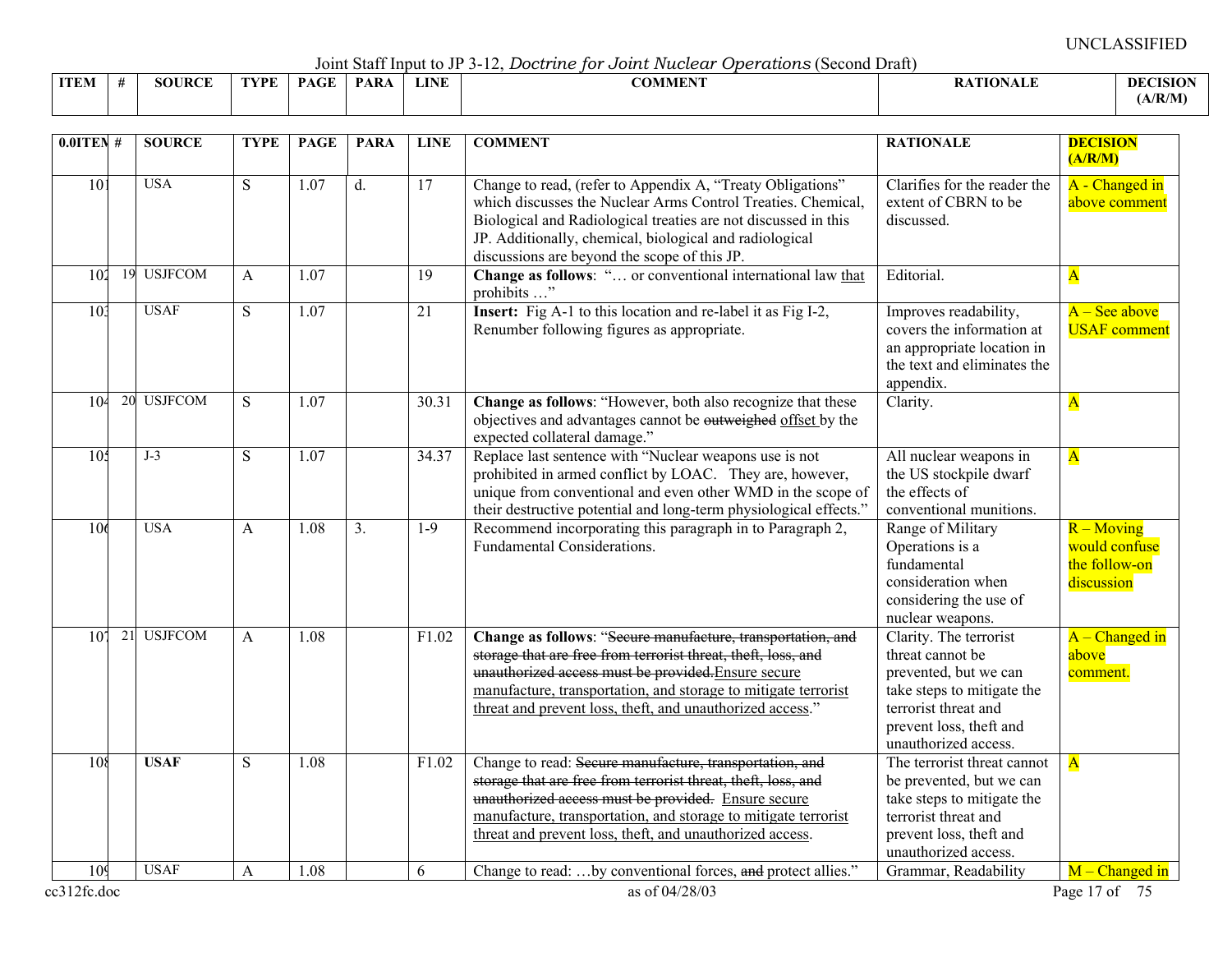Joint Staff Input to JP 3-12, *Doctrine for Joint Nuclear Operations* (Second Draft)

|             |               |      |             | $\sim$ 0.11.0 $\sim$ 0.00 11.1 $\sim$ 0.000 0.100 0.11 |             | $\sim$ $\sim$ $\sim$ $\sim$ $\sim$ $\sim$<br>. |               |                 |
|-------------|---------------|------|-------------|--------------------------------------------------------|-------------|------------------------------------------------|---------------|-----------------|
| <b>ITEM</b> | <b>SOURCE</b> | TVDF | $P_{\rm A}$ | <b>PARA</b>                                            | <b>LINE</b> | <b>COMMENT</b>                                 | ATION<br>™AL∟ | <b>DECISION</b> |
|             |               |      |             |                                                        |             |                                                |               | (A/R/M)         |

| $0.01$ TEN #    | <b>SOURCE</b> | <b>TYPE</b>    | <b>PAGE</b> | <b>PARA</b>                          | <b>LINE</b>     | <b>COMMENT</b>                                                                                                                                                                                                                   | <b>RATIONALE</b>                                                                                                                                                                                                                            | <b>DECISION</b><br>(A/R/M)                                                                   |
|-----------------|---------------|----------------|-------------|--------------------------------------|-----------------|----------------------------------------------------------------------------------------------------------------------------------------------------------------------------------------------------------------------------------|---------------------------------------------------------------------------------------------------------------------------------------------------------------------------------------------------------------------------------------------|----------------------------------------------------------------------------------------------|
| 11 <sup>0</sup> | 22 USJFCOM    | $\mathsf{A}$   | 1.08        |                                      | 6.7             | <b>Change as follows:</b> " by conventional forces, and protect<br>allies, and help assure their security."                                                                                                                      | Editorial.                                                                                                                                                                                                                                  | below comment<br>$\overline{\mathbf{A}}$                                                     |
| 111             | CADD          | $\overline{M}$ | 1.08        | $\overline{3}.\overline{a}$ .<br>(1) | $\overline{15}$ | Change to read as follows: "As nuclear forces are part of the<br>military element of national power, these forces must meet the<br>criteria shown in Figure I-2.                                                                 | Correctness. Nuclear<br>forces are not an element<br>of national power. They<br>are part of the military<br>element of national<br>power.                                                                                                   | $A$ – Changed in<br>above comment                                                            |
| 112             | <b>USA</b>    | M              | 1.08        | 3.a.<br>(1)                          | 15              | Change to read as follows: "As nuclear forces are part of the<br>military instrument of national power, these forces must meet<br>the criteria shown in Figure I-2. Instruments are the correct<br>term vice elements (see JP 1) | Correctness. Nuclear<br>forces are not an<br>instrument of national<br>power. They are part of<br>the military element of<br>national power.                                                                                                | $\overline{A -$ Changed in<br>above comment                                                  |
| 113             | J7            | S              | 1.08        | 3a(1)                                | 15              | Change to read as follows: "As one element part of the military<br>instrument of national power, nuclear forces must meet the<br>criteria shown in Figure I-2."                                                                  | Correctness.                                                                                                                                                                                                                                | $\mathbf{A}$                                                                                 |
| 11 <sup>2</sup> | <b>USN</b>    | S              | 1.08        |                                      | 15.16           | Change as follows: As one element of national power, nuclear<br>forces must meet tThe criteria shown in Figure I-2 these<br>employment considerations.                                                                           | Accuracy, Simplicity, and<br>readability.<br>Nuclear is not an element<br>of national power. The<br>accepted terminology is<br>national instruments of<br>power and they include<br>military, political,<br>informational, and<br>economic. | $A - Change$ d in<br>above comment                                                           |
| 11 <sub>3</sub> | J2P           | A              | 1.09        | 3.a.4                                |                 | Change to read: (4) Crisis. The United States maintains the<br>capability to rapidly posturing posture its nuclear forces.                                                                                                       | Correctness                                                                                                                                                                                                                                 | $\mathbf{A}$                                                                                 |
| 116             | J7            | S              | 1.09        |                                      | F1.03           | Change to read as follows: "Deterring chemical, biological,<br>radiological, or nuclear (CBRN) weapon use or conventional<br>military operations"                                                                                | "CBRN" has been used to<br>replace "WMD"<br>throughout the JP. WMD<br>is a noun. CBRN is an<br>adjective. What should<br>have been used is "CBRN<br>weapons."                                                                               | $R - CBRN$ has<br>been replaced<br>with WMD per<br><b>Joint Staff</b><br>recommendatio<br>n. |
| 117             | $J-3$         | S              | 1.09        |                                      | 5               | Recommend introducing the concept of flexible deterrent                                                                                                                                                                          | Expands understanding of                                                                                                                                                                                                                    | R – Confuses                                                                                 |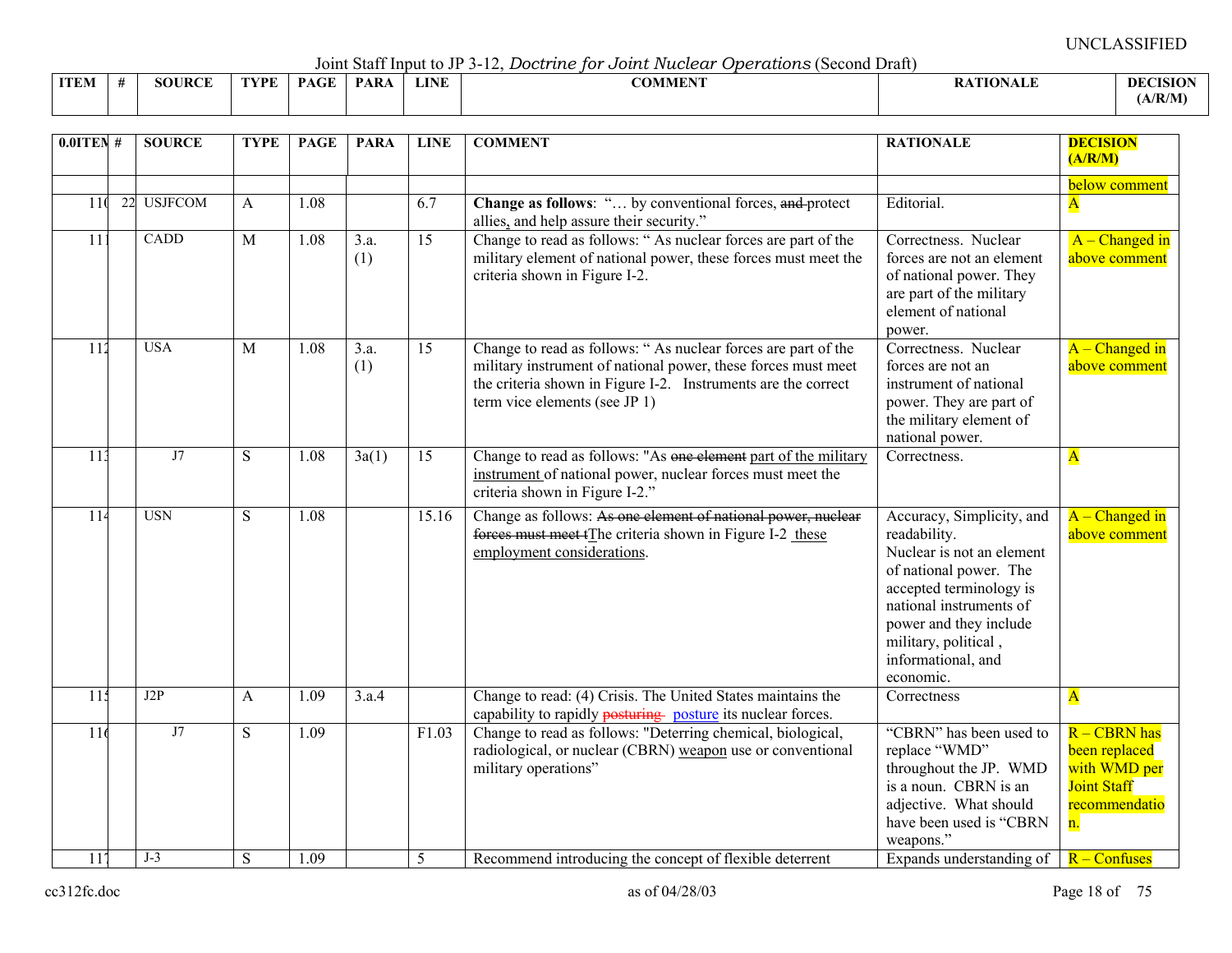Joint Staff Input to JP 3-12, *Doctrine for Joint Nuclear Operations* (Second Draft)

|             | voint built mpat to view later bood dito for o odder interested operational powerful bianty |               |      |             |             |             |         |                 |                 |  |  |  |  |  |
|-------------|---------------------------------------------------------------------------------------------|---------------|------|-------------|-------------|-------------|---------|-----------------|-----------------|--|--|--|--|--|
| <b>ITEM</b> | -                                                                                           | <b>SOURCE</b> | TVPF | <b>PAGE</b> | <b>PARA</b> | <b>LINE</b> | COMMENT | <b>ATIONALE</b> | <b>DECISION</b> |  |  |  |  |  |
|             |                                                                                             |               |      |             |             |             |         |                 | (A/R/M)         |  |  |  |  |  |

| $0.0$ ITEN#      | <b>SOURCE</b>  | <b>TYPE</b>  | <b>PAGE</b> | <b>PARA</b> | <b>LINE</b>     | <b>COMMENT</b>                                                                                                                                                                                                                                                                                                                                                                                                 | <b>RATIONALE</b>                                                       | <b>DECISION</b><br>(A/R/M)         |
|------------------|----------------|--------------|-------------|-------------|-----------------|----------------------------------------------------------------------------------------------------------------------------------------------------------------------------------------------------------------------------------------------------------------------------------------------------------------------------------------------------------------------------------------------------------------|------------------------------------------------------------------------|------------------------------------|
|                  |                |              |             |             |                 | options (FDOs) within this paragraph. Examples of FDOs<br>(increased readiness, deployment of systems, etc) are already<br>included in the discussion but are not identified as FDOs.                                                                                                                                                                                                                          | deterrence.                                                            | the discussion                     |
| 118              | <b>USMC</b>    |              | 1.09        | 3a(3)       | 7.08            | General comment: Do not understand what "as well as<br>increasing their survivability" is referring to in this sentence:<br>Nuclear delivery systems deploying to dispersal locations can<br>send a forceful message that demonstrates the national will to<br>use nuclear weapons if necessary, as well as increasing their<br>survivability.<br>Change to read, "weapons if necessary, as well as increasing | As written, the sentence<br>makes no sense.                            | $\overline{\mathbf{A}}$            |
|                  |                |              |             |             |                 | their the delivery system's survivability."                                                                                                                                                                                                                                                                                                                                                                    |                                                                        |                                    |
| $\overline{119}$ | J7             | A            | 1.09        | 3a(4)       | 14              | Change to read as follows: "(4) Crisis. The United States<br>maintains the capability to rapidly posturing posture its<br>nuclear forces."                                                                                                                                                                                                                                                                     | Correctness.                                                           | $A$ – Changed in<br>above comment  |
| 120              | J3612          | A            | 1.09        | 3a4         | 14.15           | The United States maintains the capability to rapidly posturing<br>posture its nuclear forces.                                                                                                                                                                                                                                                                                                                 | Corrects grammar.                                                      | $A - Change$ d in<br>above comment |
| 12 <sub>1</sub>  | <b>USAF</b>    | A            | 1.09        |             | 14.15           | Change to read: "The United States maintains the capability<br>to rapidly posturing posture its nuclear forces."                                                                                                                                                                                                                                                                                               | Grammar-verb needed,<br>not gerund                                     | $A - Change$ d in<br>above comment |
| $\overline{122}$ | $J-3$          | A            | 1.09        |             | 15              | Change to read, "posture" instead of "posturing."                                                                                                                                                                                                                                                                                                                                                              | Grammar.                                                               | $A$ – Changed in<br>above comment  |
| 12 <sup>2</sup>  | J362           | A            | 1.09        | 3a4         | $\overline{15}$ | Replace "posturing" with "posture"                                                                                                                                                                                                                                                                                                                                                                             | Corrects grammar                                                       | $A - Change$ d in<br>above comment |
| 124<br>23        | <b>USJFCOM</b> | A            | 1.09        |             | 15              | Change as read: "The United States maintains the capability<br>to rapidly posture its nuclear forces."                                                                                                                                                                                                                                                                                                         | Editorial, increases<br>readability.                                   | $A - Change$ d in<br>above comment |
| 12 <sup>2</sup>  | <b>USA</b>     | A            | 1.09        | (4)         | 15              | CTR:"to rapidly postureing its nuclear"                                                                                                                                                                                                                                                                                                                                                                        | Editorial                                                              | $A - Change$ d in<br>above comment |
| 126              | <b>USMC</b>    | $\mathsf{A}$ | 1.09        | 3a(4)       | $\overline{15}$ | Change first word "posturing" to "posture."                                                                                                                                                                                                                                                                                                                                                                    | Correctness.                                                           | $A - Change$ d in<br>above comment |
| $\overline{12}$  | <b>USAF</b>    | A            | 1.09        |             | 16.18           | Change to read: Conventional forces and intelligence activities<br>require prudent management to avoid ensure avoidance of<br>inadvertent escalation or mistaken warnings of CBRN attack.                                                                                                                                                                                                                      | Easier to read                                                         | $\overline{\mathbf{A}}$            |
| 128              | <b>USAF</b>    | S            | 1.09        |             | 18              | Change to read: "warnings of adversary CBRN attack."                                                                                                                                                                                                                                                                                                                                                           | Clarifies that our<br>activities should be<br>structured in such a way | $\overline{\mathbf{A}}$            |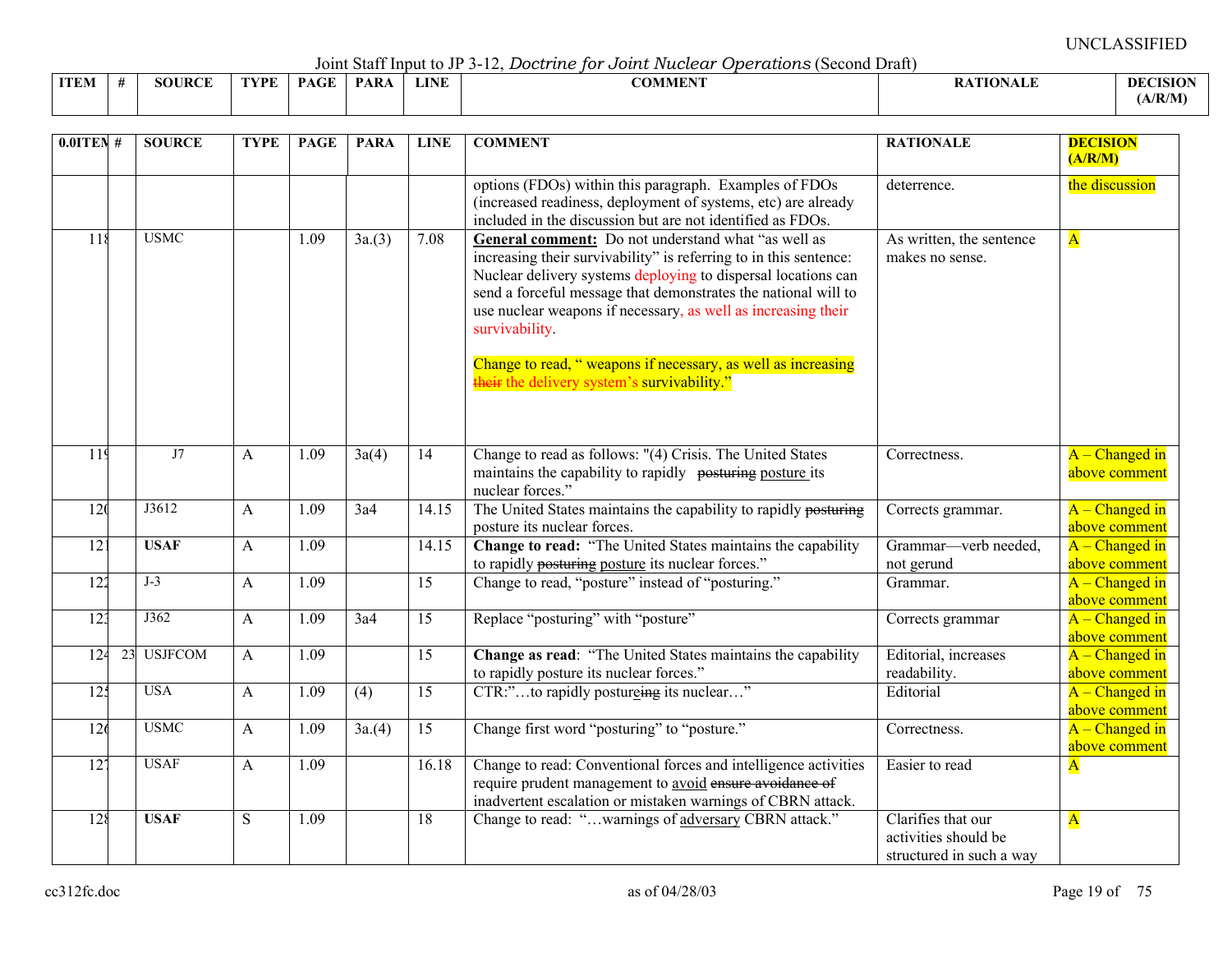Joint Staff Input to JP 3-12, *Doctrine for Joint Nuclear Operations* (Second Draft)

|             |               |      |             | $\sim$ 0.11.0 $\sim$ 0.00 11.1 $\sim$ 0.00 0.10 0.10 $\sim$ |             | $\sim$ $\sim$ $\sim$ $\sim$ $\sim$ $\sim$<br>. |               |                 |
|-------------|---------------|------|-------------|-------------------------------------------------------------|-------------|------------------------------------------------|---------------|-----------------|
| <b>ITEM</b> | <b>SOURCE</b> | TVDF | $P_{\rm A}$ | <b>PARA</b>                                                 | <b>LINE</b> | <b>COMMENT</b>                                 | ATION<br>™AL∟ | <b>DECISION</b> |
|             |               |      |             |                                                             |             |                                                |               | (A/R/M)         |

| $0.01$ TEN#     | <b>SOURCE</b> | <b>TYPE</b> | <b>PAGE</b> | <b>PARA</b> | <b>LINE</b>    | <b>COMMENT</b>                                                                                                                                                                                                                                                                                                                                                                                                                                                                                                                                                                                                                                                                                                                 | <b>RATIONALE</b>                                                                                                                                              | <b>DECISION</b><br>(A/R/M)                                                                 |
|-----------------|---------------|-------------|-------------|-------------|----------------|--------------------------------------------------------------------------------------------------------------------------------------------------------------------------------------------------------------------------------------------------------------------------------------------------------------------------------------------------------------------------------------------------------------------------------------------------------------------------------------------------------------------------------------------------------------------------------------------------------------------------------------------------------------------------------------------------------------------------------|---------------------------------------------------------------------------------------------------------------------------------------------------------------|--------------------------------------------------------------------------------------------|
|                 |               |             |             |             |                |                                                                                                                                                                                                                                                                                                                                                                                                                                                                                                                                                                                                                                                                                                                                | to minimize mistaken<br>warnings about adversary<br>actions, not ours.                                                                                        |                                                                                            |
| 129             | 24 USJFCOM    | S           | 1.09        |             | 18             | Change as follows: " warnings of CBRNE attack by an<br>adversary."                                                                                                                                                                                                                                                                                                                                                                                                                                                                                                                                                                                                                                                             | Clarity. Do not want to<br>imply that we have chem.<br>or bio weapons.                                                                                        | $M - CBRN$<br>changed to<br><b>WMD</b>                                                     |
| 13 <sub>0</sub> | 25 USJFCOM    | A           | 1.09        |             | 20             | Change as follows: "This could require requires careful<br>should consider the potential military advantages an<br>adversary"                                                                                                                                                                                                                                                                                                                                                                                                                                                                                                                                                                                                  | Clarity.                                                                                                                                                      | $\overline{\mathbf{A}}$                                                                    |
| 131             | <b>USMC</b>   | A           | 1.09        | 3b(1)       | 27             | Title of 2b(1) is Deterring CBRN Use and Conventional<br>Military Weapons. Fig I-3, first bullet is Determining<br>chemical, biological, radiological, or nuclear (CBRN) use or<br>conventional military operations.<br>Change figure I-3 first bullet to, "Deterring WMD use and<br>conventional military operations."                                                                                                                                                                                                                                                                                                                                                                                                        | Inconsistency?                                                                                                                                                | $\mathbf{A}$                                                                               |
| 132             | J7            | S           | 1.09        | 3b(1)       | 27             | Change to read as follows: "(1) Deterring CBRN Weapon Use<br>and Conventional Military Operations. Deterrence of a CBRN<br>attack depends on the adversary's perception of its warfighting<br>capabilities relative to those of the United States and its allies.<br>However, wartime circumstances may alter such perceptions.<br>Shifts in the strategic balance may result from military action<br>in which an adversary suffers significant destruction of its<br>military forces and means of support. Thus, confronted with<br>overwhelming conventional forces or a prolonged<br>conventional conflict may lower the CBRN threshold by<br>making CBRN weapon use appear the only viable option for<br>regime survival." | "CBRN" has been used to<br>replace "WMD"<br>throughout the JP. WMD<br>is a noun. CBRN is an<br>adjective. What should<br>have been used is "CBRN<br>weapons." | R - CBRN has<br>been replaced<br>with WMD per<br><b>Joint Staff</b><br>recommendatio<br>n. |
| 133             | <b>USAF</b>   | A           | 1.09        |             | 37.41          | Change to read: "Thus, when an adversary is confronted with<br>overwhelming conventional forces or a prolonged conventional<br>conflict may lower the CBRN threshold by may be lowered,<br>making CBRN use appear the only viable option for regime<br>survival."                                                                                                                                                                                                                                                                                                                                                                                                                                                              | Existing sentence was<br>incomplete and confusing.                                                                                                            | $\overline{\mathbf{A}}$                                                                    |
| 134             | 26 USJFCOM    | A           | 1.09        |             | 37.41          | Change as follows: "Thus, confronted with overwhelming<br>conventional forces or the prospect of a prolonged<br>conventional conflict, may lower the CBRNE threshold may be<br>lowered by making since CBRNE use may appear as the only<br>viable option for regime survival."                                                                                                                                                                                                                                                                                                                                                                                                                                                 | Clarity. Existing text is<br>awkward and confusing.                                                                                                           | $A$ – changed in<br>above comment                                                          |
| 135             | <b>USAF</b>   | A           | 1.10        |             | $\overline{2}$ | Replace "and scope of conflict" with ", scope of conflict,"                                                                                                                                                                                                                                                                                                                                                                                                                                                                                                                                                                                                                                                                    | Grammar for item listing.                                                                                                                                     | $\overline{\mathbf{A}}$                                                                    |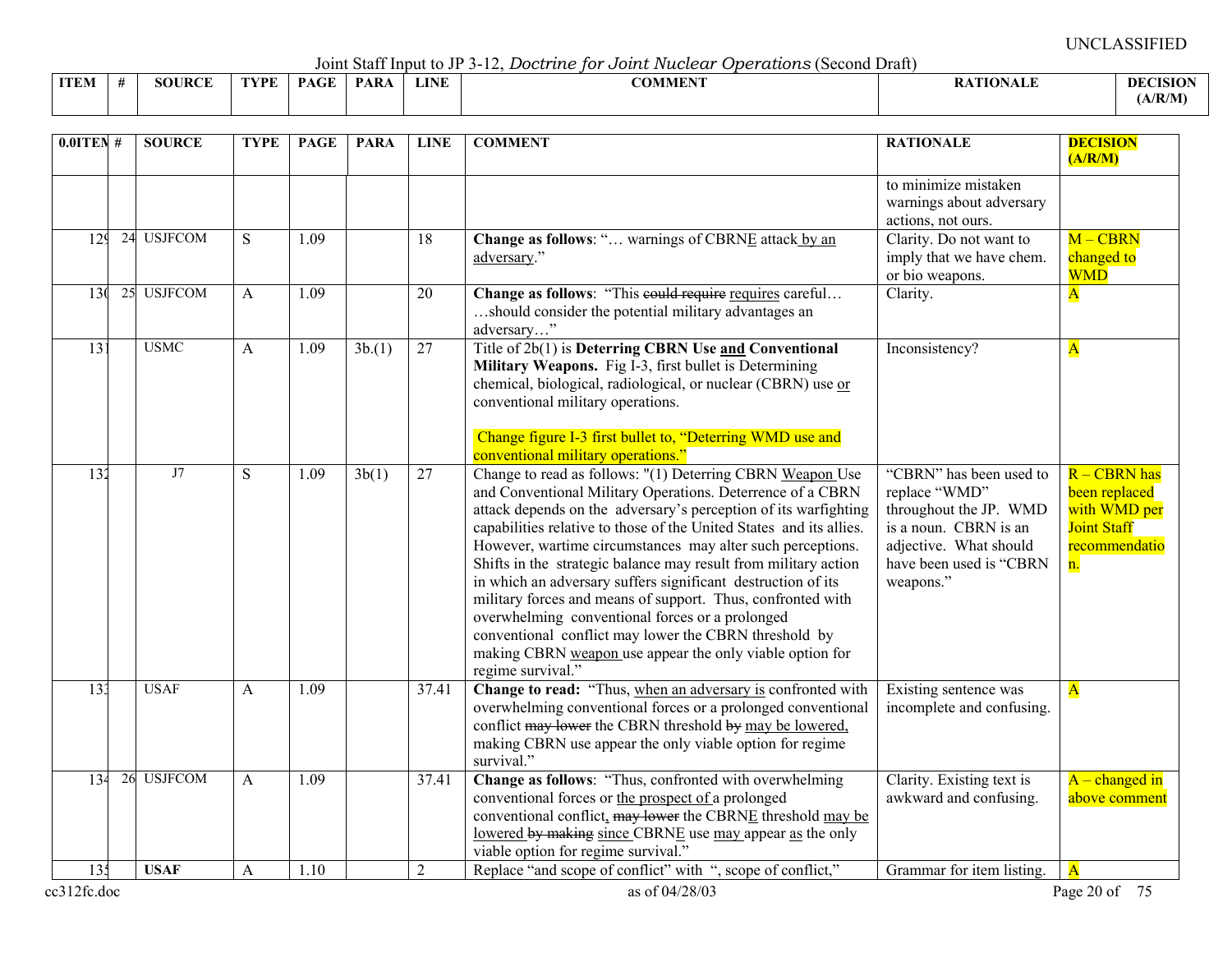Joint Staff Input to JP 3-12, *Doctrine for Joint Nuclear Operations* (Second Draft)

|             | $\sim$ 0.111.0 $\sim$ 0.000 11.1.1.1.0 0.0 0.0 0.1 0.1<br>--------------<br>.<br>--------------<br>----------- |     |      |             |     |      |                             |                 |                 |  |  |  |  |
|-------------|----------------------------------------------------------------------------------------------------------------|-----|------|-------------|-----|------|-----------------------------|-----------------|-----------------|--|--|--|--|
| <b>ITEN</b> |                                                                                                                | DAE | 7DF. | $P_{\rm A}$ | PAR | LINE | 001 <i>515015</i><br>:OMMEN | <b>ATIONALE</b> | <b>DECISION</b> |  |  |  |  |
|             |                                                                                                                |     |      |             |     |      |                             |                 | (A/R/M)         |  |  |  |  |

| $0.01$ TEN #    |    | <b>SOURCE</b>  | <b>TYPE</b>  | <b>PAGE</b>       | <b>PARA</b> | <b>LINE</b>    | <b>COMMENT</b>                                                                                                                                                                                                                                                                                                                                          | <b>RATIONALE</b>                                                                                                                                                                                                                                                                           | <b>DECISION</b><br>(A/R/M)                                                    |
|-----------------|----|----------------|--------------|-------------------|-------------|----------------|---------------------------------------------------------------------------------------------------------------------------------------------------------------------------------------------------------------------------------------------------------------------------------------------------------------------------------------------------------|--------------------------------------------------------------------------------------------------------------------------------------------------------------------------------------------------------------------------------------------------------------------------------------------|-------------------------------------------------------------------------------|
| 136             |    | J7             | A            | 1.10              | 3b(2)       | $\overline{4}$ | Change to read as follows: " nuclear supplement to the<br>Joint Strategie Capabilities Plan (JSCP)."                                                                                                                                                                                                                                                    | Acronym already<br>established.                                                                                                                                                                                                                                                            | $\overline{\mathbf{A}}$                                                       |
| $\overline{13}$ | 27 | <b>USJFCOM</b> | A            | 1.10              |             | $\overline{4}$ | Change as follows: " nuclear supplement to the Joint Strategie<br>Capabilities Plan (JSCP).                                                                                                                                                                                                                                                             | Acronym previously<br>established on page 1.01.                                                                                                                                                                                                                                            | $A - Changed$ in<br>above                                                     |
| 138             |    | $J-3$          | M            | $\overline{1.10}$ |             | 6              | Change title of paragraph to "Friendly Nuclear Strike Warning<br>(STRIKWARN) Strike Warning (STRIKEWARN)."                                                                                                                                                                                                                                              | Corrects term IAW<br>STANAG 2104, Friendly<br>Nuclear Strike Warning;<br>FM 3-3-1, Nuclear<br>Contamination<br>Avoidance; and the US<br>Message Text Format<br>(USMTF).                                                                                                                    | $A - Change$ d in<br>above                                                    |
| 139             |    | $J-3$          | S            | 1.10              |             | 6.07           | Change to read, "Friendly forces receive advanced warning of<br>friendly nuclear strikes to ensure they are not placed at mitigate<br>unnecessary risk can take actions to protect themselves from<br>the effects of the attack."                                                                                                                       | Clarity.                                                                                                                                                                                                                                                                                   | $\mathbf{A}$                                                                  |
| 140             |    | <b>USA</b>     | $\mathbf{M}$ | 1.10              | (3)         | 6.19           | Add reference to STANAG 2104, ATP45B.                                                                                                                                                                                                                                                                                                                   | Correct reference for<br><b>STRIKWARN</b> procedures<br>that are used within<br>NATO.                                                                                                                                                                                                      | $A$ – USA will<br>provide line/in<br>line/out (per<br>discussion with<br>USA) |
| $\overline{14}$ |    | <b>USA</b>     | $\mathbf{M}$ | 1.10              | (3)         | 6.19           | Add the following sentence to Line 9. "Commanders must<br>ensure that STRIKWARN messages are disseminated in a<br>sufficient amount of time for subordinate units to take actions<br>to mitigate the possible consequences of US use of nuclear<br>weapons. Consideration should also be given for<br>dissemination of STRIKWARN information to allies. | Completeness.                                                                                                                                                                                                                                                                              | $\overline{\mathbf{A}}$                                                       |
| 142             |    | <b>USA</b>     | $\mathbf{M}$ | 1.10              | (3)         | 6.19           | Change the title of this paragraph to read "Friendly Nuclear"<br>Strike Warning (STRIKWARN)". Change all entries to read,<br>"STRIKWARN" and update glossary entry with the correct<br>spelling and words, "Friendly Nuclear Strike Warning."                                                                                                           | Completeness and<br>correctness. Friendly<br>Nuclear Strike Warning<br>messages are US Message<br>Text Format as well as<br>NATO Standardized in<br>NATO Standardization<br>Agreement 2104,<br>Friendly Nuclear Strike<br>Warning. The correct<br>term spelling is,<br>"STRIKWARN" without | A – Changed in<br>above comment                                               |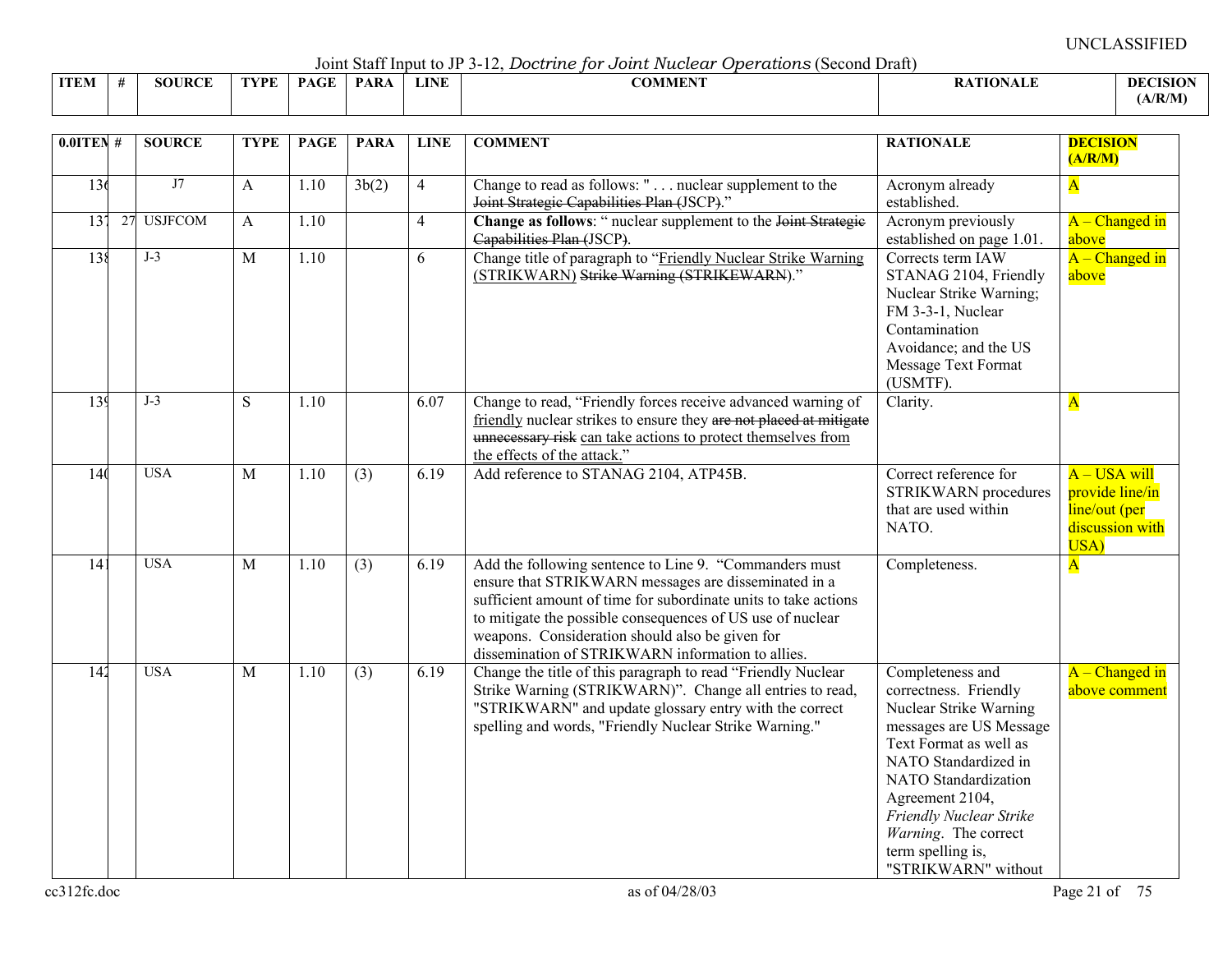Joint Staff Input to JP 3-12, *Doctrine for Joint Nuclear Operations* (Second Draft)

|             |             |      |                                          |             |                 | $\frac{1}{2}$ . The state of $\frac{1}{2}$ is $\frac{1}{2}$ if $\frac{1}{2}$ if $\frac{1}{2}$ if $\frac{1}{2}$ if $\frac{1}{2}$ if $\frac{1}{2}$ if $\frac{1}{2}$ if $\frac{1}{2}$ if $\frac{1}{2}$ if $\frac{1}{2}$ if $\frac{1}{2}$ if $\frac{1}{2}$ if $\frac{1}{2}$ if $\frac{1}{2}$ if<br>.<br>----------- |                 |                 |
|-------------|-------------|------|------------------------------------------|-------------|-----------------|-----------------------------------------------------------------------------------------------------------------------------------------------------------------------------------------------------------------------------------------------------------------------------------------------------------------|-----------------|-----------------|
| <b>ITEM</b> | JRCE<br>SOU | rvde | $\mathbf{D} \land \mathbf{C} \mathbf{E}$ | <b>PARA</b> | LINE<br>LIJ VIT | 001111<br>OMMEN                                                                                                                                                                                                                                                                                                 | <b>\TIONALE</b> | <b>DECISION</b> |
|             |             |      |                                          |             |                 |                                                                                                                                                                                                                                                                                                                 |                 | (A/R/M)         |

| $0.01$ TEN #       | <b>SOURCE</b> | <b>TYPE</b>    | <b>PAGE</b> | <b>PARA</b>      | <b>LINE</b>     | <b>COMMENT</b>                                                                                                                                                                                                                                                                                                                                                                   | <b>RATIONALE</b>                                                                                                                             | <b>DECISION</b><br>(A/R/M)                                                 |
|--------------------|---------------|----------------|-------------|------------------|-----------------|----------------------------------------------------------------------------------------------------------------------------------------------------------------------------------------------------------------------------------------------------------------------------------------------------------------------------------------------------------------------------------|----------------------------------------------------------------------------------------------------------------------------------------------|----------------------------------------------------------------------------|
|                    |               |                |             |                  |                 |                                                                                                                                                                                                                                                                                                                                                                                  | the "e."                                                                                                                                     |                                                                            |
| 14 <sup>3</sup>    | $J-3$         | S              | 1.10        |                  | 6.19            | Replace "STRIKEWARN" with "STRIKWARN" throughout<br>the paragraph.                                                                                                                                                                                                                                                                                                               | Proper term IAW<br>STANAG, FM 3-3-1, and<br>USMTF.                                                                                           | $\mathbf{A}$                                                               |
| 144                | <b>USA</b>    | $\mathsf{A}$   | 1.10        | (3)              | 7               | Change to read: "nuclear strikes to ensure unnecessary risk is<br>mitigated."                                                                                                                                                                                                                                                                                                    | Clarity.                                                                                                                                     | $\overline{\mathbf{A}}$                                                    |
| 14 <sup>2</sup>    | $J-3$         | $\overline{S}$ | 1.10        |                  | $\overline{9}$  | Change to read, "whose units will are likely to be affected<br>by the strike."                                                                                                                                                                                                                                                                                                   | Clarity.                                                                                                                                     | $\mathbf{A}$                                                               |
| 146                | <b>USN</b>    | $\overline{S}$ | 1.10        |                  | $\overline{12}$ | Change as follows: Theater Joint forces potentially affected by<br>the effects of US nuclear strikes are                                                                                                                                                                                                                                                                         | Accuracy. Theater is too<br>limiting. Not all forces<br>are "theater forces" (when<br>operating or transiting)                               | $\overline{\mathbf{A}}$                                                    |
| 14 <sup>7</sup>    | <b>USMC</b>   | S              | 1.10        |                  | 12.16           | Change to read: "Theater forces potentially affected by the<br>effects of US nuclear strikes are informed of nuclear strikes<br>through a STRIKEWARN message. Geographic combatant<br>commands must develop procedures to ensure that<br>coalition/allied forces receive STRIKEWARN information if<br>they will be potentially affected by the effects of US nuclear<br>strikes" | A very verbose way of<br>stating the obvious.                                                                                                | $\overline{\mathbf{A}}$                                                    |
| 148                | <b>USA</b>    | S              | 1.10        | $\overline{(3)}$ | 14              | Change to read as follows: "to ensure that multinational<br>forces                                                                                                                                                                                                                                                                                                               | Change here and<br>throughout the JP.<br>Multinational include<br>allied and coalition. Use<br>multinational throughout<br>to be consistent. | $A$ – Changed in<br>above                                                  |
| 149                | <b>CADD</b>   | S              | 1.10        | (3)              | 14              | Change to read as follows: "to ensure that multinational<br>forces                                                                                                                                                                                                                                                                                                               | Change here and<br>throughout the JP.<br>Multinational include<br>allied and coalition. Use<br>multinational throughout<br>to be consistent. | $A - Only$<br>instance of this.<br>No other<br>changes need to<br>be made. |
| 150                | <b>USA</b>    | $\mathbf{A}$   | 1.10        | $\overline{(3)}$ | $\overline{15}$ | CTR: "by the effects of US nuclear"                                                                                                                                                                                                                                                                                                                                              | Clarity                                                                                                                                      | $M$ – Changed in<br>above comment                                          |
| $\overline{15}$    | $J-3$         | S.             | 1.10        |                  | 15              | Change to read, " information if they will be potentially are<br>likely to be affected by the effects"                                                                                                                                                                                                                                                                           | Clarity.                                                                                                                                     | $\overline{\mathbf{A}}$                                                    |
| 152<br>cc312fc.doc | $J-3$         | S              | 1.10        |                  | $\overline{19}$ | Add the following statement to the end of the paragraph,<br>"STRIKWARN messages may be sent in the clear if the<br>issuing commander determines that safety warnings override<br>security requirements."<br>as of 04/28/03                                                                                                                                                       | Doctrine. FM 3-3-1,<br>Nuclear Contamination<br>Avoidance, contains<br>guidance to send                                                      | $\overline{\mathbf{A}}$<br>Page 22 of 75                                   |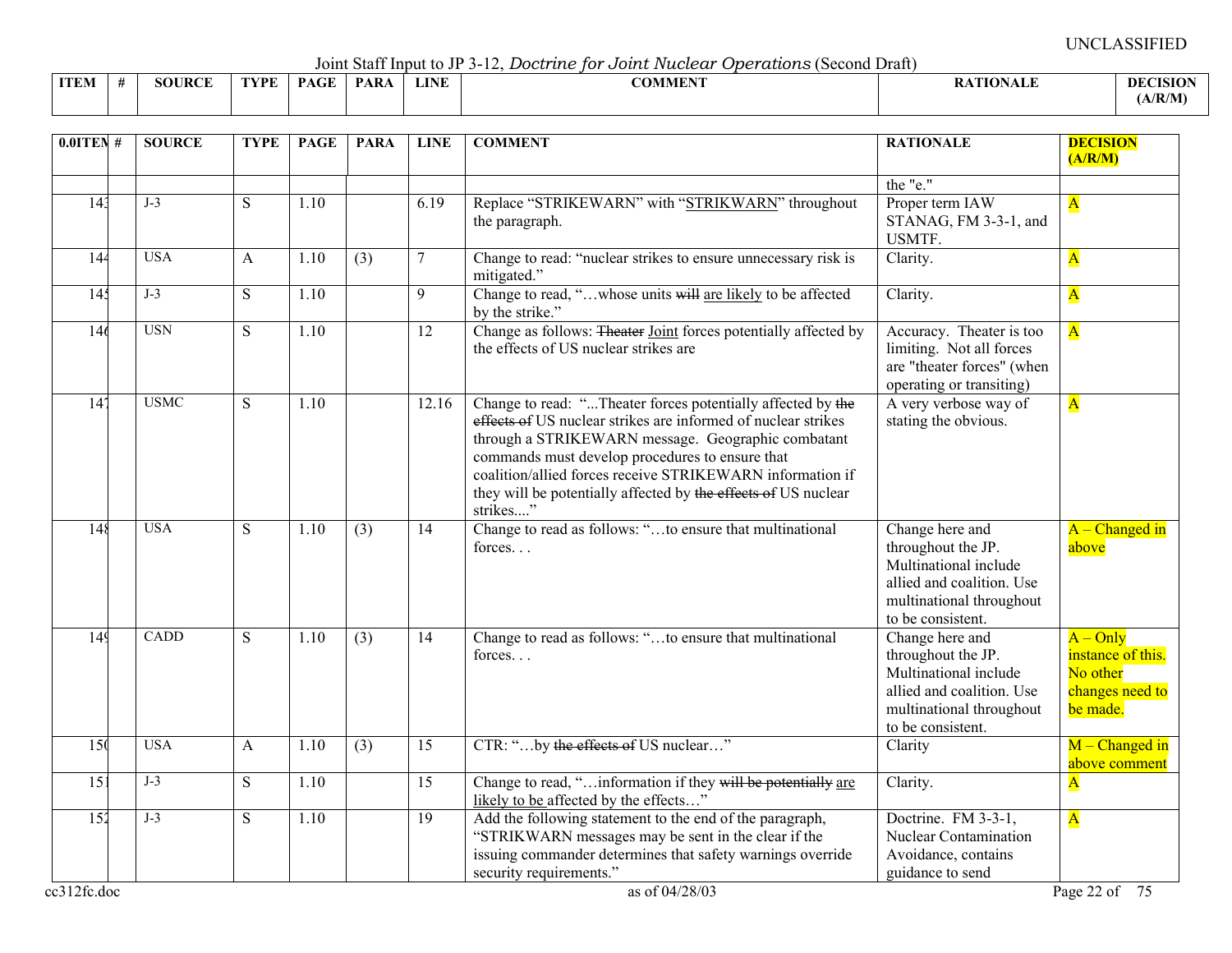Joint Staff Input to JP 3-12, *Doctrine for Joint Nuclear Operations* (Second Draft)

|             |              |     |      |            |      | . <del>.</del><br>- - - - - - - - - - - - -<br>. |                       |                 |
|-------------|--------------|-----|------|------------|------|--------------------------------------------------|-----------------------|-----------------|
| <b>ITEM</b> | JRCE<br>80 F | WDE | PAGE | <b>PAR</b> | LINE | COMMENT                                          | <b>TIONALE</b><br>ALL | <b>DECISION</b> |
|             |              |     |      |            |      |                                                  |                       | (A/R/M)         |

| $0.0$ ITEN#      | <b>SOURCE</b> | <b>TYPE</b> | <b>PAGE</b>       | <b>PARA</b>        | <b>LINE</b> | <b>COMMENT</b>                                                                                                                                                                                                                                                                             | <b>RATIONALE</b>                                                                                                                                              | <b>DECISION</b><br>(A/R/M)                                                                 |
|------------------|---------------|-------------|-------------------|--------------------|-------------|--------------------------------------------------------------------------------------------------------------------------------------------------------------------------------------------------------------------------------------------------------------------------------------------|---------------------------------------------------------------------------------------------------------------------------------------------------------------|--------------------------------------------------------------------------------------------|
|                  |               |             |                   |                    |             |                                                                                                                                                                                                                                                                                            | STRIKWARN messages<br>in the clear to ensure the<br>safety of friendly forces<br>(Chapter 2).                                                                 |                                                                                            |
| 15 <sub>3</sub>  | J7            | S           | 1.10              | 3b(4)              | 21          | Change to read as follows: "(4) Adversary CBRN Weapon<br>Use. When formulating COAs, operation planning must<br>address the possibility that an adversary will use CBRN<br>weapons."                                                                                                       | "CBRN" has been used to<br>replace "WMD"<br>throughout the JP. WMD<br>is a noun. CBRN is an<br>adjective. What should<br>have been used is "CBRN<br>weapons." | R - CBRN has<br>been replaced<br>with WMD per<br><b>Joint Staff</b><br>recommendatio<br>n. |
| $\overline{15}$  | J7            | A           | 1.10              | 3b(4)              | 23          | Change to read as follows: " also evaluate nuclear,<br>biological, and chemical (NBC) defensive measures. Joint<br>threat capability assessment indicates an CBRN potential"                                                                                                               | Acronym does not meet<br>guidelines for single use.<br>Correct article                                                                                        | $\overline{\mathbf{A}}$                                                                    |
| 155              | <b>USAF</b>   | A           | 1.10              |                    | 23          | Change to read: "also evaluate nuclear, biological, and<br>chemical (NBC) CBRN defensive measures.                                                                                                                                                                                         | Aligns paragraph with<br>remainder of document                                                                                                                | $R$ – changed in<br>above comment                                                          |
| 156              | 28 USJFCOM    | A           | 1.10              |                    | 23          | Change as follows: " also evaluate nuclear, biological, and<br>chemical (NBC) CBRNE defensive measures."                                                                                                                                                                                   | Aligns paragraph with<br>remainder of document.                                                                                                               | $R$ – changed in<br>above comment                                                          |
| $\overline{157}$ | <b>USN</b>    | S           | 1.10              |                    | 25.26       | Delete: and the appropriate JP 3 XX.01 series                                                                                                                                                                                                                                              | Inappropriate reference -<br>no such series                                                                                                                   | $\overline{\mathbf{A}}$                                                                    |
| 158              | <b>USN</b>    | A           | 1.10              |                    | 26.27       | Change as follows: In theater, tThe combatant commander<br>must consider the adversary's CBRN weapon and delivery<br>system when considering COAs.                                                                                                                                         | Unnecessary phrase. It is<br>assumed by the remainder<br>of the sentence                                                                                      | $\overline{\mathbf{A}}$                                                                    |
| 159              | <b>USA</b>    | A           | 1.10              | (4)                | 28          | Change "an CBRN" to "a WMD".                                                                                                                                                                                                                                                               | Correctness.                                                                                                                                                  | $\overline{\mathbf{A}}$                                                                    |
| $\overline{160}$ | <b>USMC</b>   | A           | $\overline{1.10}$ | 3b(4)              | 28          | Change to read: the adversary threat capability assessment<br>indicates a CBRN potential, the campaign                                                                                                                                                                                     | Correctness.                                                                                                                                                  | $M - OBE$ due<br>to above<br>comment                                                       |
| $\overline{161}$ | <b>USN</b>    | S           | 1.10              |                    | 35.36       | Delete: (through antisubmarine warfare, conventional theater<br>attacks, sabotage, or antisatellite warfare)                                                                                                                                                                               | Incomplete and<br>unnecessary list                                                                                                                            | $\overline{\mathbf{A}}$                                                                    |
| 162              | J7            | S           | 1.10              | $\overline{3b(5)}$ | 38          | Change to read as follows: " eliminating intermediate<br>retaliatory steps, rapid escalation is possible. The attrition of<br>conventional and nuclear forces directly affects the decision<br>process for escalation to nuclear warfare and may also<br>contribute to minimizing damage." | This statement is not<br>relevant to the argument<br>being made in the<br>paragraph.                                                                          | $\overline{\mathbf{A}}$                                                                    |
| 16 <sup>3</sup>  | $J-3$         | ${\bf S}$   | 1.10              |                    | 43.45       | Replace the 1 <sup>st</sup> sentence with, "The immediate and prolonged<br>effects of nuclear weapons including blast (overpressure,<br>dynamic pressure, ground shock, cratering), thermal radiation,<br>and nuclear radiation (initial, residual, fallout, blackout,                     | Clarity. Replacement<br>sentence associates<br>related effects under the<br>three basic effects of                                                            | $\mathbf{A}$                                                                               |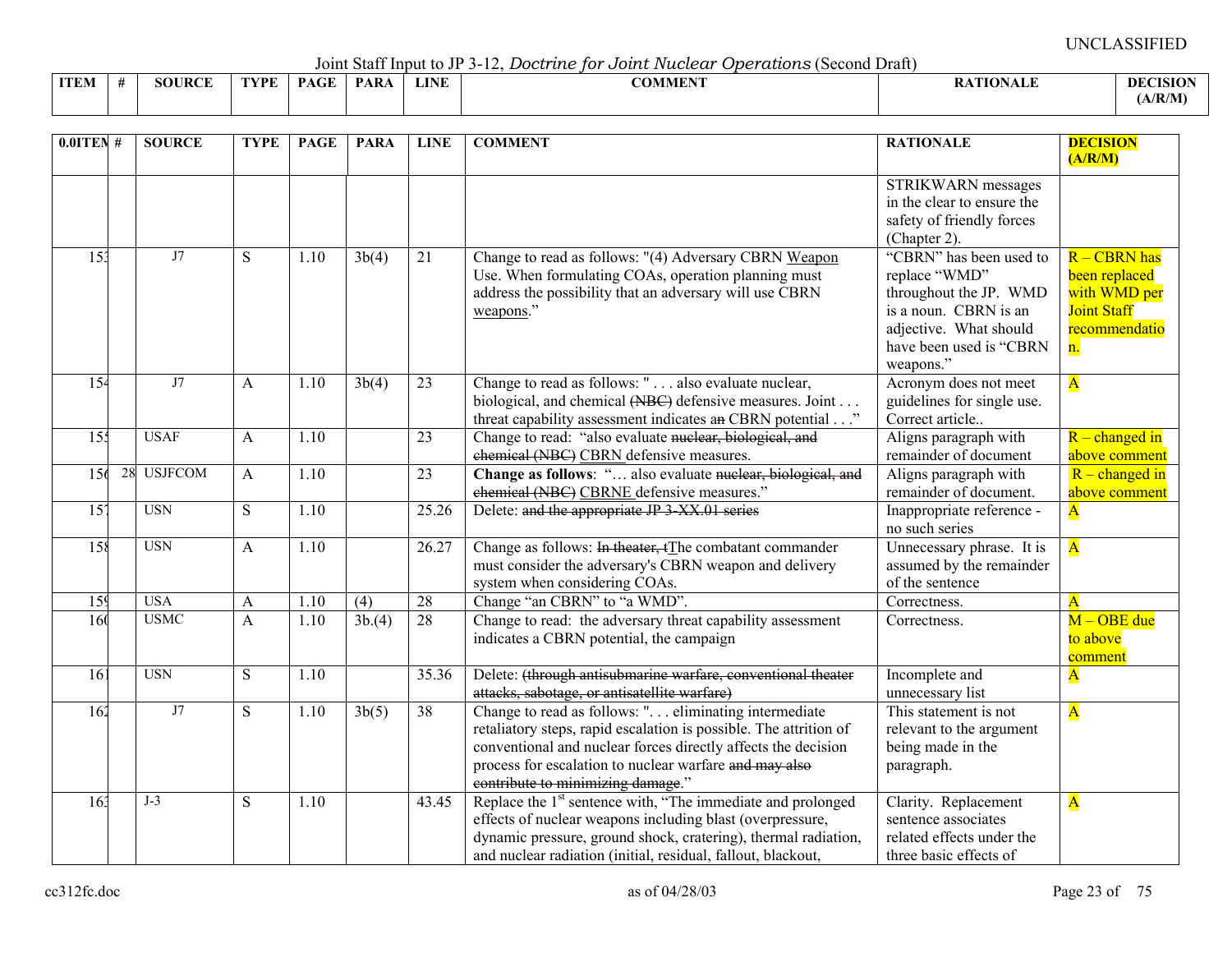Joint Staff Input to JP 3-12, *Doctrine for Joint Nuclear Operations* (Second Draft)

|             | --------------<br>----------- |                    |      |                                          |             |             |                                                |                 |                 |  |  |  |  |
|-------------|-------------------------------|--------------------|------|------------------------------------------|-------------|-------------|------------------------------------------------|-----------------|-----------------|--|--|--|--|
| <b>ITEM</b> |                               | <b>JRCE</b><br>5OU | TVDF | $\sim$ $\sim$ $\sim$ $\sim$ $\sim$<br>DА | <b>PARA</b> | <b>LINE</b> | $\alpha$ and $\alpha$ and $\alpha$<br>ADMMEN : | <b>\TIONALF</b> | <b>DECISION</b> |  |  |  |  |
|             |                               |                    |      |                                          |             |             |                                                |                 | A/R/M           |  |  |  |  |

| $0.01$ TEN #          | <b>SOURCE</b>             | <b>TYPE</b>         | <b>PAGE</b>  | <b>PARA</b> | <b>LINE</b>     | <b>COMMENT</b>                                                                                                                                                                                                                                                                                                                                 | <b>RATIONALE</b>                                                                                               | <b>DECISION</b><br>(A/R/M)                                                                        |
|-----------------------|---------------------------|---------------------|--------------|-------------|-----------------|------------------------------------------------------------------------------------------------------------------------------------------------------------------------------------------------------------------------------------------------------------------------------------------------------------------------------------------------|----------------------------------------------------------------------------------------------------------------|---------------------------------------------------------------------------------------------------|
|                       |                           |                     |              |             |                 | electromagnetic pulse) pose physical and psychological<br>challenges for combat forces and noncombatant populations<br>alike."                                                                                                                                                                                                                 | blast, thermal radiation,<br>and nuclear radiation.<br>Effects are contained in<br>JP 3-12.2.                  |                                                                                                   |
| 164                   | <b>USAF</b>               | A                   | 1.10         |             | 43.46           | Change to read: "The immediate and prolonged effects of<br>nuclear weapons —including blast, overpressure,<br>electromagnetic pulse, visible light, blackout, thermal<br>radiation, prompt (gamma and neutron) radiation, and<br>activation products, and fallout - pose challenging physical<br>and psychological problems for combat forces" | Existing sentence was<br>incomplete and confusing.                                                             | $M$ – changed in<br>above<br>comments                                                             |
| 165                   | <b>USFK</b>               | S                   | 1.10         | 3.b.6       | 44.45           | including blast, , electromagnetic pulse, thermal radiation,<br>prompt and delayed radiation                                                                                                                                                                                                                                                   | simplicity and removal of<br>redundant information                                                             | $R$ – full list of<br>nuclear effects<br>are important<br>info.                                   |
| 166                   | 29 USJFCOM                | S                   | 1.10         |             | 45              | Change as follows: " radiation, prompt radiation (gamma<br>and neutron) and "                                                                                                                                                                                                                                                                  | Clarity.                                                                                                       | $M$ – changed in<br>above<br>comments                                                             |
| 16 <sup>7</sup>       | $J-3$                     | S                   | 1.11         |             | 1.12            | Eliminate, unless we are dealing with enemy use of nuclear<br>weapons on US Forces. (JP 3-11). The focus of this document<br>should be on our ability to use our weapons.                                                                                                                                                                      | Care must be taken in<br>planning nuclear weapons<br>use as to not degrade<br>friendly operations.             | $R$ – Information<br>relevant in<br>context of<br>battlefield after<br>nuclear use.               |
| 168                   | <b>USA</b>                | $\mathbf{A}$        | 1.11         | (6)         | 3               | Delete word "perhaps".                                                                                                                                                                                                                                                                                                                         | U.S. forces, by doctrine,<br>are required to operate in<br>a WMD environment for<br>sustained periods of time. | $R$ – only saying<br>that operation<br>may be<br>required, not<br>that equipment<br>may not work. |
| 169                   | J7                        | S                   | 1.11         | 3b(6)       | 5               | Change to read as follows: "Commanders and military planners<br>must contend with significant challenges in a CBRN<br>nuclear/radiological environment and incorporate mitigating or<br>avoidance measures into operation planning utilizing<br>authoritative documents detailing CBRN nuclear/radiological<br>effects."                       | This paragraph is about<br>nuclear effects, not CBRN<br>effects.                                               | $\overline{\mathbf{A}}$                                                                           |
| 17 <sup>0</sup><br>17 | <b>USAF</b><br><b>USA</b> | A<br>$\overline{M}$ | 1.11<br>1.11 | (6)         | $\overline{10}$ | Change to read: "by using utilizing."<br>Change last sentence in paragraph (6) to read, "The results of                                                                                                                                                                                                                                        | Easier to read.<br>As written, the citation of                                                                 | $\overline{\mathbf{A}}$<br>$\overline{\mathbf{A}}$                                                |
|                       |                           |                     |              |             |                 | nuclear weapons may have a synergistic impact on the human<br>body with the total effect being greater than the individual<br>effect."                                                                                                                                                                                                         | and assumed special<br>biological warfare agent<br>susceptibility of radiation                                 |                                                                                                   |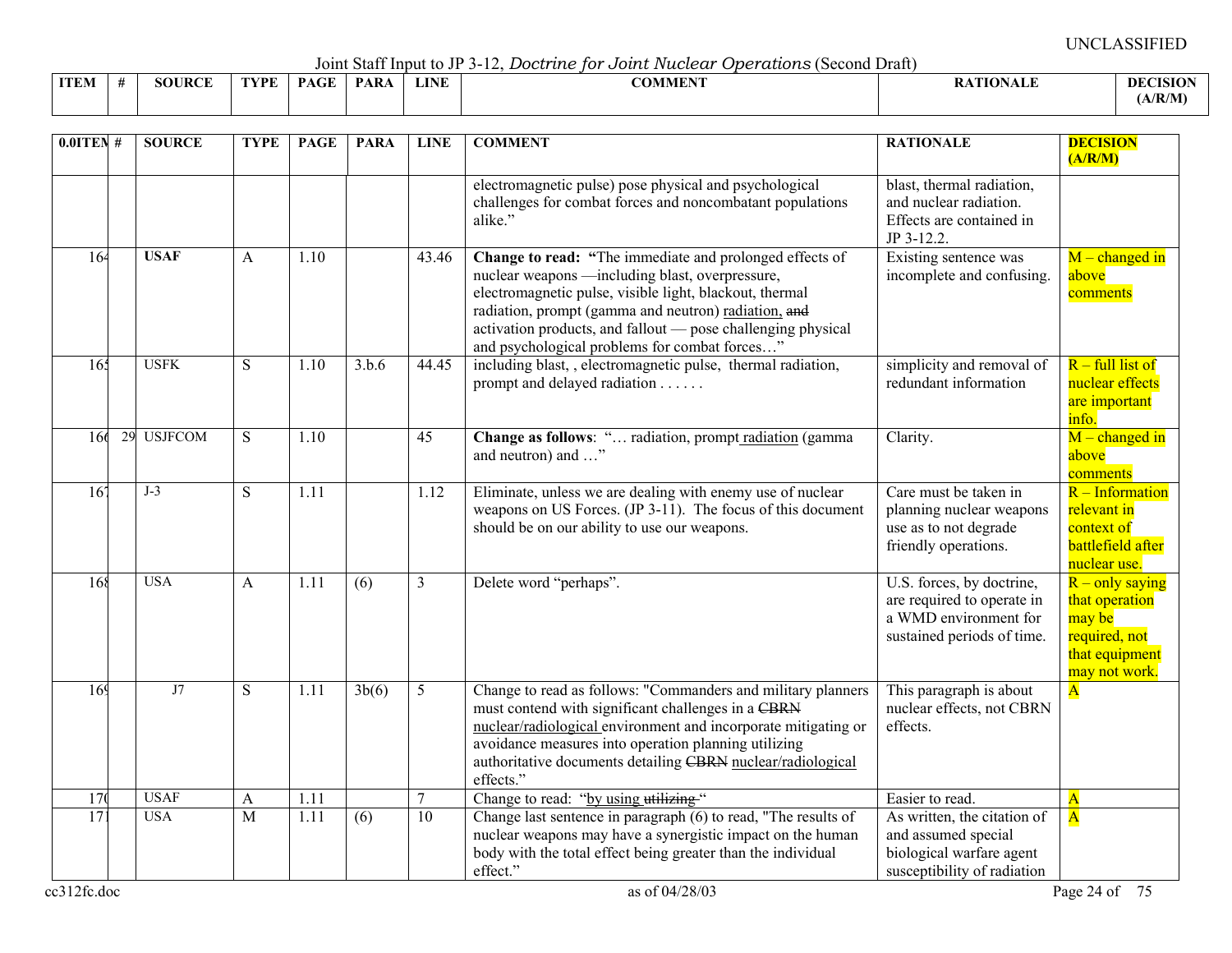Joint Staff Input to JP 3-12, *Doctrine for Joint Nuclear Operations* (Second Draft)

|             | $\sqrt{2}$ $\sqrt{2}$ $\sqrt{2}$ $\sqrt{2}$ $\sqrt{2}$ $\sqrt{2}$ $\sqrt{2}$ $\sqrt{2}$ $\sqrt{2}$ $\sqrt{2}$ $\sqrt{2}$ $\sqrt{2}$ $\sqrt{2}$ $\sqrt{2}$ $\sqrt{2}$ $\sqrt{2}$ $\sqrt{2}$ $\sqrt{2}$ $\sqrt{2}$ $\sqrt{2}$ $\sqrt{2}$ $\sqrt{2}$ $\sqrt{2}$ $\sqrt{2}$ $\sqrt{2}$ $\sqrt{2}$ $\sqrt{2}$ $\sqrt{2$<br>-------------- |        |      |             |             |             |                                 |                |                 |  |  |  |  |  |
|-------------|--------------------------------------------------------------------------------------------------------------------------------------------------------------------------------------------------------------------------------------------------------------------------------------------------------------------------------------|--------|------|-------------|-------------|-------------|---------------------------------|----------------|-----------------|--|--|--|--|--|
| <b>ITEM</b> |                                                                                                                                                                                                                                                                                                                                      | SOURCE | TVDF | <b>PAGE</b> | <b>PARA</b> | <b>LINE</b> | $\alpha$ atitum<br>AD MINI PART | <b>TIONALL</b> | <b>DECISION</b> |  |  |  |  |  |
|             |                                                                                                                                                                                                                                                                                                                                      |        |      |             |             |             |                                 |                | (A/R/M)         |  |  |  |  |  |

| $0.01$ TEN#     | <b>SOURCE</b> | <b>TYPE</b>    | <b>PAGE</b> | <b>PARA</b> | <b>LINE</b> | <b>COMMENT</b>                                                                                                                                                                                                                                             | <b>RATIONALE</b>                                                                                                                                                                                                                                                                                   | <b>DECISION</b><br>(A/R/M)                                                                    |
|-----------------|---------------|----------------|-------------|-------------|-------------|------------------------------------------------------------------------------------------------------------------------------------------------------------------------------------------------------------------------------------------------------------|----------------------------------------------------------------------------------------------------------------------------------------------------------------------------------------------------------------------------------------------------------------------------------------------------|-----------------------------------------------------------------------------------------------|
|                 |               |                |             |             |             |                                                                                                                                                                                                                                                            | exposed persons distorts<br>the most essential fact:<br>physiologically weakened<br>persons, by radiation or<br>exhaustion, have more<br>difficulty to repair<br>physical damage and are<br>more susceptible be<br>disease and complications<br>from injuries.                                     |                                                                                               |
| 172             | $J-3$         | ${\bf S}$      | 1.11        |             | 10.12       | Replace the last sentence with, "The effects of nuclear<br>weapons used in combination with chemical or biological<br>weapons may produce synergistic results on the human body<br>resulting in total effect being greater than the individual<br>effect." | As written, the sentence<br>seems to infer that there is<br>a special relationship<br>between biological and<br>radiological exposure.<br>Physiologically weakened<br>personnel (by exposure to<br>radiation) may be more<br>susceptible to injury from<br>both chemical and<br>biological agents. | $M$ – changed in<br>above comment                                                             |
| 17 <sup>3</sup> | <b>USA</b>    | A              | 1.11        | (6)         | 11          | CTR: "it may make a person personnel more"                                                                                                                                                                                                                 | Editorial                                                                                                                                                                                                                                                                                          | $M$ – Changed in<br>above comment                                                             |
| 174             | <b>USA</b>    | $\mathbf{A}$   | 1.11        | (6)         | 11          | CTR: "it may make a person-personnel more"                                                                                                                                                                                                                 | Editorial                                                                                                                                                                                                                                                                                          | M-changed in<br>above comment                                                                 |
| 17 <sup>4</sup> | J7            | ${\bf S}$      | 1.11        | 3b(7)       | 14          | Change to read as follows: "(7) Mitigation Efforts. Actions<br>required to mitigate the effects of CBRN weapons are shown in<br>Figure I-4."                                                                                                               | "CBRN" has been used to<br>replace "WMD"<br>throughout the JP. WMD<br>is a noun. CBRN is an<br>adjective. What should<br>have been used is "CBRN<br>weapons."                                                                                                                                      | R – CBRN has<br>been replaced<br>with WMD per<br><b>Joint Staff</b><br>recommendatio<br>$n$ . |
| 176             | $J-3$         | $\overline{M}$ | 1.11        |             | 16          | Add "Consequences of Execution" subparagraph (8) as a<br>wartime consideration.                                                                                                                                                                            | The document should<br>contain discussion of the<br>consequences of<br>execution as an important<br>wartime consideration<br>that must be taken into<br>account when planning                                                                                                                      | $R -$ This is<br>covered in<br>nuclear effects<br>and mitigation<br>efforts.                  |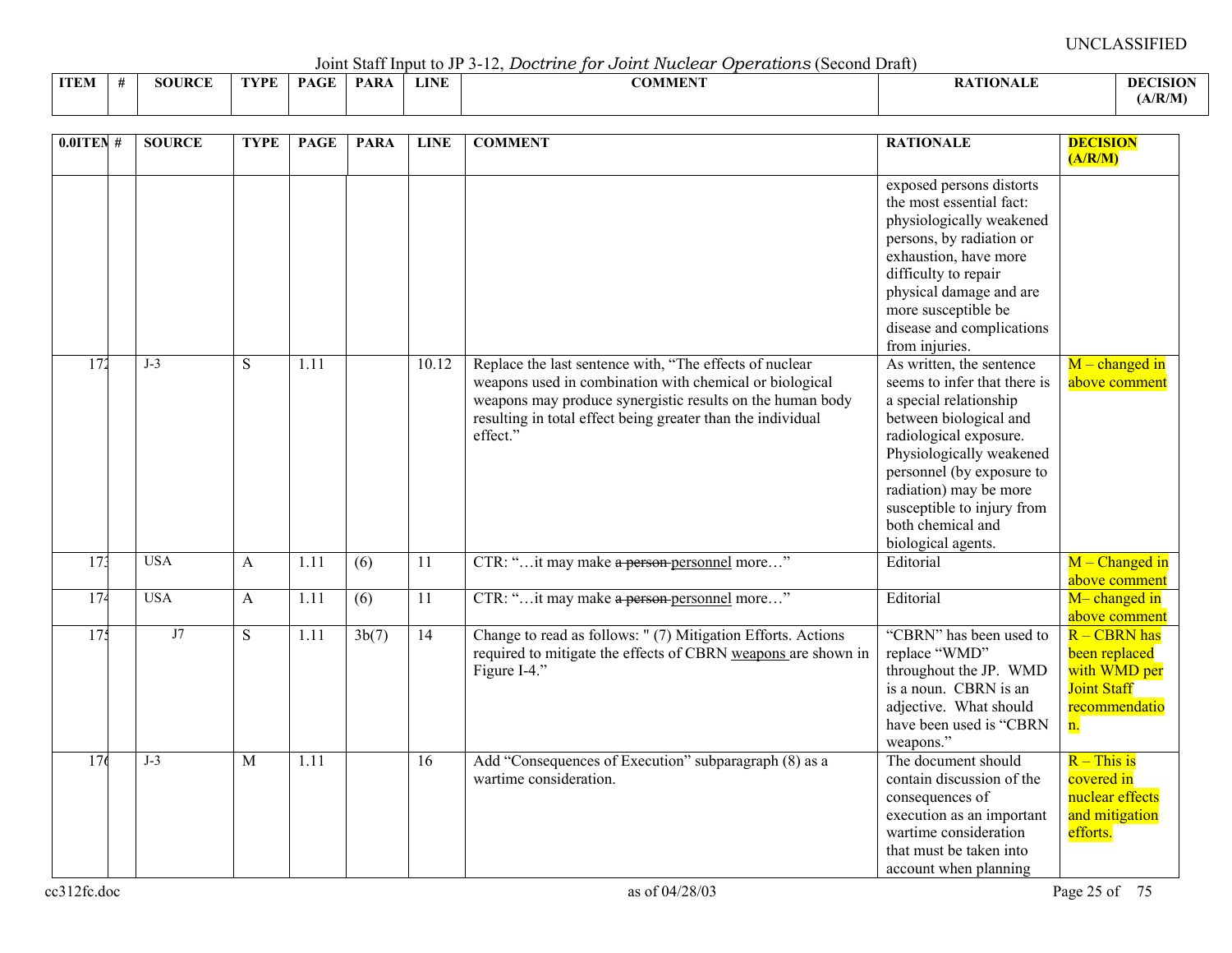Joint Staff Input to JP 3-12, *Doctrine for Joint Nuclear Operations* (Second Draft)

|      |               |      |      |             |      | voint baan mpat to vi b is, boott the for bother interested<br>. O D OI WWW I WO I D O O HU DI MITI |                 |                 |
|------|---------------|------|------|-------------|------|-----------------------------------------------------------------------------------------------------|-----------------|-----------------|
| ITEM | <b>SOURCE</b> | TYPE | PAGE | <b>PARA</b> | LINE | <b>COMMENT</b>                                                                                      | <b>ATIONALE</b> | <b>DECISION</b> |
|      |               |      |      |             |      |                                                                                                     |                 | (A/R/M)         |

| $0.0$ ITEN# | <b>SOURCE</b> | <b>TYPE</b>    | <b>PAGE</b>       | <b>PARA</b>  | <b>LINE</b>           | <b>COMMENT</b>                                                                                                                                                                                                                                                                                                                                                   | <b>RATIONALE</b>                                                                                                                                                                                                                                                                                                                                                                                      | <b>DECISION</b><br>(A/R/M)                       |
|-------------|---------------|----------------|-------------------|--------------|-----------------------|------------------------------------------------------------------------------------------------------------------------------------------------------------------------------------------------------------------------------------------------------------------------------------------------------------------------------------------------------------------|-------------------------------------------------------------------------------------------------------------------------------------------------------------------------------------------------------------------------------------------------------------------------------------------------------------------------------------------------------------------------------------------------------|--------------------------------------------------|
|             |               |                |                   |              |                       |                                                                                                                                                                                                                                                                                                                                                                  | nuclear operations. CofE<br>includes impact on the<br>campaign plan,<br>fatalities/injuries, etc.                                                                                                                                                                                                                                                                                                     |                                                  |
| 177         | <b>USAF</b>   | S              | 1.11<br>1.12      |              | $\overline{19}$<br>17 | Change order of paragraphs: Move (2) Termination Strategy<br>ahead of (1) War Termination. Renumber as appropriate.                                                                                                                                                                                                                                              | If this is truly war<br>termination then<br>"Termination Strategy"<br>should be addressed<br>before "War Termination                                                                                                                                                                                                                                                                                  | $\mathbf{A}$                                     |
| 178         | <b>USAF</b>   | A              | $\overline{1.11}$ |              | $\overline{22}$       | Change to read: "enduring ensuring"                                                                                                                                                                                                                                                                                                                              | Typo.                                                                                                                                                                                                                                                                                                                                                                                                 | A                                                |
| 179         | 30 USJFCOM    | $\overline{S}$ | $\overline{1.11}$ |              | 22                    | <b>Comment:</b> The phrase "enduring control over military forces"<br>is not clear; does this imply that we expect to lose control of<br>our military forces. Or do the authors mean to say that the<br>adversary may have difficulty commanding forces due to our<br>disrupting attack? Please clarify.                                                         |                                                                                                                                                                                                                                                                                                                                                                                                       | $A - Clarified in$<br>below comment<br>by the AF |
| 180         | <b>USAF</b>   | S              | 1.11<br>1.12      |              | 26<br>1.3             | Change to read: The war War termination strategy may<br>initially involve the end of nuclear combat actions, but not<br>necessarily all aspects of conventional warfighting.                                                                                                                                                                                     | The sentence states that<br>war termination will not<br>necessarily include all<br>aspects of conventional<br>warfighting. If this is the<br>case, why call it war<br>termination? Termination<br>implies cessation of<br>hostilities in this context.<br>By terming it as a<br>possible war termination<br>strategy, the sentence<br>transitions to the<br>discussion in the<br>following paragraph. | $\overline{\mathbf{A}}$                          |
| 181         | 31 USJFCOM    | S              | 1.11<br>1.12      |              | 26<br>1.3             | <b>Comment:</b> The statement "War termination may initially<br>involve the end of nuclear combat actions, but not necessarily<br>all aspects of conventional warfighting" does not make sense.<br>Termination clearly implies a cessation of hostilities,<br>regardless of whether it's conventional or otherwise. Either<br>delete or clarify author's intent. |                                                                                                                                                                                                                                                                                                                                                                                                       | $A - Clarified in$<br>above AF<br>comment        |
| 182         | <b>USA</b>    | M              | 1.12              | Fig<br>$I-5$ |                       | Add "Consequence Management" at a Post Wartime<br>Consideration.                                                                                                                                                                                                                                                                                                 | Consequence<br>management will be a                                                                                                                                                                                                                                                                                                                                                                   | A - USA will<br>provide line/in                  |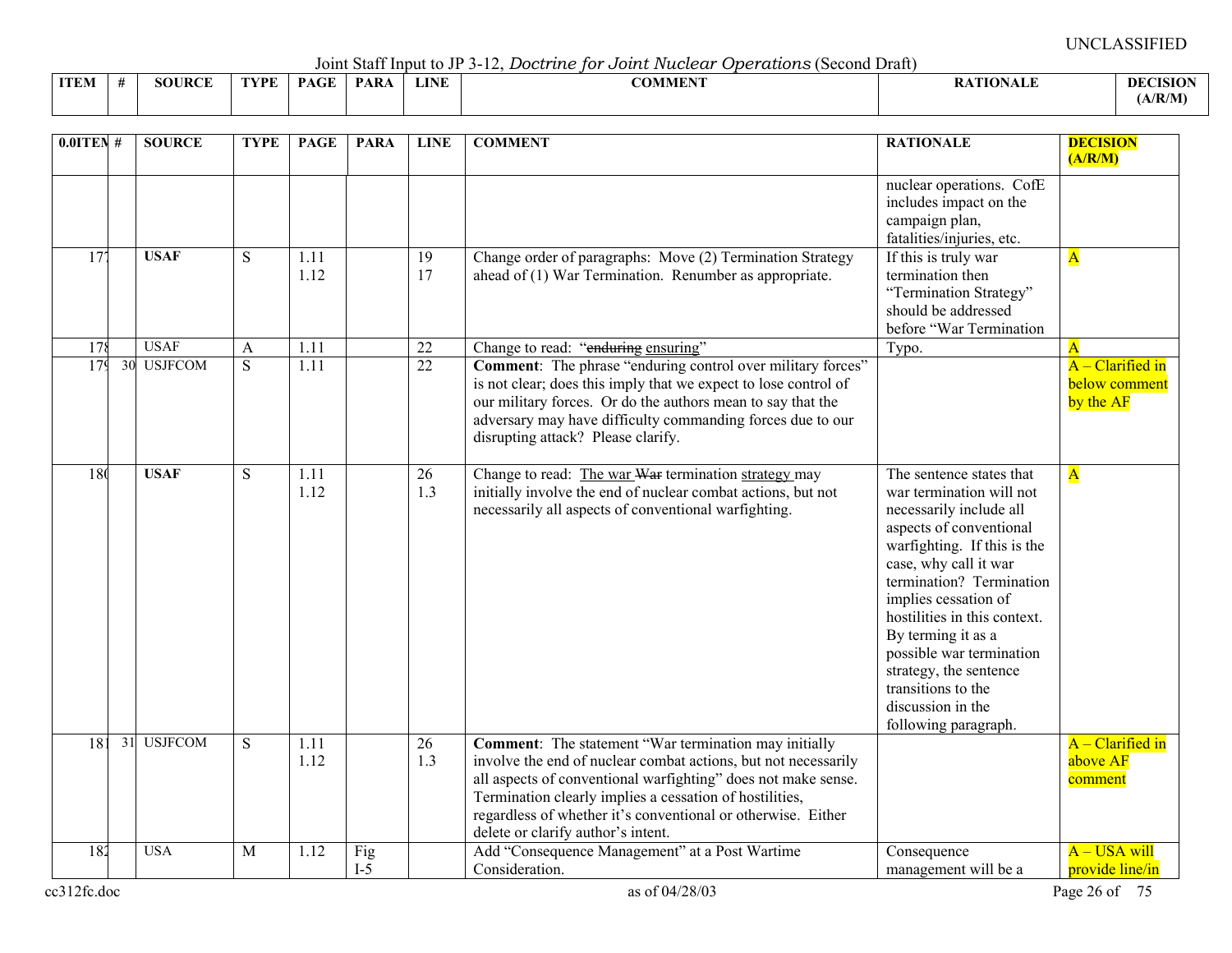Joint Staff Input to JP 3-12, *Doctrine for Joint Nuclear Operations* (Second Draft)

|             |              |     |                      |                  |             |                                        | -----------   |              |
|-------------|--------------|-----|----------------------|------------------|-------------|----------------------------------------|---------------|--------------|
| <b>ITEM</b> | JRCE<br>.,OF | VDE | $\sim$ $\sim$ $\sim$ | PAR <sub>4</sub> | <b>LINE</b> | $\alpha$ a that the $\alpha$<br>ADMMEN | . .<br>`*'ALL | DEC.<br>NSIO |
|             |              |     |                      |                  |             |                                        |               | (A/R/M)      |

| $0.01$ TEN#      |             | <b>SOURCE</b> | <b>TYPE</b>    | <b>PAGE</b> | <b>PARA</b>        | <b>LINE</b>     | <b>COMMENT</b>                                                                                                                                                                                                                                                                                                                                                                  | <b>RATIONALE</b>                                                                                                                                              | <b>DECISION</b><br>(A/R/M)                                                                                                            |
|------------------|-------------|---------------|----------------|-------------|--------------------|-----------------|---------------------------------------------------------------------------------------------------------------------------------------------------------------------------------------------------------------------------------------------------------------------------------------------------------------------------------------------------------------------------------|---------------------------------------------------------------------------------------------------------------------------------------------------------------|---------------------------------------------------------------------------------------------------------------------------------------|
|                  |             |               |                |             |                    |                 |                                                                                                                                                                                                                                                                                                                                                                                 | major post wartime<br>consideration.                                                                                                                          | line/out (per<br>discussion with<br>USA)                                                                                              |
| 183              | <b>USA</b>  |               | M              | 1.12        | Fig<br>$I-5$       |                 | Add Transition to Post-War Military Support Operations as a<br>Post Wartime Considerations with the inclusion of the<br>following subparagraphs: Occupation, Repair, Reconstitution,<br>Transition to Civilian and Non-Military Activities, and<br>Transition to Peacekeeping Activities.                                                                                       | The use of nuclear<br>weapons will have a<br>considerable impact upon<br>post-war military support<br>operations.                                             | A - USA will<br>provide line/in<br>line/out (per<br>discussion with<br>USA)                                                           |
| 184              | <b>USAF</b> |               | S              | 1.12        |                    | F1.05           | Change order of items: List Termination Strategy ahead of<br>War Termination.                                                                                                                                                                                                                                                                                                   | Consistent with input to<br>swap order of paragraphs<br>in the text                                                                                           | $A - Changed$ in<br>above comment                                                                                                     |
| 185              |             | J7            | A              | 1.12        | 3c(2)              | 13              | Change to read as follows: " strategy, national military<br>strategy, and end state goals."                                                                                                                                                                                                                                                                                     | End state is two words<br>without a hyphen.                                                                                                                   | $\overline{\mathbf{A}}$                                                                                                               |
| 186              |             | J7            | $\overline{S}$ | 1.12        | $\overline{3c(2)}$ | 13              | Change to read as follows: "However, there are no assurances<br>that a conflict involving CBRN weapons is controllable or of<br>short duration."                                                                                                                                                                                                                                | "CBRN" has been used to<br>replace "WMD"<br>throughout the JP. WMD<br>is a noun. CBRN is an<br>adjective. What should<br>have been used is "CBRN<br>weapons." | $R - CBRN$ has<br>been replaced<br>with WMD per<br><b>Joint Staff</b><br>recommendatio<br>n.                                          |
| $\overline{187}$ | <b>USA</b>  |               | M              | 1.12        | (2)                | 17              | Add as a last sentence, "Information assurance protects and<br>defends information by ensuring their availability, integrity,<br>authentication, confidentiality, and nonrepudiation. This<br>includes providing for restoration of information systems by<br>incorporating, protection, detection, and reaction capabilities.                                                  | Expands the discussion of<br>C4ISR importance.<br>See JP 3-13 for details.                                                                                    | $\overline{\mathbf{A}}$                                                                                                               |
| 188              |             | <b>CADD</b>   | M              | 1.12        | (2)                | 17              | Add as a last sentence, " To ensure this occurs information<br>assurance protect and defend information by ensuring their<br>availability, integrity, authentication, confidentiality, and<br>nonrepudiation. This includes providing for restoration of<br>information systems by incorporating, protection, detection,<br>and reaction capabilities. See JP 3-13 for details. | Expands the discussion of<br>C4ISR importance.                                                                                                                | M – Provided<br>sentence is<br>poorly written<br>and confusing.<br><b>USA</b> comment<br>below expands<br>the discussion<br>of C4ISR. |
| 189              |             | J7            | S              | 1.12        | 3c(3)              | $\overline{19}$ | Change to read as follows: "An adequate reserve of nuclear<br>forces would preclude another country or nonstate organization<br>from coercing the United States before, during, or after the use<br>of WMD CBRN weapons."                                                                                                                                                       | "CBRN" has been used to<br>replace "WMD"<br>throughout the JP. WMD<br>is a noun. CBRN is an<br>adjective. What should<br>have been used is "CBRN              | R - CBRN has<br>been replaced<br>with WMD per<br><b>Joint Staff</b><br>recommendatio<br>n.                                            |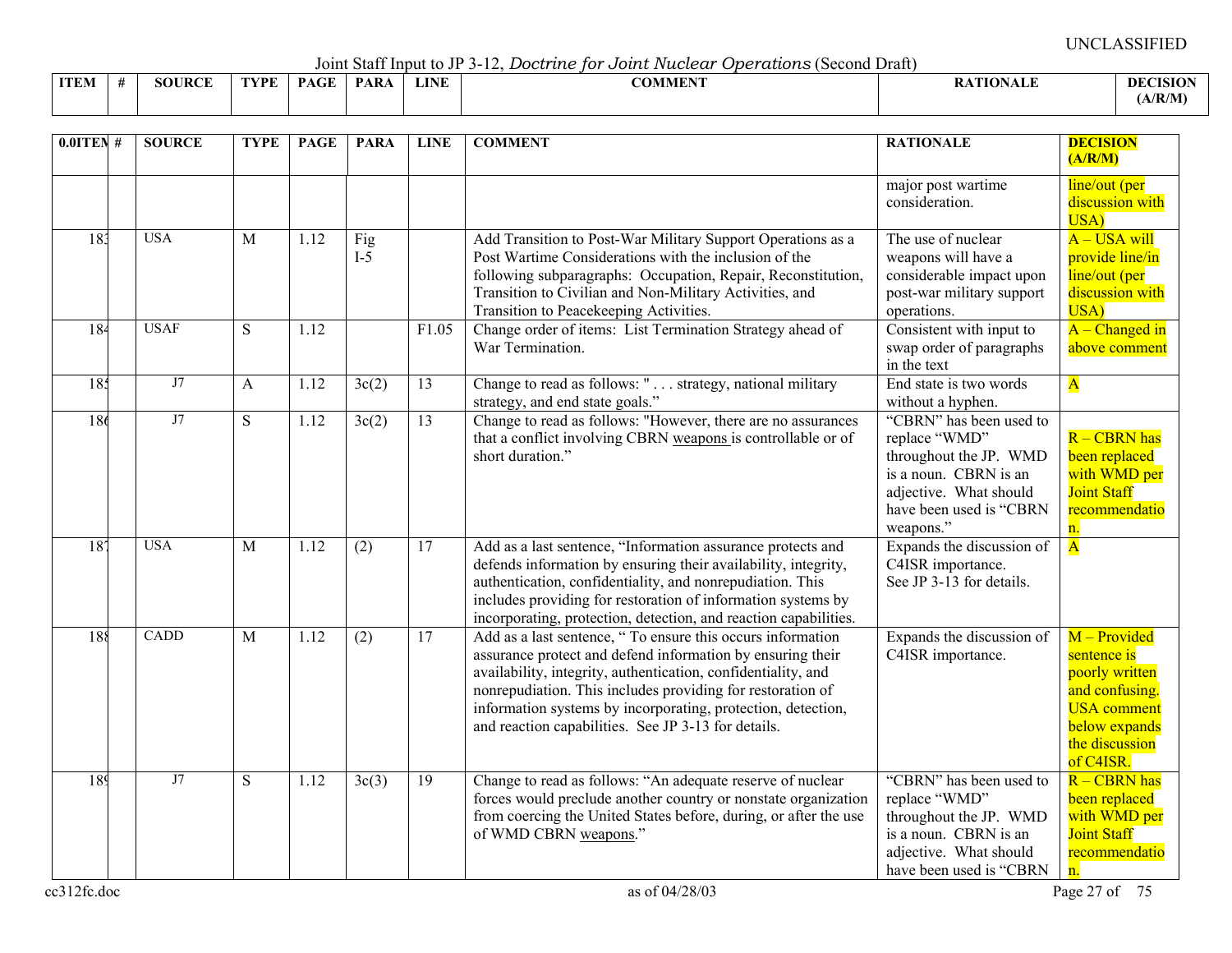Joint Staff Input to JP 3-12, *Doctrine for Joint Nuclear Operations* (Second Draft)

|             |               |      |             |             |             | -------------- |                |                 |
|-------------|---------------|------|-------------|-------------|-------------|----------------|----------------|-----------------|
| <b>ITEM</b> | <b>SOURCE</b> | TVDF | <b>PAGE</b> | <b>PARA</b> | <b>LINE</b> | <b>COMMENT</b> | <b>TIONALE</b> | <b>DECISION</b> |
|             |               |      |             |             |             |                |                | (A/R/M)         |

| weapons."<br>Chem/Bio or RDDs are<br>190<br>$J-3$<br>1.12<br>19.23<br>Replace "CBRN" with "nuclear weapons."<br>S<br>${\bf A}$<br>not going to significantly<br>affect our nuclear reserve<br>forces.<br>Add "Consequence Management" subparagraph (4) as a post<br>$\overline{19}$<br>$J-3$<br>1.12<br>$\overline{25}$<br>Consequence<br>M<br>wartime consideration.<br>management will be a<br>major consideration for<br>post wartime<br>planning/operations.<br>USA)<br>32 USJFCOM<br>192<br>S<br>$\overline{2.01}$<br>7<br><b>Comment:</b> Need to clarify in this JP whether DCA is<br>considered in theater options and plans or not. The European<br>theater addresses the US DCA request procedures and nuclear<br>the unique<br>C2 in Allied Command Europe (ACE) 80-13 series guidance.<br><b>EUCOM</b><br><b>USSTRATCOM EAPs are not used.</b><br>Can not go<br>depth in an<br>unclass pub<br>193<br><b>USMC</b><br>Change to read: relationships, C2, and command<br>$\overline{2.01}$<br>$\overline{10}$ .<br>Correct punctuation.<br>A<br>$\mathbf{1}$ .<br>$\mathbf{A}$<br>11<br>responsibilities; integrated planning and targeting; employment<br>and force integration; and combat readiness.<br>Replace commas with semicolons after responsibilities,<br>Parallels figure II-1<br>194<br><b>USAF</b><br>2.01<br>A<br>10.11<br>targeting, and integration<br>Change to read: "These four elements (See Figure II 1) are<br>$M - Keeps$<br>195<br><b>USAF</b><br>S<br>11.12<br>Redundant to first<br>2.01<br>$\mathbf{1}$<br>core to both strategic and theater nuclear operations."<br>sentence of the paragraph.<br>$figure II-1$<br>Change to read: "These four elements (See Figure II-1.) are<br>core to both strategic and theater nuclear operations."<br>196<br>$J-3$<br>$\overline{2.01}$<br>Change sentence "National policy requires a single execution<br>Must be clear that only<br>$\overline{\mathbf{A}}$<br>M<br>16.17<br>authority of nuclear weapons." to "National policy requires a<br>the President can execute<br>single execution and termination authority for nuclear<br>and terminate nuclear<br>weapons"<br>options.<br>Change sentence "The President retains sole authority for the<br>197<br>$J-3$<br>Must be clear that only<br>M<br>2.01<br>17<br>$\overline{\mathbf{A}}$<br>employment of nuclear weapons." to "The President retains<br>the President can execute<br>sole authority for the employment and termination of nuclear<br>and terminate nuclear<br>weapons."<br>options.<br>$J-3$<br>198<br>2.02<br>$\overline{3}$<br>Change sentence "Nuclear weapon release and related" to<br>Must be clear that only<br>M | $0.01$ TEN # | <b>SOURCE</b> | <b>TYPE</b> | <b>PAGE</b> | <b>PARA</b> | <b>LINE</b> | <b>COMMENT</b> | <b>RATIONALE</b> | <b>DECISION</b><br>(A/R/M)                                              |
|-------------------------------------------------------------------------------------------------------------------------------------------------------------------------------------------------------------------------------------------------------------------------------------------------------------------------------------------------------------------------------------------------------------------------------------------------------------------------------------------------------------------------------------------------------------------------------------------------------------------------------------------------------------------------------------------------------------------------------------------------------------------------------------------------------------------------------------------------------------------------------------------------------------------------------------------------------------------------------------------------------------------------------------------------------------------------------------------------------------------------------------------------------------------------------------------------------------------------------------------------------------------------------------------------------------------------------------------------------------------------------------------------------------------------------------------------------------------------------------------------------------------------------------------------------------------------------------------------------------------------------------------------------------------------------------------------------------------------------------------------------------------------------------------------------------------------------------------------------------------------------------------------------------------------------------------------------------------------------------------------------------------------------------------------------------------------------------------------------------------------------------------------------------------------------------------------------------------------------------------------------------------------------------------------------------------------------------------------------------------------------------------------------------------------------------------------------------------------------------------------------------------------------------------------------------------------------------------------------------------------------------------------------------------------------|--------------|---------------|-------------|-------------|-------------|-------------|----------------|------------------|-------------------------------------------------------------------------|
|                                                                                                                                                                                                                                                                                                                                                                                                                                                                                                                                                                                                                                                                                                                                                                                                                                                                                                                                                                                                                                                                                                                                                                                                                                                                                                                                                                                                                                                                                                                                                                                                                                                                                                                                                                                                                                                                                                                                                                                                                                                                                                                                                                                                                                                                                                                                                                                                                                                                                                                                                                                                                                                                               |              |               |             |             |             |             |                |                  |                                                                         |
|                                                                                                                                                                                                                                                                                                                                                                                                                                                                                                                                                                                                                                                                                                                                                                                                                                                                                                                                                                                                                                                                                                                                                                                                                                                                                                                                                                                                                                                                                                                                                                                                                                                                                                                                                                                                                                                                                                                                                                                                                                                                                                                                                                                                                                                                                                                                                                                                                                                                                                                                                                                                                                                                               |              |               |             |             |             |             |                |                  | $A$ – USA will<br>provide line/in<br>line/out (per<br>discussion with   |
|                                                                                                                                                                                                                                                                                                                                                                                                                                                                                                                                                                                                                                                                                                                                                                                                                                                                                                                                                                                                                                                                                                                                                                                                                                                                                                                                                                                                                                                                                                                                                                                                                                                                                                                                                                                                                                                                                                                                                                                                                                                                                                                                                                                                                                                                                                                                                                                                                                                                                                                                                                                                                                                                               |              |               |             |             |             |             |                |                  | $M - a$ note was<br>added regarding<br>relationship.<br>much further in |
|                                                                                                                                                                                                                                                                                                                                                                                                                                                                                                                                                                                                                                                                                                                                                                                                                                                                                                                                                                                                                                                                                                                                                                                                                                                                                                                                                                                                                                                                                                                                                                                                                                                                                                                                                                                                                                                                                                                                                                                                                                                                                                                                                                                                                                                                                                                                                                                                                                                                                                                                                                                                                                                                               |              |               |             |             |             |             |                |                  |                                                                         |
|                                                                                                                                                                                                                                                                                                                                                                                                                                                                                                                                                                                                                                                                                                                                                                                                                                                                                                                                                                                                                                                                                                                                                                                                                                                                                                                                                                                                                                                                                                                                                                                                                                                                                                                                                                                                                                                                                                                                                                                                                                                                                                                                                                                                                                                                                                                                                                                                                                                                                                                                                                                                                                                                               |              |               |             |             |             |             |                |                  | $A - Change$ d in<br>above comment                                      |
|                                                                                                                                                                                                                                                                                                                                                                                                                                                                                                                                                                                                                                                                                                                                                                                                                                                                                                                                                                                                                                                                                                                                                                                                                                                                                                                                                                                                                                                                                                                                                                                                                                                                                                                                                                                                                                                                                                                                                                                                                                                                                                                                                                                                                                                                                                                                                                                                                                                                                                                                                                                                                                                                               |              |               |             |             |             |             |                |                  | reference to                                                            |
|                                                                                                                                                                                                                                                                                                                                                                                                                                                                                                                                                                                                                                                                                                                                                                                                                                                                                                                                                                                                                                                                                                                                                                                                                                                                                                                                                                                                                                                                                                                                                                                                                                                                                                                                                                                                                                                                                                                                                                                                                                                                                                                                                                                                                                                                                                                                                                                                                                                                                                                                                                                                                                                                               |              |               |             |             |             |             |                |                  |                                                                         |
|                                                                                                                                                                                                                                                                                                                                                                                                                                                                                                                                                                                                                                                                                                                                                                                                                                                                                                                                                                                                                                                                                                                                                                                                                                                                                                                                                                                                                                                                                                                                                                                                                                                                                                                                                                                                                                                                                                                                                                                                                                                                                                                                                                                                                                                                                                                                                                                                                                                                                                                                                                                                                                                                               |              |               |             |             |             |             |                |                  |                                                                         |
| cc312fc.doc<br>as of 04/28/03                                                                                                                                                                                                                                                                                                                                                                                                                                                                                                                                                                                                                                                                                                                                                                                                                                                                                                                                                                                                                                                                                                                                                                                                                                                                                                                                                                                                                                                                                                                                                                                                                                                                                                                                                                                                                                                                                                                                                                                                                                                                                                                                                                                                                                                                                                                                                                                                                                                                                                                                                                                                                                                 |              |               |             |             |             |             |                |                  | Page 28 of 75                                                           |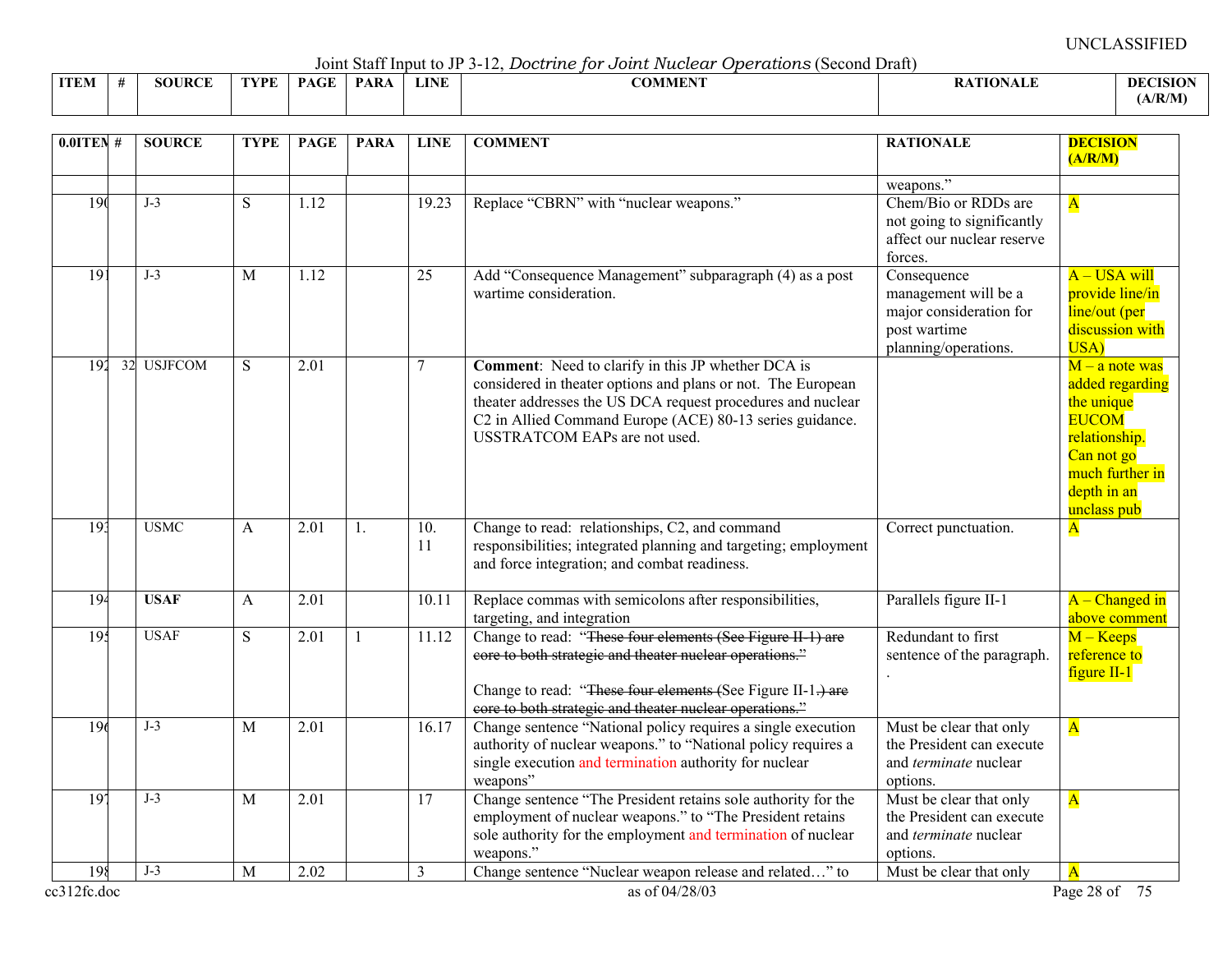Joint Staff Input to JP 3-12, *Doctrine for Joint Nuclear Operations* (Second Draft)

|             |               |      |             |             |             | voint baan mpat to vi b is, boott the for bother racetour<br><u>odon www.condecenter.</u> |                  |                            |
|-------------|---------------|------|-------------|-------------|-------------|-------------------------------------------------------------------------------------------|------------------|----------------------------|
| <b>ITEM</b> | <b>SOURCE</b> | TYPE | <b>PAGE</b> | <b>PARA</b> | <b>LINE</b> | COMMENT                                                                                   | <b>RATIONALE</b> | <b>DECISION</b><br>(A/R/M) |
|             |               |      |             |             |             |                                                                                           |                  |                            |

| $0.0$ ITEN#      | <b>SOURCE</b> | <b>TYPE</b> | <b>PAGE</b> | <b>PARA</b>    | <b>LINE</b>    | <b>COMMENT</b>                                                                                                                                                                                                                                                                                                                | <b>RATIONALE</b>                                                                                                                                             | <b>DECISION</b><br>(A/R/M)                                                              |
|------------------|---------------|-------------|-------------|----------------|----------------|-------------------------------------------------------------------------------------------------------------------------------------------------------------------------------------------------------------------------------------------------------------------------------------------------------------------------------|--------------------------------------------------------------------------------------------------------------------------------------------------------------|-----------------------------------------------------------------------------------------|
|                  |               |             |             |                |                | "Nuclear weapons release/termination and related"                                                                                                                                                                                                                                                                             | the President can execute<br>and terminate nuclear<br>options.                                                                                               |                                                                                         |
| 199              | $J-3$         | S           | 2.02        |                | 7              | This paragraph should define top-down communications and<br>should explain systems used to ensure critical orders are<br>received.                                                                                                                                                                                            | Clarity.                                                                                                                                                     | $R$ – Difficult to<br>expand on the<br>discussion in an<br>unclassified<br>pub.         |
| 200              | <b>USA</b>    | S           | 2.02        | $\mathbf b$ .  | 7.11           | This paragraph needs to be expanded to include a definition of<br>top-down communications and how it ensures that critical<br>orders are received.                                                                                                                                                                            | Correctness.                                                                                                                                                 | $R$ – Difficult to<br>expand on the<br>discussion in an<br>unclassified<br>pub.         |
| 20 <sub>1</sub>  | $J-3$         | S           | 2.02        |                | 7.12.<br>13.19 | The focus of these paragraphs is C2 and command<br>responsibilities of the platforms and equipment. They should<br>address all C2 and command responsibilities involved with<br>nuclear operations.                                                                                                                           | Knowing who owns the<br>platforms or the ability to<br>keep C2 systems up is<br>important, but several key<br>command responsibilities<br>are not addressed. | $A - other$<br>comments<br>expanded on the<br>nuclear <sub>C2</sub><br>responsibilities |
| $\overline{202}$ | $J-3$         | S           | 2.02        |                | 9.10           | Change to read, " must comprehend all strategic and theater<br>nuclear plans and options."                                                                                                                                                                                                                                    | Both strategic and theater<br>nuclear plans should be<br>considered.                                                                                         | $\overline{\mathbf{A}}$                                                                 |
| 20 <sup>3</sup>  | $J-3$         | A           | 2.02        |                | 11             | Change to read, "execution, and reduces increases<br>survivability, and reduces vulnerability problems of C2<br>systems."                                                                                                                                                                                                     | Grammar.                                                                                                                                                     | $\overline{\mathbf{A}}$                                                                 |
| 20 <sup>2</sup>  | <b>USA</b>    | A           | 2.02        | $\mathbf{b}$ . | 11             | Place commas after the words "execution" and "survivability"<br>and delete the "and" between.                                                                                                                                                                                                                                 | Correctness.                                                                                                                                                 | $M$ – fixed in<br>above comment                                                         |
| 205              | CADD          | A           | 2.02        | $\mathbf{c}$ . | 16             | Change to read "Geographic combatant commanders have<br>operational control (OPCON) over"                                                                                                                                                                                                                                     | Consistency                                                                                                                                                  | $\mathbf{A}$                                                                            |
| 206              | <b>USA</b>    | A           | 2.02        | $\mathbf{c}$ . | 16             | Change to read "Geographic combatant commanders have<br>operational control (OPCON) over"                                                                                                                                                                                                                                     | Consistency                                                                                                                                                  | $A - Same$ as<br>above comment                                                          |
| 207              | J7            | M           | 2.03        | $\overline{3}$ |                | There is a disconnect between the title of this paragraph<br>"Planning and Targeting" and its contents. The paragraph<br>appears to supply planning and targeting information only for<br>strategic nuclear operations. Where is the corresponding<br>guidance for nonstrategic or theater nuclear planning and<br>targeting? | Completeness.                                                                                                                                                | $\mathbf{A}$                                                                            |
| ec312fc.doc      |               |             |             |                |                | Insert a paragraph 3b that states "b. Theater Nuclear<br>as of 04/28/03                                                                                                                                                                                                                                                       |                                                                                                                                                              | Page 29 of 75                                                                           |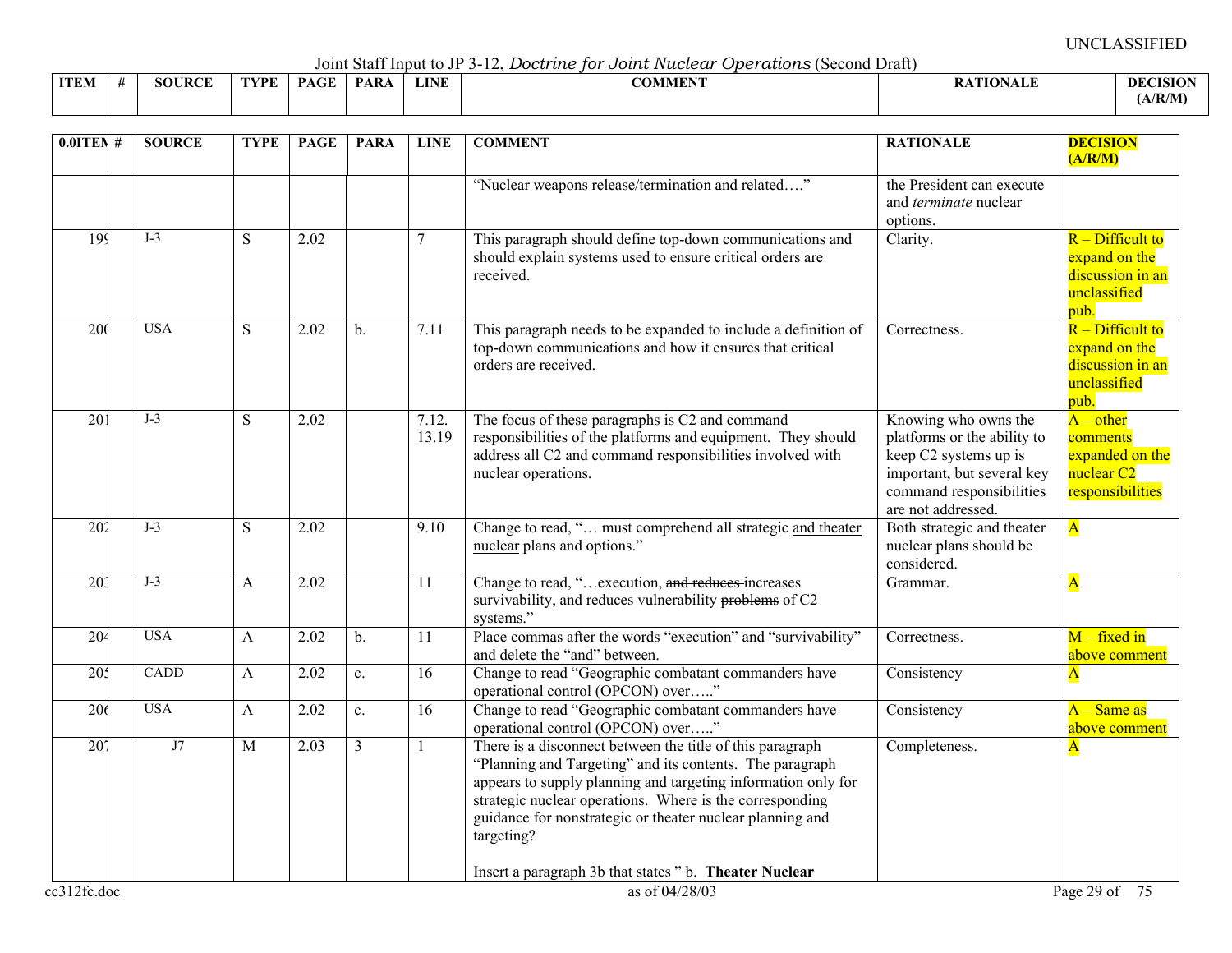Joint Staff Input to JP 3-12, *Doctrine for Joint Nuclear Operations* (Second Draft)

| <b>ITEN</b><br>-IVI | <b>JRCE</b><br>. . | "VDE | $\sim$ $\sim$ | <b>PAR</b> | LINE | * ININE. | <b>CA CURATE</b> | . тіл<br> | <b>DECI</b><br>TSIO |
|---------------------|--------------------|------|---------------|------------|------|----------|------------------|-----------|---------------------|
|                     |                    |      |               |            |      |          |                  |           | /R/M                |

| $0.0$ ITEN#     | <b>SOURCE</b> | <b>TYPE</b> | <b>PAGE</b>       | <b>PARA</b> | <b>LINE</b>     | <b>COMMENT</b>                                                                                                                                                                                                          | <b>RATIONALE</b>                                                                                                                                                                                                                                                                                                                                                      | <b>DECISION</b><br>(A/R/M)               |
|-----------------|---------------|-------------|-------------------|-------------|-----------------|-------------------------------------------------------------------------------------------------------------------------------------------------------------------------------------------------------------------------|-----------------------------------------------------------------------------------------------------------------------------------------------------------------------------------------------------------------------------------------------------------------------------------------------------------------------------------------------------------------------|------------------------------------------|
|                 |               |             |                   |             |                 | Planning. Theater-specific planning and targeting<br>considerations are addressed in JP 3-12.1, Joint Tactics,<br>Techniques, and Procedures for Theater Nuclear Planning."<br>Re-label other paragraphs appropriately. |                                                                                                                                                                                                                                                                                                                                                                       |                                          |
| 208             | J7            | ${\bf S}$   | $\overline{2.03}$ | 3a          | 3               | Change to read as follows: "a. Strategic Nuclear Force<br>Planning."                                                                                                                                                    | Per JP 1-02, force<br>planning is planning<br>associated with the<br>creation and maintenance<br>of military capabilities. It<br>is primarily the<br>responsibility of the<br>Military Departments and<br>Services and is conducted<br>under the administrative<br>control that runs from the<br>Secretary of Defense to<br>the Military Departments<br>and Services. | $\overline{\mathbf{A}}$                  |
| 209             | <b>USAF</b>   | S           | 2.03              | 3a          | 5.6             | Change to read: "planning and execution guidance ensures<br>optimum targeting and integration synchronization of US<br>nuclear forces"                                                                                  | "Integration" is a better<br>word here. It is also<br>consistent with the text in<br>paragraph 4 which<br>amplifies force integration<br>during employment<br>operations.                                                                                                                                                                                             | $\overline{\mathbf{A}}$                  |
| 210             | 33 USJFCOM    | S           | 2.03              |             | 6               | Change as follows: " prior to, and during, and after<br>conflict, and "                                                                                                                                                 | Clarity. More accurately<br>reflects weapons<br>employment.                                                                                                                                                                                                                                                                                                           | $\overline{\mathbf{A}}$                  |
| $\overline{21}$ | <b>USAF</b>   | S           | $\overline{2.03}$ |             | 6               | Change to read: prior to and during prior to, during, and after                                                                                                                                                         | More accurately reflects<br>weapons employment                                                                                                                                                                                                                                                                                                                        | $M$ – Changed in<br>below comment        |
| 212             | <b>USAF</b>   | ${\bf S}$   | 2.03              |             | 18              | Change to read: before or during before, during, and after                                                                                                                                                              | More accurately reflects<br>weapons employment                                                                                                                                                                                                                                                                                                                        | $M$ – Changed in<br>above comment        |
| 213             | 34 USJFCOM    | S           | 2.03              |             | $\overline{18}$ | Change as follows: " priorities before, or-during, and after<br>the execution "                                                                                                                                         | Clarity. More accurately<br>reflects weapons<br>employment.                                                                                                                                                                                                                                                                                                           | $M$ – Changed in<br>above comment        |
| 214             | $J-3$         | S           | 2.03              |             | 25.31           | Recommend comparison of GCC and "strategic" level<br>targeting be eliminated or clarified. If strategic refers to<br>USSTRATCOM, then it should say so as they are also a CC.                                           | The comparison of<br>operational and strategic<br>level nuclear targeting                                                                                                                                                                                                                                                                                             | $A - See$<br><b>STRATCOM</b><br>comment. |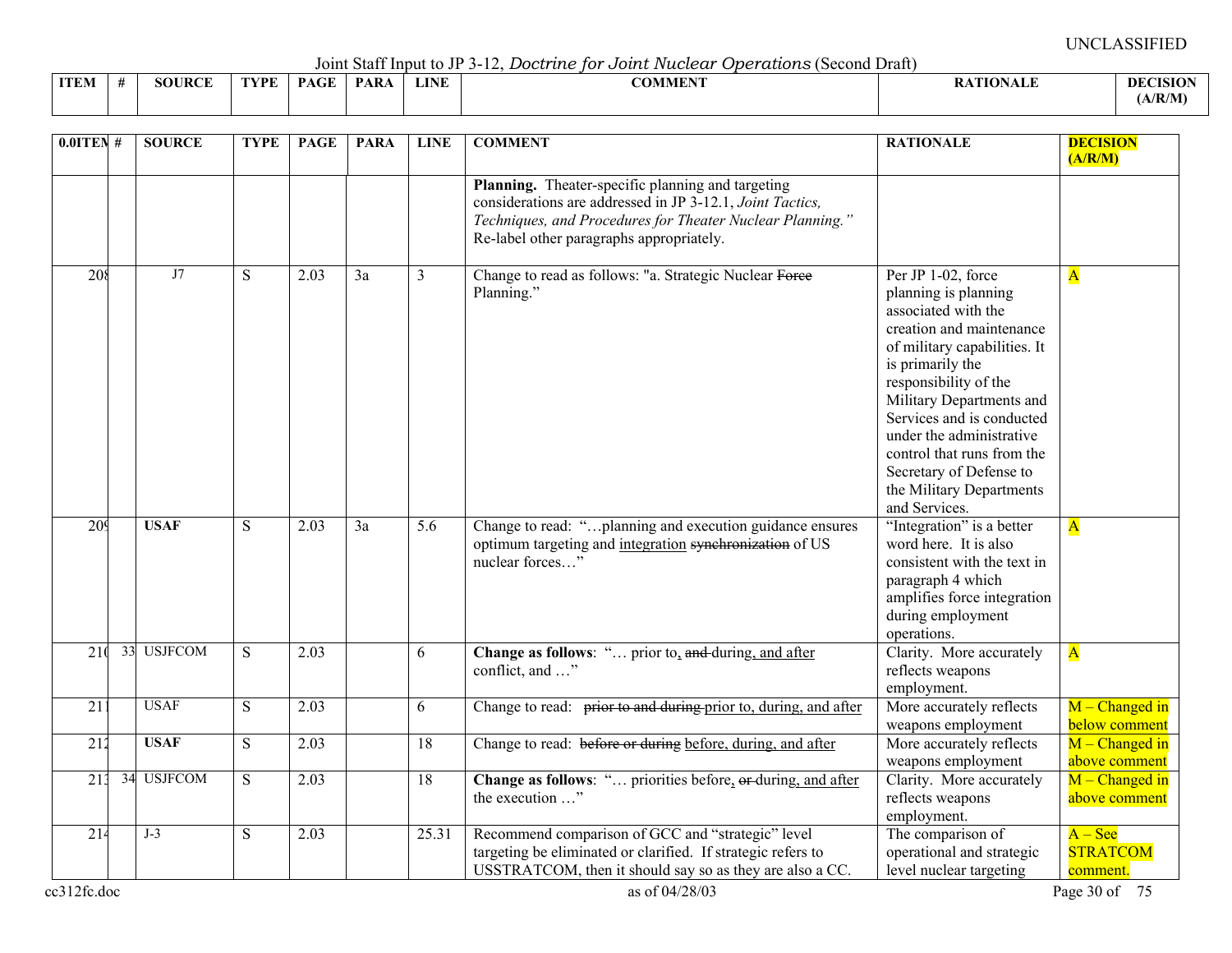Joint Staff Input to JP 3-12, *Doctrine for Joint Nuclear Operations* (Second Draft)

|             |               |      |             | $\sim$ 0.11.0 $\sim$ 0.00 11.1 $\sim$ 0.00 0.10 0.10 $\sim$ |             | $\sim$ $\sim$ $\sim$ $\sim$ $\sim$ $\sim$<br>. |               |                 |
|-------------|---------------|------|-------------|-------------------------------------------------------------|-------------|------------------------------------------------|---------------|-----------------|
| <b>ITEM</b> | <b>SOURCE</b> | TVDF | $P_{\rm A}$ | <b>PARA</b>                                                 | <b>LINE</b> | <b>COMMENT</b>                                 | ATION<br>™AL∟ | <b>DECISION</b> |
|             |               |      |             |                                                             |             |                                                |               | (A/R/M)         |

| $0.01$ TEN#      | <b>SOURCE</b>    | <b>TYPE</b>    | <b>PAGE</b>       | <b>PARA</b>      | <b>LINE</b>     | <b>COMMENT</b>                                                                                                                                                                                                                                                                                                                                                                        | <b>RATIONALE</b>                                                                                                                                        | <b>DECISION</b><br>(A/R/M)                                                                                   |
|------------------|------------------|----------------|-------------------|------------------|-----------------|---------------------------------------------------------------------------------------------------------------------------------------------------------------------------------------------------------------------------------------------------------------------------------------------------------------------------------------------------------------------------------------|---------------------------------------------------------------------------------------------------------------------------------------------------------|--------------------------------------------------------------------------------------------------------------|
|                  |                  |                |                   |                  |                 |                                                                                                                                                                                                                                                                                                                                                                                       | responsibilities as written<br>in this paragraph is<br>confusing.                                                                                       | <b>Confusing</b><br>sentence<br>removed.                                                                     |
| 21 <sub>3</sub>  | <b>USA</b>       | A              | $\overline{2.03}$ | $\mathbf{b}$ .   | 26              | Change to read "taking into account of operational<br>requirements"                                                                                                                                                                                                                                                                                                                   | Clarity.                                                                                                                                                | $\overline{\mathbf{A}}$                                                                                      |
| 216              | CADD             | A              | 2.03              | 3.b.             | 27              | Change to read "At the geographic combatant commander or<br>subordinate joint force commander level,"                                                                                                                                                                                                                                                                                 | Consistency with<br>paragraph page 2.04<br>paragraph (1) (b).                                                                                           | $\overline{\mathbf{A}}$                                                                                      |
| 21 <sup>7</sup>  | <b>USA</b>       | A              | 2.03              | 3.b.             | 27              | Change to read "At the geographic combatant commander or<br>subordinate joint force commander level,"                                                                                                                                                                                                                                                                                 | Consistency with<br>paragraph page 2.04<br>paragraph (1) (b).                                                                                           | $A$ – same as<br>above comment                                                                               |
| $\overline{218}$ | J7               | A              | 2.03              | $\overline{3b}$  | $\overline{27}$ | Change to read as follows: "At the subordinate joint force or<br>geographic combatant commander levels, targeting is the<br>process"                                                                                                                                                                                                                                                  | Correctness.                                                                                                                                            | $M - \text{See}$<br>comment below                                                                            |
| 219              | <b>USFK</b>      | S              | 2.03              | $\overline{3.b}$ | 28.29           | combatant commander level, targeting is the process of<br>selecting, prioritizing, and identifying the desired effects on<br>targets.                                                                                                                                                                                                                                                 | geographic combatant<br>commanders select,<br>prioritize and identify<br>desired effects.<br><b>STRATCOM</b> matches<br>targets with weapon<br>systems. | $\overline{\mathbf{A}}$                                                                                      |
| 220              | <b>STRATCOM</b>  | $\overline{M}$ | 2.03              |                  | 29.30           | Remove the sentence, "The purpose of targeting at the strategic<br>level is to select targets in support of the nation's nuclear war<br>plans."                                                                                                                                                                                                                                       | The paragraph includes an<br>unneeded reference that<br>could be mistaken that<br>strategic = $nuclear$ . The<br>reference is removed.                  | $\overline{\mathbf{A}}$                                                                                      |
| 221              | <b>USAF</b>      | S              | 2.03              | 3 <sub>b</sub>   | 30              | Change to read: "in support of the nation's National<br>strategic goals. nuclear war plans"                                                                                                                                                                                                                                                                                           | Correctness. Strategic<br>level targeting is not<br>limited to nuclear war<br>plans.                                                                    | $M$ – The<br>rational is<br>exactly correct;<br>however, this<br>statement adds<br>little and is<br>removed. |
| $\overline{222}$ | <b>USAES-DEI</b> | S              | 2.03              | 3.b              | 32              | Change to read: "Targeting includes the analysis of an<br>adversary situation relative to the commander's mission,<br>objectives, and resources at the commander's disposal, as well<br>as the identification and nomination of specific vulnerabilities<br>that, if exploited, accomplish the commander's purpose<br>through delaying, disrupting, disabling, or destroying critical | Reason: Nuclear<br>operations are obviously<br>capable of causing<br>tremendous<br>environmental damage.<br>For that reason it is more                  | $\overline{\mathbf{A}}$                                                                                      |

cc312fc.doc  $\cos 12$  Page 31 of 75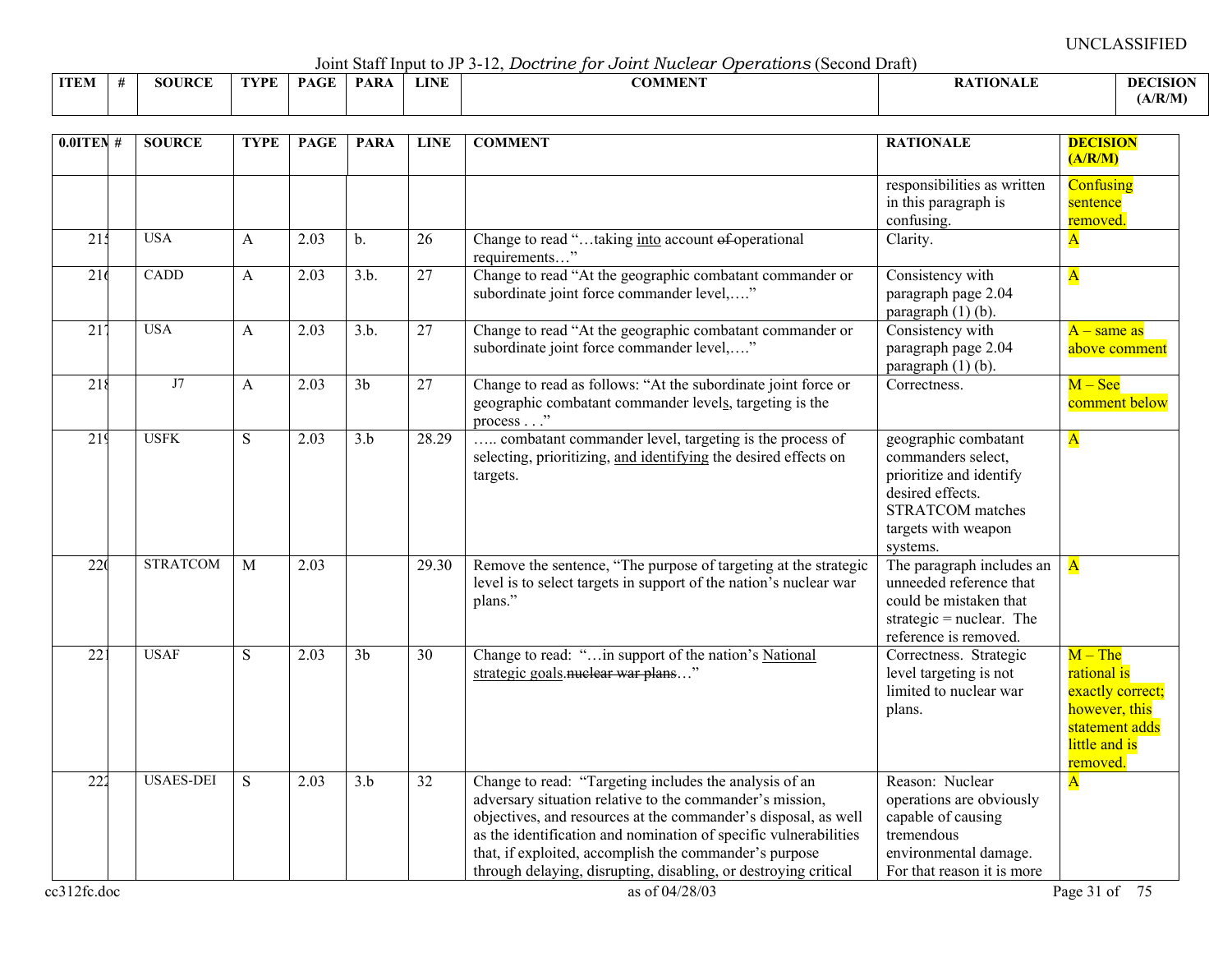Joint Staff Input to JP 3-12, *Doctrine for Joint Nuclear Operations* (Second Draft)

| <b>ITEM</b> | <b>SOURCE</b> | 'VPF | <b>PAGE</b> | <b>PAR</b> | <b>LINE</b> | COMMENT |  | TISIOI<br>- DEC |
|-------------|---------------|------|-------------|------------|-------------|---------|--|-----------------|
|             |               |      |             |            |             |         |  | (A/R/M)         |

| $0.01$ TEN # | <b>SOURCE</b> | <b>TYPE</b> | <b>PAGE</b> | <b>PARA</b>    | <b>LINE</b> | <b>COMMENT</b>                                                                                                                                                                                                                                                                                                                                                                                                                                          | <b>RATIONALE</b>                                                                                                                                                                                                                                                                                                                                                                                                                                                                                                                                                                                                                                                                                                                                                                                                                                       | <b>DECISION</b><br>(A/R/M) |
|--------------|---------------|-------------|-------------|----------------|-------------|---------------------------------------------------------------------------------------------------------------------------------------------------------------------------------------------------------------------------------------------------------------------------------------------------------------------------------------------------------------------------------------------------------------------------------------------------------|--------------------------------------------------------------------------------------------------------------------------------------------------------------------------------------------------------------------------------------------------------------------------------------------------------------------------------------------------------------------------------------------------------------------------------------------------------------------------------------------------------------------------------------------------------------------------------------------------------------------------------------------------------------------------------------------------------------------------------------------------------------------------------------------------------------------------------------------------------|----------------------------|
|              |               |             |             |                |             | adversary forces or resources. Targeting decisions must also<br>consider environmental considerations and impacts IAW JP 3-<br>$0$ , JP 3-34, and JP 4-04. Finally, targeting is accomplished<br>IAW international law, international agreements and<br>conventions, and rules of engagement approved by the<br>President and Secretary of Defense."                                                                                                    | (not less) important to<br>include specific mention<br>of the requirement to<br>integrate environmental<br>considerations into all<br>joint operations. JP 3-0,<br>Doctrine for Joint<br>Operations, mandates<br>appropriate integration of<br>environmental concerns.<br>See page III-34. The JP<br>states, inp part, that<br>"JFC's are responsible for<br>protecting the<br>environment in which US<br>military forces operate to<br>the maximum extent<br>possible." JP 3-34 covers<br>Engineer Doctrine for<br>Joint Operations and<br>includes dozens of<br>references to the need for<br>solid environmental<br>integration during all<br>Joint Operations. JP 4-04<br>covers Joint Doctrine for<br>Civil Engineering<br>Support. It dedicates an<br>entire chapter (see<br>Chapter VI) to<br>environmental integration<br>in joint operations. |                            |
| 223          | <b>USAF</b>   | ${\bf S}$   | 2.03        | 3 <sub>b</sub> | 32.36       | Change to read: Targeting includes the analysis of an<br>adversary situation relative to the commander's mission,<br>objectives and resources at the commander's disposal, as well<br>as the identification and nomination of specific vulnerabilities<br>that, if exploited, accomplish the commander's purpose<br>through capture, neutralizing, deceiving, delaying, disrupting,<br>disabling, or destroying critical adversary forces or resources. | Consistency with text in<br>JP 3-60, Joint Doctrine<br>for Targeting, Pg I-2, para<br>3.b.                                                                                                                                                                                                                                                                                                                                                                                                                                                                                                                                                                                                                                                                                                                                                             | $\overline{\mathbf{A}}$    |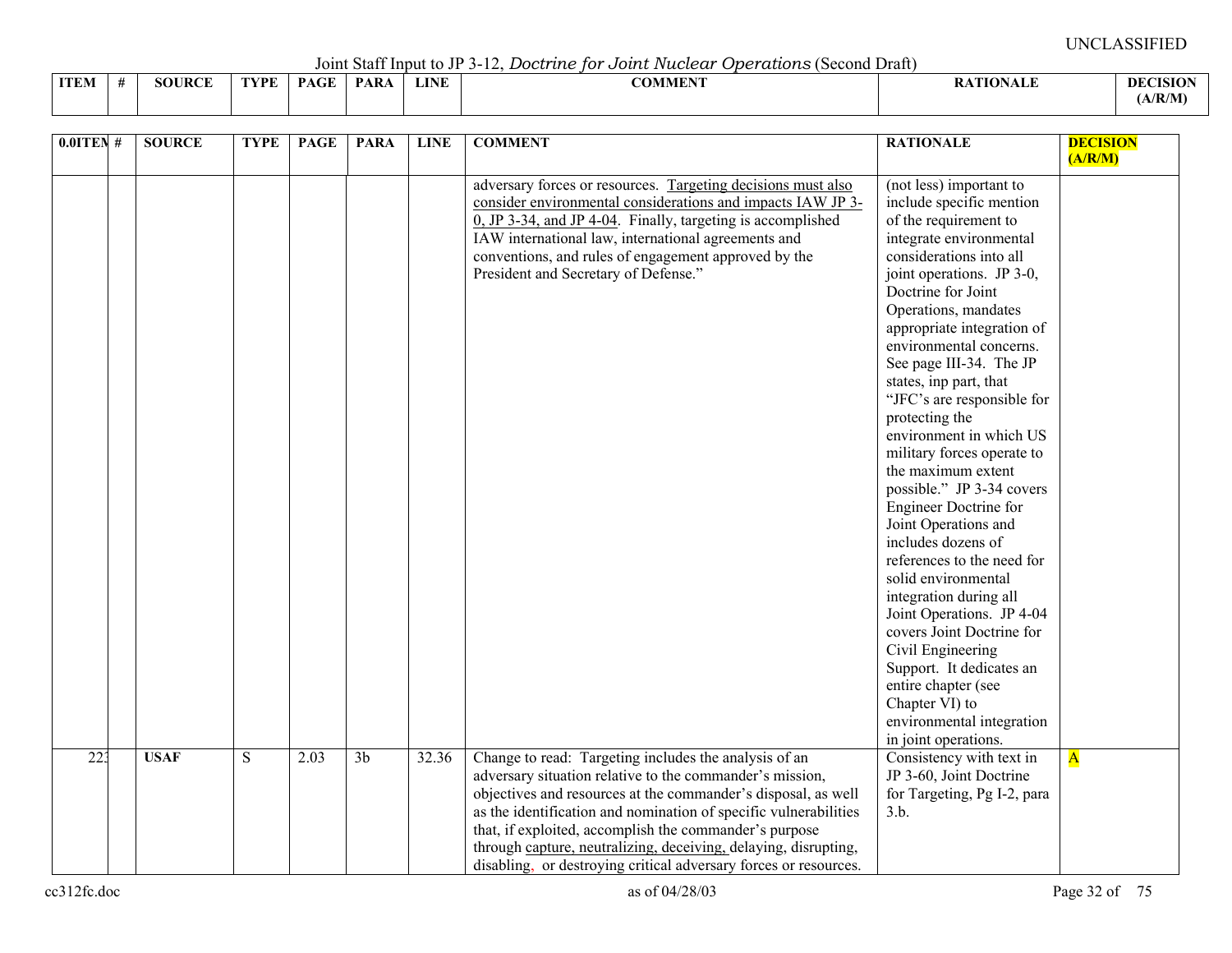Joint Staff Input to JP 3-12, *Doctrine for Joint Nuclear Operations* (Second Draft)

|             | voint bant mpat to vi bullet bood dito for o odder tracecour oportadored to voint biant |               |      |             |      |             |         |                 |                 |  |  |  |  |
|-------------|-----------------------------------------------------------------------------------------|---------------|------|-------------|------|-------------|---------|-----------------|-----------------|--|--|--|--|
| <b>ITEM</b> |                                                                                         | <b>SOURCE</b> | FYPE | <b>PAGE</b> | PARA | <b>LINE</b> | COMMENT | <b>ATIONALE</b> | <b>DECISION</b> |  |  |  |  |
|             |                                                                                         |               |      |             |      |             |         |                 | (A/R/M)         |  |  |  |  |

| $0.0$ ITEN#      | <b>SOURCE</b> | <b>TYPE</b>  | <b>PAGE</b> | <b>PARA</b>               | <b>LINE</b>       | <b>COMMENT</b>                                                                                                                                                                                                                                                                    | <b>RATIONALE</b>                                                                                                                  | <b>DECISION</b><br>(A/R/M)     |
|------------------|---------------|--------------|-------------|---------------------------|-------------------|-----------------------------------------------------------------------------------------------------------------------------------------------------------------------------------------------------------------------------------------------------------------------------------|-----------------------------------------------------------------------------------------------------------------------------------|--------------------------------|
| $\overline{22}$  | <b>USFK</b>   | M            | 2.04        | 3.b.1.a                   | $\overline{37}$   | The commander, USSTRATCOM, provides additional target<br>guidance for strategic planning, while geographic combatant<br>commanders, subordinate joint force commanders (JFCs), and<br>component commanders provide additional guidance for<br>theater nuclear planning.           | The commander<br><b>USSTRATCOM</b> does not<br>provide target guidance to<br>the theaters for theater<br>nuclear planning         | $\overline{A}$                 |
| 225              | J7            | $\mathbf{M}$ | 2.04        | 3b(1)<br>b)               | 41                | Change to read as follows: "(b) Target Development,<br>Validation, Nomination, and Prioritization. Target<br>development focuses on identifying and nominating critical<br>adversary military forces capabilities and means of support and<br>their means of support for attack." | Strategic nuclear targeting<br>looks at targets other than<br>just military forces.                                               | $\overline{\mathbf{A}}$        |
| 226              | <b>USAF</b>   | S            | 2.05        |                           | F <sub>2.02</sub> | Change title to read: Joint Targeting Cycle Phases                                                                                                                                                                                                                                | Consistency with Fig II-1,<br>page II-2 in JP 3-60, Joint<br>Doctrine for Targeting                                               | $\overline{\mathbf{A}}$        |
| $\overline{227}$ | <b>USAF</b>   | S            | 2.05        |                           | F <sub>2.02</sub> | Change Item 5 to read: "Mission Planning and Force<br>Execution.                                                                                                                                                                                                                  | Consistency with Fig II-1,<br>page II-2 in JP 3-60, Joint<br>Doctrine for Targeting                                               | $\overline{\mathbf{A}}$        |
| $\overline{228}$ | CADD          | A            | 2.05        | Fig II-<br>$\overline{2}$ |                   | Change title of Figure II-2 to read "Nuclear Targeting<br>Process", delete Targeting Cycle Phases from the top of the<br>figure.                                                                                                                                                  | Paragraph (1) on page 2-<br>04 is titled Nuclear<br>Targeting Process. The<br>figure reflects the same<br>sub paragraph headings. | $\overline{\mathbf{A}}$        |
| 229              | <b>USA</b>    | A            | 2.05        | Fig II-<br>2              |                   | Change title of Figure II-2 to read "Nuclear Targeting<br>Process", delete Targeting Cycle Phases from the top of the<br>figure.                                                                                                                                                  | Paragraph (1) on page 2-<br>04 is titled Nuclear<br>Targeting Process. The<br>figure reflects the same<br>sub paragraph headings. | A - Same as<br>above           |
| 23 <sub>0</sub>  | <b>USFK</b>   | S            | 2.05        | 3.b.1.c                   |                   | Capabilities Analysis. Commander's guidance on desired<br>effects are translated into weapon recommendations and<br>targeting personnel quantify the expected results, to include<br>consequence of execution, and calculate desired ground zeros.                                | There was no discussion<br>of translating<br>commander's guidance<br>into weapon selection.                                       | $\overline{\mathbf{A}}$        |
| 23 <sup>2</sup>  | J7            | $\mathbf{M}$ | 2.05        | 3b(1)(e)                  | $\overline{7}$    | Change to read as follows: "(e) Mission Planning and<br>Execution. Involves final tasking order preparation and<br>transmission, specific mission planning and material<br>preparation at the unit level, and Presidential authorization for<br>use, and execution."              | Completeness.                                                                                                                     | $\overline{\mathbf{A}}$        |
| 232              | <b>USAF</b>   | S            | 2.05        |                           | 7                 | Change to read: "Mission Planning and Force Execution.                                                                                                                                                                                                                            | Consistency with page II-<br>7, para 1.e. in JP 3-60,<br>Joint Doctrine for                                                       | $A$ – same as<br>above comment |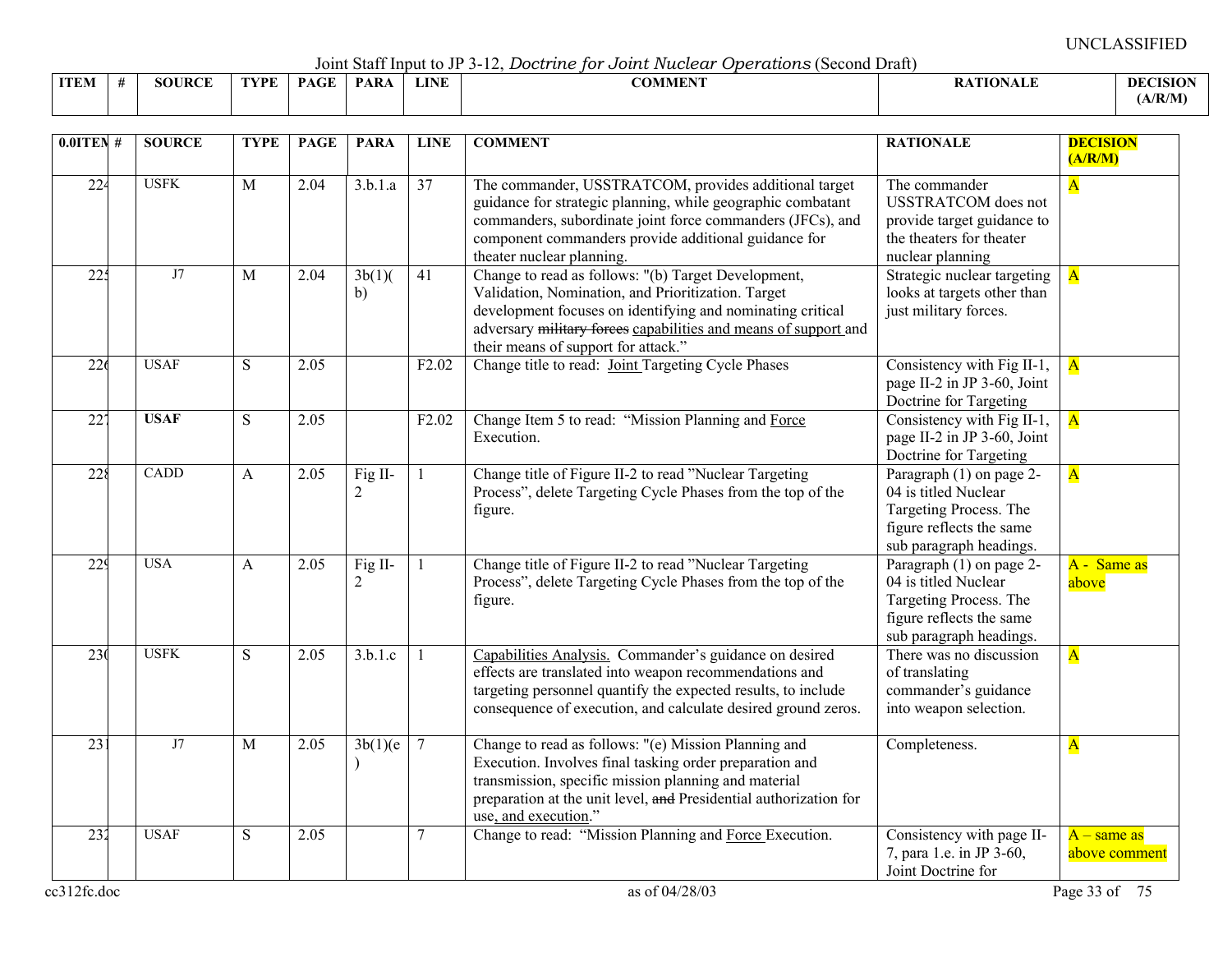Joint Staff Input to JP 3-12, *Doctrine for Joint Nuclear Operations* (Second Draft)

|             | --------------<br>----------- |                    |      |                                          |             |             |                                                |                 |                 |  |  |  |  |
|-------------|-------------------------------|--------------------|------|------------------------------------------|-------------|-------------|------------------------------------------------|-----------------|-----------------|--|--|--|--|
| <b>ITEM</b> |                               | <b>JRCE</b><br>5OU | TVDF | $\sim$ $\sim$ $\sim$ $\sim$ $\sim$<br>DА | <b>PARA</b> | <b>LINE</b> | $\alpha$ and $\alpha$ and $\alpha$<br>ADMMEN : | <b>\TIONALF</b> | <b>DECISION</b> |  |  |  |  |
|             |                               |                    |      |                                          |             |             |                                                |                 | A/R/M           |  |  |  |  |

| $0.01$ TEN # | <b>SOURCE</b>   | <b>TYPE</b>    | <b>PAGE</b> | <b>PARA</b>      | <b>LINE</b>     | <b>COMMENT</b>                                                                                                                                                                                                                                                                                                                                                                                         | <b>RATIONALE</b>                                                                                                                                                                                           | <b>DECISION</b><br>(A/R/M)                                                                 |
|--------------|-----------------|----------------|-------------|------------------|-----------------|--------------------------------------------------------------------------------------------------------------------------------------------------------------------------------------------------------------------------------------------------------------------------------------------------------------------------------------------------------------------------------------------------------|------------------------------------------------------------------------------------------------------------------------------------------------------------------------------------------------------------|--------------------------------------------------------------------------------------------|
|              |                 |                |             |                  |                 |                                                                                                                                                                                                                                                                                                                                                                                                        | Targeting                                                                                                                                                                                                  |                                                                                            |
| 233          | <b>USAF</b>     | ${\bf S}$      | 2.05        |                  | 12.14           | Change to read: Nuclear combat Combat assessment is<br>composed of two segments three interrelated components:<br>battle damage assessment, munitions effectiveness assessment,<br>and reattack recommendation.                                                                                                                                                                                        | Consistency with Fig II-2,<br>pg II-8 and text on pg II-9<br>in JP 3-60, Joint Doctrine<br>for Targeting.                                                                                                  | $\overline{\mathbf{A}}$                                                                    |
| 234          | <b>USMC</b>     | $\mathsf{A}$   | 2.05        |                  | 16              | Change to read: "JP 2-01.1 JTTP Joint Tactics, Techniques,<br>and Procedures for"                                                                                                                                                                                                                                                                                                                      | Correct title of pub and<br>acronym is not used again<br>in pub, so spell it out.                                                                                                                          | $\overline{\mathbf{A}}$                                                                    |
| 235          | <b>USMC</b>     | $\mathbf{A}$   | 2.06        | $3b$ .<br>(2)(a) |                 | Change to read: Generally, the nuclear forces required to<br>implement a counterforce targeting strategy have specifically<br>designed yields and more accurate weapon systems than the<br>forces and weapons required to implement a countervalue<br>strategy, because counterforce targets are generally harder,<br>more protected, difficult to find, and more mobile than<br>countervalue targets. | Clarity. Parallelism.                                                                                                                                                                                      | $\overline{\mathbf{A}}$                                                                    |
| 236          | <b>STRATCOM</b> | $\mathcal{C}$  | 2.06        |                  | Fig<br>$II-3$   | Change from countervalue to critical infrastructure.                                                                                                                                                                                                                                                                                                                                                   | See comments below -<br>countervalue targeting<br>violates LOAC.                                                                                                                                           | $\overline{\mathbf{A}}$                                                                    |
| 237          | J7              | S              | 2.06        | 3b(2)(a)         | 8               | Change to read as follows: "Typical counterforce targets<br>include bomber bases, ballistic missile submarine bases,<br>intercontinental ballistic missile (ICBM) silos, antiballistic and<br>air defense installations, C2 centers, and CBRN weapon<br>storage facilities."                                                                                                                           | "CBRN" has been used to<br>replace "WMD"<br>throughout the JP. WMD<br>is a noun. CBRN is an<br>adjective. What should<br>have been used is "CBRN<br>weapons."                                              | R - CBRN has<br>been replaced<br>with WMD per<br><b>Joint Staff</b><br>recommendatio<br>n. |
| 238          | <b>USAF</b>     | A              | 2.06        |                  | 12              | Change to read: "weapon systems are more"                                                                                                                                                                                                                                                                                                                                                              | Grammar                                                                                                                                                                                                    | $\overline{\mathbf{A}}$                                                                    |
| 239          | 35 USJFCOM      | A              | 2.06        |                  | $\overline{12}$ | Change as follows: " weapon systems are more "                                                                                                                                                                                                                                                                                                                                                         | Editorial.                                                                                                                                                                                                 | $A - Same$ as<br>above target                                                              |
| 240          | <b>USN</b>      | A              | 2.06        |                  | 12              | At the end of the line add are after "weapons system" and<br>before "more"                                                                                                                                                                                                                                                                                                                             | Grammar                                                                                                                                                                                                    | $A - Same$ as<br>below target                                                              |
| 241          | <b>STRATCOM</b> | $\overline{C}$ | 2.06        |                  | 13.15           | Change to read, "accurate than the forces and weapons<br>required to implement a countervalue critical infrastructure<br>strategy, because counterforce targets are generally harder,<br>more protected, difficult to find, and more mobile than<br>countervalue critical infrastructure targets."                                                                                                     | Many operational law<br>attorneys do not believe<br>"countervalue" targeting<br>(especially as defined in<br>this JP) is a lawful<br>justification for<br>employment of force,<br>much less nuclear force. | $\overline{\mathbf{A}}$                                                                    |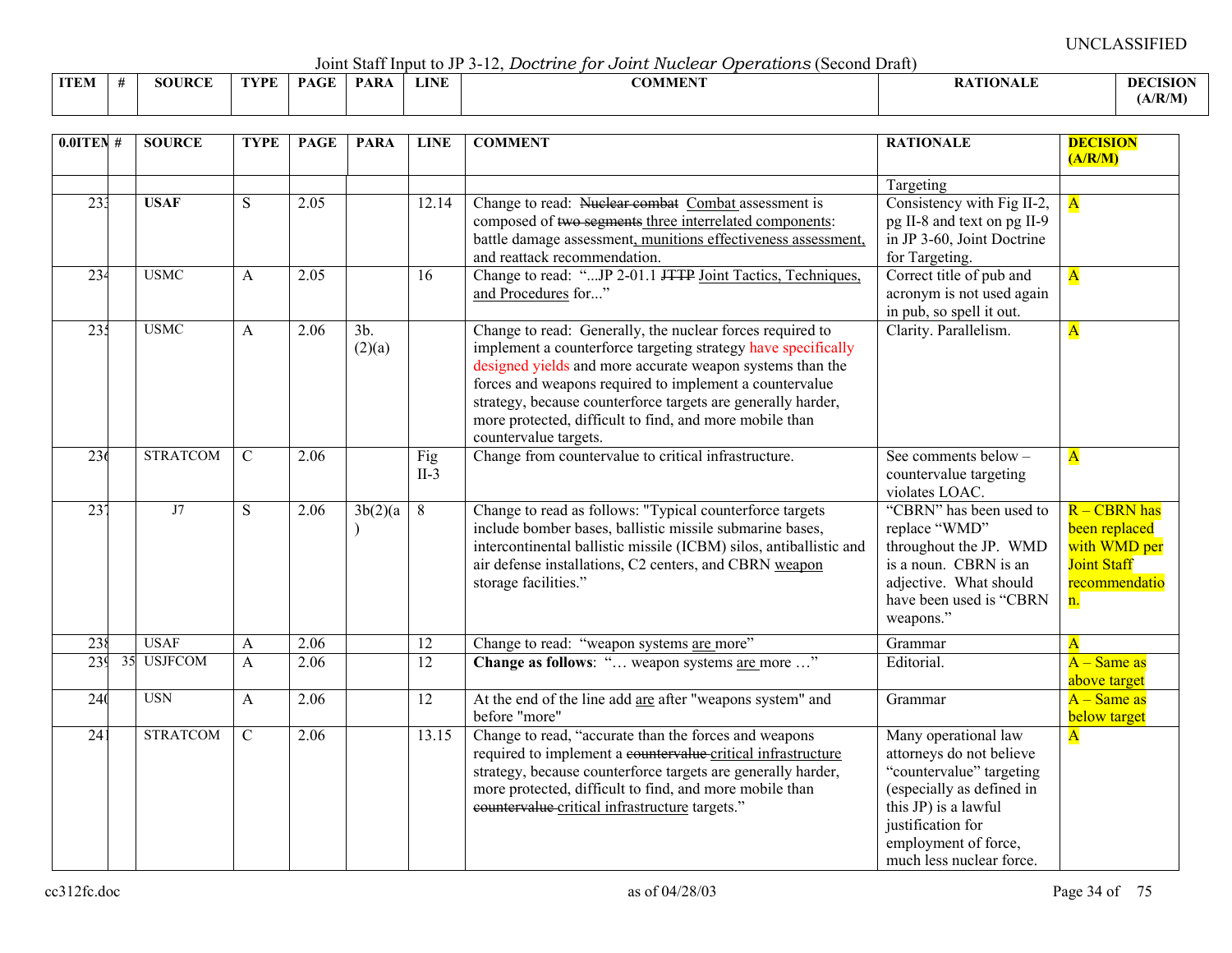Joint Staff Input to JP 3-12, *Doctrine for Joint Nuclear Operations* (Second Draft)

|             |        |      |             | $\sqrt{2}$ $\sqrt{2}$ $\sqrt{2}$ $\sqrt{2}$ $\sqrt{2}$ $\sqrt{2}$ $\sqrt{2}$ $\sqrt{2}$ $\sqrt{2}$ $\sqrt{2}$ $\sqrt{2}$ $\sqrt{2}$ $\sqrt{2}$ $\sqrt{2}$ $\sqrt{2}$ $\sqrt{2}$ $\sqrt{2}$ $\sqrt{2}$ $\sqrt{2}$ $\sqrt{2}$ $\sqrt{2}$ $\sqrt{2}$ $\sqrt{2}$ $\sqrt{2}$ $\sqrt{2}$ $\sqrt{2}$ $\sqrt{2}$ $\sqrt{2$ |             | --------------                  |                |                 |
|-------------|--------|------|-------------|--------------------------------------------------------------------------------------------------------------------------------------------------------------------------------------------------------------------------------------------------------------------------------------------------------------------|-------------|---------------------------------|----------------|-----------------|
| <b>ITEM</b> | SOURCE | TVDF | <b>PAGE</b> | <b>PARA</b>                                                                                                                                                                                                                                                                                                        | <b>LINE</b> | $\alpha$ atitum<br>AD MINI PART | <b>TIONALL</b> | <b>DECISION</b> |
|             |        |      |             |                                                                                                                                                                                                                                                                                                                    |             |                                 |                | (A/R/M)         |

| $0.01$ TEN # | <b>SOURCE</b>   | <b>TYPE</b>   | <b>PAGE</b> | <b>PARA</b> | <b>LINE</b> | <b>COMMENT</b>                                                                                                                                                                                                                                                                                                                                                                                                                                                                                                                                                                                                                                                                                         | <b>RATIONALE</b>                                                                                                                                                                                                                                                                                                                                                                                                                                                                                                                                                                                                                                                                                                                      | <b>DECISION</b><br>(A/R/M) |
|--------------|-----------------|---------------|-------------|-------------|-------------|--------------------------------------------------------------------------------------------------------------------------------------------------------------------------------------------------------------------------------------------------------------------------------------------------------------------------------------------------------------------------------------------------------------------------------------------------------------------------------------------------------------------------------------------------------------------------------------------------------------------------------------------------------------------------------------------------------|---------------------------------------------------------------------------------------------------------------------------------------------------------------------------------------------------------------------------------------------------------------------------------------------------------------------------------------------------------------------------------------------------------------------------------------------------------------------------------------------------------------------------------------------------------------------------------------------------------------------------------------------------------------------------------------------------------------------------------------|----------------------------|
|              |                 |               |             |             |             |                                                                                                                                                                                                                                                                                                                                                                                                                                                                                                                                                                                                                                                                                                        | Countervalue philosophy<br>makes no distinction<br>between purely civilian<br>activities and military<br>related activities, and<br>could be used to justify<br>deliberate attacks on<br>civilians and non-military<br>portions of a nations<br>economy. It therefore<br>cannot meet the "military<br>necessity" prong of the<br>Law of Armed Conflict<br>(LOAC). Countervalue<br>targeting also undermines<br>one of the values that<br>underlies $LOAC - the$<br>reduction of civilian<br>suffering and to foster the<br>ability to maintain the<br>peace after the conflict<br>ends. For example,<br>under the countervalue<br>target philosophy, the<br>attack on the World<br>Trade Center Towers on<br>9/11 could be justified. |                            |
| 242          | <b>STRATCOM</b> | $\mathcal{C}$ | 2.06        |             | 17.23       | Change to read, "(b) Countervalue Critical Infrastructure<br>Targeting. Countervalue Critical infrastructure targeting<br>strategy directs the destruction or neutralization of selected<br>adversary military and military-related activities forces and<br>their means of support, such as industries, resources, and<br>institutions that contribute to an adversary's ability to wage<br>war. In general, weapons required to implement this strategy<br>are not as numerous or accurate as those required to implement<br>a counterforce targeting strategy, because countervalue critical<br>infrastructure targets are generally softer and unprotected in<br>relation to counterforce targets. | See comments above -<br>countervalue targeting<br>violates LOAC.                                                                                                                                                                                                                                                                                                                                                                                                                                                                                                                                                                                                                                                                      | $\overline{\mathbf{A}}$    |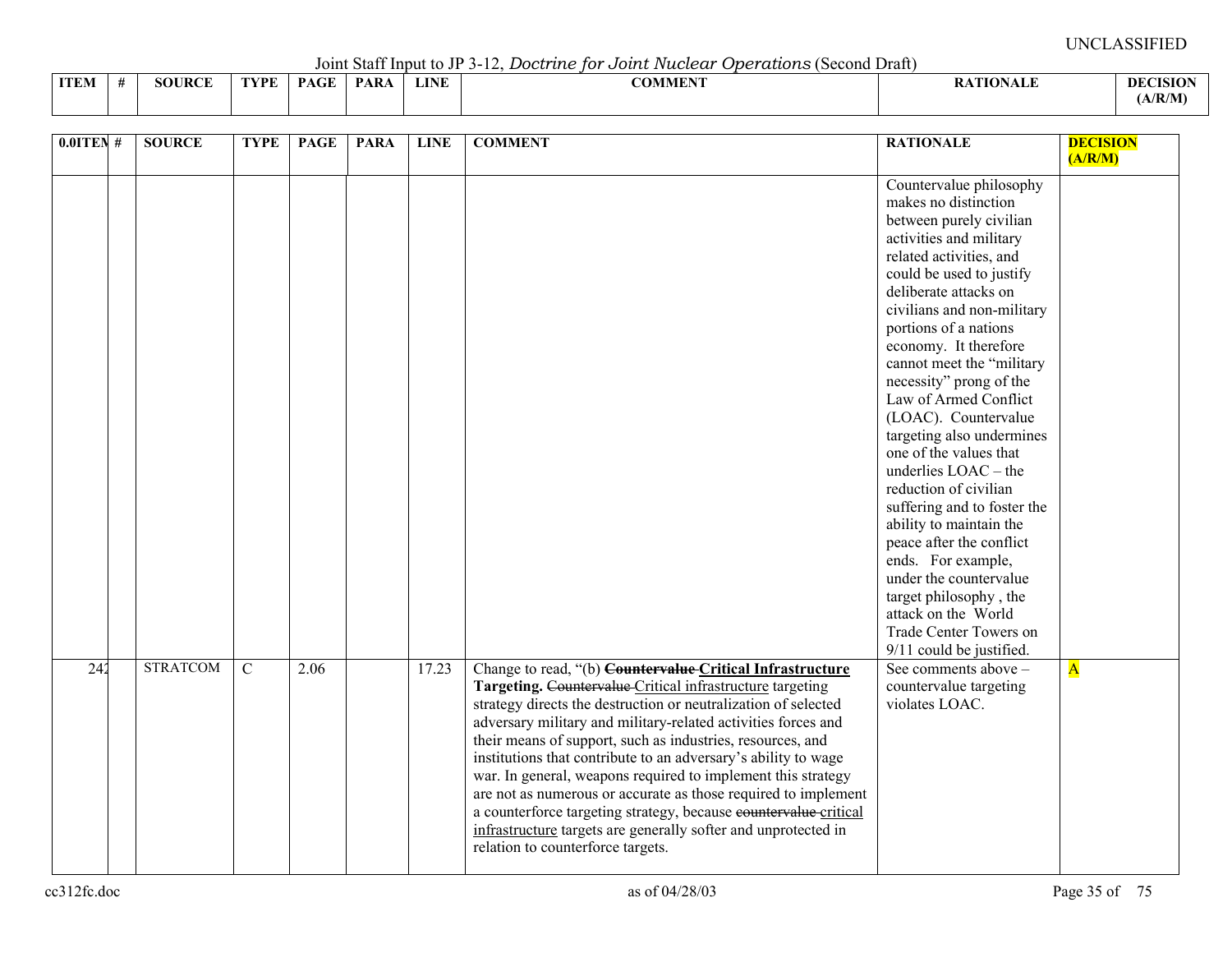Joint Staff Input to JP 3-12, *Doctrine for Joint Nuclear Operations* (Second Draft)

|             |        |      |             |            |             | .<br>---------------<br>. |                |                 |
|-------------|--------|------|-------------|------------|-------------|---------------------------|----------------|-----------------|
| <b>ITEM</b> | SOURCF | TVDE | <b>PAGE</b> | <b>PAR</b> | <b>LINE</b> | COMMUNIT<br>'')MME.       | <b>TIONALL</b> | <b>DECISION</b> |
|             |        |      |             |            |             |                           |                | (A/R/M)         |

| $0.01$ TEN#     | <b>SOURCE</b> | <b>TYPE</b>    | <b>PAGE</b> | <b>PARA</b> | <b>LINE</b>     | <b>COMMENT</b>                                                                                                                                                                                                                                                                                                                                                                                                                                                                                                                                                                                                                                  | <b>RATIONALE</b>                                                                                                                                                                                                                                                                                           | <b>DECISION</b><br>(A/R/M)                                        |
|-----------------|---------------|----------------|-------------|-------------|-----------------|-------------------------------------------------------------------------------------------------------------------------------------------------------------------------------------------------------------------------------------------------------------------------------------------------------------------------------------------------------------------------------------------------------------------------------------------------------------------------------------------------------------------------------------------------------------------------------------------------------------------------------------------------|------------------------------------------------------------------------------------------------------------------------------------------------------------------------------------------------------------------------------------------------------------------------------------------------------------|-------------------------------------------------------------------|
| 243             | J7            | ${\bf S}$      | 2.06        | 3b(2)(c)    | 25              | Change to read as follows: "(c) Prioritization of Targets.<br>Strategic nuclear t <sub>T</sub> argets are normally prioritized based upon<br>the overall targeting strategy."                                                                                                                                                                                                                                                                                                                                                                                                                                                                   | Consistency with the<br>guidance added later in<br>the paragraph.                                                                                                                                                                                                                                          | $\overline{\mathbf{A}}$                                           |
| 244             | J362          | A              | 2.06        | 3b2c        | 30              | Change to read: "the theater's theater nuclear option"                                                                                                                                                                                                                                                                                                                                                                                                                                                                                                                                                                                          | Deletes incorrect word.                                                                                                                                                                                                                                                                                    | $\overline{\mathbf{A}}$                                           |
| 245             | <b>USA</b>    | $\overline{S}$ | 2.07        | (d,e,f)     | 4.13            | "layering" and "cross-targeting" are target defeat mechanisms<br>used by STRATCOM to ensure target defeat. They are not<br>targeting planning considerations for theater nuclear planning<br>staffs.                                                                                                                                                                                                                                                                                                                                                                                                                                            | Doctrine. Layering and<br>cross targeting do not<br>represent target planning<br>considerations within the<br>theater targeting process.                                                                                                                                                                   | $A$ – specify that<br>$it$ is a<br><b>STRATCOM</b><br>methodology |
|                 |               |                |             |             |                 | Change line 4 to read, "Layering. Layering is a targeting<br>methodology target defeat mechanisms used by STRATCOM<br>in which more than"                                                                                                                                                                                                                                                                                                                                                                                                                                                                                                       |                                                                                                                                                                                                                                                                                                            |                                                                   |
| 246             | $J-3$         | M              | 2.07        |             | 15.18           | Replace paragraph with, "(f) Deliberate Planning. Deliberate<br>planning is a highly structured process that engages<br>commanders and staffs of the entire Joint Planning and<br>Execution Community in the methodical development of fully<br>coordinated, complex planning for nuclear contingencies. The<br>deliberately developed nuclear plans and options provide the<br>President, Secretary of Defense, and Combatant Commanders<br>with the capability to rapidly respond to preplanned<br>contingencies. Plans and options developed during deliberate<br>planning provide a foundation for adaptive and crisis action<br>planning." | Doctrine. Deliberate<br>planning is conducted<br>IAW JP 5-0 to develop<br>"preplanned options"<br>described in the original<br>paragraph. Replacing<br>"preplanned options" with<br>the term "deliberate<br>planning" brings JP 3-12<br>in line with the JOPES<br>planning process<br>contained in JP 5-0. | $\overline{\mathbf{A}}$                                           |
| 24 <sup>7</sup> | <b>CADD</b>   | $\mathbf{A}$   | 2.07        | (f)         | 17              | Question: Why delete the words either functionally or<br>geographically."                                                                                                                                                                                                                                                                                                                                                                                                                                                                                                                                                                       | The functional combatant<br>commander is CDR<br>STRATCOM the<br>Geographic Combatant<br>Commander is someone<br>else.                                                                                                                                                                                      | $A - USAF$<br>rational below<br>explains<br>decision              |
| 248             | <b>USA</b>    | A              | 2.07        | (f)         | $\overline{17}$ | Question: Why delete the words either functionally or<br>geographically."                                                                                                                                                                                                                                                                                                                                                                                                                                                                                                                                                                       | The functional combatant<br>commander is CDR<br>STRATCOM the<br>Geographic Combatant<br>Commander is someone<br>else.                                                                                                                                                                                      | $A - USAF$<br>rational below<br>explains<br>decision              |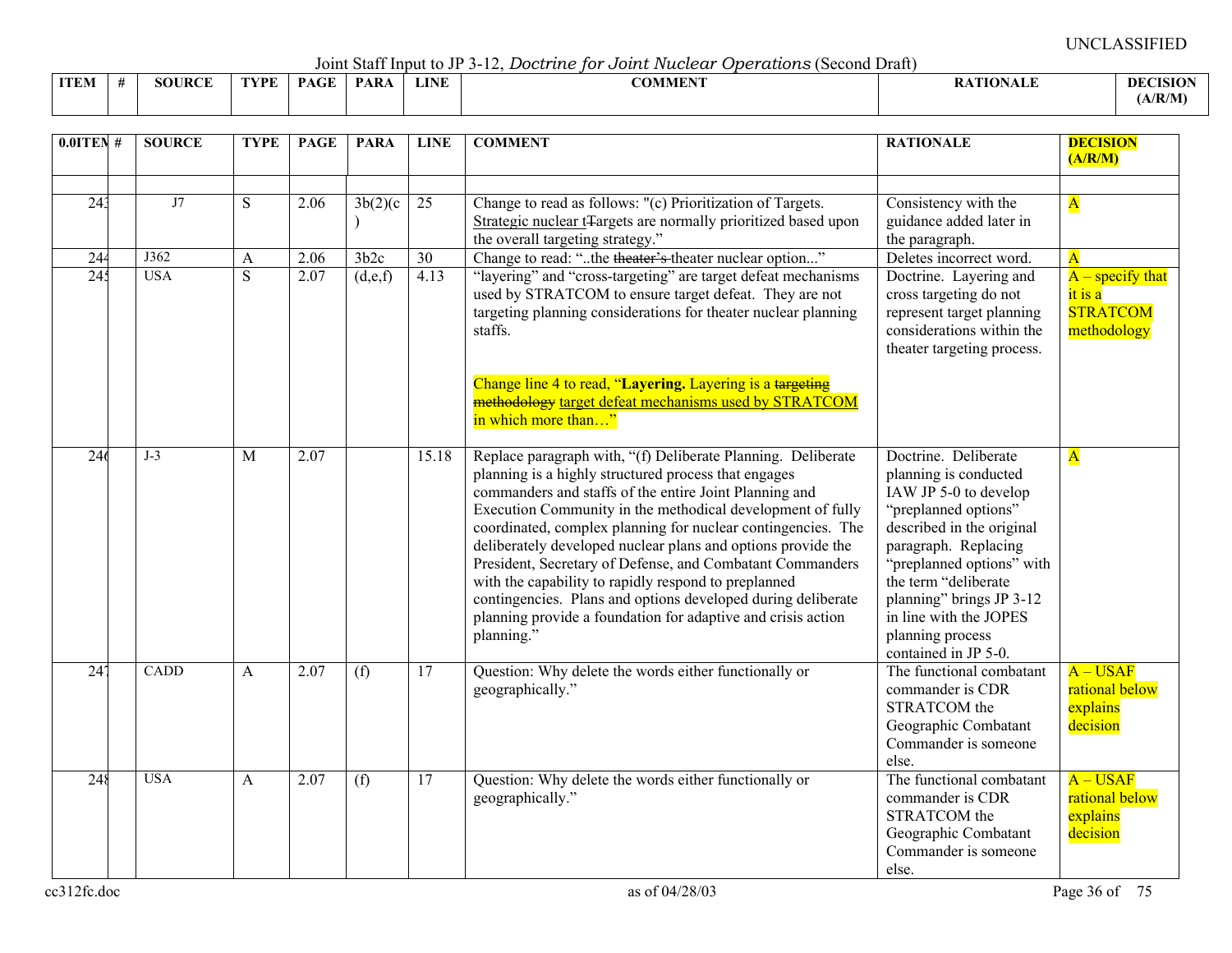Joint Staff Input to JP 3-12, *Doctrine for Joint Nuclear Operations* (Second Draft)

|             |      |               |      |             | .           |             | .              |                 |                 |
|-------------|------|---------------|------|-------------|-------------|-------------|----------------|-----------------|-----------------|
| <b>ITEM</b> | - 44 | <b>SOURCE</b> | TVPF | <b>PAGE</b> | <b>PARA</b> | <b>LINE</b> | <b>COMMENT</b> | <b>ATIONALE</b> | <b>DECISION</b> |
|             |      |               |      |             |             |             |                |                 | (A/R/M)         |

| $0.0$ ITEN#     | <b>SOURCE</b> | <b>TYPE</b>    | <b>PAGE</b>       | <b>PARA</b> | <b>LINE</b> | <b>COMMENT</b>                                                    | <b>RATIONALE</b>                           | <b>DECISION</b>         |
|-----------------|---------------|----------------|-------------------|-------------|-------------|-------------------------------------------------------------------|--------------------------------------------|-------------------------|
|                 |               |                |                   |             |             |                                                                   |                                            | (A/R/M)                 |
| 249             | <b>USAF</b>   | $\overline{M}$ | 2.07              |             | 17.18       | Change to read: expand the attack either functionally or          | Reinstate wording that                     | $\overline{\mathbf{A}}$ |
|                 |               |                |                   |             |             | geographically or both.                                           | was deleted here.                          |                         |
|                 |               |                |                   |             |             |                                                                   | Without the phrase, the                    |                         |
|                 |               |                |                   |             |             |                                                                   | impression is left that the                |                         |
|                 |               |                |                   |             |             |                                                                   | attack can only expanded                   |                         |
|                 |               |                |                   |             |             |                                                                   | physically into a larger                   |                         |
|                 |               |                |                   |             |             |                                                                   | geographic area. The<br>attack can also be |                         |
|                 |               |                |                   |             |             |                                                                   | expanded into functional                   |                         |
|                 |               |                |                   |             |             |                                                                   | areas (transportation hubs,                |                         |
|                 |               |                |                   |             |             |                                                                   | oil, power generation,                     |                         |
|                 |               |                |                   |             |             |                                                                   | etc) to achieve the desired                |                         |
|                 |               |                |                   |             |             |                                                                   | effects. This does not add                 |                         |
|                 |               |                |                   |             |             |                                                                   | confusion (rationale for                   |                         |
|                 |               |                |                   |             |             |                                                                   | deleted). On the contrary,                 |                         |
|                 |               |                |                   |             |             |                                                                   | it provides additional                     |                         |
|                 |               |                |                   |             |             |                                                                   | options for targeting                      |                         |
|                 |               |                |                   |             |             |                                                                   | strategies.                                |                         |
| 25(             | J7            | S              | 2.07              | 3b(3)(e)    | 19          | Change to read as follows: "(e) Nonstate actors (their facilities | "CBRN" has been used to                    | $R - CBRN$ has          |
|                 |               |                |                   | $\lambda$   |             | and operation centers that possess                                | replace "WMD"                              | been replaced           |
|                 |               |                |                   |             |             | CBRN weapons)."                                                   | throughout the JP. WMD                     | with WMD per            |
|                 |               |                |                   |             |             |                                                                   | is a noun. CBRN is an                      | <b>Joint Staff</b>      |
|                 |               |                |                   |             |             |                                                                   | adjective. What should                     | recommendatio           |
|                 |               |                |                   |             |             |                                                                   | have been used is "CBRN                    | n.                      |
|                 |               |                |                   |             |             |                                                                   | weapons."                                  |                         |
| $\overline{25}$ | $J-3$         | $\mathbf{M}$   | 2.07              |             | 20          | Replace the paragraph title with "Adaptive and Crisis Action      | Reference to Crisis                        | $\overline{\mathbf{A}}$ |
|                 |               |                |                   |             |             | Planning"                                                         | Action planning brings                     |                         |
|                 |               |                |                   |             |             |                                                                   | this paragraph in line with                |                         |
|                 |               |                |                   |             |             |                                                                   | JP 5-0. Emergent targets                   |                         |
|                 |               |                |                   |             |             |                                                                   | are planned for using                      |                         |
|                 |               |                |                   |             |             |                                                                   | adaptive and/or crisis                     |                         |
|                 |               |                |                   |             |             |                                                                   | action planning                            |                         |
|                 |               |                |                   |             |             |                                                                   | procedures.                                |                         |
| 252             | $J-3$         | $\overline{S}$ | $\overline{2.07}$ |             | 20.22       | Delete first sentence of paragraph.                               | Clarity. As written, this                  | $R -$ Sentence          |
|                 |               |                |                   |             |             |                                                                   | sentence leads one to                      | says emerging           |
|                 |               |                |                   |             |             |                                                                   | believe that emerging                      | target may              |
|                 |               |                |                   |             |             |                                                                   | targets only appear after                  | appear after            |
|                 |               |                |                   |             |             |                                                                   | an "initial laydown of                     | initial laydown.        |
|                 |               |                |                   |             |             |                                                                   | nuclear weapons".                          | The military            |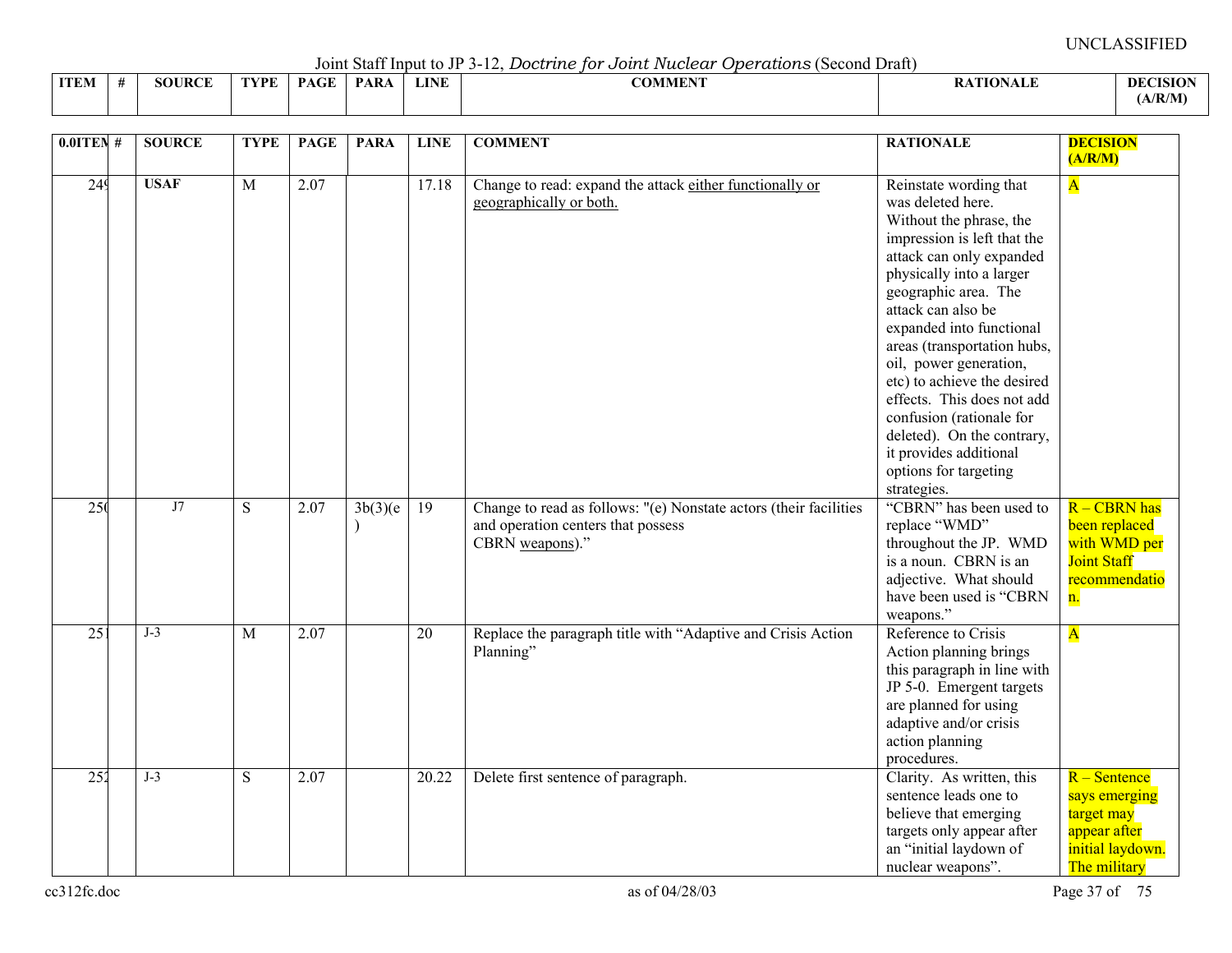Joint Staff Input to JP 3-12, *Doctrine for Joint Nuclear Operations* (Second Draft)

|             | voint built mpat to view later bood dito for o odder interested operational powerful bianty |               |      |             |             |      |         |                |                |  |  |  |  |  |
|-------------|---------------------------------------------------------------------------------------------|---------------|------|-------------|-------------|------|---------|----------------|----------------|--|--|--|--|--|
| <b>ITEM</b> |                                                                                             | <b>SOURCE</b> | FVPF | <b>PAGE</b> | <b>PARA</b> | LINE | -OMMENT | <b>TIONALL</b> | <b>DECISIO</b> |  |  |  |  |  |
|             |                                                                                             |               |      |             |             |      |         |                | (A/R/M)        |  |  |  |  |  |

| $0.0$ ITEN#      | <b>SOURCE</b> | <b>TYPE</b>    | <b>PAGE</b> | <b>PARA</b> | <b>LINE</b> | <b>COMMENT</b>                                                                                                                                                                                                                                                                                                                                                                                                                                    | <b>RATIONALE</b>                                                                                                                                                            | <b>DECISION</b><br>(A/R/M)                                                                                                |
|------------------|---------------|----------------|-------------|-------------|-------------|---------------------------------------------------------------------------------------------------------------------------------------------------------------------------------------------------------------------------------------------------------------------------------------------------------------------------------------------------------------------------------------------------------------------------------------------------|-----------------------------------------------------------------------------------------------------------------------------------------------------------------------------|---------------------------------------------------------------------------------------------------------------------------|
|                  |               |                |             |             |             |                                                                                                                                                                                                                                                                                                                                                                                                                                                   |                                                                                                                                                                             | savvy audience<br>will not come to<br>the conclusion<br>that emerging<br>targets only<br>appear after<br>initial laydown. |
| $\overline{253}$ | <b>USMC</b>   | A              | 2.07        | 3g.         | 21          | Change "follow on" to "follow-on"                                                                                                                                                                                                                                                                                                                                                                                                                 | Accuracy and consistency<br>with JP $1-02$ .                                                                                                                                | $\mathbf{A}$                                                                                                              |
| 254              | $J-3$         | $\mathbf{M}$   | 2.07        |             | 23.24       | Change to read, "This capability includes planning for and<br>being able to perform "ad hoe" Adaptive and Crisis Action<br>Planning procedures contained in JP 5-0 and CJCS Emergency<br>Action Procedures provide commanders with the procedures<br>for conducting planning on newly identified emerging targets.                                                                                                                                | Doctrine. Replaces the<br>concept of "ad hoc"<br>planning with the<br>doctrinally accepted terms<br>of adaptive and crisis<br>action planning.                              | $\overline{\mathbf{A}}$                                                                                                   |
| 25 <sup>2</sup>  | <b>CADD</b>   | ${\bf S}$      | 2.07        | (g)         | 24          | Change to read:" This capability includes planning for and<br>being able to perform adaptive planning on "                                                                                                                                                                                                                                                                                                                                        | Don't use "ad hoc" not<br>doctrinal correct.                                                                                                                                | $M$ – Changed in<br>above comment                                                                                         |
| 256              | <b>USA</b>    | S              | 2.07        | (g)         | 24          | Change to read:" This capability includes planning for and<br>being able to perform adaptive planning on "                                                                                                                                                                                                                                                                                                                                        | Don't use "ad hoc" not<br>doctrinal correct.                                                                                                                                | $M$ – Changed in<br>above comment                                                                                         |
| 25'              | <b>USN</b>    | A              | 2.07        |             | 25          | Replace a pool of forces with resources                                                                                                                                                                                                                                                                                                                                                                                                           | More appropriate<br>verbiage.                                                                                                                                               | $\overline{\mathbf{A}}$                                                                                                   |
| 258              | J7            | ${\bf S}$      | 2.07        | 4a(1)       | 28          | Change to read as follows: "(1) Nonstrategic Nuclear Force<br>Integration. JP 3-12.1, Joint Tactics, Techniques, and<br>Procedures for Theater Nuclear Planning, (S) provides<br>guidance for nonstrategic nuclear force employment<br>integration."                                                                                                                                                                                              | Consistency with the title<br>of the paragraph.                                                                                                                             | $\overline{\mathbf{A}}$                                                                                                   |
| 259              | CJCS/LC       | S              | 2.07        | (h)         | 31          | Change to read:" Collateral Damage. US forces attempt to<br>limit collateral damage consistent with the Law of Armed<br>Conflict and to the extent consistent with employment<br>purposes and desired effect on the target. US nuclear weapons<br>have been designed to minimize collateral damage."                                                                                                                                              | accurate statement of law<br>and policy on collateral<br>damage                                                                                                             | $M - See$<br>comment<br>below.                                                                                            |
| 260              | $J-3$         | $\overline{M}$ | 2.07        |             | 31.33       | Replace paragraph with, "Nuclear Collateral Damage. Nuclear<br>collateral damage is defined as undesired damage or casualties<br>produced by the effects from friendly nuclear weapons.<br>Commanders and staffs responsible for developing nuclear<br>plans must consider avoidance of collateral damage as they<br>develop their strike options. Specific techniques for reducing<br>collateral damage include reducing weapon yield, improving | Doctrine. Replaces<br>current paragraph with the<br>JP 1-02 definition of<br>nuclear collateral damage<br>as well as explains the<br>responsibilities<br>commanders have in | $\overline{\mathbf{A}}$                                                                                                   |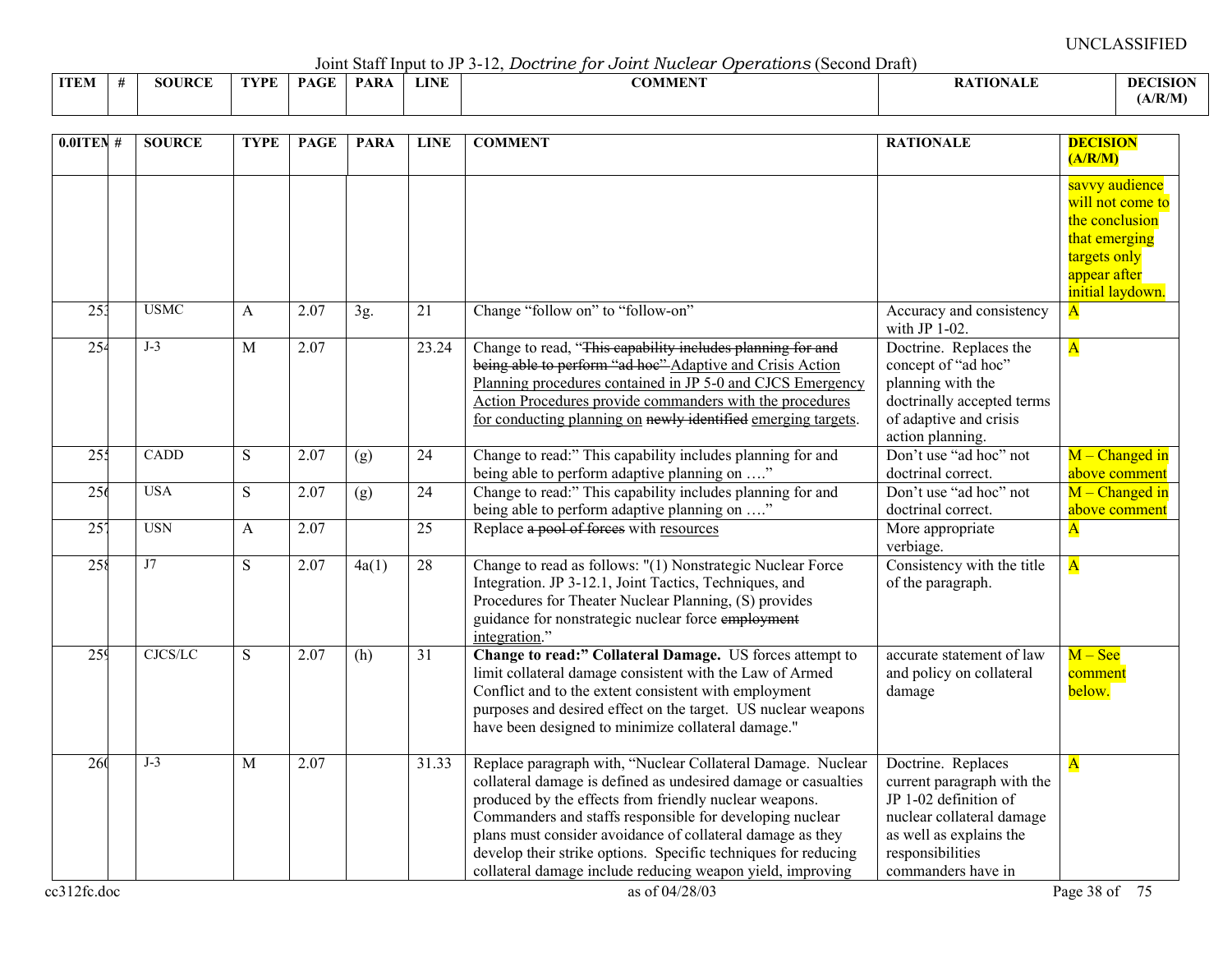Joint Staff Input to JP 3-12, *Doctrine for Joint Nuclear Operations* (Second Draft)

| --------------<br>----------- |  |                    |      |                                          |             |             |                                                |                 |                 |  |  |  |  |
|-------------------------------|--|--------------------|------|------------------------------------------|-------------|-------------|------------------------------------------------|-----------------|-----------------|--|--|--|--|
| <b>ITEM</b>                   |  | <b>JRCE</b><br>5OU | TVDF | $\sim$ $\sim$ $\sim$ $\sim$ $\sim$<br>DА | <b>PARA</b> | <b>LINE</b> | $\alpha$ and $\alpha$ and $\alpha$<br>ADMMEN : | <b>\TIONALF</b> | <b>DECISION</b> |  |  |  |  |
|                               |  |                    |      |                                          |             |             |                                                |                 | A/R/M           |  |  |  |  |

| $0.01$ TEN#     | <b>SOURCE</b>    | <b>TYPE</b>    | <b>PAGE</b> | <b>PARA</b> | <b>LINE</b> | <b>COMMENT</b>                                                                                                                                                                                                                                                                                                                    | <b>RATIONALE</b>                                                                                                                                           | <b>DECISION</b><br>(A/R/M)                                                                                                                                     |
|-----------------|------------------|----------------|-------------|-------------|-------------|-----------------------------------------------------------------------------------------------------------------------------------------------------------------------------------------------------------------------------------------------------------------------------------------------------------------------------------|------------------------------------------------------------------------------------------------------------------------------------------------------------|----------------------------------------------------------------------------------------------------------------------------------------------------------------|
|                 |                  |                |             |             |             | accuracy, employing multiple smaller weapons, adjusting the<br>height of burst, and offsetting the desired ground zero (DGZ).<br>Detailed discussion of these techniques and collateral damage<br>avoidance data is contained in JP 3-12.1, Joint Tactics,<br>Techniques, and Procedures for Theater Nuclear Planning,<br>$(S)$ . | planning to limit<br>collateral damage.                                                                                                                    |                                                                                                                                                                |
| 26 <sup>2</sup> | $J-3$            | S              | 2.07        |             | 32.33       | Recommend deletion of sentence, "US nuclear weapons have<br>been designed to minimize collateral damage."                                                                                                                                                                                                                         | NPR states that we should<br>examine modifications or<br>tailored weapons that<br>would reduce collateral<br>damage associated with<br>our nuclear forces. | $R - J3$<br><b>Comment OBE</b><br>due to above J3<br>comment being<br>accepted.                                                                                |
| 262             | CADD             | S              | 2.07        | (h)         | 33          | Add, "Preclusion of collateral damage is a function of DGZ<br>and HOB selection."                                                                                                                                                                                                                                                 | Completes the thought                                                                                                                                      | R - Comment<br><b>OBE</b> due to<br>above J3<br>comment being<br>accepted.                                                                                     |
| 26 <sup>3</sup> | <b>USA</b>       | S              | 2.07        | (h)         | 33          | Add, "Preclusion of collateral damage is a function of DGZ<br>and HOB selection."                                                                                                                                                                                                                                                 | Completes the thought                                                                                                                                      | R - Comment<br><b>OBE</b> due to<br>above J3<br>comment being<br>accepted.                                                                                     |
| 264             | <b>USFK</b>      | $\overline{S}$ | 2.07        | 3.b.2.i     | 39.41       | These criteria are normally identified by the president or<br>supported geographic combatant commander.                                                                                                                                                                                                                           | Normally, damage criteria<br>is directed by the<br>supported commander or<br>president. Wording was<br>confusing.                                          | R – Nuclear<br>targeting comes<br>from higher<br>authority<br>(CJCS/Presiden<br>t) and is spelled<br>out in national<br>strategy and<br>policy (NSPDs,<br>etc) |
| 265             | $J-3$            | S              | 2.07        |             | 42          | Recommend adding a description of the levels of nuclear<br>damage criteria (severe, moderate) to the paragraph.                                                                                                                                                                                                                   | Clarity and<br>understanding. It is not<br>widely known and often<br>confused (e.g. there is no<br>"destroy" damage criteria<br>for nuclear weapons).      | $R$ – nuclear<br>damage is<br>further<br>explained in<br>$3.12 - 1$                                                                                            |
| 266             | <b>USAES-DEI</b> | S              | 2.07        | 3b(2)       | 43          | Change to read: "Commanders must estimate the number and                                                                                                                                                                                                                                                                          | See 6 above.                                                                                                                                               | $\overline{\mathbf{A}}$                                                                                                                                        |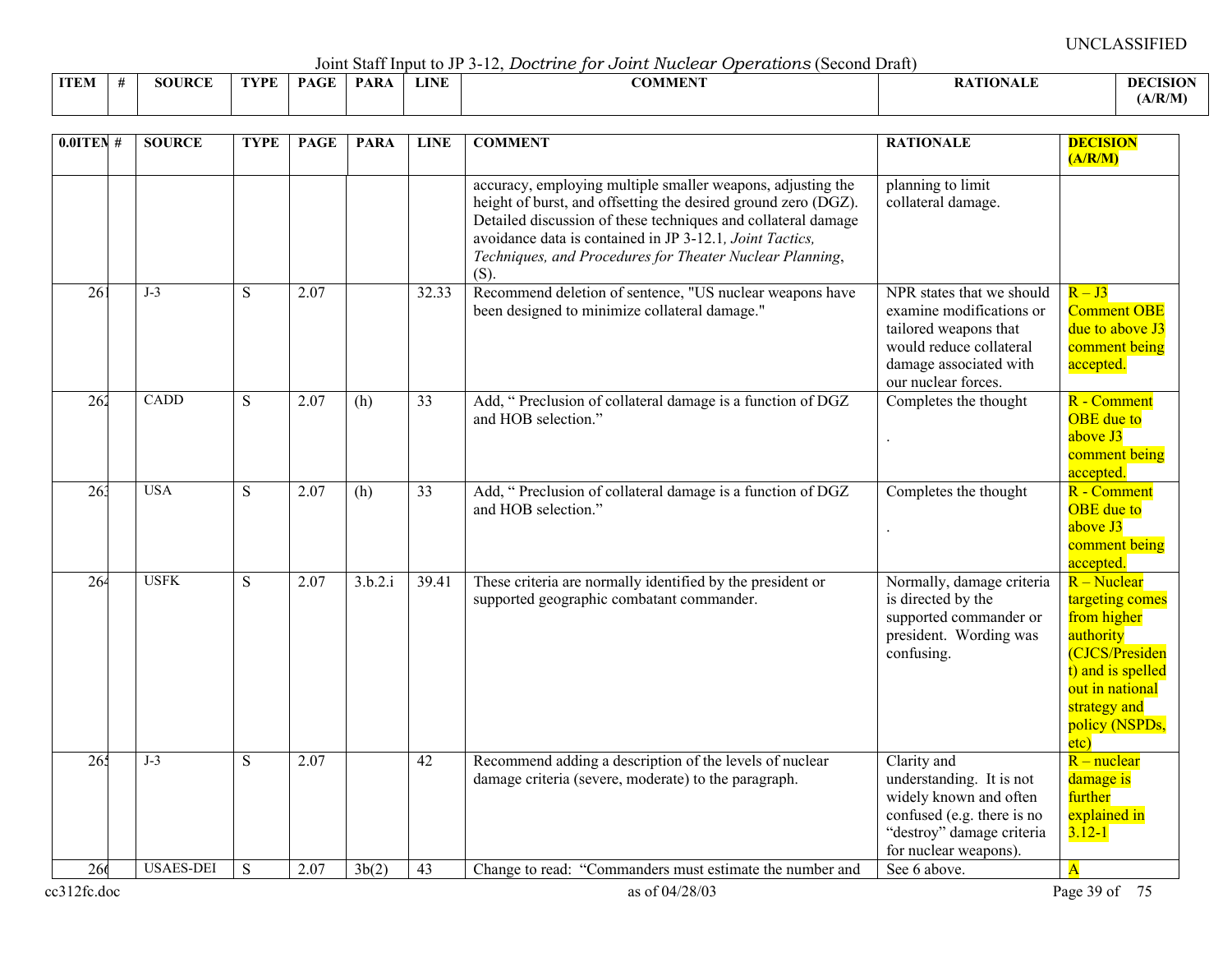Joint Staff Input to JP 3-12, *Doctrine for Joint Nuclear Operations* (Second Draft)

|             |               |             |          |             |             | .              |                  |                 |
|-------------|---------------|-------------|----------|-------------|-------------|----------------|------------------|-----------------|
| <b>ITEM</b> | <b>SOURCE</b> | <b>TYPE</b> | $PAGE +$ | <b>PARA</b> | <b>LINE</b> | <b>COMMENT</b> | <b>RATIONALE</b> | <b>DECISION</b> |
|             |               |             |          |             |             |                |                  | (A/R/M)         |

| $0.01$ TEN #    | <b>SOURCE</b> | <b>TYPE</b>    | <b>PAGE</b> | <b>PARA</b>      | <b>LINE</b> | <b>COMMENT</b>                                                                                                                                                                                                                                                                                                                                                                                                                                                                                                                                                                                                                                                                                                   | <b>RATIONALE</b>                                                                                                                                                                                                                                 | <b>DECISION</b><br>(A/R/M)                                                                 |
|-----------------|---------------|----------------|-------------|------------------|-------------|------------------------------------------------------------------------------------------------------------------------------------------------------------------------------------------------------------------------------------------------------------------------------------------------------------------------------------------------------------------------------------------------------------------------------------------------------------------------------------------------------------------------------------------------------------------------------------------------------------------------------------------------------------------------------------------------------------------|--------------------------------------------------------------------------------------------------------------------------------------------------------------------------------------------------------------------------------------------------|--------------------------------------------------------------------------------------------|
|                 |               |                |             | (I)              |             | characteristics of the weapons and delivery systems required to<br>achieve the level of desired damage to designated targets while<br>minimizing undesirable collateral effects and environmental<br>damage."                                                                                                                                                                                                                                                                                                                                                                                                                                                                                                    |                                                                                                                                                                                                                                                  |                                                                                            |
| 26 <sup>7</sup> | <b>USFK</b>   | $\overline{M}$ | 2.08        | 3.b.3            | 2.22        | delete this entire section.                                                                                                                                                                                                                                                                                                                                                                                                                                                                                                                                                                                                                                                                                      | This section belongs in<br>chapter III, theater nuclear<br>planning. Also, these<br>aren't target selection<br>criteria, they are more a<br>list of targets to be<br>selected.                                                                   | $R -$ Acceptance<br>of EUCOM<br>comment above<br>clarifies<br>paragraph.                   |
| 268             | <b>EUCOM</b>  | S              | 2.08        | $\overline{(3)}$ | 5           | Comment: The paragraph leads the readers to believe that a set<br>of factors will be listed that will "determine appropriateness of<br>a target for nuclear weapon employment as well as specific<br>weapon and delivery system selection". No such factors are<br>listed. Instead, a set of potential targets is listed.<br>Recommended Change: Insert the following as the third<br>sentence in the paragraph: "These factors are: target<br>hardness/ability to survive conventional strikes, size of target,<br>geology/depth of target (for underground targets), desired level<br>of damage, target defenses, proximity to populated areas,<br>mobile/stationary target, potential for collateral damage." | Clarification-provides<br>readers with a list of<br>factors for weapon-target<br>match-up.                                                                                                                                                       | $\overline{\mathbf{A}}$                                                                    |
| 269             | <b>USAF</b>   | M              | 2.08        |                  | 6.7         | Change to read: Considering these target selection factors,<br>possible adversary military forces and their means of support<br>targets are:                                                                                                                                                                                                                                                                                                                                                                                                                                                                                                                                                                     | The adversary targets may<br>not necessarily be military<br>forces and the means of<br>their support. The list<br>itself includes non-state<br>actors, and there are many<br>examples of adversary<br>non-military resources on<br>target lists. | $A - adversary$<br>targets is<br>descriptive<br>enough.                                    |
| 27(             | $\rm J7$      | S              | 2.08        | 3b(3)(a)         | 9           | Change to read as follows: "(a) CBRN weapons, associated<br>delivery systems, C2, production, and logistic support units."                                                                                                                                                                                                                                                                                                                                                                                                                                                                                                                                                                                       | "CBRN" has been used to<br>replace "WMD"<br>throughout the JP. WMD<br>is a noun. CBRN is an<br>adjective. What should<br>have been used is "CBRN<br>weapons."                                                                                    | R - CBRN has<br>been replaced<br>with WMD per<br><b>Joint Staff</b><br>recommendatio<br>n. |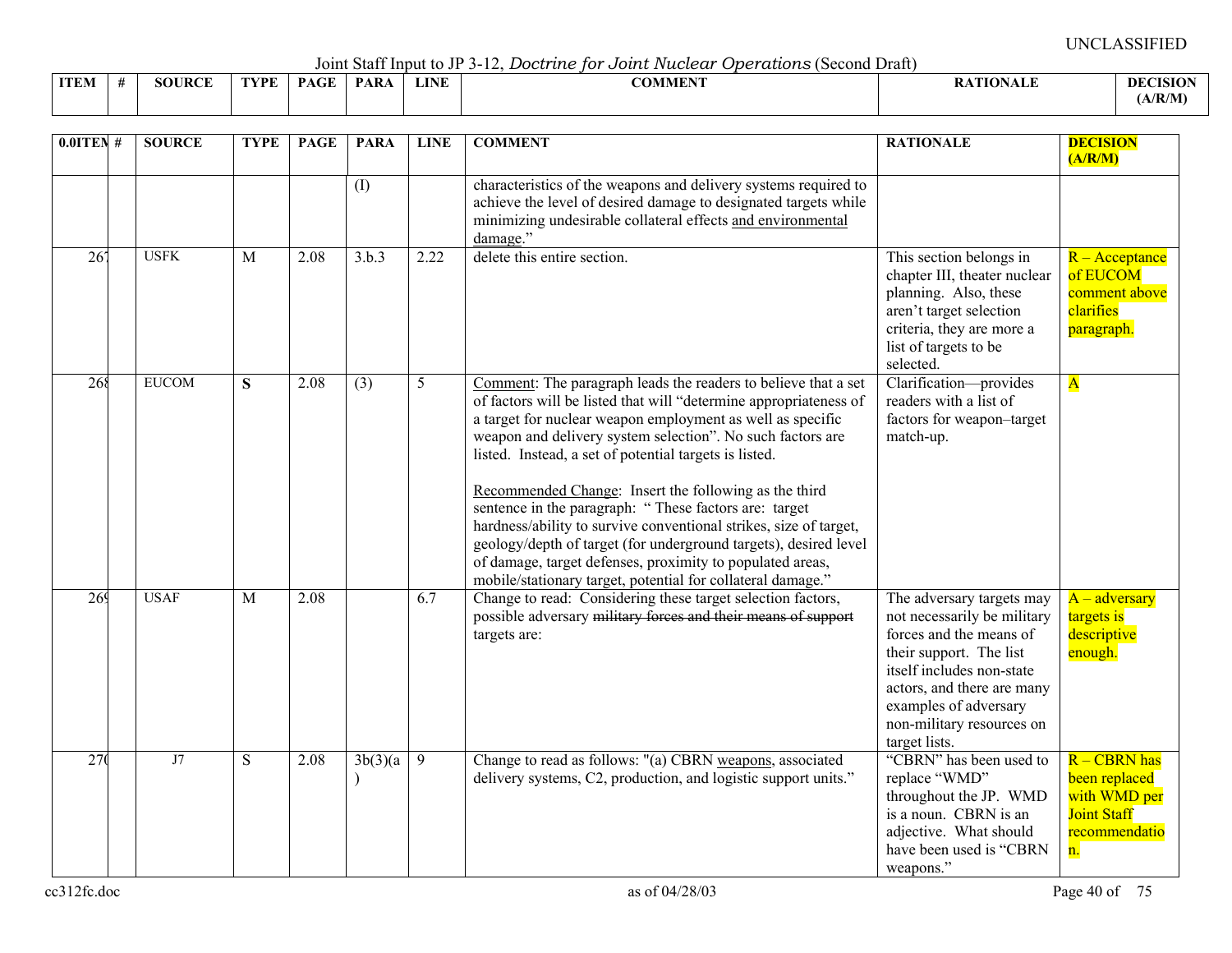Joint Staff Input to JP 3-12, *Doctrine for Joint Nuclear Operations* (Second Draft)

|      | voint built mpat to view later bood dito for o oddet indeceded to be receive the protective |               |      |             |             |      |         |                 |                 |  |  |  |  |  |
|------|---------------------------------------------------------------------------------------------|---------------|------|-------------|-------------|------|---------|-----------------|-----------------|--|--|--|--|--|
| ITEM |                                                                                             | <b>SOURCE</b> | TYPE | <b>PAGE</b> | <b>PARA</b> | LINE | COMMENT | <b>ATIONALE</b> | <b>DECISION</b> |  |  |  |  |  |
|      |                                                                                             |               |      |             |             |      |         |                 | (A/R/M)         |  |  |  |  |  |

| $0.01$ TEN #    | <b>SOURCE</b> | <b>TYPE</b>    | <b>PAGE</b> | <b>PARA</b> | <b>LINE</b>     | <b>COMMENT</b>                                                                                                                                                                                                                                  | <b>RATIONALE</b>                                                                                                                                                                                                                                                                                                                                                 | <b>DECISION</b><br>(A/R/M)                   |
|-----------------|---------------|----------------|-------------|-------------|-----------------|-------------------------------------------------------------------------------------------------------------------------------------------------------------------------------------------------------------------------------------------------|------------------------------------------------------------------------------------------------------------------------------------------------------------------------------------------------------------------------------------------------------------------------------------------------------------------------------------------------------------------|----------------------------------------------|
| $\overline{27}$ | $J-3$         | S              | 2.08        |             | 9.22            | Ensure that these target types conform with JSCP guidance.                                                                                                                                                                                      | <b>JSCP</b> Guidance.                                                                                                                                                                                                                                                                                                                                            | $\overline{\mathbf{A}}$                      |
| 272             | <b>USAF</b>   | $\overline{S}$ | 2.08        |             | $\overline{19}$ | Change to read: "non-state actors or terrorists"                                                                                                                                                                                                | Encompasses more<br>adversaries                                                                                                                                                                                                                                                                                                                                  | $R - a$ terrorist is<br>a non-state<br>actor |
| 27 <sup>2</sup> | 36 USJFCOM    | S              | 2.08        |             | 22              | Change as follows: "Underground facilities, to include<br>nuclear storage, non-nuclear storage, and hardened ICBM<br>missile launch control centers."                                                                                           | Completeness and clarity.                                                                                                                                                                                                                                                                                                                                        | $\overline{\mathbf{A}}$                      |
| 274             | J362          | S              | 2.08        | 3b2g        | 23              | Add new paragraph: " $(g)$ WMD storage facilities."                                                                                                                                                                                             | Completes CBRN targets.                                                                                                                                                                                                                                                                                                                                          | M-incorporated<br>into the above<br>comment  |
| 27 <sup>2</sup> | CADD          | A              | 2.08        | 4.a.<br>(1) | $\overline{28}$ | Question: Does this still mean we have two targeting<br>mythologies? Nonstrategic JP 3-12.1 (old FM 101-31-2) and<br>APP 550 for strategic."                                                                                                    | If not change the wording<br>to show JP 3-12.1 is used<br>for both.                                                                                                                                                                                                                                                                                              | $\overline{\mathbf{A}}$                      |
|                 |               |                |             |             |                 | Change to read, "(1) Nonstrategic Nuclear Force<br><b>Integration.</b> JP 3-12.1, Joint Tactics, Techniques,<br>and Procedures for Theater Nuclear Planning, (S)<br>provides additional guidance for nonstrategic<br>nuclear force employment." |                                                                                                                                                                                                                                                                                                                                                                  |                                              |
| 276             | <b>USA</b>    | A              | 2.08        | 4.a.<br>(1) | $\overline{28}$ | Question: Does this still mean we have two targeting<br>mythologies? Nonstrategic JP 3-12.1 (old FM 101-31-2) and<br>APP 550 for strategic."                                                                                                    | If not change the wording<br>to show JP 3-12.1 is used<br>for both.                                                                                                                                                                                                                                                                                              | $A - \text{see above}$<br>comment            |
| $\overline{27}$ | $J-3$         | A              | 2.08        |             | 28.29           | Replace "nonstrategic" with "theater."                                                                                                                                                                                                          | Clarity/consistency.                                                                                                                                                                                                                                                                                                                                             | $\overline{\mathbf{A}}$                      |
| 278             | <b>USMC</b>   | A              | 2.08        | 4a(1)       | 29              | Change to read: and Procedures for Theater Nuclear Planning<br>(S), provides guidance for nonstrategic nuclear                                                                                                                                  | Correctness. The $(S)$ goes<br>before the comma.                                                                                                                                                                                                                                                                                                                 | $\overline{\mathbf{A}}$                      |
| 279             | <b>USAF</b>   | S              | 2.08        |             | $\overline{30}$ | Change to read: "Non-traditional assets, such as dual-capable<br>aircraft, are available to provide a full spectrum of responses.                                                                                                               | There are more systems<br>able to deliver these<br>weapons than is reflected<br>by a majority of the<br>discussion in this<br>publication. There is only<br>one other mention of dual<br>capable aircraft in the<br>publication (J-5 added<br>text $(a)$ pg I-4, ln 4). An<br>additional mention within<br>the non-strategic force<br>discussion is appropriate. | $R -$ does not<br>belong here.               |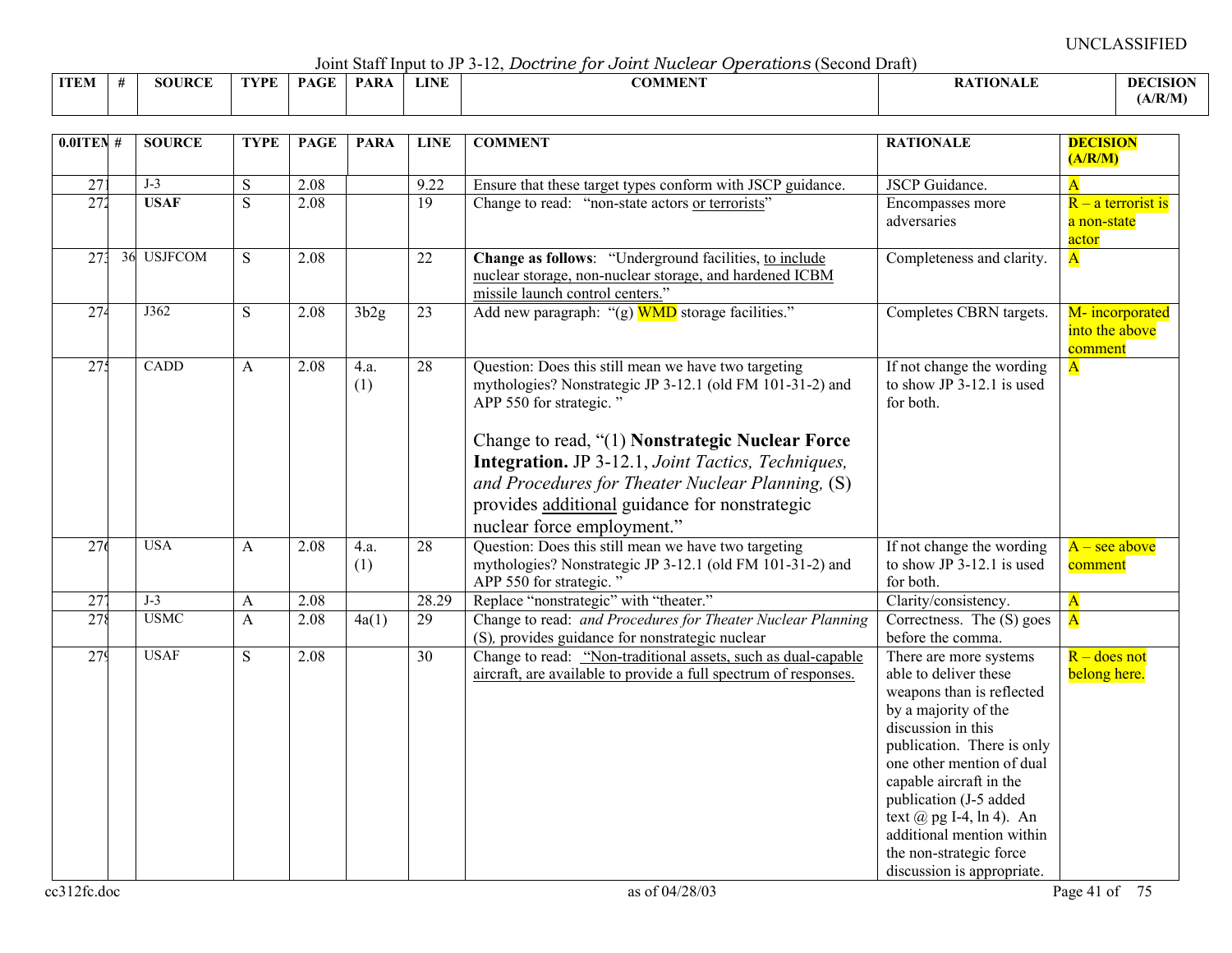Joint Staff Input to JP 3-12, *Doctrine for Joint Nuclear Operations* (Second Draft)

|             | . |               |      |             |             |             |                |                  |                |
|-------------|---|---------------|------|-------------|-------------|-------------|----------------|------------------|----------------|
| <b>ITEM</b> |   | <b>SOURCE</b> | TVDE | <b>PAGE</b> | <b>PARA</b> | <b>LINE</b> | <b>COMMENT</b> | TTANTA<br>'''ALL | <b>DECISIO</b> |
|             |   |               |      |             |             |             |                |                  | (A/R/M)        |

| $0.0$ ITEN #    | <b>SOURCE</b> | <b>TYPE</b> | <b>PAGE</b> | <b>PARA</b>        | <b>LINE</b> | <b>COMMENT</b>                                                                                                                                                                                                                                                                                                                                                                                                                                                                                                                                                                                                                                                                                                                                                                                                                                                                                                                                                                                                                                                                                                                                                                                                                                                                                                                                                                                                                                             | <b>RATIONALE</b>                                                                                                                                                                                    | <b>DECISION</b><br>(A/R/M)                                      |
|-----------------|---------------|-------------|-------------|--------------------|-------------|------------------------------------------------------------------------------------------------------------------------------------------------------------------------------------------------------------------------------------------------------------------------------------------------------------------------------------------------------------------------------------------------------------------------------------------------------------------------------------------------------------------------------------------------------------------------------------------------------------------------------------------------------------------------------------------------------------------------------------------------------------------------------------------------------------------------------------------------------------------------------------------------------------------------------------------------------------------------------------------------------------------------------------------------------------------------------------------------------------------------------------------------------------------------------------------------------------------------------------------------------------------------------------------------------------------------------------------------------------------------------------------------------------------------------------------------------------|-----------------------------------------------------------------------------------------------------------------------------------------------------------------------------------------------------|-----------------------------------------------------------------|
| 280             | <b>USFK</b>   | A           | 2.08        | $\overline{4.a.2}$ | 32.36       | (2) Conventional/Nuclear Force Integration. Integration of<br>conventional and nuclear forces is crucial to the overall<br>strategy. For many contingencies, conventional capabilities<br>meet all know requirements. Conventional capabilities may be<br>particularly useful to limit collateral damage and danger of<br>escalation. It must be understood how integration of nuclear<br>and conventional forces will affect the overall strategy.<br>(3) Strategic Nuclear Force Integration.<br>Change to read, "<br>(2) Conventional/Nuclear Force Integration. Integration of<br>conventional and nuclear forces is crucial to the overall<br>strategy. For many contingencies, conventional capabilities<br>meet all know requirements. Conventional capabilities may be<br>particularly useful to limit collateral damage and danger of<br>escalation. It must be understood how integration of nuclear<br>and conventional forces will affect the overall strategy.<br>(3) Strategic Nuclear Force Integration. To make the most<br>efficient use of the nation's strategic assets and to maximize<br>combat power, USSTRATCOM accomplishes strategic nuclear<br>operations through the integration of US and allied strategic<br>assets. Integration of forces exploits the full range of<br>characteristics offered by US strategic nuclear forces to support<br>national and regional deterrence objectives."<br>Re-number remaining paragraphs | These sentences describe<br>an important concept, the<br>integration of<br>conventional and nuclear<br>forces. They deserves to<br>be a separate paragraph.                                         | $M - Clarifies$<br>the believed<br>intent of the<br>comment     |
| $\overline{28}$ | <b>USA</b>    | S           | 2.08        | (2)                | 33.34       | Eliminate the sentence "For many contingencies, conventional<br>capabilities meet all known requirements."                                                                                                                                                                                                                                                                                                                                                                                                                                                                                                                                                                                                                                                                                                                                                                                                                                                                                                                                                                                                                                                                                                                                                                                                                                                                                                                                                 | The sentence does not fit<br>in to the context of the<br>paragraph. While<br>conventional capabilities<br>may achieve<br>theater/national<br>objectives, the integration<br>of nuclear capabilities | $R - above$<br>comment<br>should<br>eliminate some<br>confusion |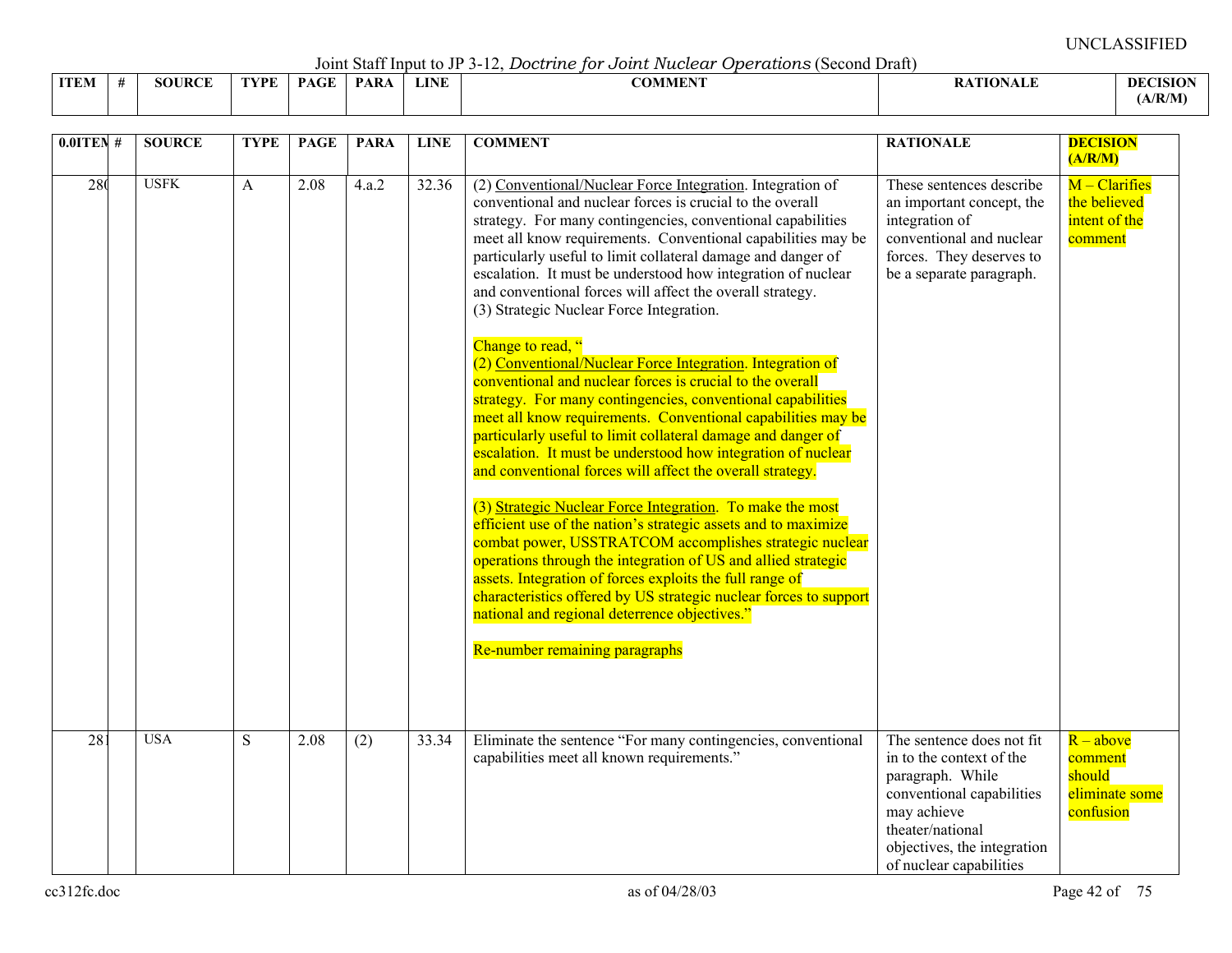Joint Staff Input to JP 3-12, *Doctrine for Joint Nuclear Operations* (Second Draft)

|             |               |      |             |             |             | -------------- |                |                 |
|-------------|---------------|------|-------------|-------------|-------------|----------------|----------------|-----------------|
| <b>ITEM</b> | <b>SOURCE</b> | TVDF | <b>PAGE</b> | <b>PARA</b> | <b>LINE</b> | <b>COMMENT</b> | <b>TIONALE</b> | <b>DECISION</b> |
|             |               |      |             |             |             |                |                | (A/R/M)         |

| $0.01$ TEN #    | <b>SOURCE</b>        | <b>TYPE</b> | <b>PAGE</b> | <b>PARA</b>        | <b>LINE</b>     | <b>COMMENT</b>                                                                                                                                                                                                                                                                                | <b>RATIONALE</b>                                                                                                                  | <b>DECISION</b><br>(A/R/M)                              |
|-----------------|----------------------|-------------|-------------|--------------------|-----------------|-----------------------------------------------------------------------------------------------------------------------------------------------------------------------------------------------------------------------------------------------------------------------------------------------|-----------------------------------------------------------------------------------------------------------------------------------|---------------------------------------------------------|
|                 |                      |             |             |                    |                 |                                                                                                                                                                                                                                                                                               | with conventional<br>capabilities may be the<br>factor that ensures the<br>attainment of the<br>objective.                        |                                                         |
| 282             | J7                   | S           | 2.08        | 4a(2)              | 36              | Change to read as follows: "To make the most efficient use of<br>the nation's strategic assets and to maximize combat power,<br>CDR USSTRATCOM accomplishes strategic nuclear<br>operations through the integration of US and allied strategic<br>assets."                                    | Correctness.                                                                                                                      | $\mathbf{A}$                                            |
| 283             | <b>USMC</b>          | A           | 2.08        | 4a<br>(2)(a)       | 42              | Change to read: (a) Nuclear-capable aircraft                                                                                                                                                                                                                                                  | Correct punctuation.                                                                                                              | $\overline{\mathbf{A}}$                                 |
| 284             | <b>USAF</b>          | A           | 2.08        |                    | $\overline{43}$ | Change to read: " and are recallable"                                                                                                                                                                                                                                                         | Grammar                                                                                                                           | $\overline{\mathbf{A}}$                                 |
| 285             | <b>USJFCOM</b><br>37 | A           | 2.08        |                    | 43              | Change as follows: " resolve and are recallable, "                                                                                                                                                                                                                                            | Editorial.                                                                                                                        | A -Same as<br>above                                     |
| 286             | <b>USN</b>           | A           | 2.08        |                    | 44              | Delete: entire                                                                                                                                                                                                                                                                                | Unnecessary adjective,<br>"range of nuclear<br>operations" stands alone                                                           | $\mathbf{A}$                                            |
| 28 <sup>7</sup> | $J-3$                | S           | 2.08        |                    | $\overline{44}$ | Eliminate "precision strike."                                                                                                                                                                                                                                                                 | Nuclear capable aircraft<br>may have many<br>advantages. Accuracy (as<br>compared to other<br>systems) is not one of<br>them.     | $\overline{\mathbf{A}}$                                 |
| 288             | <b>EUCOM</b>         | S           | 2.08        | $4.a.(2)$ .<br>(a) | 44              | Comment: Currently reads "Aircraft delivered weapons also<br>provide precision strike capability across the entire range of<br>nuclear operations".<br>Recommended Change: "Aircraft delivered weapons also<br>provide strike capabilities across the entire range of nuclear<br>operations." | Enhance accuracy -- there<br>is no current precision<br>nuclear strike capability<br>in the inventory.                            | $A - Same$ as the<br>above comment                      |
| 289             | <b>USA</b>           | S           | 2.09        | (2)                |                 | There should be some discussion of the policy concept of<br>preemption as well as an expanded discussion of retaliation.                                                                                                                                                                      | This reflects current<br>national security strategy<br>and should be contained<br>in any discussion of Joint<br>nuclear doctrine. | $R - not$<br>appropriate for<br>an unclassified<br>pub. |
| 290             | <b>USA</b>           | S           | 2.09        | $\overline{(2)}$   |                 | Incorporate the concepts of passive defense in to the paragraph<br>on Offensive and Defensive Integration.                                                                                                                                                                                    | Passive defense measures<br>are a key to the New<br>Triad.                                                                        | $R - The$<br>concept of<br>passive defense              |
| cc312fc.doc     |                      |             |             |                    |                 | as of 04/28/03                                                                                                                                                                                                                                                                                |                                                                                                                                   | Page 43 of 75                                           |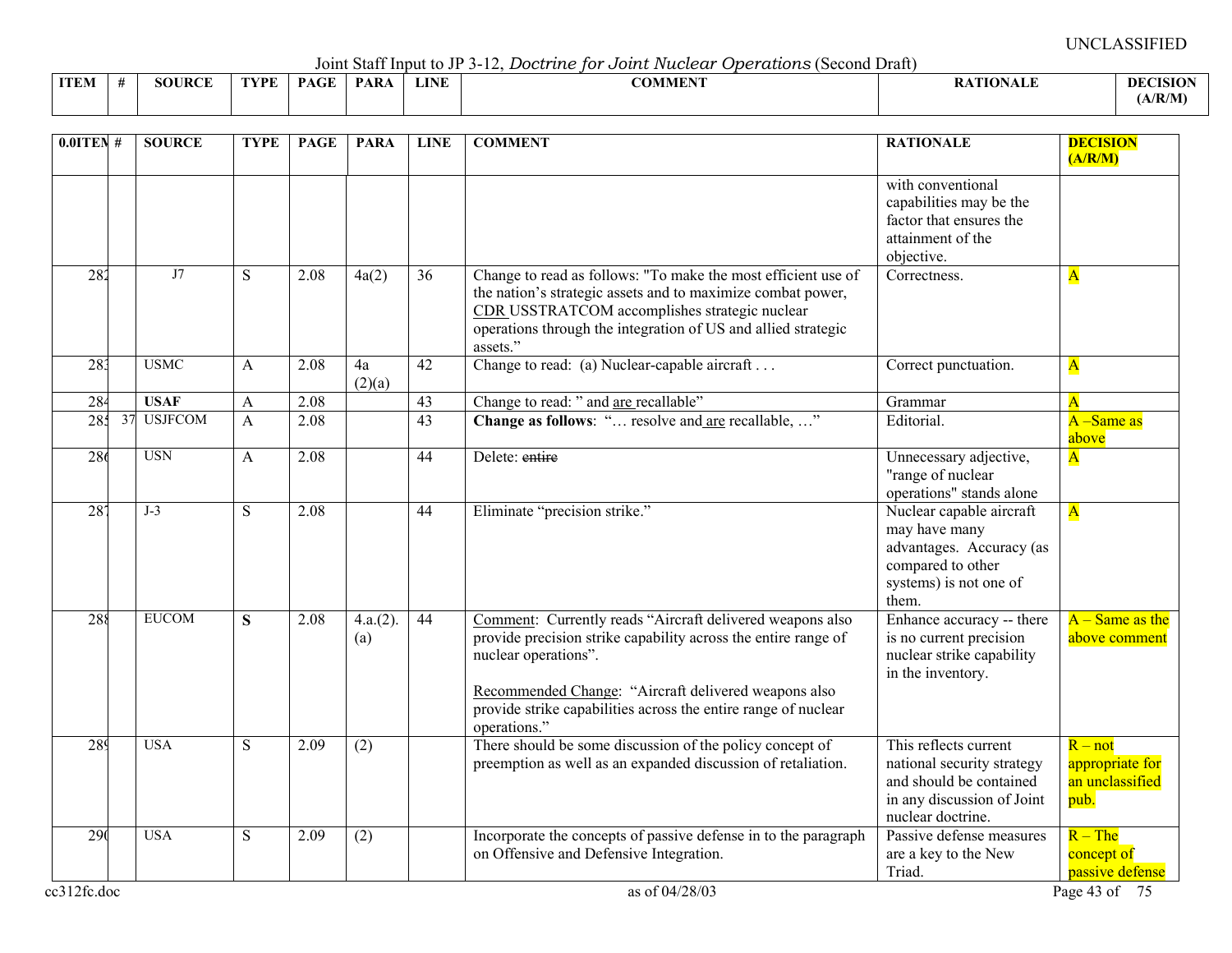Joint Staff Input to JP 3-12, *Doctrine for Joint Nuclear Operations* (Second Draft)

|             |                  |      |              | $\sim$ 0.111. $\sim$ 0.000 11 11. $\sim$ 0.000 0.1000 0.11 |             | ------<br>--------------<br>. |              |
|-------------|------------------|------|--------------|------------------------------------------------------------|-------------|-------------------------------|--------------|
| <b>ITEM</b> | ID $\cap$<br>ЮI. | TVPF | $\sim$<br>DА | <b>PAR</b>                                                 | <b>LINE</b> | $\alpha$ annent<br>:OMMER     | -DEC<br>ASIO |
|             |                  |      |              |                                                            |             |                               | (A/R/M)      |

| $0.01$ TEN #    | <b>SOURCE</b> | <b>TYPE</b> | <b>PAGE</b> | <b>PARA</b> | <b>LINE</b> | <b>COMMENT</b>                                                                                                                                                                                                                                                                                                                                       | <b>RATIONALE</b>                                                                                                                                                                                                                                                                                                                                        | <b>DECISION</b><br>(A/R/M)    |
|-----------------|---------------|-------------|-------------|-------------|-------------|------------------------------------------------------------------------------------------------------------------------------------------------------------------------------------------------------------------------------------------------------------------------------------------------------------------------------------------------------|---------------------------------------------------------------------------------------------------------------------------------------------------------------------------------------------------------------------------------------------------------------------------------------------------------------------------------------------------------|-------------------------------|
|                 |               |             |             |             |             |                                                                                                                                                                                                                                                                                                                                                      |                                                                                                                                                                                                                                                                                                                                                         | and GMD are<br>both mentioned |
| $\overline{29}$ | <b>USAF</b>   | M           | 2.09        |             | 5.6         | Change to read: As a sign of national resolve and readiness,<br>the numbers of ICBMs on alert may be increased and SSBNs<br>may be deployed to dispersal locations. Additionally, sending<br>SSBNs, which are also recallable, to dispersal locations is a<br>sign of national resolve.                                                              | The effect of recallability<br>of SSBNs is little<br>different than an<br>adjustment of alert level<br>of ICBM or an aircraft<br>recall (or bombers taken<br>off alert). The point here<br>is the signal sent and<br>effect desired from those<br>deployments and changes<br>in readiness levels of the<br>strike capabilities portion<br>of the triad. | $\overline{\mathbf{A}}$       |
| 292             | $J-3$         | S           | 2.09        |             | 9.11        | Recommend addition of the terms prelaunch survivability<br>(PLS), probable error in height of burst (PEH), probability to<br>penetrate (PTP), weapons system reliability (WSR), and<br>circular error probable (CEP) to the glossary. Also, should<br>explain why these factors are important to consider during<br>integration of strategic forces. | Terms listed may be<br>unfamiliar to readers.<br>Need to explain how these<br>factors influence<br>integration of strategic<br>forces.                                                                                                                                                                                                                  | $\overline{\mathbf{A}}$       |
|                 |               |             |             |             |             | Add the following to the glossary.<br>circular error probable. An indicator of the delivery<br>accuracy of a weapon system, used as a factor in determining<br>probable damage to a target. It is the radius of a circle within<br>which half of a missile's projectiles are expected to fall. (JP 1-<br>$\overline{02}$                             |                                                                                                                                                                                                                                                                                                                                                         |                               |
|                 |               |             |             |             |             | <b>prelaunch survivability.</b> The probability that a delivery<br>and/or launch vehicle will survive an enemy attack under an<br>established condition of warning. (JP 1-02)                                                                                                                                                                        |                                                                                                                                                                                                                                                                                                                                                         |                               |
|                 |               |             |             |             |             | probable error height of burst. Error in height of burst that<br>projectile and/or missile fuzes may be expected to exceed as<br>often as not. $($ JP 1-02 $)$                                                                                                                                                                                       |                                                                                                                                                                                                                                                                                                                                                         |                               |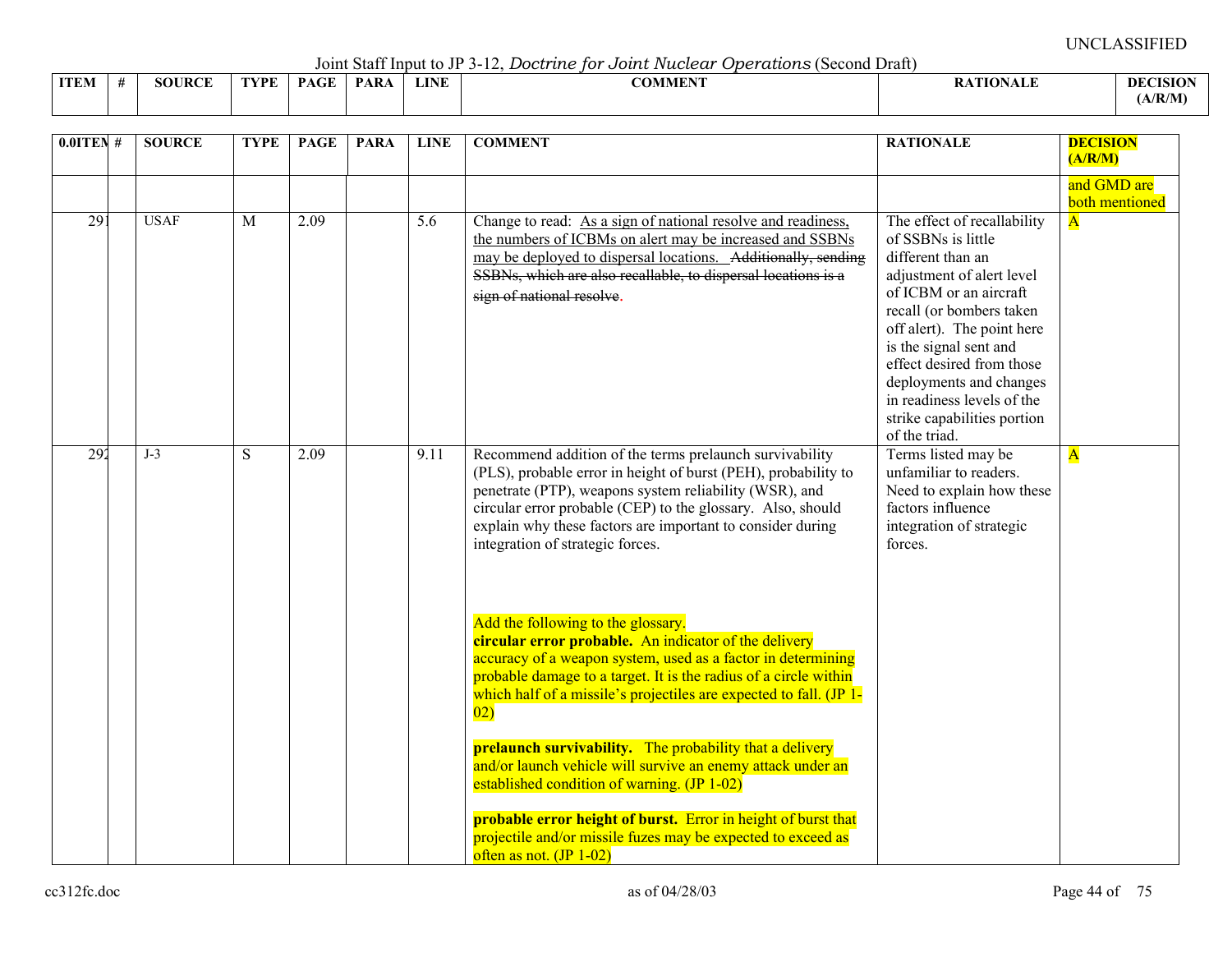Joint Staff Input to JP 3-12, *Doctrine for Joint Nuclear Operations* (Second Draft)

|             |      |               |      |             |             |             | .              |                  |                 |
|-------------|------|---------------|------|-------------|-------------|-------------|----------------|------------------|-----------------|
| <b>ITEM</b> | - 44 | <b>SOURCE</b> | TYPE | <b>PAGE</b> | <b>PARA</b> | <b>LINE</b> | <b>COMMENT</b> | <b>RATIONALE</b> | <b>DECISION</b> |
|             |      |               |      |             |             |             |                |                  | (A/R/M)         |

| $0.01$ TEN #    | <b>SOURCE</b> | <b>TYPE</b> | <b>PAGE</b> | <b>PARA</b>      | <b>LINE</b>       | <b>COMMENT</b>                                                                                                                                                                                                                                                                                                                                                                                                                                                                                    | <b>RATIONALE</b>                                                                            | <b>DECISION</b><br>(A/R/M)      |
|-----------------|---------------|-------------|-------------|------------------|-------------------|---------------------------------------------------------------------------------------------------------------------------------------------------------------------------------------------------------------------------------------------------------------------------------------------------------------------------------------------------------------------------------------------------------------------------------------------------------------------------------------------------|---------------------------------------------------------------------------------------------|---------------------------------|
|                 |               |             |             |                  |                   | probability to penetrate. Depth that projectile and/or missile<br>fuzes may be expected to penetrate as often as not. (Upon<br>approval of this revision, this term and its definition will be<br>included in JP 1-02.)                                                                                                                                                                                                                                                                           |                                                                                             |                                 |
| 293             | J7            | A           | 2.09        | 4a(2)            | 14                | Renumber as 4a(3). Renumber succeeding.                                                                                                                                                                                                                                                                                                                                                                                                                                                           | Correctness.                                                                                | $\overline{\mathbf{A}}$         |
| 294             | <b>USA</b>    | A           | 2.09        | (2)              | 14                | Change subparagraph numbering from $(2)$ to $(3)$ .                                                                                                                                                                                                                                                                                                                                                                                                                                               | Correctness                                                                                 | $A$ – same as<br>above          |
| 295             | J7            | S           | 2.09        | 4a(2)            | 16                | Change to read as follows: "Defensive systems include space<br>warning, air defense warning and interceptors, ballistic missile<br>defense (BMD) warning, and a worldwide integrated tactical<br>warning and attack assessment (ITW/AA) system. Active<br>theater BMD interception capabilities add an additional<br>dimension to defense capability. These systems, coupled with<br>additional passive defense measures, offer a damage limitation<br>potential to US warfighting capabilities." | This paragraph concerns<br>strategic offensive and<br>defensive integration.                | $\overline{\mathbf{A}}$         |
| 296             | <b>USA</b>    | A           | 2.09        | (2)              | 19                | Spell out "BMD".                                                                                                                                                                                                                                                                                                                                                                                                                                                                                  | First use of the acronym<br>for ballistic missile<br>defense.                               | $M - fixed$ in<br>above comment |
| $\overline{29}$ | CADD          | S           | 2.09        | $\overline{(2)}$ | 21                | Change to read: " limitation potential to US warfighting<br>capabilities. Defensive and Offensive Information Operations<br>as described in JP3-13 expands the integration of offensive and<br>defensive capabilities.                                                                                                                                                                                                                                                                            | Completes the offensive<br>and defensive thought.                                           | $\overline{\mathbf{A}}$         |
| 298             | <b>USA</b>    | S           | 2.09        | (2)              | 21                | Change to read: " limitation potential to US warfighting<br>capabilities. Defensive and Offensive Information Operations<br>as described in JP3-13 expands the integration of offensive and<br>defensive capabilities.                                                                                                                                                                                                                                                                            | Completes the offensive<br>and defensive thought.                                           | $A$ – same as<br>above          |
| 299             | <b>USA</b>    | S           | 2.09        | $\mathbf{c}$ .   | 35                | Substitute the word "enhancing" for the word "ensuring".                                                                                                                                                                                                                                                                                                                                                                                                                                          | Defenses will only<br>enhance, not ensure<br>security.                                      | $\overline{\mathbf{A}}$         |
| 300             | 38 USJFCOM    | S           | 2.09        |                  | 39                | Change as follows: "President or and Secretary"                                                                                                                                                                                                                                                                                                                                                                                                                                                   | Clarity. Eliminates<br>potential implication of<br>break in line of command<br>requirements | $\overline{\mathbf{A}}$         |
| 30 <sup>2</sup> | <b>USA</b>    | M           | 2.10        | Fig.<br>$II-4$   |                   | Change the title of the graphic to "Planning Considerations"<br>vice "Offensive-Defensive Integration".                                                                                                                                                                                                                                                                                                                                                                                           | Correctness                                                                                 | $\mathbf{A}$                    |
| 302             | <b>USN</b>    | S           | 2.10        |                  | F <sub>2.04</sub> | Change as follows: Land, Air, Maritime, and Space, and<br><b>Special Operations Forces</b>                                                                                                                                                                                                                                                                                                                                                                                                        | Accuracy                                                                                    | $\mathbf{A}$                    |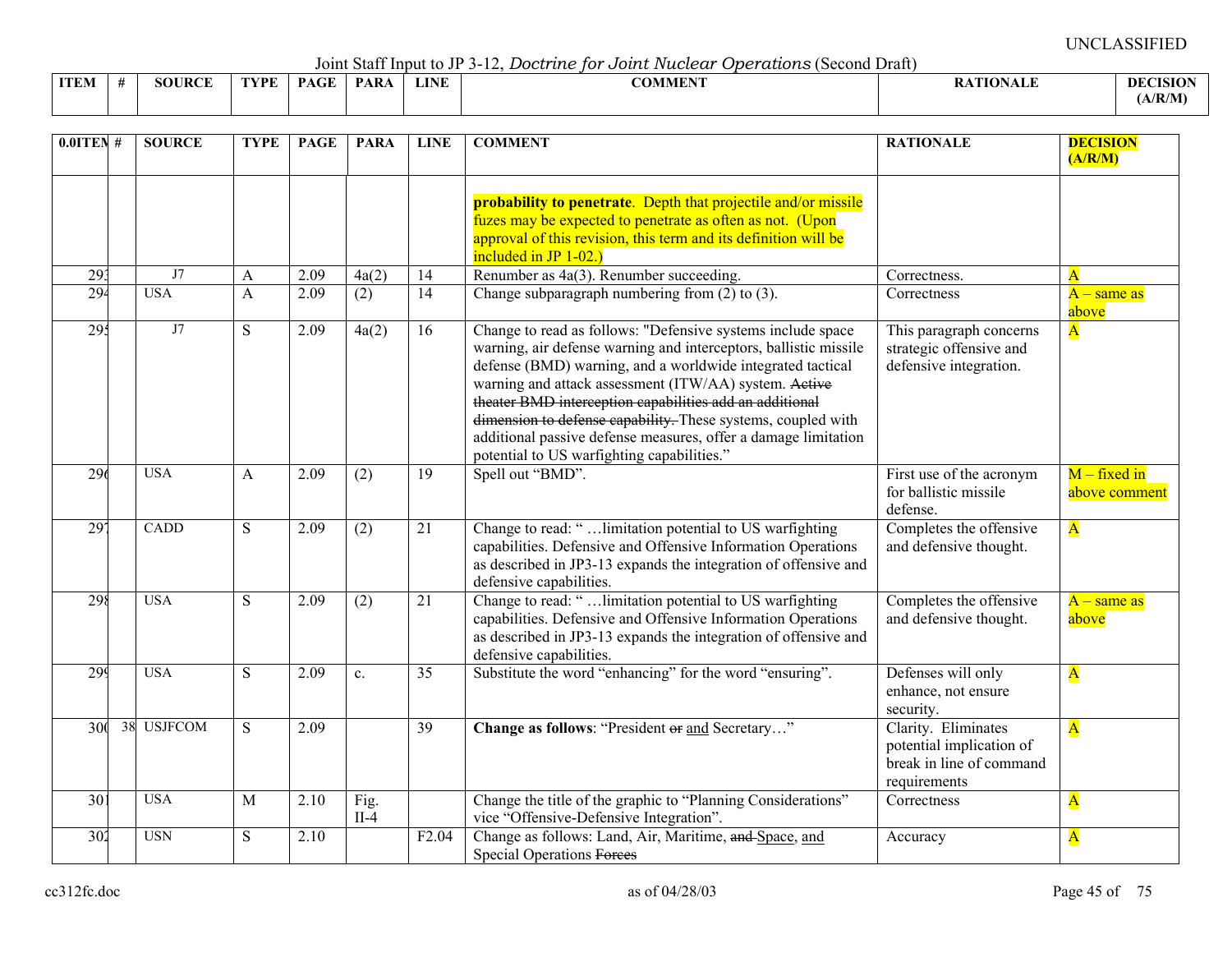Joint Staff Input to JP 3-12, *Doctrine for Joint Nuclear Operations* (Second Draft)

|             |               |      |      |      |             | ----------------<br>_________________________ |                       |                 |
|-------------|---------------|------|------|------|-------------|-----------------------------------------------|-----------------------|-----------------|
| <b>ITEM</b> | <b>SOURCE</b> | TYPE | PAGE | PARA | <b>LINE</b> | COMMENT                                       | <b>RATIONALE</b><br>. | <b>DECISION</b> |
|             |               |      |      |      |             |                                               |                       | A/R/M           |

| $0.0$ ITEN#                        | <b>SOURCE</b>             | <b>TYPE</b>         | <b>PAGE</b>  | <b>PARA</b>      | <b>LINE</b>           | <b>COMMENT</b>                                                                                                                                                                                                                                                                                                                                                                                                                                                                                                                                                                                                                                                                                           | <b>RATIONALE</b>                                                                                                                                                                                                                                                                        | <b>DECISION</b><br>(A/R/M)                         |
|------------------------------------|---------------------------|---------------------|--------------|------------------|-----------------------|----------------------------------------------------------------------------------------------------------------------------------------------------------------------------------------------------------------------------------------------------------------------------------------------------------------------------------------------------------------------------------------------------------------------------------------------------------------------------------------------------------------------------------------------------------------------------------------------------------------------------------------------------------------------------------------------------------|-----------------------------------------------------------------------------------------------------------------------------------------------------------------------------------------------------------------------------------------------------------------------------------------|----------------------------------------------------|
| 30 <sub>3</sub><br>30 <sup>2</sup> | <b>USA</b><br><b>USMC</b> | A<br>$\overline{M}$ | 2.10<br>2.10 | $\overline{(3)}$ | $\overline{2}$<br>4.7 | Change subparagraph numbering from $(3)$ to $(4)$ .<br>Change to read: "(a) Flight Corridors. Flight corridors must<br>comply with international law governing airspace rights of<br>non-hostile sovereign nations. In addition, Since strategic<br>nuclear forces could occupy the same flight corridors<br>simultaneously, affecting both strategic aircraft and missile<br>flyout over friendly territory, it is imperative flight corridors<br>are deconflicted and force employment is synchronized."                                                                                                                                                                                               | Administrative<br>Accuracy and clarity.<br>International law<br>safeguards and governs<br>the airspace rights of<br>sovereign nations. It is<br>critical, therefore, to<br>include the airspace rights<br>of non-hostile nations as a<br>planning consideration of<br>flight corridors. | $\overline{\mathbf{A}}$<br>$\overline{\mathbf{A}}$ |
| 305                                | <b>USAF</b>               | A                   | 2.10         | (3)(a)           | 5                     | Change to read: affecting both strategie aircraft and missile<br>flyout                                                                                                                                                                                                                                                                                                                                                                                                                                                                                                                                                                                                                                  | "Strategic" adjective used<br>earlier in the sentence,<br>don't need to restate.                                                                                                                                                                                                        | $\overline{\mathbf{A}}$                            |
| 306                                | J7                        | $\overline{S}$      | 2.10         | 4a(3)<br>(a)     | $\overline{10}$       | Change to read as follows: "These routes must avoid areas<br>scanned by defenses to reduce potential execution against<br>engagement of friendly aircraft."                                                                                                                                                                                                                                                                                                                                                                                                                                                                                                                                              | Clarity.                                                                                                                                                                                                                                                                                | $\overline{\mathbf{A}}$                            |
| $\overline{30}$                    | <b>USMC</b>               | $\mathbf M$         | 2.10         |                  | 13.14                 | Change to read: "(b) Overflight. ICBM and SLBM flight<br>corridors may traverse the territory and airspace of other<br>nuclear powers sovereign nations only when permitted under<br>international law. Consideration must be made with regard to<br>their response. As a matter of national policy and pursuant to<br>international law, the Untied States respects the airspace rights<br>of non-hostile, sovereign nations. Overflight plans must be<br>carefully reviewed to ensure compliances with international<br>law."                                                                                                                                                                          | Accuracy and clarity.<br>International law<br>safeguards and governs<br>the airspace rights of<br>sovereign nations. It is<br>critical, therefore, to<br>include the airspace rights<br>of non-hostile nations as a<br>planning consideration of<br>flight corridors.                   | $\overline{\mathbf{A}}$                            |
| 308                                | <b>USA</b>                | $\mathbf M$         | 2.10         | $\mathbf{c}$ .   | 16.21                 | Rewrite this paragraph to reflect the intent of the paragraph<br>"Planning Considerations." As written, this subparagraph<br>discusses the movement or employment of US land, air,<br>maritime or Special Operations forces through areas that have<br>a high probability of being targeted with adversary nuclear<br>weapons. This is a defensive focus and is not relative to<br>considerations for planning the use of US nuclear weapons.<br>The intent of the paragraph should be the planning<br>considerations of how nuclear forces/operations are integrated<br>with US land, air, maritime or Special Operations forces. All<br>US forces are potential targets for adversary nuclear weapons. | Doctrinal/correctness.                                                                                                                                                                                                                                                                  | A- Change to<br>highlighted text                   |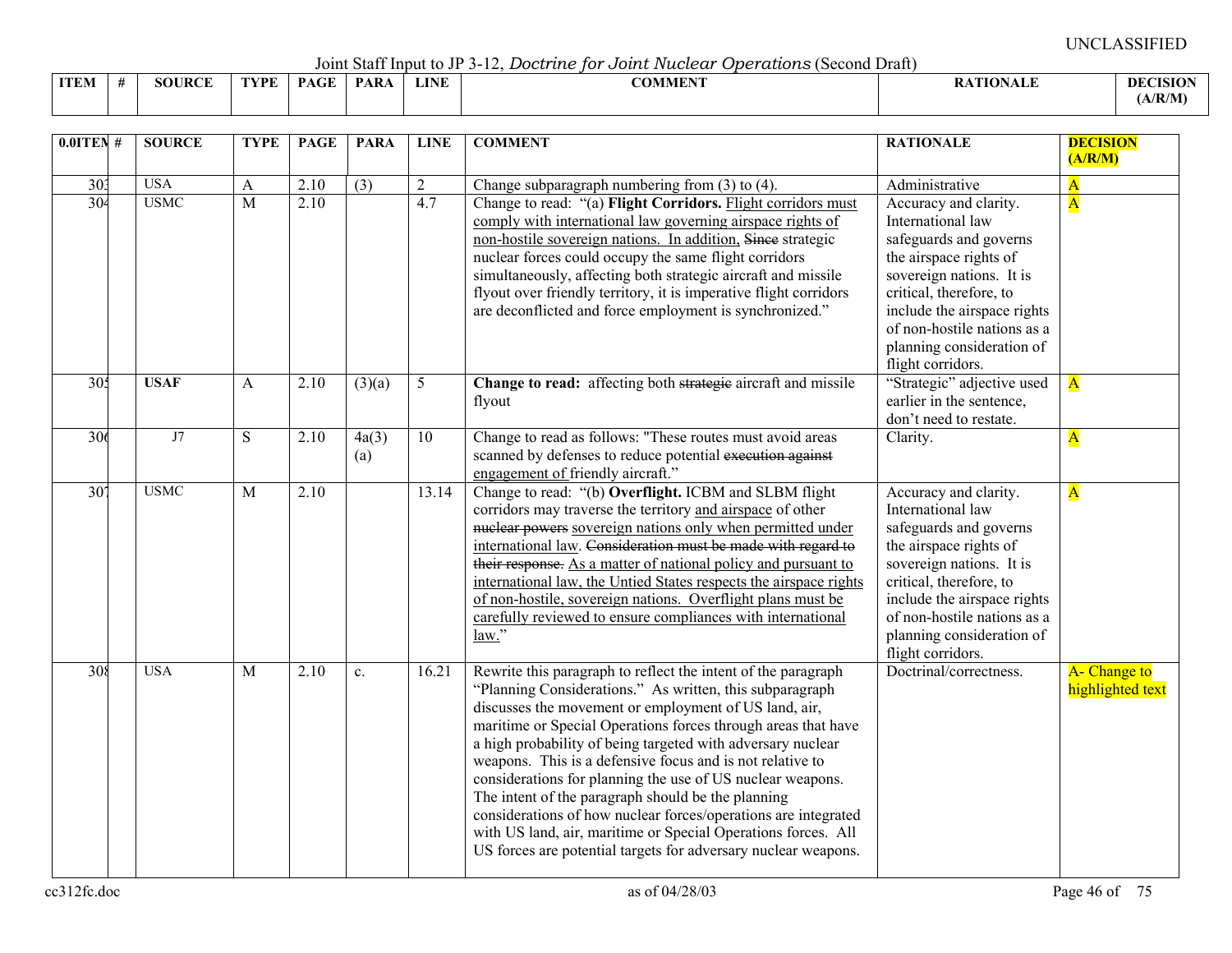Joint Staff Input to JP 3-12, *Doctrine for Joint Nuclear Operations* (Second Draft)

| <b>ITEM</b><br>IV. | SOURC<br>$T \rightarrow T$<br>$\mathbf{D}$ | 'VDE | <b>PAGE</b> | PAR <sub>t</sub> | <b>LINE</b> | <b>The State of Contract Contract Contract Contract Contract Contract Contract Contract Contract Contract Contract Contract Contract Contract Contract Contract Contract Contract Contract Contract Contract Contract Contract C</b><br>A J VI<br>VENEET | ா<br>$\sim$ | Dł    |
|--------------------|--------------------------------------------|------|-------------|------------------|-------------|----------------------------------------------------------------------------------------------------------------------------------------------------------------------------------------------------------------------------------------------------------|-------------|-------|
|                    |                                            |      |             |                  |             |                                                                                                                                                                                                                                                          |             | ./R/M |

| $0.0$ ITEN#      | <b>SOURCE</b> | <b>TYPE</b>    | <b>PAGE</b> | <b>PARA</b> | <b>LINE</b> | <b>COMMENT</b>                                                                                                                                                                                                                                                                                                                                                                                                                                                                                                                                                                                                                                                                                                                                                                                                                                                                                                                                                                                                      | <b>RATIONALE</b>                                                                                                                                                                                                                                                                                                                               | <b>DECISION</b><br>(A/R/M)    |
|------------------|---------------|----------------|-------------|-------------|-------------|---------------------------------------------------------------------------------------------------------------------------------------------------------------------------------------------------------------------------------------------------------------------------------------------------------------------------------------------------------------------------------------------------------------------------------------------------------------------------------------------------------------------------------------------------------------------------------------------------------------------------------------------------------------------------------------------------------------------------------------------------------------------------------------------------------------------------------------------------------------------------------------------------------------------------------------------------------------------------------------------------------------------|------------------------------------------------------------------------------------------------------------------------------------------------------------------------------------------------------------------------------------------------------------------------------------------------------------------------------------------------|-------------------------------|
|                  |               |                |             |             |             | Change to read, "(c) Land, Air, Maritime, and Special<br><b>Operations Forces.</b> To the maximum extent practical, joint<br>land, air, maritime, and special operations forces employment<br>into or through an area with a high concentration of nuclear<br>warheads or delivery systems should be avoided to the<br>maximum extent practical. Conversely, nuclear weapon use in<br>areas where friendly joint forces are operating should be<br>carefully planned to prevent damage to friendly forces."                                                                                                                                                                                                                                                                                                                                                                                                                                                                                                         |                                                                                                                                                                                                                                                                                                                                                |                               |
| 309              | $J-3$         | M              | 2.10        |             | 16.21       | Recommend this paragraph be rewritten to focus on the<br>planning considerations of how nuclear forces/operations are<br>integrated with land, air, maritime, and special forces<br>operations.                                                                                                                                                                                                                                                                                                                                                                                                                                                                                                                                                                                                                                                                                                                                                                                                                     | As written, this paragraph<br>discusses the movement<br>of friendly forces into<br>areas that have a high<br>probability of attack by<br>enemy nuclear weapons.<br>This is a NBC defensive<br>focus and not relevant to<br>considerations for<br>planning the use of US<br>nuclear weapons. NBC<br>defense issues are<br>contained in JP 3-11. | A- Change in<br>above comment |
| $\overline{310}$ | <b>USN</b>    | $\overline{S}$ | 2.10        |             | 16.21       | GENERAL COMMENT: I don't understand the purpose of<br>this text as written particularly in context with the more<br>inclusive subject of "planning considerations.: The two<br>sentences seem disjointed at best. The first sentence seems to<br>make some sense although it could probably be simplified<br>(Land, air, maritime, and special operations forces employment into or through an area with a high probability of adversary<br>mider marked or nuclear delivery systems must be avoided<br>to the maximum extent practical To the maximum extent<br>practical, joint operations into or through an area with a high<br>concentration of nuclear warheads or delivery systems should<br>be avoided. Additionally, no justification has been provided<br>on why they should be avoided - other than the obvious. The<br>second sentence doesn't make sense at all<br>"Operations in these areas may include high-payoff targets and<br>have the greatest potential for nuclear detonations as the result | Clarity and understanding                                                                                                                                                                                                                                                                                                                      | M - Changed in<br>above       |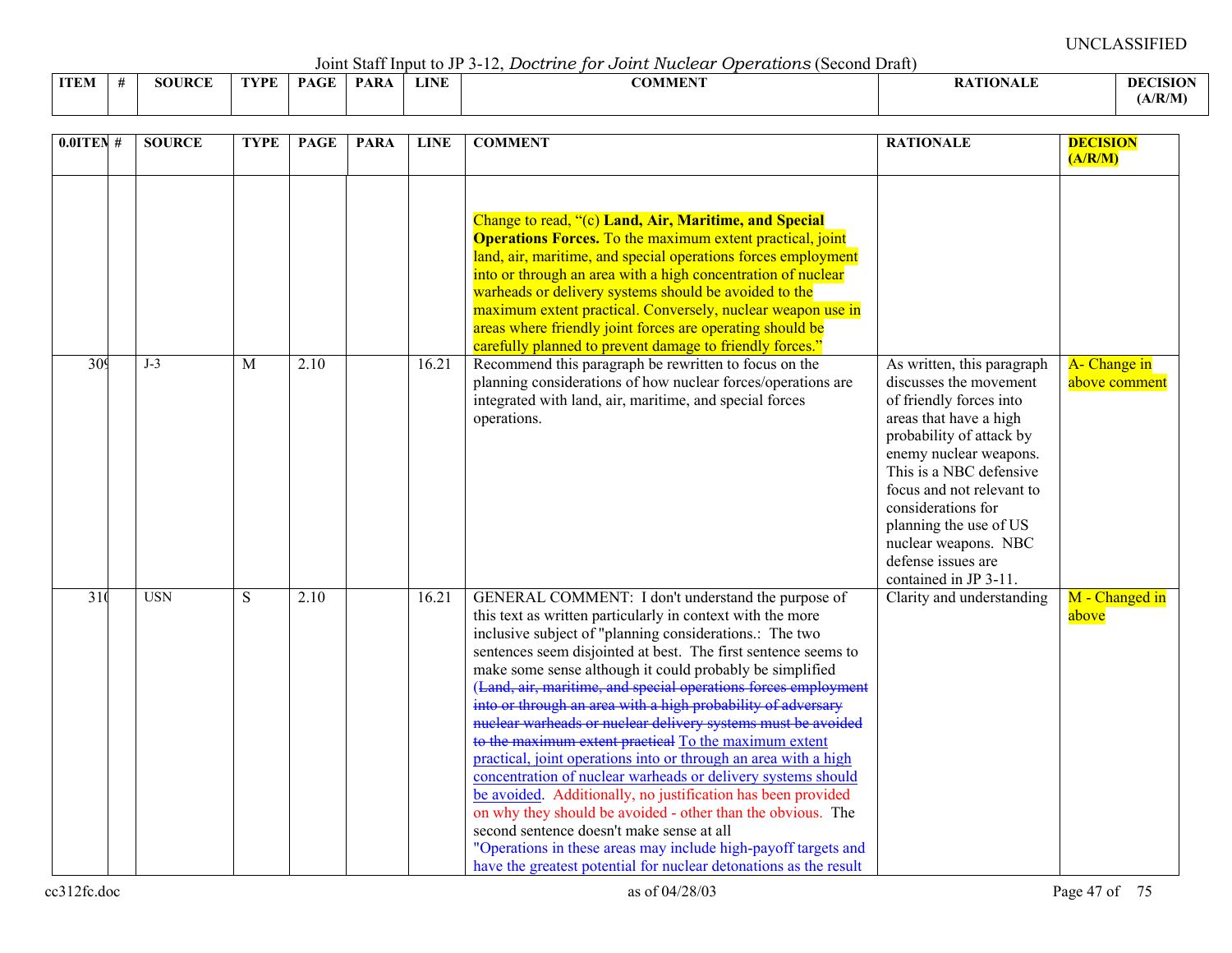Joint Staff Input to JP 3-12, *Doctrine for Joint Nuclear Operations* (Second Draft)

|             |               |             |             | .           |             |         |                  |                                                |
|-------------|---------------|-------------|-------------|-------------|-------------|---------|------------------|------------------------------------------------|
| <b>ITEM</b> | <b>SOURCE</b> | <b>TYPE</b> | <b>PAGE</b> | <b>PARA</b> | <b>LINE</b> | COMMENT | <b>RATIONALE</b> | <b>DECISION</b>                                |
|             |               |             |             |             |             |         |                  | (A/R/M)<br>the contract of the contract of the |

| $0.0$ ITEN#      | <b>SOURCE</b> | <b>TYPE</b> | <b>PAGE</b> | <b>PARA</b>  | <b>LINE</b>     | <b>COMMENT</b>                                                                                                                                                                                                                                                                                                                                                                                                                                                                                                                                                                                                                                                                                                                                                                                                                                                                | <b>RATIONALE</b>                                                                                                                                                                                                                                                                                                                                                          | <b>DECISION</b><br>(A/R/M)                    |
|------------------|---------------|-------------|-------------|--------------|-----------------|-------------------------------------------------------------------------------------------------------------------------------------------------------------------------------------------------------------------------------------------------------------------------------------------------------------------------------------------------------------------------------------------------------------------------------------------------------------------------------------------------------------------------------------------------------------------------------------------------------------------------------------------------------------------------------------------------------------------------------------------------------------------------------------------------------------------------------------------------------------------------------|---------------------------------------------------------------------------------------------------------------------------------------------------------------------------------------------------------------------------------------------------------------------------------------------------------------------------------------------------------------------------|-----------------------------------------------|
|                  |               |             |             |              |                 | of attack operations or defensive intercepts."<br>Are we trying to infer that we should avoid joint operations in<br>these areas because they could trigger explosions?                                                                                                                                                                                                                                                                                                                                                                                                                                                                                                                                                                                                                                                                                                       |                                                                                                                                                                                                                                                                                                                                                                           |                                               |
| 31               | J7            | A           | 2.10        | 4a(3)<br>(c) | 19              | Change to read as follows: "These Operations in these areas<br>may include high-payoff targets and have the greatest potential<br>for nuclear detonations as the result of attack operations or<br>defensive intercepts."                                                                                                                                                                                                                                                                                                                                                                                                                                                                                                                                                                                                                                                     | Clarity and correctness.                                                                                                                                                                                                                                                                                                                                                  | $M -$ Changes in<br>above comment             |
| 312              | <b>USA</b>    | M           | 2.10        | d.           | 22.28           | Rewrite this paragraph to read "Ground, maritime and space<br>systems can provide the commander near real time IPP<br>information following the launch of adversary missiles.<br>Depending on the location of forces, the commander can use<br>the IPP data to warn and prepare threatened forces, execute<br>intercept of adversary missiles, or"<br>Change to read, "Ground, maritime and space systems can<br>provide the commander near real time IPP information<br>following the launch of adversary missiles. Depending on the<br>location of forces, the commander can use the IPP data to:<br>move threatened forces to safer locations (time permitting),<br>execute intercept of adversary missiles, or allow a missile to<br>reach its predicted impact point when the missile is expected to<br>detonate in a noncritical area (e.g., desolate, uninhabited land | IPP warning systems may<br>include maritime systems<br>as well as ground and<br>space systems. Does a<br>real time capability exist<br>to provide IPP<br>information? Movement<br>of threatened forces<br>would be extremely<br>difficult; warning them so<br>that they may take<br>defensive measures may<br>be a more accurate<br>reflection of actual<br>capabilities. | $M -$<br>incorporates J7<br>comment below     |
| 313              | J7            | M           | 2.10        | 4a(3)<br>(d) | $\overline{24}$ | or unoccupied waters)."<br>Change to read as follows: "Depending on the location of<br>forces, the commander can use the IPP data to: move<br>threatened forces to safer locations (time permitting), execute<br>intercept of adversary missiles, or allow a missile to reach its<br>predicted impact point when the missile is expected to detonate<br>in a noncritical area (e.g., desolate, uninhabited land or<br>unoccupied waters)."                                                                                                                                                                                                                                                                                                                                                                                                                                    | This is strategic nuclear<br>force integration. The US<br>has no operational<br>capability to intercept<br>ballistic missiles. Per JP<br>1-01, joint doctrine is<br>written to reflect existing<br>capabilities. If what is<br>being discussed is cruise<br>missile, then reword<br>paragraph accordingly.                                                                | $A - Put$ into<br><b>USA</b> comment<br>above |
| $\overline{314}$ | <b>USN</b>    | S           | 2.11        |              | 5.06            | Replace: command, control, communications, computers, and<br>intelligence with C4ISR<br>Change in figure II-4 also                                                                                                                                                                                                                                                                                                                                                                                                                                                                                                                                                                                                                                                                                                                                                            | Accuracy                                                                                                                                                                                                                                                                                                                                                                  | ${\bf A}$                                     |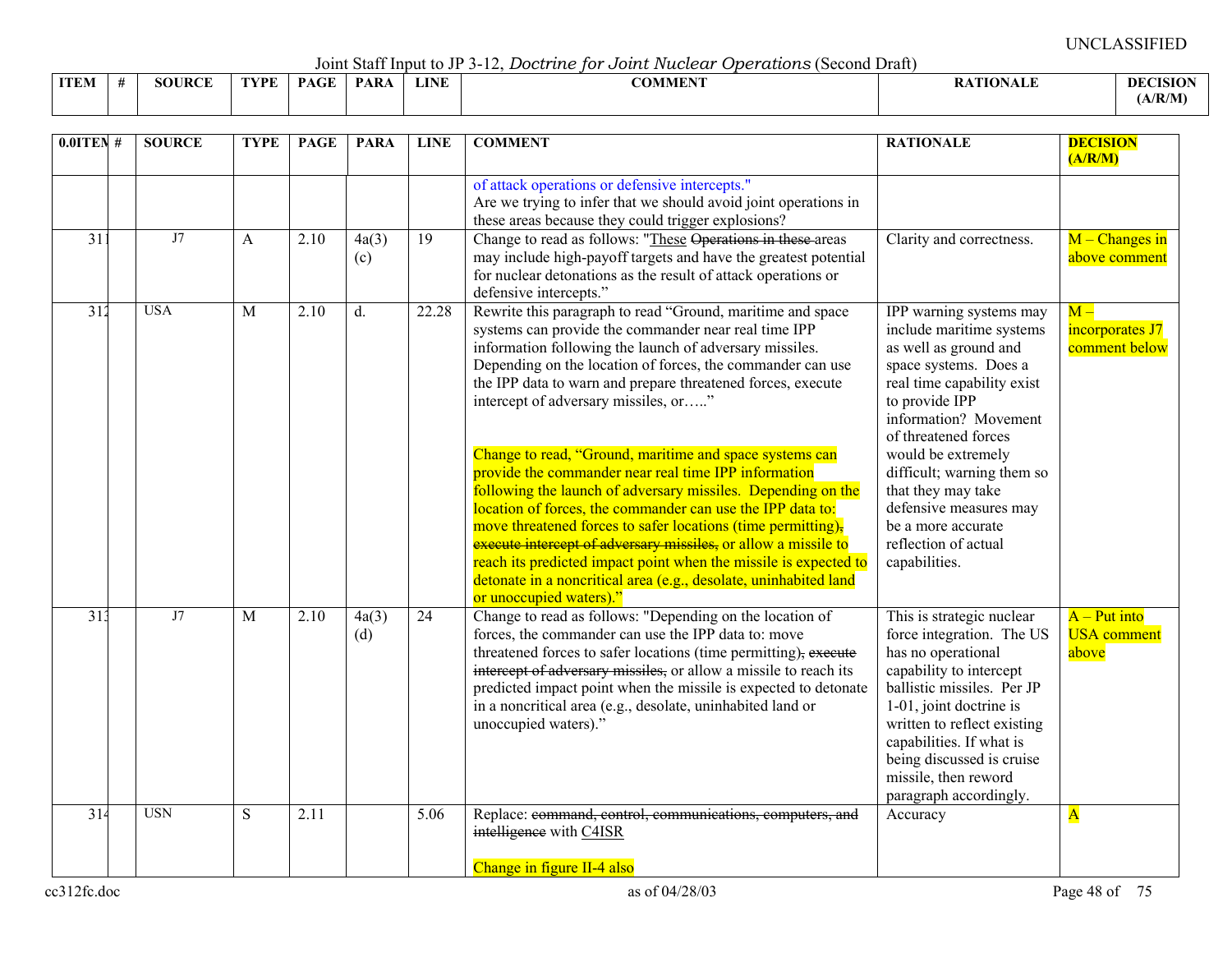Joint Staff Input to JP 3-12, *Doctrine for Joint Nuclear Operations* (Second Draft)

|             |                    |      |                                    |                                       |             | _ _ _ _ _ . _ . _ . _<br>.                                       |                         |                 |
|-------------|--------------------|------|------------------------------------|---------------------------------------|-------------|------------------------------------------------------------------|-------------------------|-----------------|
| <b>ITEM</b> | <b>JRCE</b><br>3OT | TVPF | $\sim$ $\sim$ $\sim$ $\sim$<br>D A | <b>DAD</b><br>$\mathbf{A} \mathbf{A}$ | <b>LINE</b> | $C\bigcap\mathbf{M}$ of $\mathbf{M}$ is $\mathbf{M}$<br>-OMMEN : | <b>\TIONALF</b><br>VALL | <b>DECISION</b> |
|             |                    |      |                                    |                                       |             |                                                                  |                         | (A/R/M)         |

| $0.0$ ITEN#     | <b>SOURCE</b> | <b>TYPE</b>    | <b>PAGE</b> | <b>PARA</b>    | <b>LINE</b>     | <b>COMMENT</b>                                                                                                                                                                                                                                                                                                                                   | <b>RATIONALE</b>                                                                                                                                                                                                                                                                                                         | <b>DECISION</b>                                    |
|-----------------|---------------|----------------|-------------|----------------|-----------------|--------------------------------------------------------------------------------------------------------------------------------------------------------------------------------------------------------------------------------------------------------------------------------------------------------------------------------------------------|--------------------------------------------------------------------------------------------------------------------------------------------------------------------------------------------------------------------------------------------------------------------------------------------------------------------------|----------------------------------------------------|
|                 |               |                |             |                |                 |                                                                                                                                                                                                                                                                                                                                                  |                                                                                                                                                                                                                                                                                                                          | (A/R/M)                                            |
| 31 <sup>2</sup> | J7            | $\overline{M}$ | 2.11        | 4a(3)<br>(f)   | 9               | Change to read as follows: "(f) Decision Timelines. Decision<br>makers Decisionmakers are required to review and select<br>defensive and offensive actions within severely compressed<br>timelines because of the short flight time of theater missiles<br>and potentially increased uncertainty of mobile offensive force<br>target locations." | In accordance with the<br>latest guidance from the<br>Joint Staff Editors:<br>Decision makers and<br>decision making are two<br>words when used as a<br>noun. Decision-making is<br>hyphenated when not<br>used as a noun. Track this<br>fix throughout the pub.<br>Delete last sentence; this<br>paragraph is not about | $\overline{\mathbf{A}}$                            |
| 316             | $J-3$         | S              | 2.11        |                | 27              | Change to read, "Critical C4ISR nodes require"                                                                                                                                                                                                                                                                                                   | theater force integration.<br>Only critical nodes<br>require this degree of<br>survivability.                                                                                                                                                                                                                            | $\overline{\mathbf{A}}$                            |
| $\overline{31}$ | J6            | S              | 2.11        |                | 27              | Change "All C4ISR nodes" to read "Some C4ISR nodes"                                                                                                                                                                                                                                                                                              | Not all C4ISR nodes<br>require survivable<br>communications. The<br>communications should<br>only be as survivable as<br>the node it supports. i.e.<br>only ground nodes that<br>withstand the nuclear<br>blast and satellites require<br>radiation hardening<br>protection.                                             | $M$ – changed to<br>critical C4ISR<br>nodes below. |
| 318             | J7            | A              | 2.11        | 4a(3)<br>(g)   | $\overline{34}$ | Change to read as follows: "This decision-making process must<br>correlate offensive rapid decision-making capabilities."                                                                                                                                                                                                                        | In accordance with the<br>latest guidance from the<br>Joint Staff Editors:<br>Decision makers and<br>decision making are two<br>words when used as a<br>noun. Decision-making is<br>hyphenated when not<br>used as a noun. Track this<br>fix throughout the pub.                                                         | $\overline{\mathbf{A}}$                            |
| 319             | J7            | M              | 2.11        | 4 <sub>b</sub> | $\overline{38}$ | Change to read as follows: "b. Employment. Basic employment<br>considerations are closely tied to the capabilities of assigned                                                                                                                                                                                                                   | Consistency with Chapter<br>II, para 2c. Consistency                                                                                                                                                                                                                                                                     | $\overline{\mathbf{A}}$                            |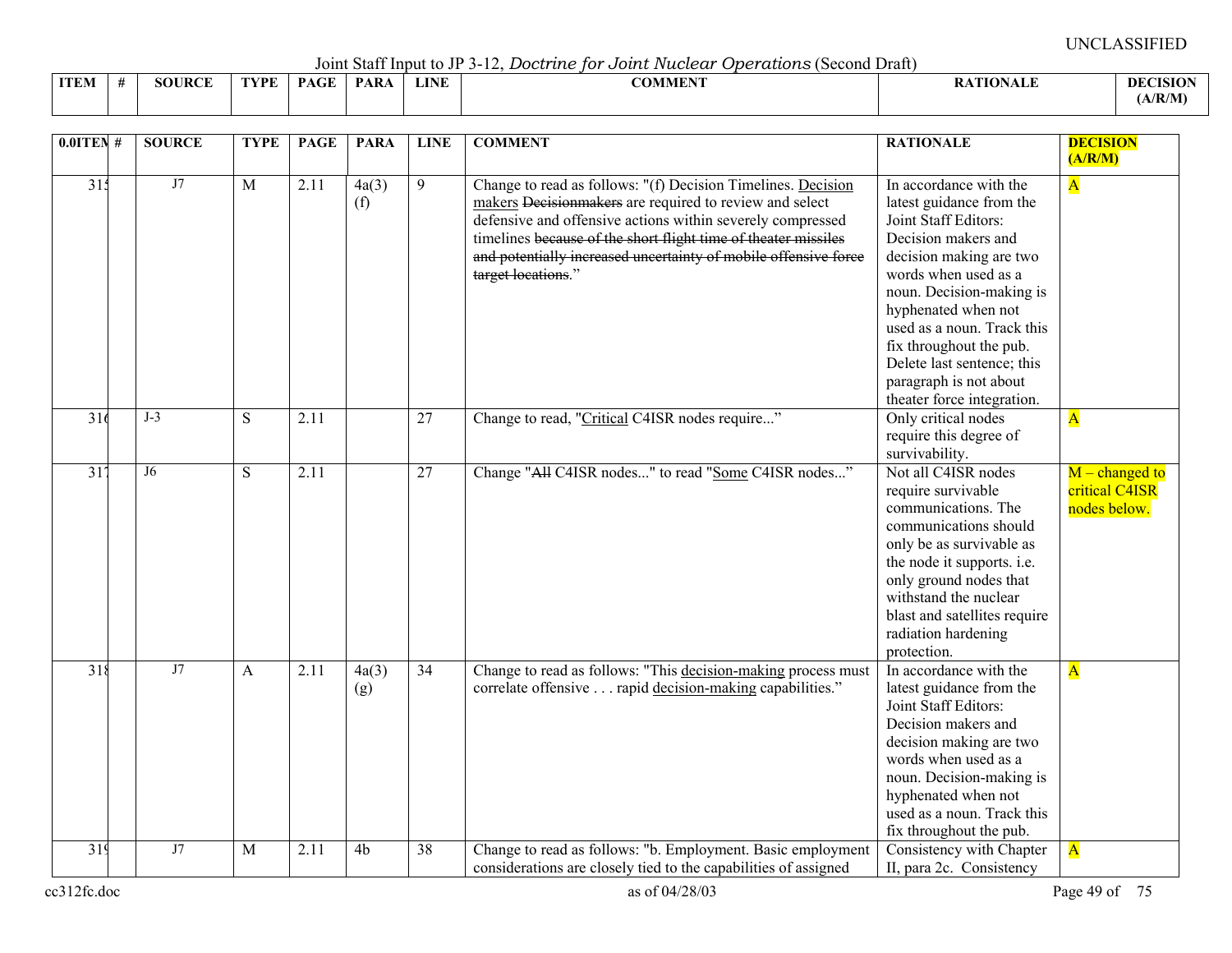Joint Staff Input to JP 3-12, *Doctrine for Joint Nuclear Operations* (Second Draft)

|             |                |               |      |             |      |             | --------------- |                 |                |
|-------------|----------------|---------------|------|-------------|------|-------------|-----------------|-----------------|----------------|
| <b>ITEM</b> | $\overline{u}$ | <b>SOURCE</b> | TYPE | <b>PAGE</b> | PARA | <b>LINE</b> | COMMENT         | <b>ATIONALE</b> | <b>DECISIO</b> |
|             |                |               |      |             |      |             |                 |                 | A/R/M          |

| $0.01$ TEN #    | <b>SOURCE</b> | <b>TYPE</b>             | <b>PAGE</b> | <b>PARA</b> | <b>LINE</b>       | <b>COMMENT</b>                                                                                                                                                                                                                                                                                                                                                                                                                                                                                                                                                                                                                                                                                    | <b>RATIONALE</b>                                                                                                                                                          | <b>DECISION</b><br>(A/R/M)                                                                                                                                                                                  |
|-----------------|---------------|-------------------------|-------------|-------------|-------------------|---------------------------------------------------------------------------------------------------------------------------------------------------------------------------------------------------------------------------------------------------------------------------------------------------------------------------------------------------------------------------------------------------------------------------------------------------------------------------------------------------------------------------------------------------------------------------------------------------------------------------------------------------------------------------------------------------|---------------------------------------------------------------------------------------------------------------------------------------------------------------------------|-------------------------------------------------------------------------------------------------------------------------------------------------------------------------------------------------------------|
|                 |               |                         |             |             |                   | nuclear forces (i.e., weapons, delivery systems, and supporting<br>systems under the COCOM of CDR USSTRATCOM and<br>OPCON of the geographic combatant commanders). As<br>addressed earlier, each leg of the strategic nuclear triad offers<br>special characteristics that collectively provide a wide range of<br>employment capabilities such as flexibility, effectiveness,<br>survivability, and responsiveness."                                                                                                                                                                                                                                                                             | with Chapter I, para 1c.                                                                                                                                                  |                                                                                                                                                                                                             |
| 320             | <b>USN</b>    | S                       | 2.11        |             | 41                | Delete: special                                                                                                                                                                                                                                                                                                                                                                                                                                                                                                                                                                                                                                                                                   | Unnecessary adjective.                                                                                                                                                    | $\mathbf{A}$                                                                                                                                                                                                |
| 32 <sup>2</sup> | $J-3$         | $\overline{\mathbf{A}}$ | 2.12        |             | $8\,$             | Change to read, "Options that which are very"                                                                                                                                                                                                                                                                                                                                                                                                                                                                                                                                                                                                                                                     | Grammar.                                                                                                                                                                  | $\overline{\mathbf{A}}$                                                                                                                                                                                     |
| 322             | <b>USAF</b>   | $\overline{S}$          | 2.12        |             | 16.19             | Change to read: Strategie nuclear Nuclear force readiness<br>levels are categorized as operationally-deployed or responsive.<br>These two readiness levels provide strategie nuclear forces<br>responsive to potential, immediate, and unexpected threats as<br>depicted in Figure II-5.                                                                                                                                                                                                                                                                                                                                                                                                          | Strategic, non-traditional,<br>tactical, etc force<br>readiness levels carry<br>similar categorizations.<br>No need to be specific<br>regarding strategic forces<br>here. | $\overline{\mathbf{A}}$                                                                                                                                                                                     |
| 32 <sup>3</sup> | <b>USAF</b>   | S                       | 2.13        |             | F <sub>2.05</sub> | Change to read "Uploading or Modifying Weapons on".                                                                                                                                                                                                                                                                                                                                                                                                                                                                                                                                                                                                                                               | A potential threat may be<br>better deterred with<br>changing weapon load out<br>or weapon design/type.                                                                   | $\overline{\mathbf{A}}$                                                                                                                                                                                     |
| 324             | J5            | S                       | 2.13.       |             | F2.13             | Change Responsive Force as follows: "Augmentation<br>Capability"                                                                                                                                                                                                                                                                                                                                                                                                                                                                                                                                                                                                                                  | SEDCDEF preference to<br>avoid the use of term<br>"responsive force".<br>Change reflects work of<br>OSD working group on<br>responsive capability.                        | $\overline{\mathbf{A}}$                                                                                                                                                                                     |
| 325             | <b>USA</b>    | M                       | 3.0         |             |                   | Chapter III, as currently written, inadequately addresses the<br>role of nuclear weapons within theater operations. Paragraph<br>1. The Role of US Theater Nuclear Operations needs to be<br>expanded to provide the reader information on how theater<br>nuclear operations complement theater conventional<br>operations. Recommend that this paragraph be rewritten with<br>the following subparagraphs that will define the role of nuclear<br>operations within regional combatant commands :<br>a. Deterrence<br>b. Counter Emergence of a Conventional Threat<br>c. Reassure Allies<br>d. Rapid Response Capability to Theater Crisis<br>e. Retaliation Capability to Use of Adversary WMD | Better defines the actual<br>role of US theater nuclear<br>operations.                                                                                                    | $M - an$ extra<br>paragraph has<br>been added that<br>expands the role<br>of specific<br>platforms which<br>better define the<br>role of nuclear<br>operations<br>within regional<br>combatant<br>commands. |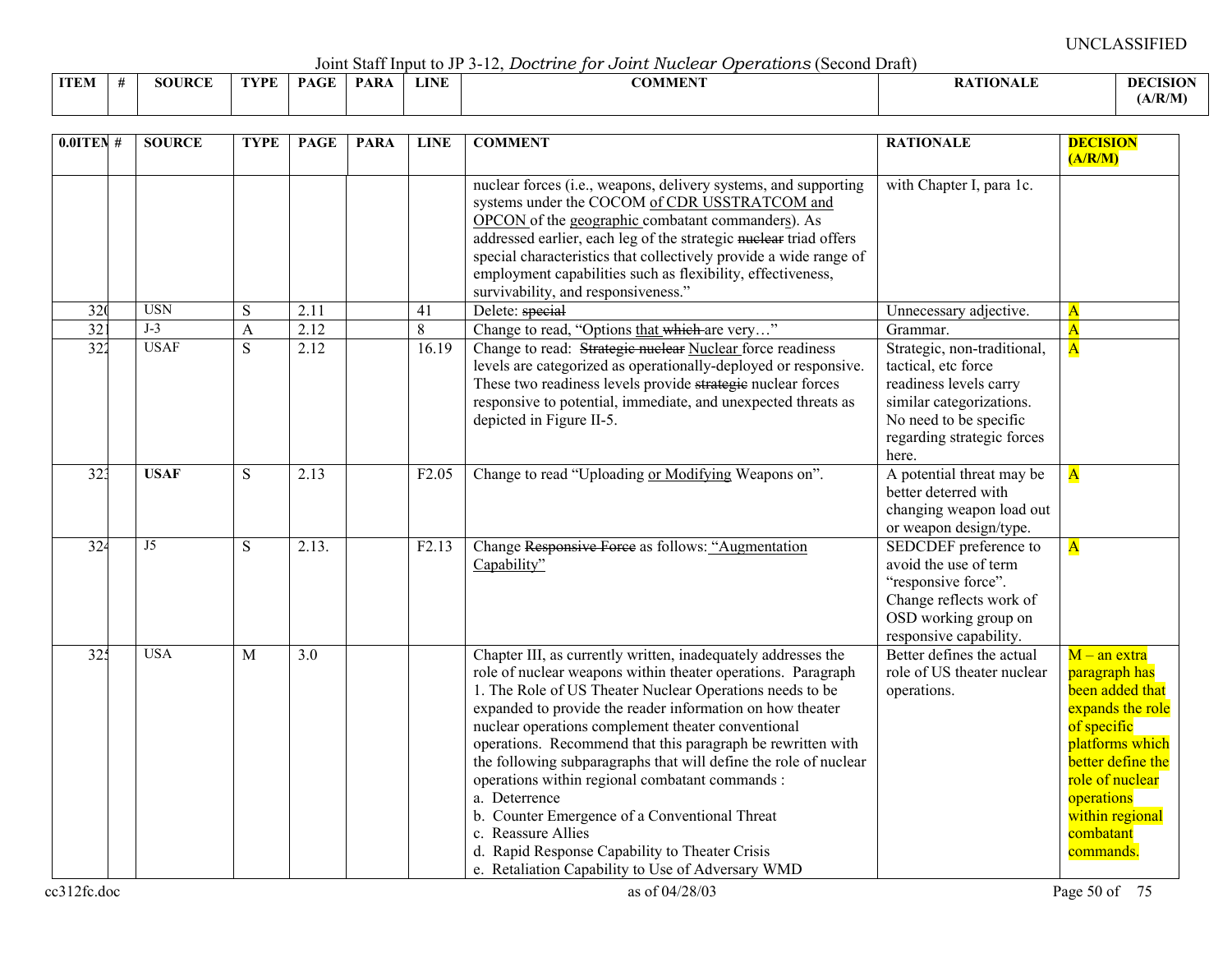Joint Staff Input to JP 3-12, *Doctrine for Joint Nuclear Operations* (Second Draft)

| <b>ITEM</b> |  | <b>JRCE</b><br>5OU | <b>VDE</b> | $P_{\rm{max}}$ | <b>PAR</b> | <b>LINE</b> |  | <b>COMMENT</b> |  |  | R | DEC<br>'ISIO<br>(A/R/M) |
|-------------|--|--------------------|------------|----------------|------------|-------------|--|----------------|--|--|---|-------------------------|
|-------------|--|--------------------|------------|----------------|------------|-------------|--|----------------|--|--|---|-------------------------|

| $0.01$ TEN #     | <b>SOURCE</b> | <b>TYPE</b>  | <b>PAGE</b>       | <b>PARA</b> | <b>LINE</b> | <b>COMMENT</b>                                                                                                                                                                                                                                                                                                                                                                                                                                                                                                                                                                                                                                                                                                                                                                                                                                                                                                                                                                         | <b>RATIONALE</b>                                                                                                                                                                              | <b>DECISION</b><br>(A/R/M)                                                                                                                                                                                  |
|------------------|---------------|--------------|-------------------|-------------|-------------|----------------------------------------------------------------------------------------------------------------------------------------------------------------------------------------------------------------------------------------------------------------------------------------------------------------------------------------------------------------------------------------------------------------------------------------------------------------------------------------------------------------------------------------------------------------------------------------------------------------------------------------------------------------------------------------------------------------------------------------------------------------------------------------------------------------------------------------------------------------------------------------------------------------------------------------------------------------------------------------|-----------------------------------------------------------------------------------------------------------------------------------------------------------------------------------------------|-------------------------------------------------------------------------------------------------------------------------------------------------------------------------------------------------------------|
| 326              | $J-3$         | $\mathbf{M}$ | 3.01              |             | 8           | Recommend inserting a paragraph that explains the "Role of<br>Theater Nuclear Operations."                                                                                                                                                                                                                                                                                                                                                                                                                                                                                                                                                                                                                                                                                                                                                                                                                                                                                             | A paragraph should be<br>inserted that details the<br>role that theater nuclear<br>plans/operation has in<br>supporting theater<br>conventional<br>plans/campaign plans.                      | $M$ – an extra<br>paragraph has<br>been added that<br>expands the role<br>of specific<br>platforms which<br>better define the<br>role of nuclear<br>operations<br>within regional<br>combatant<br>commands. |
| $\overline{32'}$ | J7            | S            | $\overline{3.01}$ | 1a          | 10          | Change to read as follows: "a. Proliferation and US<br>Vulnerabilities. While the end of the Cold War has lowered<br>concerns for strategic nuclear war, proliferation of CBRN<br>weapons raises the danger of nuclear weapons use. There are<br>30 countries with various CBRN weapons programs, including<br>many rogue states. With continuing advances in science,<br>information technology, and the unstoppable spread of<br>knowledge, CBRN weapons proliferation is likely.<br>(1) Future adversaries may conclude they cannot defeat US<br>military forces and thus, if they choose war, may reason their<br>only chance of victory is CBRN weapons use to pressure a US<br>withdrawal or against ports and airfields to block<br>reinforcements.<br>(2) Another US vulnerability inviting CBRN weapons use is its<br>reliance on computers and high-tech electronics, making the<br>United States much more vulnerable to the EMP effects of air-<br>burst nuclear weapons." | "CBRN" has been used to<br>replace "WMD"<br>throughout the JP. WMD<br>is a noun. CBRN is an<br>adjective. What should<br>have been used is "CBRN<br>weapons."                                 | $R - CBRN$ has<br>been replaced<br>with WMD per<br><b>Joint Staff</b><br>recommendatio<br>n.                                                                                                                |
| 328              | <b>USN</b>    | S            | 3.01              |             | 17.19       | Change as follows: Future adversaries may conclude they<br>cannot defeat US military forces and thus, if they choose war,<br>may reason their only chance of victory is CBRN use to<br>pressure a US withdrawal or against ports and airfields to block<br>reinforcements.                                                                                                                                                                                                                                                                                                                                                                                                                                                                                                                                                                                                                                                                                                             | Phrase is too limiting.<br>They may have intentions<br>other than pressuring for a<br>withdrawal or blocking<br>reinforcements. They<br>may also target more than<br>just ports or airfields. | $\overline{\mathbf{A}}$                                                                                                                                                                                     |
| 329              | $J-3$         | S            | $\overline{3.01}$ |             | 17.28       | Eliminate or add. APOD/SPOD vulnerability and EMP are<br>listed as friendly vulnerabilities to enemy nuclear use. Are<br>these the only ones? How are they linked to our deterrence                                                                                                                                                                                                                                                                                                                                                                                                                                                                                                                                                                                                                                                                                                                                                                                                    | Combine all elements of<br>para 1 into a general and<br>cohesive paragraph on the                                                                                                             | A - Paragraph<br>changed to<br>make paragraph                                                                                                                                                               |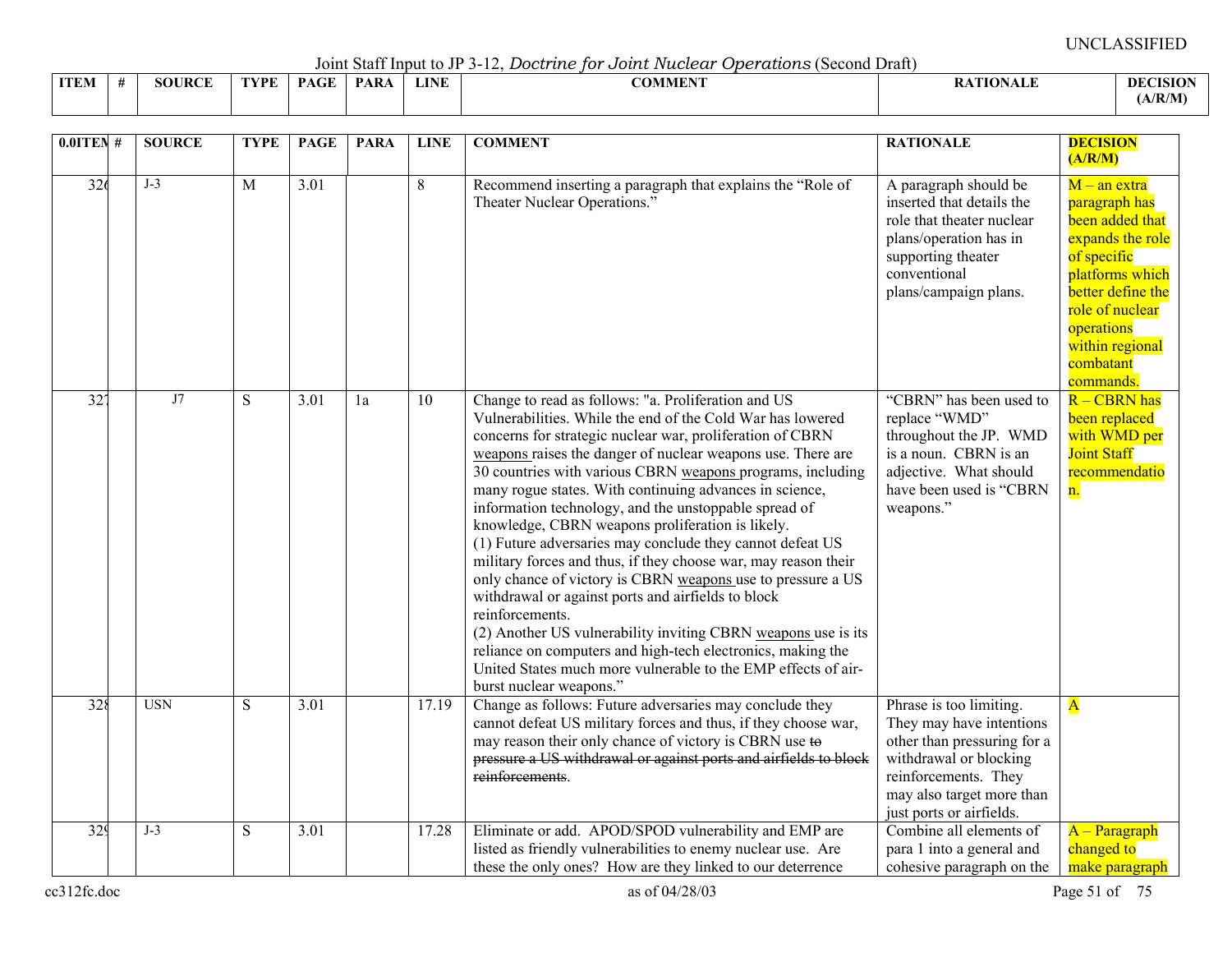Joint Staff Input to JP 3-12, *Doctrine for Joint Nuclear Operations* (Second Draft)

|             |                    |      |                                    |                                       |             | _ _ _ _ _ . _ . _ . _<br>.                                       |                         |                 |
|-------------|--------------------|------|------------------------------------|---------------------------------------|-------------|------------------------------------------------------------------|-------------------------|-----------------|
| <b>ITEM</b> | <b>JRCE</b><br>3OT | TVPF | $\sim$ $\sim$ $\sim$ $\sim$<br>D A | <b>DAD</b><br>$\mathbf{A} \mathbf{A}$ | <b>LINE</b> | $C\bigcap\mathbf{M}$ of $\mathbf{M}$ is $\mathbf{M}$<br>-OMMEN : | <b>\TIONALF</b><br>VALL | <b>DECISION</b> |
|             |                    |      |                                    |                                       |             |                                                                  |                         | (A/R/M)         |

| $0.01$ TEN #    | <b>SOURCE</b> | <b>TYPE</b> | <b>PAGE</b> | <b>PARA</b> | <b>LINE</b> | <b>COMMENT</b>                                                                                                                                                                                                                                                                                                                                                                                                                                                                                                                                                                             | <b>RATIONALE</b>                                                                                                                                                                                                                                                          | <b>DECISION</b><br>(A/R/M)                                                                                                                               |
|-----------------|---------------|-------------|-------------|-------------|-------------|--------------------------------------------------------------------------------------------------------------------------------------------------------------------------------------------------------------------------------------------------------------------------------------------------------------------------------------------------------------------------------------------------------------------------------------------------------------------------------------------------------------------------------------------------------------------------------------------|---------------------------------------------------------------------------------------------------------------------------------------------------------------------------------------------------------------------------------------------------------------------------|----------------------------------------------------------------------------------------------------------------------------------------------------------|
|                 |               |             |             |             |             | strategy? How is this linked to the THEATER strategy? Is<br>this limited to WMD?<br>Change to read, "(2) US military operations have become<br>reliant on computers and high-tech electronics, making global<br>and theater military operations much more vulnerable to the<br>EMP effects of nuclear weapons detonated at high altitude. An<br>adversary may conclude that just one high altitude nuclear<br>detonation could wreak enormous damage to theater and global<br>communications, computers, and weaponry electronic<br>components, possibly reducing the US high-tech warfare | role of nuclear weapons in<br>theater operations.                                                                                                                                                                                                                         | more cohesive.                                                                                                                                           |
| 33 <sup>0</sup> | $J-3$         | S           | 3.01        |             | 24          | advantage."<br>Recommend replacement of "CBRN" with "nuclear."                                                                                                                                                                                                                                                                                                                                                                                                                                                                                                                             | "CBRN" does not make<br>sense in the context of<br>EMP effects on<br>electronics.                                                                                                                                                                                         | $A$ – paragraph<br>reworded in<br>above comment                                                                                                          |
| 33 <sup>2</sup> | <b>USA</b>    | M           | 3.01        | (2)         | 24.28       | Delete or regrade this paragraph. The security classification of<br>this paragraph content as written appears to expose a critical<br>vulnerability of US systems and is typically only found in<br>classified documents.                                                                                                                                                                                                                                                                                                                                                                  | The content of this<br>paragraph appear to<br>expose particular<br>vulnerability of US<br>systems to a specific type<br>of attack. Publication of<br>this paragraph should be<br>done under a classified<br>document and deleted<br>from the unclassified<br>publication. | $R - This$<br>vulnerability is<br>public record.<br>See the 1997<br>House<br>Committee on<br><b>National</b><br>security<br>testimony by<br>Curt Weldon. |
| 332             | J-5 NAC       | S.          | 3.01        | 1a(2)       | 26          | Change "air-burst nuclear weapons" to "nuclear weapons<br>detonated at high altitude"                                                                                                                                                                                                                                                                                                                                                                                                                                                                                                      | This is the correct way to<br>describe where EMP<br>comes from. Although<br>any airburst can give off<br>an amount of EMP, it is<br>the high altitude option<br>that produces the effect<br>eluded to in this<br>paragraph.                                               | $A$ – paragraph<br>reworded in<br>above comment                                                                                                          |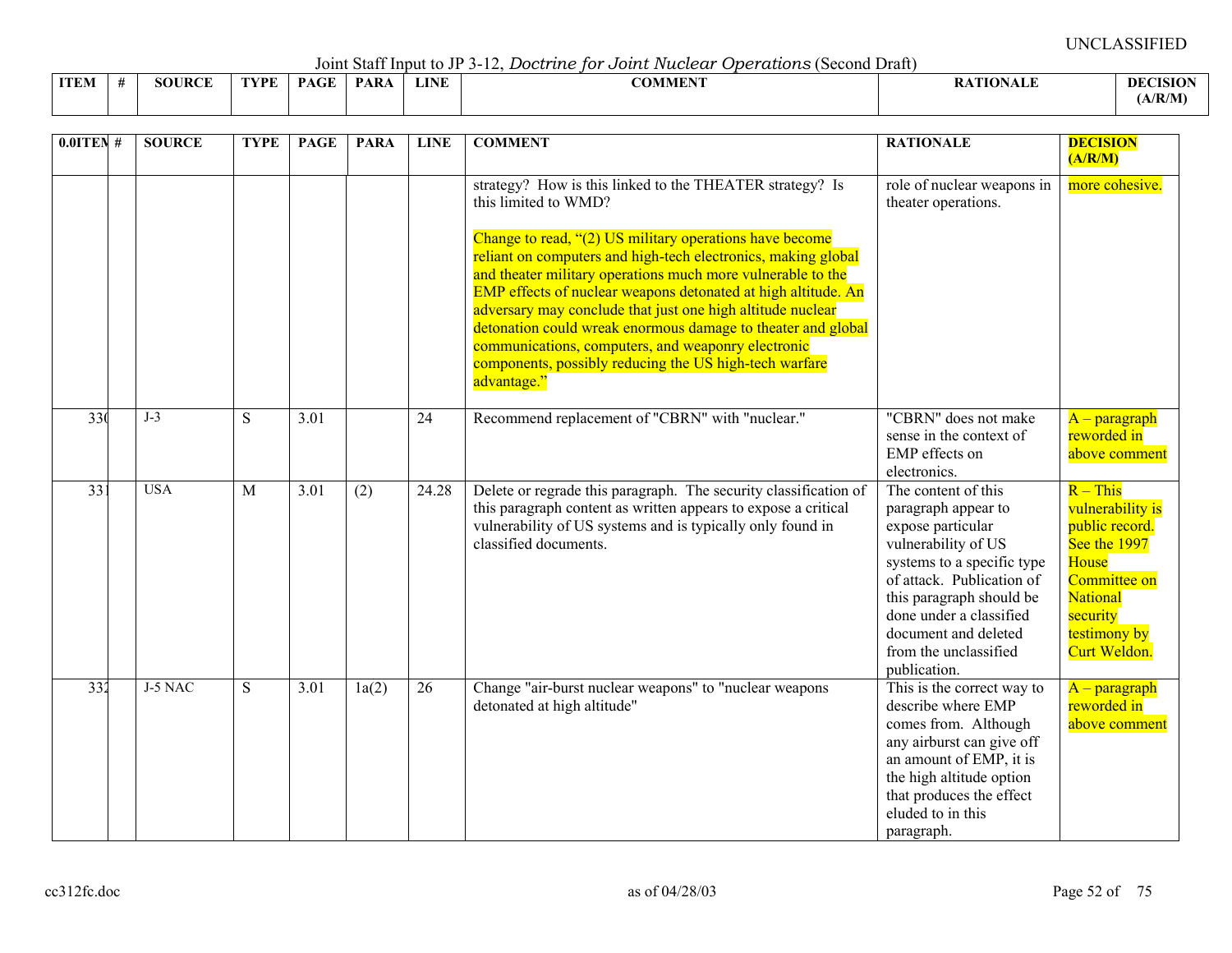Joint Staff Input to JP 3-12, *Doctrine for Joint Nuclear Operations* (Second Draft)

|             |                  |      |              | $\sim$ 0.111. $\sim$ 0.000 11 11. $\sim$ 0.000 0.1000 0.11 |             | ------<br>--------------<br>. |              |
|-------------|------------------|------|--------------|------------------------------------------------------------|-------------|-------------------------------|--------------|
| <b>ITEM</b> | ID $\cap$<br>ЮI. | TVPF | $\sim$<br>DА | <b>PAR</b>                                                 | <b>LINE</b> | $\alpha$ annent<br>:OMMER     | -DEC<br>ASIO |
|             |                  |      |              |                                                            |             |                               | (A/R/M)      |

| $0.01$ TEN # |    | <b>SOURCE</b>   | <b>TYPE</b>  | <b>PAGE</b>       | <b>PARA</b>        | <b>LINE</b>     | <b>COMMENT</b>                                                                                                                                                                                                                                                                                                                                                                                                                                                                                                                                                                                             | <b>RATIONALE</b>                                                                                                                                                                                 | <b>DECISION</b>                                                                              |
|--------------|----|-----------------|--------------|-------------------|--------------------|-----------------|------------------------------------------------------------------------------------------------------------------------------------------------------------------------------------------------------------------------------------------------------------------------------------------------------------------------------------------------------------------------------------------------------------------------------------------------------------------------------------------------------------------------------------------------------------------------------------------------------------|--------------------------------------------------------------------------------------------------------------------------------------------------------------------------------------------------|----------------------------------------------------------------------------------------------|
| 333          | 39 | <b>USJFCOM</b>  | S            | 3.01              |                    | 26.27           | Change as follows: "An adversary may conclude that Jjust<br>one high altitude nuclear detonation could wreak enormous<br>damage to theater and global communications "                                                                                                                                                                                                                                                                                                                                                                                                                                     | Clarity. One HA nuclear<br>detonation would wreak<br>havoc on global<br>communications; saying<br>"theater and global" is<br>therefore redundant.                                                | (A/R/M)<br>$A$ – paragraph<br>reworded in<br>above comment                                   |
| 334          |    | <b>STRATCOM</b> | S            | 3.01              |                    | 28              | Change to read, "components, negating possibly reducing<br>the US high-tech warfare advantage."                                                                                                                                                                                                                                                                                                                                                                                                                                                                                                            | Exact effects are not<br>known.                                                                                                                                                                  | $\overline{\mathbf{A}}$                                                                      |
| 335          |    | <b>USMC</b>     | S            | $\overline{3.01}$ |                    | 30.34           | Delete the second quote.                                                                                                                                                                                                                                                                                                                                                                                                                                                                                                                                                                                   | Adds nothing to the text<br>of the pub. If it important<br>enough replace it at the<br>top of the page and delete<br>the other one.                                                              | $\overline{\mathbf{A}}$                                                                      |
| 336          |    | J7              | S            | $\overline{3.01}$ | 1 <sub>b</sub>     | 40              | Change to read as follows: "To maximize deterrence of CBRN<br>weapons use, it is essential US forces prepare to use nuclear<br>weapons effectively on the battlefield and against adversary<br>CBRN weapons, and that US forces appear determined to<br>employ nuclear weapons if necessary to prevent and punish<br>CBRN weapons use. To maximize deterrence of CBRN use, it<br>is essential US forces plan to use nuclear weapons effectively<br>on the battlefield and against adversary CBRN. US forces must<br>be prepared to employ nuclear weapons if necessary to prevent<br>and punish CBRN use." | "CBRN" has been used to<br>replace "WMD"<br>throughout the JP. WMD<br>is a noun. CBRN is an<br>adjective. What should<br>have been used is "CBRN<br>weapons."<br>Eliminate redundant<br>sentence | R - CBRN has<br>been replaced<br>with WMD per<br><b>Joint Staff</b><br>recommendatio<br>n.   |
| 337          |    | $J-3$           | $\mathsf{A}$ | 3.01              |                    | 45              | Delete sentence "To maximize deterrence of CBRN use it is<br>essential US forcesand punish CBRN use." The same text<br>already exists at line 40.                                                                                                                                                                                                                                                                                                                                                                                                                                                          | Accuracy                                                                                                                                                                                         | $\overline{\mathbf{A}}$                                                                      |
| 338          |    | <b>USA</b>      | $\mathbf{A}$ | 3.02              | $b$ .              | 2.3             | Delete last sentence.                                                                                                                                                                                                                                                                                                                                                                                                                                                                                                                                                                                      | Does not contain<br>additional information<br>from previous sentence.                                                                                                                            | $\overline{\mathbf{A}}$                                                                      |
| 339          | 40 | <b>USJFCOM</b>  | A            | 3.02              |                    | $\overline{3}$  | Change as follows: "necessary to prevent and punish retaliate<br>against CBRN use."                                                                                                                                                                                                                                                                                                                                                                                                                                                                                                                        | Clarity.                                                                                                                                                                                         | $R$ – sentence<br>removed                                                                    |
| 340          |    | J7              | S            | 3.02              | 1c(1)<br>$(a)-(h)$ | $\overline{25}$ | Change to read as follows: "(a) An adversary using or<br>intending to use CBRN weapons against US/multinational/<br>alliance forces and/or innocent civilian populations that<br>conventional forces cannot stop.<br>(b) Imminent attack from adversary BWs that only nuclear<br>weapons effects can safely destroy/incinerate (versus dispersed<br>into atmosphere with conventional munitions).                                                                                                                                                                                                          | "CBRN" has been used to<br>replace "WMD"<br>throughout the JP. WMD<br>is a noun. CBRN is an<br>adjective. What should<br>have been used is "CBRN<br>weapons." Consistency                        | $R - CBRN$ has<br>been replaced<br>with WMD per<br><b>Joint Staff</b><br>recommendatio<br>n. |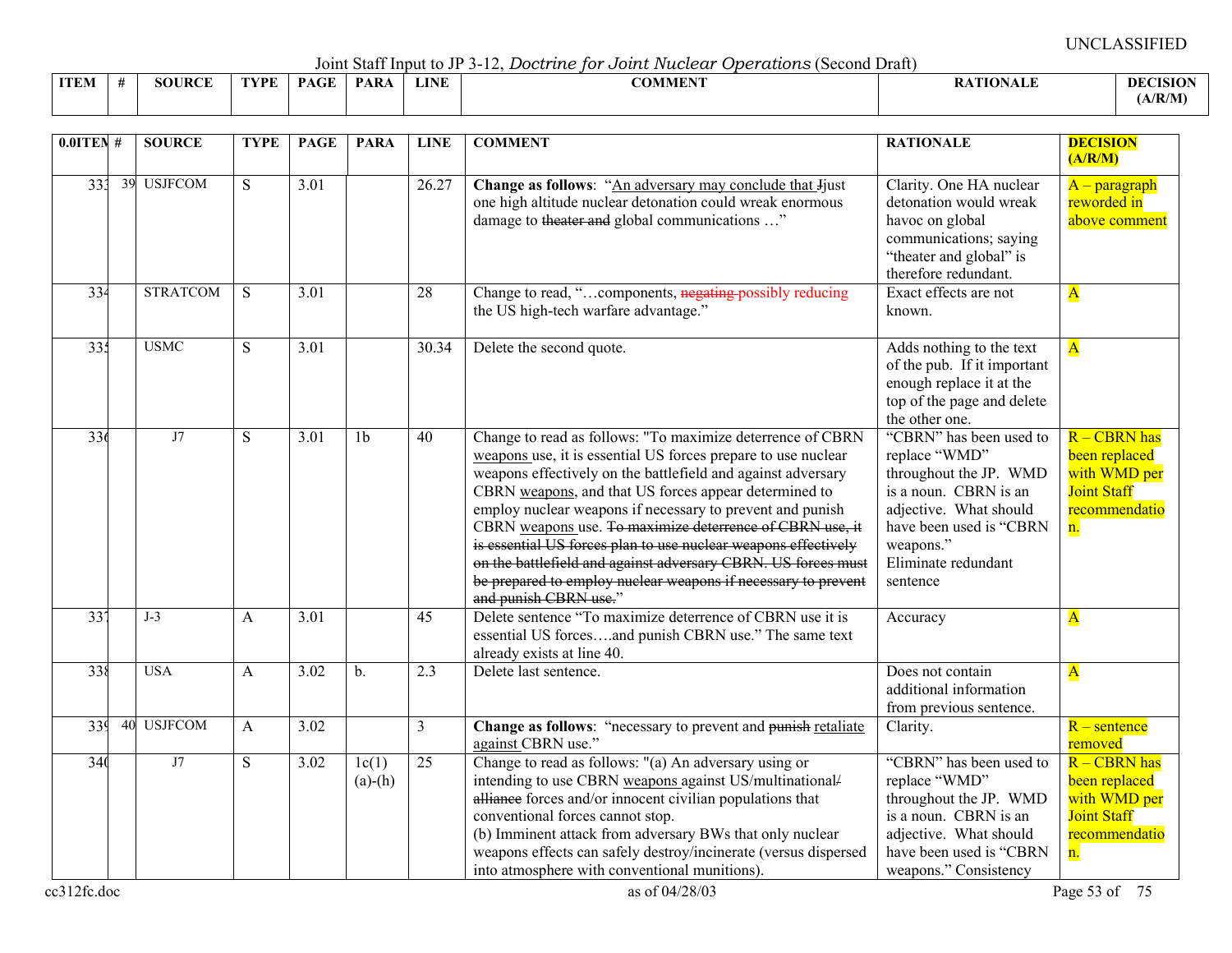Joint Staff Input to JP 3-12, *Doctrine for Joint Nuclear Operations* (Second Draft)

| ITEM | SOURCE | TYPE | <b>PAGE</b> | <b>PARA</b> | <b>LINE</b> | <b>COMMENT</b> | <b>RATIONALE</b> | <b>DECISIO</b> |
|------|--------|------|-------------|-------------|-------------|----------------|------------------|----------------|
|      |        |      |             |             |             |                |                  | A/R/M          |

| $0.0$ ITEN #    | <b>SOURCE</b> | <b>TYPE</b> | <b>PAGE</b> | <b>PARA</b> | <b>LINE</b> | <b>COMMENT</b>                                                                                                                                                                                                                                                                                                                                                                                                                                                                                                                                                                                                                                                                                                                                                                                      | <b>RATIONALE</b>                                                                                                                                 | <b>DECISION</b><br>(A/R/M)                               |
|-----------------|---------------|-------------|-------------|-------------|-------------|-----------------------------------------------------------------------------------------------------------------------------------------------------------------------------------------------------------------------------------------------------------------------------------------------------------------------------------------------------------------------------------------------------------------------------------------------------------------------------------------------------------------------------------------------------------------------------------------------------------------------------------------------------------------------------------------------------------------------------------------------------------------------------------------------------|--------------------------------------------------------------------------------------------------------------------------------------------------|----------------------------------------------------------|
|                 |               |             |             |             |             | (c) Attacks limited to adversary CBRN weapons (e.g., against<br>deep, hardened bunkers containing chemical or biological<br>weapons or the C2 infrastructure required for the adversary to<br>execute a CBRN attack) that could be employed against the<br>United States.<br>(d) Counter potentially overwhelming adversary conventional<br>forces.<br>(e) Rapid and favorable war termination on US terms.<br>(f) Ensure success of US, coalition, and allied multinational<br>operations.<br>(g) Demonstration of US intent and capability to use nuclear<br>weapons to deter adversary use of CBRN weapons.<br>(h) Use of adversary-supplied CBRN weapons by third party<br>terrorist organizations against<br>US/eoalition/alliedmultinational forces and/or innocent civilian<br>populations." | with JP $3-16$ .                                                                                                                                 |                                                          |
| 34 <sup>2</sup> | <b>USA</b>    | S           | 3.02        | C.1.d       | 36          | Change sentence to read "Counter potentially overwhelming<br>adversary conventional forces, to include mobile and area<br>targets (troop concentration).                                                                                                                                                                                                                                                                                                                                                                                                                                                                                                                                                                                                                                            | Completeness.<br>Articulates that combatant<br>commanders may plan for<br>the entire range of targets,<br>to include mobile and area<br>targets. | $\overline{\mathbf{A}}$                                  |
| 342             | $J-3$         | S           | 3.03        |             | 6.07        | Recommend adding minimum safe distance (MSD), collateral<br>damage distance (CDD), and least separation distance (LSD) to<br>the glossary.<br>Add the following to the glossary.<br>Minimum Safe Distance. It is the distance from desired<br>ground zero at which a specific degree of personnel risk and<br>vulnerability will not be exceeded with a 99 percent assurance.<br>For more information see JP 3-12.1, Joint Tactics, Techniques,<br>and Procedures for Theater Nuclear Planning (S).                                                                                                                                                                                                                                                                                                 | Clarifies terms.                                                                                                                                 | $A - add the$<br>highlighted<br>terms to the<br>glossary |
|                 |               |             |             |             |             | Collateral Damage Distance. The minimum distance that a<br>desired ground zero must be separated from civilian personnel<br>and materiel to ensure with a 99 percent assurance that a 5                                                                                                                                                                                                                                                                                                                                                                                                                                                                                                                                                                                                             |                                                                                                                                                  |                                                          |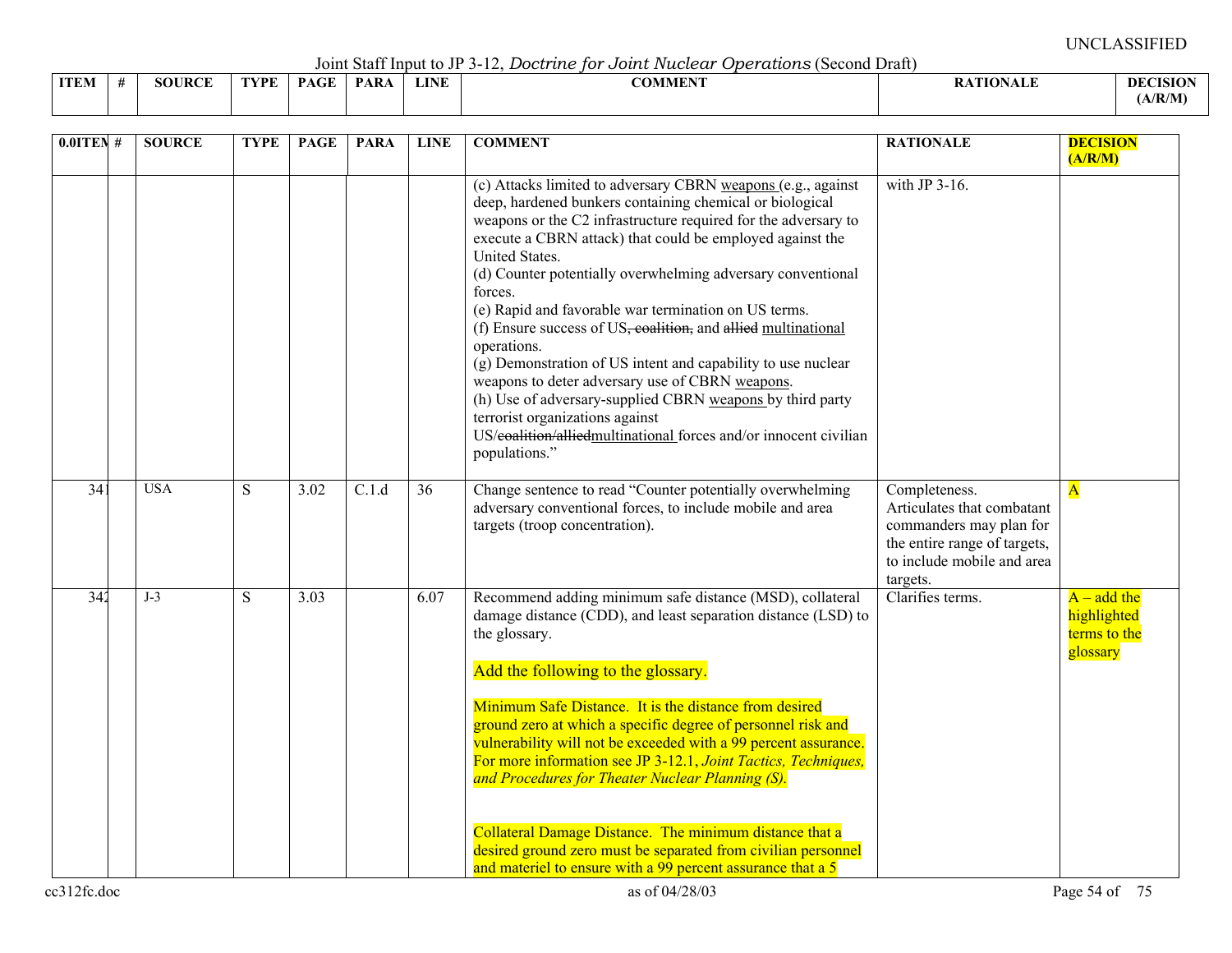Joint Staff Input to JP 3-12, *Doctrine for Joint Nuclear Operations* (Second Draft)

| <b>ITEM</b><br>IV. | SOURC<br>$T \rightarrow T$<br>$\mathbf{D}$ | 'VDE | <b>PAGE</b> | PAR <sub>t</sub> | <b>LINE</b> | <b>The State of Contract Contract Contract Contract Contract Contract Contract Contract Contract Contract Contract Contract Contract Contract Contract Contract Contract Contract Contract Contract Contract Contract Contract C</b><br>A J VI<br>VENEET | ா<br>$\sim$ | Dł    |
|--------------------|--------------------------------------------|------|-------------|------------------|-------------|----------------------------------------------------------------------------------------------------------------------------------------------------------------------------------------------------------------------------------------------------------|-------------|-------|
|                    |                                            |      |             |                  |             |                                                                                                                                                                                                                                                          |             | ./R/M |

| $0.0$ ITEN# | <b>SOURCE</b> | <b>TYPE</b> | <b>PAGE</b> | <b>PARA</b> | <b>LINE</b> | <b>COMMENT</b>                                                                                                                                                                                                                                                                                                                                                                                                                                                                                                                                           | <b>RATIONALE</b>                                                                                   | <b>DECISION</b><br>(A/R/M)                                                                |
|-------------|---------------|-------------|-------------|-------------|-------------|----------------------------------------------------------------------------------------------------------------------------------------------------------------------------------------------------------------------------------------------------------------------------------------------------------------------------------------------------------------------------------------------------------------------------------------------------------------------------------------------------------------------------------------------------------|----------------------------------------------------------------------------------------------------|-------------------------------------------------------------------------------------------|
|             |               |             |             |             |             | percent incidence of injuries or property damage will not be<br>exceeded. For more information see JP 3-12.1, Joint Tactics,<br>Techniques, and Procedures for Theater Nuclear Planning (S).<br>Least Separation Distance (LSD). The minimum distance that a<br>desired ground zero must be separated from an object to ensure<br>no more than a 10 percent incidence of damage or obstacles<br>with 99 percent assurance. For more information see JP 3-<br>12.1, Joint Tactics, Techniques, and Procedures for Theater<br><b>Nuclear Planning (S).</b> |                                                                                                    |                                                                                           |
| 343         | J7            | S           | 3.03        | 1c(3)       | 9           | Change to read as follows: "(3) As the Plan Manager, CDR<br>USSTRATCOM develops TNOs against facilities selected by<br>the supported regional geographic combatant commander.<br>CDR USSTRATCOM provides nuclear expertise to the<br>supported combatant commander throughout the planning<br>process to include:"                                                                                                                                                                                                                                       | Correctness.                                                                                       | $M$ – kept all the<br>changed, but<br>removed the<br>unnecessary<br>term plans<br>manager |
|             |               |             |             |             |             | Change to read as follows: "(3) As the Plan Manager, CDR<br><b>USSTRATCOM</b> develops TNOs against facilities selected by<br>the supported regional geographic combatant commander.<br><b>CDR USSTRATCOM</b> provides nuclear expertise to the<br>supported combatant commander throughout the planning<br>process to include:"                                                                                                                                                                                                                         |                                                                                                    |                                                                                           |
| 344         | $J-3$         | S           | 3.03        |             | 9           | Recommend defining the term "Plan Manager".                                                                                                                                                                                                                                                                                                                                                                                                                                                                                                              | Responsibilities of the<br>plan manager should be<br>clear to the reader.                          | $M$ – term plans<br>manager<br>removed                                                    |
| 345         | <b>USA</b>    | S           | 3.03        | $3-4$       | 9.21        | Paragraphs (3) and (4) should be rewritten to reflect that the<br>theater owns the TNO process and that USSTRATCOM, as a<br>supporting command, assists the theater in the development of<br>theater nuclear options.                                                                                                                                                                                                                                                                                                                                    | Development of theater<br>nuclear plans is a<br>doctrinal responsibility of<br>combatant commands. | $M$ – changes<br>made to clear<br>up who owns<br>the TNO<br>process.                      |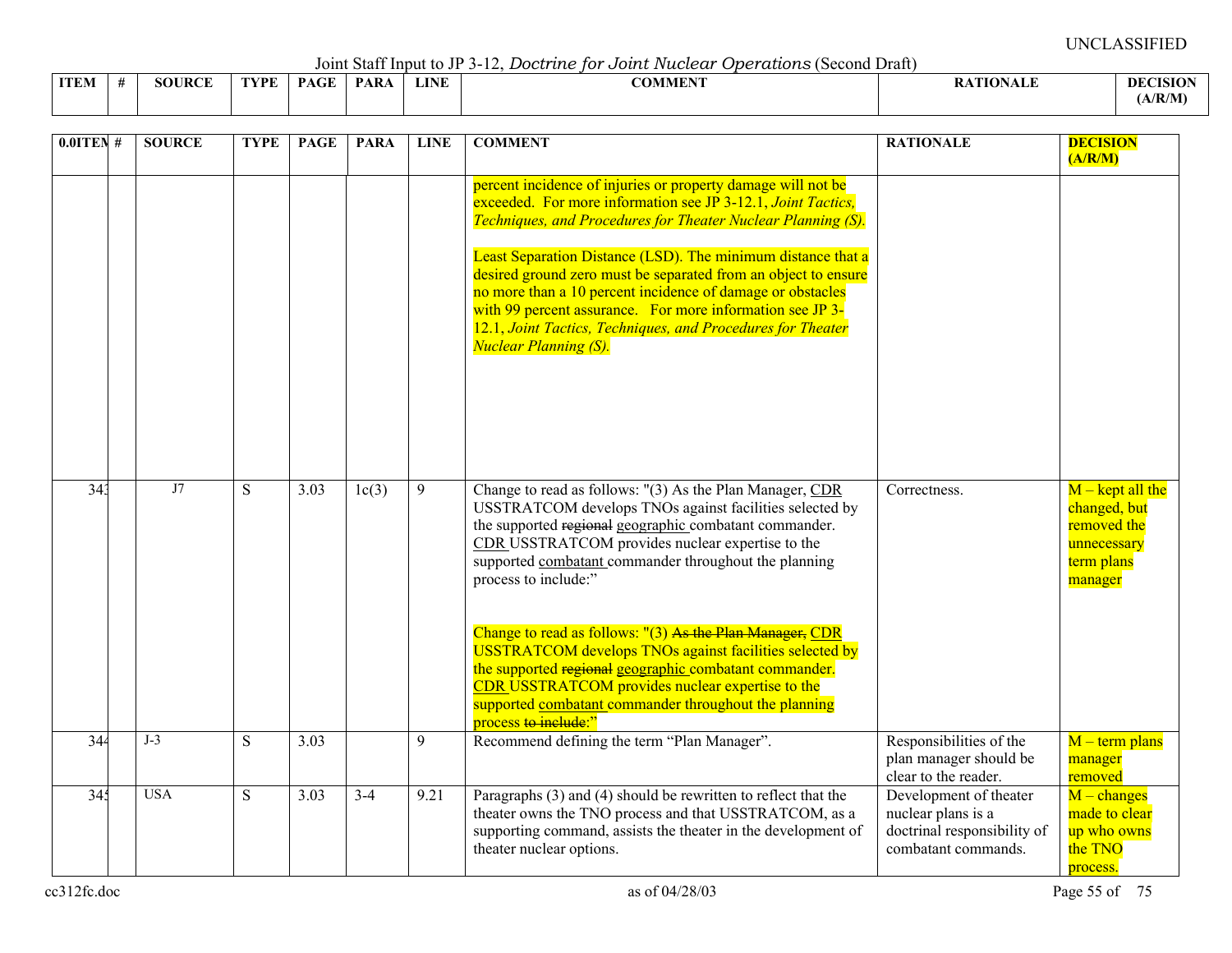Joint Staff Input to JP 3-12, *Doctrine for Joint Nuclear Operations* (Second Draft)

|             |                    |     |            |     |             | ---------------<br>.<br>------------ |                       |                    |
|-------------|--------------------|-----|------------|-----|-------------|--------------------------------------|-----------------------|--------------------|
| <b>ITEM</b> | <b>JRCE</b><br>šОt | VDE | $\sqrt{ }$ | PAR | <b>LINE</b> | <b>COMMENT</b>                       | <b>TARTA</b><br>"NALL | DEC<br><b>ISIO</b> |
|             |                    |     |            |     |             |                                      |                       | (A/R/M)            |

| $0.0$ ITEN #    | <b>SOURCE</b> | <b>TYPE</b>  | <b>PAGE</b> | <b>PARA</b>     | <b>LINE</b> | <b>COMMENT</b>                                                                                                                                                                                                                                                                | <b>RATIONALE</b>                                                                                                                                                                                                                                | <b>DECISION</b><br>(A/R/M)                                                                                                                                                          |
|-----------------|---------------|--------------|-------------|-----------------|-------------|-------------------------------------------------------------------------------------------------------------------------------------------------------------------------------------------------------------------------------------------------------------------------------|-------------------------------------------------------------------------------------------------------------------------------------------------------------------------------------------------------------------------------------------------|-------------------------------------------------------------------------------------------------------------------------------------------------------------------------------------|
| 346             | $J-3$         | M            | 3.03        |                 | 9.23        | Recommend moving these subparagraphs to paragraph 3.a.(2)<br>in the Planning portion of Chapter III.                                                                                                                                                                          | These subparagraphs<br>assign responsibilities for<br>planning to<br><b>USSTRATCOM</b> and<br>should not appear as a<br>subparagraph to "nuclear<br>weapons use".                                                                               | M - Paragraph<br>slightly<br>changed to<br>spend less time<br>on<br><b>STRATCOM's</b><br>responsibilities.<br>However, the<br>info is needed<br>in the context of<br>the paragraph. |
| 34 <sup>7</sup> | <b>CADD</b>   | A            | 3.03        | (3)             | 10          | Change to read as follows: " by the supported geographical<br>combatant commander.                                                                                                                                                                                            | Consistency with other<br>geographical combatant<br>commanders.                                                                                                                                                                                 | $A$ – changed in<br>above comment                                                                                                                                                   |
| 348             | <b>USA</b>    | $\mathbf{A}$ | 3.03        | (3)             | 10          | Change to read as follows: " by the supported geographical<br>combatant commander.                                                                                                                                                                                            | Consistency with other<br>geographical combatant<br>commanders.                                                                                                                                                                                 | $A$ – changed in<br>above comment                                                                                                                                                   |
| 349             | J3612         | ${\bf S}$    | 3.03        | 1c <sub>3</sub> | 10.19       | USSTRATCOM provides nuclear expertise to the supported<br>combatant commander throughout the planning process. to<br>include:<br>(a) Preparing the WHISKEY message.<br>(b) Developing the TNO.<br>(e) Drafting the ROMEO message.<br>(d) Conducting required TNO maintenance. | While factually correct,<br>this paragraph is the only<br>place where the<br>WHISKEY and ROMEO<br>messages, and the concept<br>of TNO maintenance, are<br>addressed, and will<br>probably confuse the<br>reader rather than provide<br>clarity. | $\overline{\mathbf{A}}$                                                                                                                                                             |
| 35 <sub>0</sub> | <b>USAF</b>   | A            | 3.03        |                 | 11.19       | Delete the subparagraphs a-d-include:<br>(a)Preparing the WHISKEY message.<br>(b) Developing the TNO.<br>© Drafting the ROMEO message.<br>(d) Conducting required TNO maintenance.                                                                                            | Paragraphs offer no<br>relevant datain fact, the<br>paragraph begs for more<br>detailed information                                                                                                                                             | $A$ – same as<br>above                                                                                                                                                              |
| $\overline{35}$ | $J-3$         | S            | 3.03        |                 | 13.17       | Recommend deleting references to WHISKEY and ROMEO<br>messages and replacing both lines with, "(a) Preparing<br>Emergency Action Messages."                                                                                                                                   | Eliminates requirement to<br>define classified terms.                                                                                                                                                                                           | $A$ – same as<br>above                                                                                                                                                              |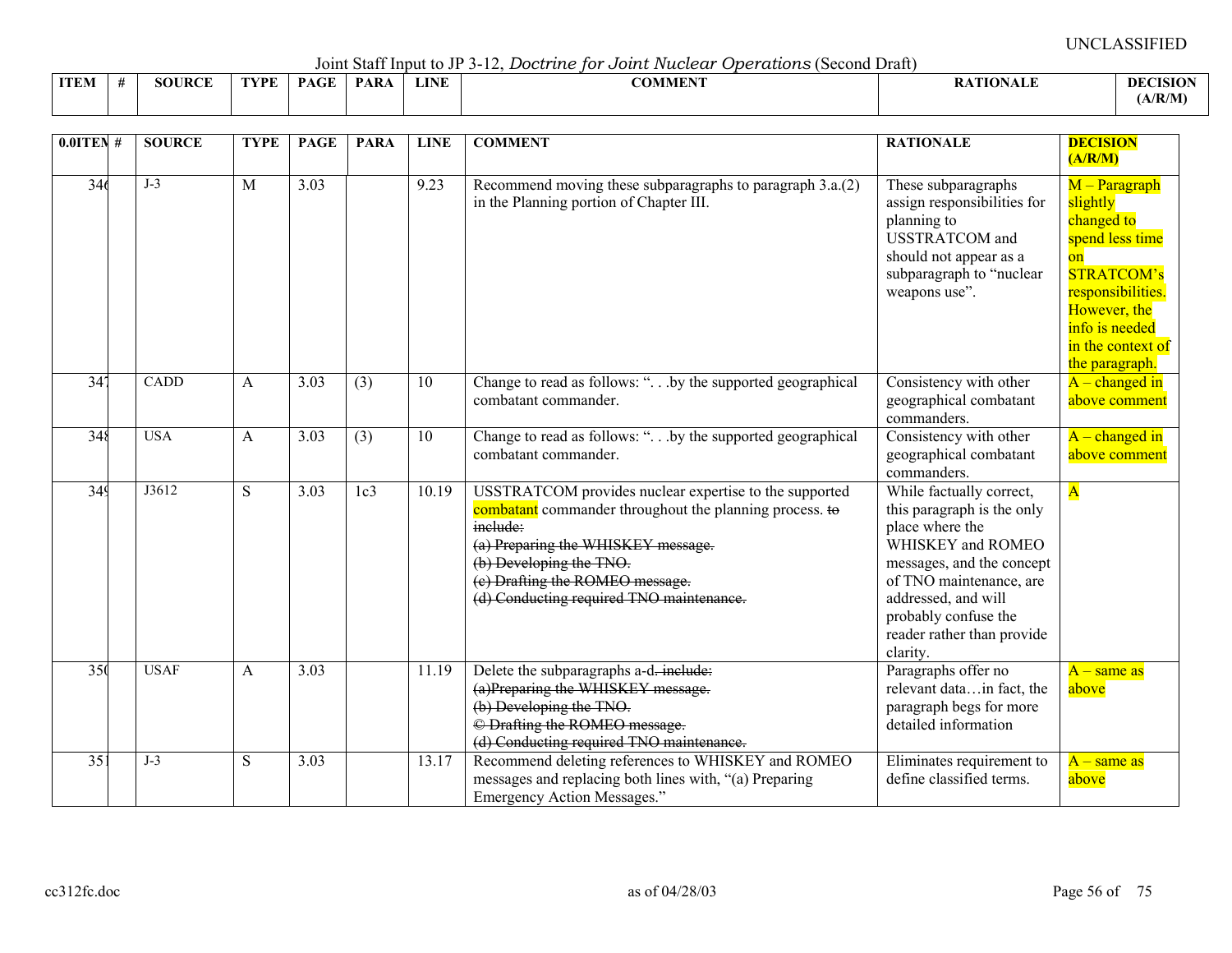Joint Staff Input to JP 3-12, *Doctrine for Joint Nuclear Operations* (Second Draft)

|             |               |      |             | $\sim$ 0.11.0 $\sim$ 0.00 11.1 $\sim$ 0.00 0.10 0.10 $\sim$ |             | $\sim$ $\sim$ $\sim$ $\sim$ $\sim$ $\sim$<br>. |                |                 |
|-------------|---------------|------|-------------|-------------------------------------------------------------|-------------|------------------------------------------------|----------------|-----------------|
| <b>ITEM</b> | <b>SOURCE</b> | TVDF | $P_{\rm A}$ | <b>PARA</b>                                                 | <b>LINE</b> | <b>COMMENT</b>                                 | ATION1<br>™AL∟ | <b>DECISION</b> |
|             |               |      |             |                                                             |             |                                                |                | (A/R/M)         |

| $0.0$ ITEN#     |    | <b>SOURCE</b>   | <b>TYPE</b>  | <b>PAGE</b> | <b>PARA</b> | <b>LINE</b>        | <b>COMMENT</b>                                                                                                                                                                                                                                                                                       | <b>RATIONALE</b>                                                                                                                   | <b>DECISION</b>                                                                                                                                                                                                            |
|-----------------|----|-----------------|--------------|-------------|-------------|--------------------|------------------------------------------------------------------------------------------------------------------------------------------------------------------------------------------------------------------------------------------------------------------------------------------------------|------------------------------------------------------------------------------------------------------------------------------------|----------------------------------------------------------------------------------------------------------------------------------------------------------------------------------------------------------------------------|
| 352             |    | 41 USJFCOM      | A            | 3.03        |             | 13.19              | Delete subparagraphs a-d.                                                                                                                                                                                                                                                                            | Clarity. These paragraphs<br>offer no relevant data and<br>required further detailed<br>information for them to be<br>relevant.    | (A/R/M)<br>$A$ – same as<br>above                                                                                                                                                                                          |
| 35 <sup>3</sup> | 42 | <b>USJFCOM</b>  | S            | 3.03        |             | 18                 | <b>Comment:</b> Given that SACEUR could potentially make this<br>request, what is USSTRATCOM's role in the EUCOM theater<br>since USSTRATCOM EAPs are not used?                                                                                                                                      |                                                                                                                                    | $A -$ Specifics of<br>the process<br>have been<br>removed.<br>Additionally, a<br>note was added<br>regarding the<br>unique<br><b>EUCOM</b><br>relationship.<br>Can not go<br>much further in<br>depth in an<br>unclass pub |
| 354             |    | J7              | S            | 3.03        | 1c(4)       | $\overline{21}$    | Change to read as follows: "(4) CDR USSTRATCOM will<br>coordinate all supporting component and combat support<br>agency actions necessary and assist the supported combatant<br>commander in understanding the effects, employment<br>procedures, capabilities, and limitations of nuclear weapons." | Correctness.                                                                                                                       | ${\bf A}$                                                                                                                                                                                                                  |
| 355             |    | <b>STRATCOM</b> | $\mathbf{M}$ | 3.03        |             | 24                 | Add the attached section 2. Theater Nuclear Support Forces<br>Renumber remaining sections in chapter 3                                                                                                                                                                                               | Answer's questions about<br>theater assets, specifically<br>addresses DCA                                                          | $\overline{\mathbf{A}}$                                                                                                                                                                                                    |
| 356             |    | J7              | S            | 3.03        | 2a(1)       | $\overline{38}$    | Change to read as follows: "CDR USSTRATCOM provides<br>the supported geographic combatant commander the firebreak<br>authority for the expenditure of nuclear weapons following<br>Presidential authorization."                                                                                      | Correctness.                                                                                                                       | $\overline{\mathbf{A}}$                                                                                                                                                                                                    |
| 35'             |    | $J-3$           | S            | 3.03        |             | 38.39              | "USSTRATCOM provides the GCC the authority for the<br>expenditure of nuclear" USSTRATCOM provides the<br>technical means to pass the authorization, but are not in the<br>chain of command.                                                                                                          | Clarity. As stated the<br>reader would be lead to<br>believe USSTRATCOM<br>has go/no-go authority in<br>theater nuclear execution. | $M$ – Changed in<br><b>USFK</b><br>comment.                                                                                                                                                                                |
| 358             |    | <b>USFK</b>     | M            | 3.03        | 2.a.1       | $\overline{38.40}$ | Change last sentence to, "USSTRATCOM relays through a<br>secure communications channel to the supported geographic<br>combatant commanders the authority for the expenditure of                                                                                                                      | <b>USSTRATCOM</b> relays<br>the authorization message<br>from the president to the                                                 | $\overline{\mathbf{A}}$                                                                                                                                                                                                    |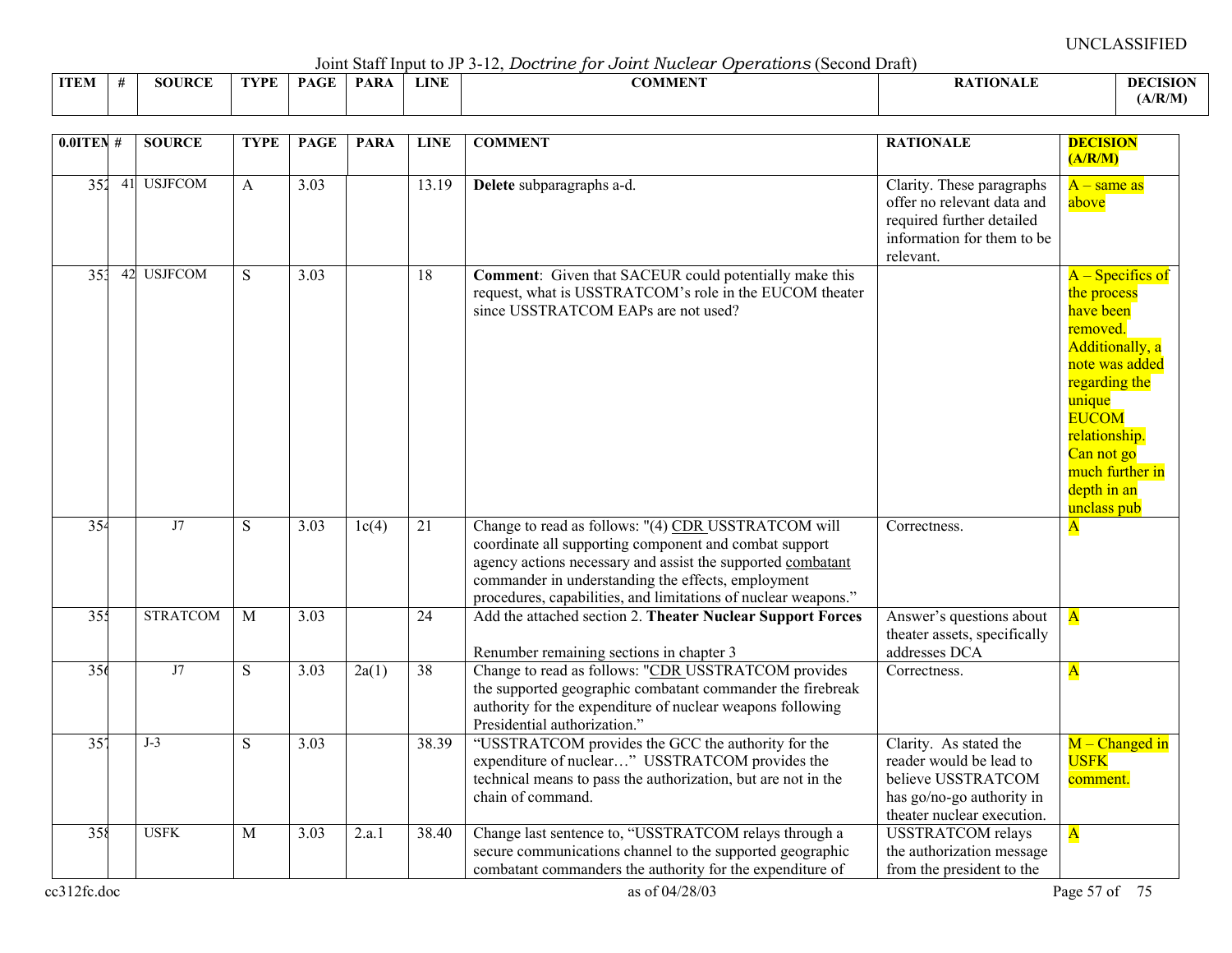Joint Staff Input to JP 3-12, *Doctrine for Joint Nuclear Operations* (Second Draft)

|             |               |      |             | $\sim$ 0.11.0 $\sim$ 0.00 11.1 $\sim$ 0.00 0.10 0.10 $\sim$ |             | $\sim$ $\sim$ $\sim$ $\sim$ $\sim$ $\sim$<br>. |                |                 |
|-------------|---------------|------|-------------|-------------------------------------------------------------|-------------|------------------------------------------------|----------------|-----------------|
| <b>ITEM</b> | <b>SOURCE</b> | TVDF | $P_{\rm A}$ | <b>PARA</b>                                                 | <b>LINE</b> | <b>COMMENT</b>                                 | ATION1<br>™AL∟ | <b>DECISION</b> |
|             |               |      |             |                                                             |             |                                                |                | (A/R/M)         |

| $0.01$ TEN #    | <b>SOURCE</b>   | <b>TYPE</b>    | <b>PAGE</b> | <b>PARA</b>        | <b>LINE</b>             | <b>COMMENT</b>                                                                                                                                                                                                                                                                                                                        | <b>RATIONALE</b>                                                                                                                                                                                       | <b>DECISION</b><br>(A/R/M)                                                                                                                           |
|-----------------|-----------------|----------------|-------------|--------------------|-------------------------|---------------------------------------------------------------------------------------------------------------------------------------------------------------------------------------------------------------------------------------------------------------------------------------------------------------------------------------|--------------------------------------------------------------------------------------------------------------------------------------------------------------------------------------------------------|------------------------------------------------------------------------------------------------------------------------------------------------------|
|                 |                 |                |             |                    |                         | nuclear weapons following Presidential authorization."                                                                                                                                                                                                                                                                                | supported combatant<br>commander, he does not<br>provide the authority.                                                                                                                                |                                                                                                                                                      |
| 359             | <b>USA</b>      | M              | 3.03        | $\overline{2.a.1}$ | 40                      | Add the following sentence "Command and control and<br>coordination must be flexible enough to allow the theater<br>commander to strike time-sensitive targets such as missile<br>launch platforms. Procedures must be well rehearsed so as to<br>compress the time required between the decision to strike and<br>the actual strike. | Doctrine. Emphasizes the<br>necessity to develop and<br>rehearse command,<br>control and coordination<br>procedures so as to allow<br>the capability to strike<br>fleeting, time-sensitive<br>targets. | $\overline{\mathbf{A}}$                                                                                                                              |
| 360             | <b>STRATCOM</b> | S              | 3.03        |                    | 41                      | Add the following note at the end of $(1)$ .<br>"Note that EUCOM has a unique nuclear command and<br>control relationship with Supreme Headquarters Allied Powers<br>Europe."                                                                                                                                                         |                                                                                                                                                                                                        | $\mathbf{A}$                                                                                                                                         |
| $\overline{36}$ | J7              | S              | 3.04        |                    | Photo                   | Change to read as follows: "Theater nuclear support is<br>thoroughly coordinated among CDR USSTRATCOM, the<br>Services components, and the geographic combatant<br>commander to ensure unity of effort."                                                                                                                              | Consistency with the text.                                                                                                                                                                             | $\overline{\mathbf{A}}$                                                                                                                              |
| 362             | <b>USN</b>      | S              | 3.04        |                    | Photo                   | Delete photo and caption.                                                                                                                                                                                                                                                                                                             | No value added to section<br>content.<br>Limited relation between<br>photo and caption.                                                                                                                | $M$ – changed<br>caption slightly<br>to make more<br>pertinent.                                                                                      |
| $\overline{36}$ | <b>USA</b>      | A              | 3.04        | $\overline{(2)}$   | $\overline{2}$          | Replace the word "component" with the word "combatant".                                                                                                                                                                                                                                                                               | Administrative/clarity.                                                                                                                                                                                | $\overline{A}$ – same as<br>above                                                                                                                    |
| 364             | $J-3$           | ${\bf S}$      | 3.04        |                    | $\overline{2}$          | Replace the word "component" with "combatant"                                                                                                                                                                                                                                                                                         | Doctrine.                                                                                                                                                                                              | $\overline{\mathbf{A}}$                                                                                                                              |
| 36.             | J7              | $\overline{S}$ | 3.04        | 2a(2)              | $\overline{2}$          | Change to read as follows: "The US element component<br>commander in a multinational command provides guidance<br>and publishes directives on the use of nuclear weapons by US<br>forces in such commands."                                                                                                                           | Consistency with JP 0-2,<br>Chapter III, para 16c.                                                                                                                                                     | $M$ – changed to<br>combatant<br>commander iaw<br>below comment                                                                                      |
| 366             | <b>USA</b>      | S              | 3.04        | $\mathbf b$ .      | 12.01<br>$\overline{7}$ | Recommend not deleting the discussion of the services<br>capabilities                                                                                                                                                                                                                                                                 | Provides the reader with<br>data he/she may not have<br>from other sources.                                                                                                                            | $R$ – Original<br><b>JFCOM</b><br>comment;<br>original text<br><i>implies that</i><br>components<br>would routinely<br>coordinate<br>nuclear support |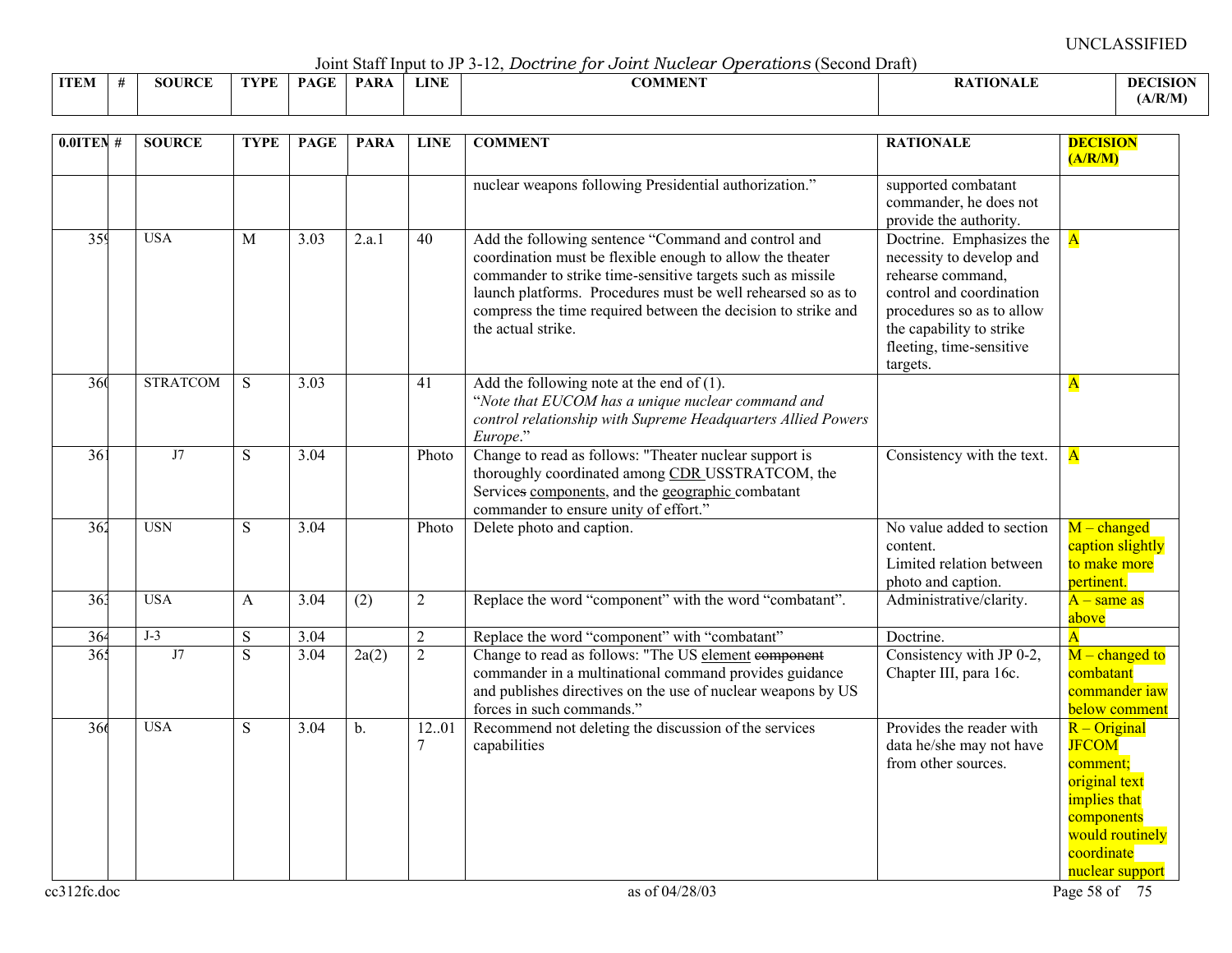Joint Staff Input to JP 3-12, *Doctrine for Joint Nuclear Operations* (Second Draft)

|             | $\frac{1}{2}$ . The contract of $\frac{1}{2}$ is the contract of $\frac{1}{2}$ is the second of $\frac{1}{2}$<br>o o o ciudico i o contra Diani |               |      |             |             |             |         |          |                |  |  |  |  |  |
|-------------|-------------------------------------------------------------------------------------------------------------------------------------------------|---------------|------|-------------|-------------|-------------|---------|----------|----------------|--|--|--|--|--|
| <b>ITEM</b> |                                                                                                                                                 | <b>SOURCE</b> | TVDF | <b>DACE</b> | <b>PARA</b> | <b>LINE</b> | COMMENT | TIANAI E | <b>DECISIO</b> |  |  |  |  |  |
|             |                                                                                                                                                 |               |      |             |             |             |         |          | (A/R/M)        |  |  |  |  |  |

| $0.0$ ITEN# | <b>SOURCE</b> | <b>TYPE</b>  | <b>PAGE</b> | <b>PARA</b>    | <b>LINE</b> | <b>COMMENT</b>                                                                                                                                                                                                                                                                                                                                                                                                                                                                                                                                                                                                                                                                                                                          | <b>RATIONALE</b>                                                            | <b>DECISION</b><br>(A/R/M)                                                                                                                                                                                                                                                                                |
|-------------|---------------|--------------|-------------|----------------|-------------|-----------------------------------------------------------------------------------------------------------------------------------------------------------------------------------------------------------------------------------------------------------------------------------------------------------------------------------------------------------------------------------------------------------------------------------------------------------------------------------------------------------------------------------------------------------------------------------------------------------------------------------------------------------------------------------------------------------------------------------------|-----------------------------------------------------------------------------|-----------------------------------------------------------------------------------------------------------------------------------------------------------------------------------------------------------------------------------------------------------------------------------------------------------|
|             |               |              |             |                |             |                                                                                                                                                                                                                                                                                                                                                                                                                                                                                                                                                                                                                                                                                                                                         |                                                                             | with each other.<br>The ensuing<br>discussion on<br>coordination<br>channels is no<br>different than it<br>would be for<br>any other type<br>of support.                                                                                                                                                  |
| 367         | CADD          | <sub>S</sub> | 3.04        | $b$ .          | 12.17       | Recommend not deleting the discussion of the services<br>capabilities                                                                                                                                                                                                                                                                                                                                                                                                                                                                                                                                                                                                                                                                   | Provides the reader with<br>data he/she may not have<br>from other sources. | $R - Original$<br><b>JFCOM</b><br>comment;<br>original text<br>implies that<br>components<br>would routinely<br>coordinate<br>nuclear support<br>with each other.<br>The ensuing<br>discussion on<br>coordination<br>channels is no<br>different than it<br>would be for<br>any other type<br>of support. |
| 368         | J7            | S            | 3.04        | 2 <sub>b</sub> | 17          | Change to read as follows: "When preparing nuclear support<br>plans, CDR USSTRATCOM coordinates with supporting<br>Service components and the geographic combatant commander<br>to avoid fratricide and promote unity of effort.<br>USSTRATCOM planners require input from Service experts<br>on the theater or joint task force staffs to ensure appropriate<br>weapon yields, delivery methods, and safe delivery routing.<br>Targeting conflicts are resolved with direct consultations<br>between the supporting and supported combatant commander's<br>staffs. CDR USSTRATCOM will deploy a Theater Planning<br>Response Cell (TPRC) familiar with the theater to provide<br>nuclear planning and CBRN weapons expertise. The TPRC | Correctness.                                                                | $\overline{\mathbf{A}}$                                                                                                                                                                                                                                                                                   |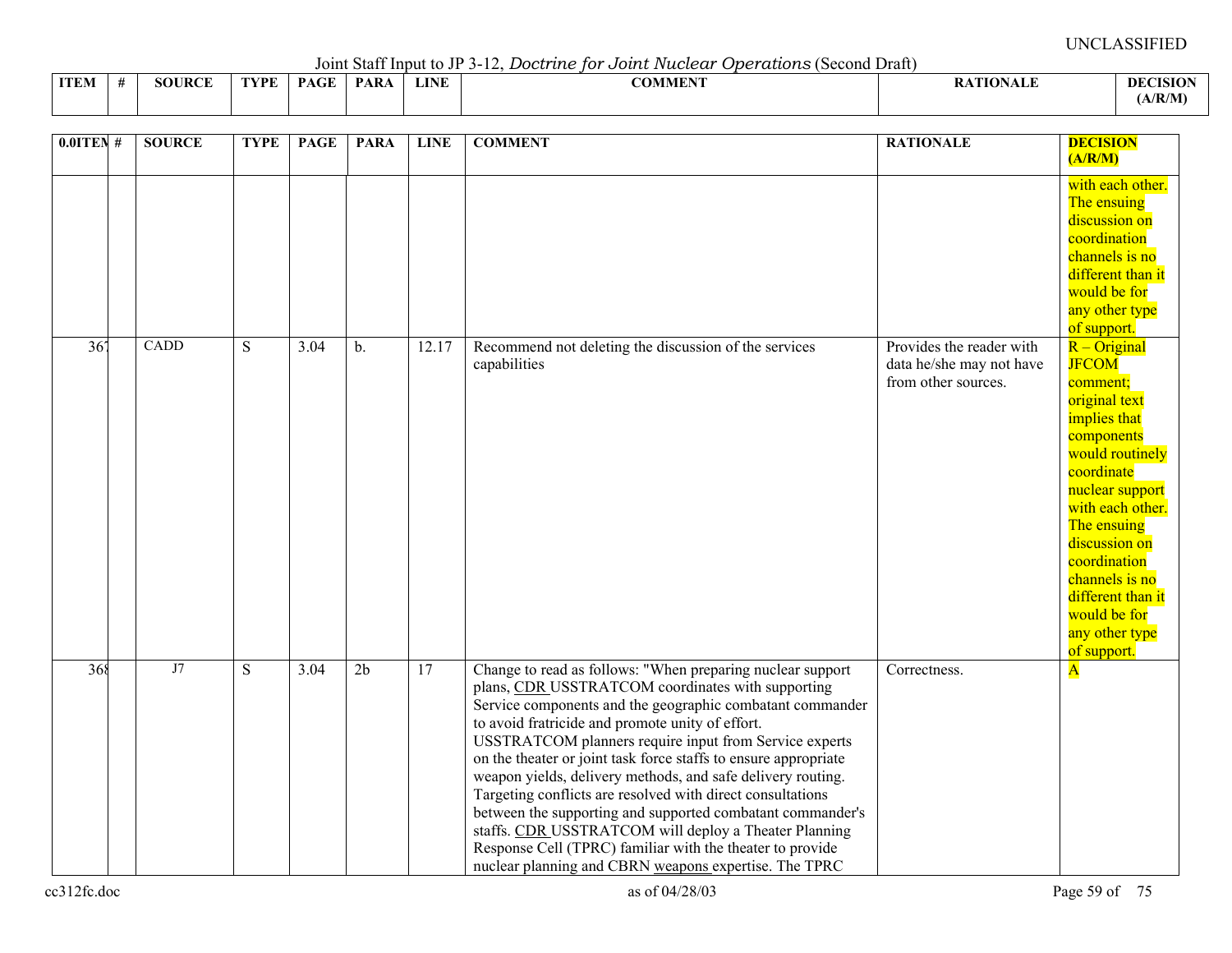Joint Staff Input to JP 3-12, *Doctrine for Joint Nuclear Operations* (Second Draft)

|             |               |      |     |             |             | - - - - - - -<br>---------------<br>--------- |                  |             |
|-------------|---------------|------|-----|-------------|-------------|-----------------------------------------------|------------------|-------------|
| <b>ITEM</b> | IIDCE<br>80 H | TVPF | D A | <b>PARA</b> | <b>LINE</b> | COLEMAN 19<br>OMME                            | TIAN<br>17 L L L | :ISIO<br>Dŀ |
|             |               |      |     |             |             |                                               |                  | √R/M        |

| $0.01$ TEN #    | <b>SOURCE</b> | <b>TYPE</b>  | <b>PAGE</b> | <b>PARA</b> | <b>LINE</b> | <b>COMMENT</b>                                                                                                                                                                                                                                                                                                                                                                                                                                                                                                           | <b>RATIONALE</b>                                                                                             | <b>DECISION</b><br>(A/R/M)                                              |
|-----------------|---------------|--------------|-------------|-------------|-------------|--------------------------------------------------------------------------------------------------------------------------------------------------------------------------------------------------------------------------------------------------------------------------------------------------------------------------------------------------------------------------------------------------------------------------------------------------------------------------------------------------------------------------|--------------------------------------------------------------------------------------------------------------|-------------------------------------------------------------------------|
|                 |               |              |             |             |             | will include provide a consequence of execution and hazard<br>prediction analysis to the supported combatant commander.<br>The consequence of execution analysis provides the decision<br>maker with an estimate of collateral effects during the<br>expenditure of nuclear weapons."                                                                                                                                                                                                                                    |                                                                                                              |                                                                         |
| 369             | $J-3$         | S            | 3.04        |             | 17          | Replace "When preparing" with "When assisting in the<br>preparation of"                                                                                                                                                                                                                                                                                                                                                                                                                                                  | Geographical Combatant<br>Commanders have the<br>responsibility to prepare<br>theater nuclear plans.         | $\overline{\mathbf{A}}$                                                 |
| 37(             | $J-3$         | S            | 3.04        |             | 23          | Change to read, "USSTRATCOM will deploy a Theater<br>Planning Response Cell (TPRC), familiar with the theater, to<br>the supported combatant commander to provide nuclear<br>planning and WMD expertise."                                                                                                                                                                                                                                                                                                                | Clarifies the deployment<br>location of the TPRC.                                                            | $\overline{\mathbf{A}}$                                                 |
| 371             | <b>USMC</b>   | S            | 3.04        |             | 23          | Change to read: "will deploy a Ttheater Pplanning<br>Rresponse Gcell (TPRC)"                                                                                                                                                                                                                                                                                                                                                                                                                                             | Terms are not capitalized<br>in this usage.                                                                  | $M - TPRCs$<br>renamed. New<br>name properly<br>capitalized             |
| 372             | <b>USFK</b>   | $\mathbf{A}$ | 3.05        | 2.b         | -1          | The TPRC will provide consequence of execution and hazard<br>prediction analysis to the supported commander.                                                                                                                                                                                                                                                                                                                                                                                                             | Language usage, the<br>TPRC is a group of<br>people who provide<br>products, they don't<br>include products. | $M$ – Changed in<br>above comment<br>that changed<br><b>TPRC</b> to SST |
| 37 <sup>3</sup> | $J-3$         | M            | 3.05        |             | 8.17        | Recommend revision of entire paragraph to clearly delineate<br>responsibilities for theater nuclear planning. Geographic<br>combatant commanders (or JFCs) are responsible for defining<br>theater objectives, selecting targets, and developing nuclear<br>plans required to support those objectives. USSTRATCOM is<br>a supporting combatant commander when it comes to<br>development of theater nuclear plans.                                                                                                      | Clarifies roles and<br>responsibilities.                                                                     | $\overline{\mathbf{A}}$                                                 |
|                 |               |              |             |             |             | Change to read, "<br>(1) Theater Planning. Geographic combatant commanders<br>are responsible for defining theater objectives and developing<br>nuclear plans required to support those objectives, including<br>selecting targets. CDR USSTRATCOM, as the supporting<br>combatant commander, provides detailed planning support to<br>meet theater strategy during crisis action, adaptive, and<br>deliberate planning. USSTRATCOM provides detailed<br>planning support to meet theater strategy during crisis action. |                                                                                                              |                                                                         |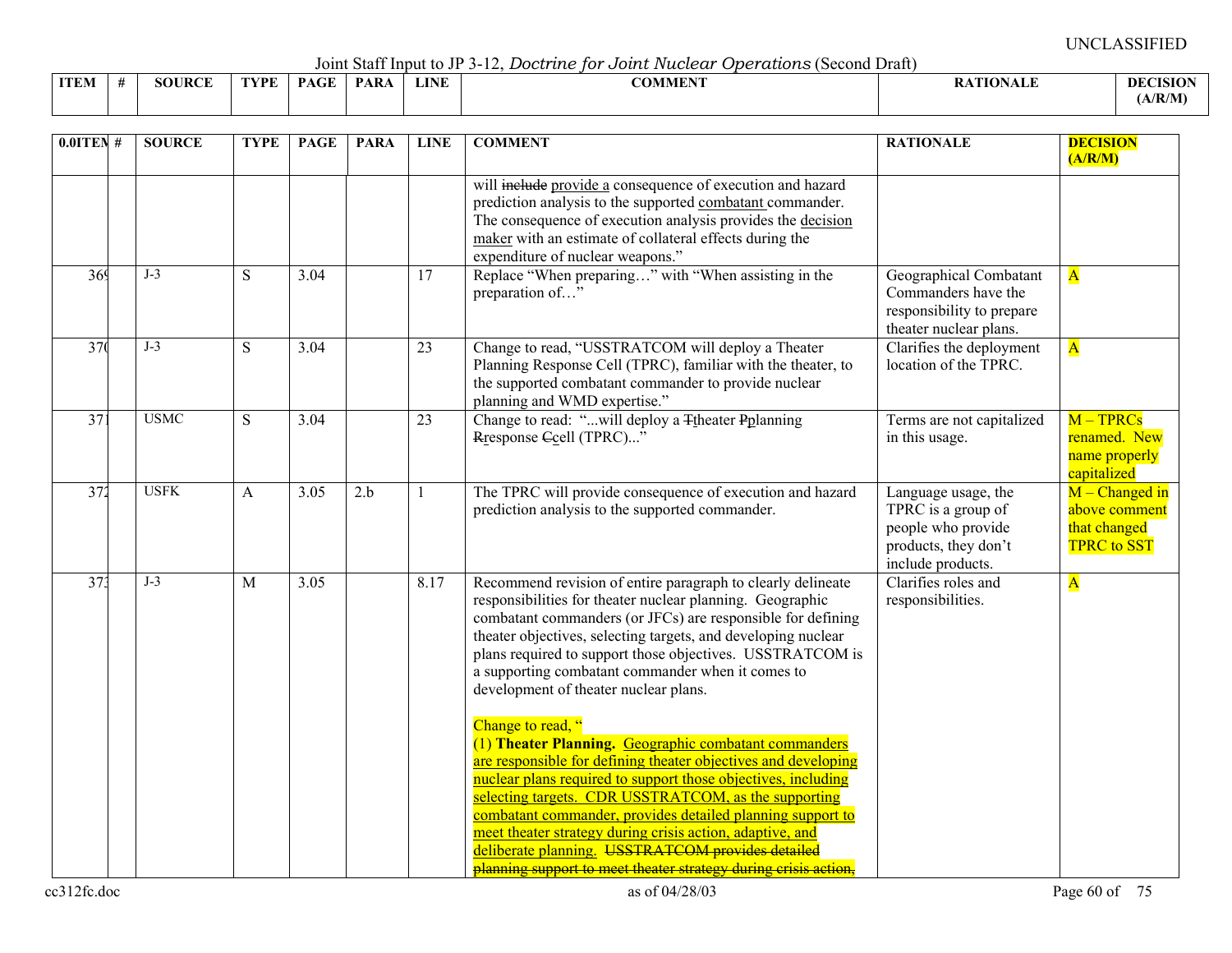Joint Staff Input to JP 3-12, *Doctrine for Joint Nuclear Operations* (Second Draft)

|      |               |            |      | .           |      | .              |                 |                 |
|------|---------------|------------|------|-------------|------|----------------|-----------------|-----------------|
| ITEM | <b>SOURCE</b> | $\neg$ vpf | PAGE | <b>PARA</b> | LINE | <b>COMMENT</b> | <b>ATIONALE</b> | <b>DECISION</b> |
|      |               |            |      |             |      |                |                 | (A/R/M)         |

| $0.01$ TEN #    | <b>SOURCE</b> | <b>TYPE</b> | <b>PAGE</b>       | <b>PARA</b>     | <b>LINE</b>     | <b>COMMENT</b>                                                                                                                                                                                                     | <b>RATIONALE</b>                                                                                                                                                                                                                                                        | <b>DECISION</b><br>(A/R/M)                                                                                                                                             |
|-----------------|---------------|-------------|-------------------|-----------------|-----------------|--------------------------------------------------------------------------------------------------------------------------------------------------------------------------------------------------------------------|-------------------------------------------------------------------------------------------------------------------------------------------------------------------------------------------------------------------------------------------------------------------------|------------------------------------------------------------------------------------------------------------------------------------------------------------------------|
|                 |               |             |                   |                 |                 | adaptive, and deliberate planning. All theater nuclear"                                                                                                                                                            |                                                                                                                                                                                                                                                                         |                                                                                                                                                                        |
| 374             | J7            | A           | $\overline{3.05}$ | $\overline{3a}$ | 11              | Change to read as follows: " combatant commanders,<br>initiates crisis action planning (CAP) procedures contained                                                                                                  | Acronym does not meet<br>guidelines; single<br>occurrence does not<br>warrant acronym use.                                                                                                                                                                              | $\overline{\mathbf{A}}$                                                                                                                                                |
| 375             | <b>USMC</b>   | A           | $\overline{3.05}$ | 3a.             | 12              | Delete (CAP).                                                                                                                                                                                                      | Consistency with JP 1-01.<br>Acronym is not in the<br>glossary. The term crisis<br>action planning is used<br>only twice, which would<br>mean the acronym would<br>be used only once.                                                                                   | $A - Same$ as<br>above                                                                                                                                                 |
| 376             | <b>USMC</b>   | ${\bf S}$   | 3.05              |                 | $\overline{12}$ | Change to read: "action planning (CAP) procedures"                                                                                                                                                                 | Only use of term, so no<br>acronym is used.                                                                                                                                                                                                                             | $A$ – same as<br>above                                                                                                                                                 |
| $\overline{37}$ | $J-3$         | M           | 3.05              |                 | 19              | Recommend revision of "Theater Planning" portion of the<br>chapter to expand on the responsibilities of the CJCS, Joint<br>Staff, Geographic Combatant Commander, USSTRATCOM,<br>and supporting commands/agencies. | Clarifies roles and<br>responsibilities.                                                                                                                                                                                                                                | $M$ – roles of<br><b>STRATCOM</b><br>and combatant<br>commander are<br>further<br>expanded on in<br>above<br>comment. The<br><b>JS</b> and CJCS's<br>roles are in 3.a. |
| 378             | J7            | S           | 3.05              | 3a(1)           | 19              | Change to read as follows: "(1) Theater Planning. CDR<br>USSTRATCOM provides detailed planning support to meet<br>theater strategy during crisis action, adaptive, and deliberate<br>planning."                    | Correctness.                                                                                                                                                                                                                                                            | $\overline{\mathbf{A}}$                                                                                                                                                |
| 379             | <b>USAF</b>   | S           | 3.05              |                 | 19.20           | Change to read: When tasked, USSTRATCOM provides<br>detailed planning support to meet theater strategy during crisis<br>action, adaptive, and deliberate planning.                                                 | STRATCOM's level of<br>involvement in theater<br>nuclear planning varies<br>between theaters. It is not<br>one-size fits all. JSCP<br>would task STRATCOM<br>as necessary based upon<br>resident theater expertise,<br>forces considered for use,<br>and other factors. | $\overline{\mathbf{A}}$                                                                                                                                                |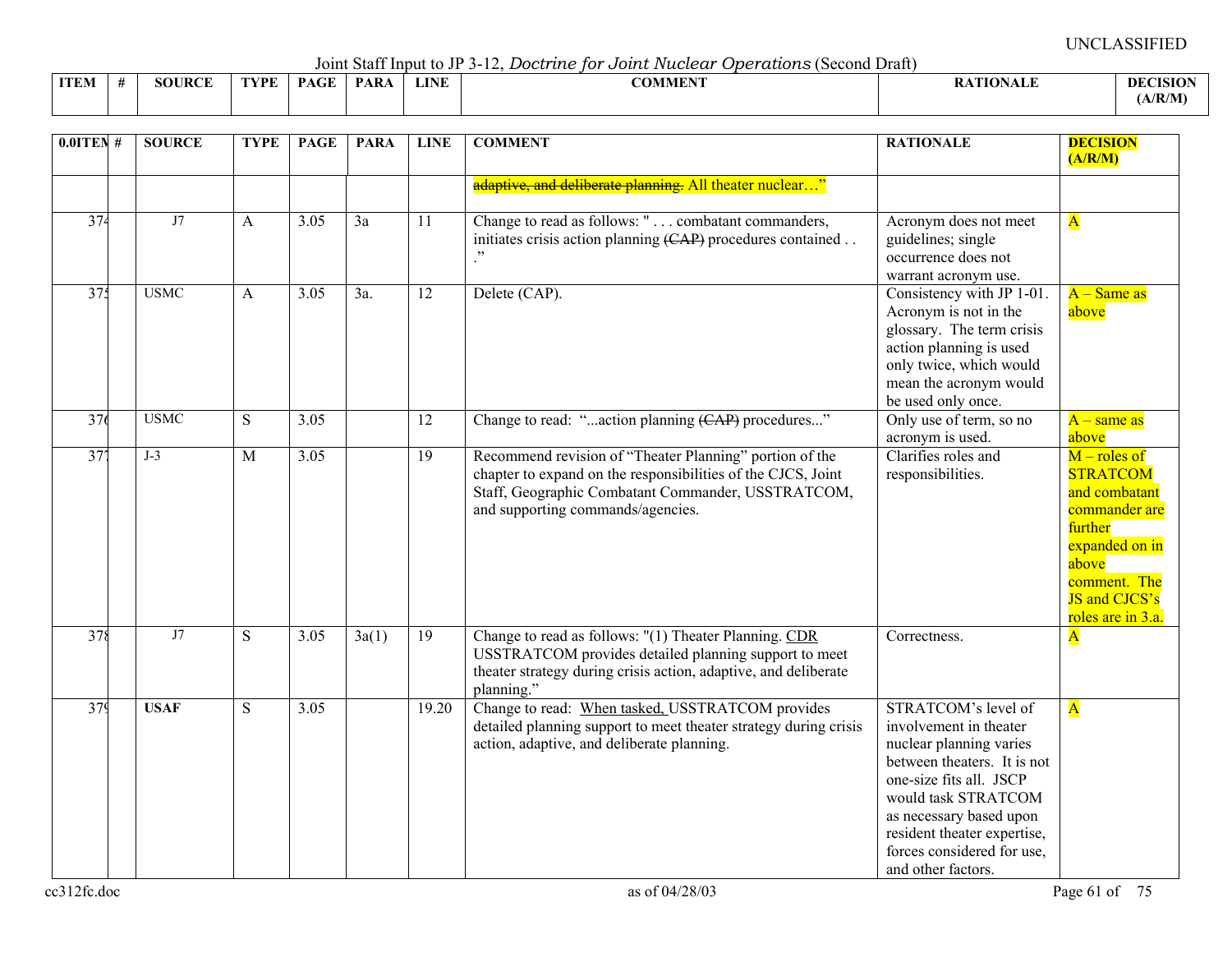Joint Staff Input to JP 3-12, *Doctrine for Joint Nuclear Operations* (Second Draft)

|             | $\sim$ 0.111.0 $\sim$ 0.000 11.1.1.1.0 0.0 0.0 0.1 0.1<br>--------------<br>.<br>---------------<br>----------- |     |      |             |     |      |                             |                 |                 |  |  |  |  |  |
|-------------|-----------------------------------------------------------------------------------------------------------------|-----|------|-------------|-----|------|-----------------------------|-----------------|-----------------|--|--|--|--|--|
| <b>ITEN</b> |                                                                                                                 | DAE | 7DF. | $P_{\rm A}$ | PAR | LINE | 001 <i>515015</i><br>:OMMEN | <b>ATIONALE</b> | <b>DECISION</b> |  |  |  |  |  |
|             |                                                                                                                 |     |      |             |     |      |                             |                 | (A/R/M)         |  |  |  |  |  |

| $0.0$ ITEN#        | <b>SOURCE</b>   | <b>TYPE</b> | <b>PAGE</b>       | <b>PARA</b> | <b>LINE</b>    | <b>COMMENT</b>                                                                                                                                                                                                                                                                                                                                                          | <b>RATIONALE</b>                                                                                                                                                                                                                                                 | <b>DECISION</b><br>(A/R/M)                              |
|--------------------|-----------------|-------------|-------------------|-------------|----------------|-------------------------------------------------------------------------------------------------------------------------------------------------------------------------------------------------------------------------------------------------------------------------------------------------------------------------------------------------------------------------|------------------------------------------------------------------------------------------------------------------------------------------------------------------------------------------------------------------------------------------------------------------|---------------------------------------------------------|
| 380                | <b>USFK</b>     | S           | 3.05              | 3.a.1       | 19.23          | (1) Theater Planning. All theater nuclear option planning<br>conducted by the geographic combatant commander follows<br>Joint Operation Planning and Execution System (JOPES).<br>USSTRATCOM provides detailed planning support to meet<br>theater strategy during crisis action, adaptive, and deliberate<br>planning.                                                 | The theater planners do<br>theater planning with<br>support from<br>STRATCOM, therefore<br>the first sentence should<br>discuss the theater<br>planners, not<br>STRATCOM. Discussion<br>is too focused on crisis<br>planning, and not on<br>deliberate planning. | M - Modified<br>in response to J-<br>3 comment<br>below |
| 38                 | J7              | A           | 3.05              | 3a(1)       | 21             | Change to read as follows: " follows prescribed Joint<br>Operation Planning and Execution System (JOPES) procedures<br>$\cdot$ $\cdot$ $\cdot$                                                                                                                                                                                                                          | Acronym does not meet<br>guidelines; single use<br>does not warrant acronym<br>use.                                                                                                                                                                              | $\overline{\mathbf{A}}$                                 |
| 382                | <b>USMC</b>     | A           | 3.05              | 3a(1)       | 21             | Delete (JOPES).                                                                                                                                                                                                                                                                                                                                                         | Consistency with JP 1-01.<br>Acronym is not in the<br>glossary. The term Joint<br>Operation Planning and<br>Execution System is used<br>only once, precluding the<br>use of an acronym.                                                                          | $A - same$ as<br>above                                  |
| 383                | <b>USMC</b>     | ${\bf S}$   | 3.05              |             | 21.22          | Change to read: "Execution System (JOPES) procedures"                                                                                                                                                                                                                                                                                                                   | Only use of term, so no<br>acronym is used.                                                                                                                                                                                                                      | $A$ – same as<br>above                                  |
| 384                | <b>USN</b>      | A           | 3.05              |             | 26             | Replace erisis action planning with CAP                                                                                                                                                                                                                                                                                                                                 | Acronym previously<br>established                                                                                                                                                                                                                                | $R - \arcsin \sqrt{m}$<br>removed                       |
| 385                | J7              | S           | $\overline{3.05}$ | 3a(2)       | 32             | Change to read as follows: "(2) As a supporting combatant<br>commander, Commander, USSTRATCOM, provides theater<br>planning support to the supported geographic combatant<br>commander through deployment of a <b>strategic support team</b><br>and detailed target analysis, development, weaponeering, and<br>mission planning/analysis as depicted in Figure III-1." | Completeness.                                                                                                                                                                                                                                                    | $M$ – same idea,<br>but TPRC<br>changed to<br>SST.      |
| 386                | <b>STRATCOM</b> | M           | 3.06              |             | Fig<br>$III-1$ | Under the "development" column, a bullet for "legal review"<br>should be added.                                                                                                                                                                                                                                                                                         | A legal review of<br>potential targets for<br>LOAC compliance is<br>required, and should be<br>noted in the process.                                                                                                                                             | $\overline{\mathbf{A}}$                                 |
| 387<br>cc312fc.doc | <b>EUCOM</b>    | ${\bf S}$   | 3.06              | (3)         | $\overline{2}$ | Comment: The paragraph mentions the importance of<br>successfully integrating nuclear and conventional forces.<br>as of 04/28/03                                                                                                                                                                                                                                        | Highlights the type of<br>conventional support                                                                                                                                                                                                                   | $M$ – sentence<br>added, but no<br>Page 62 of 75        |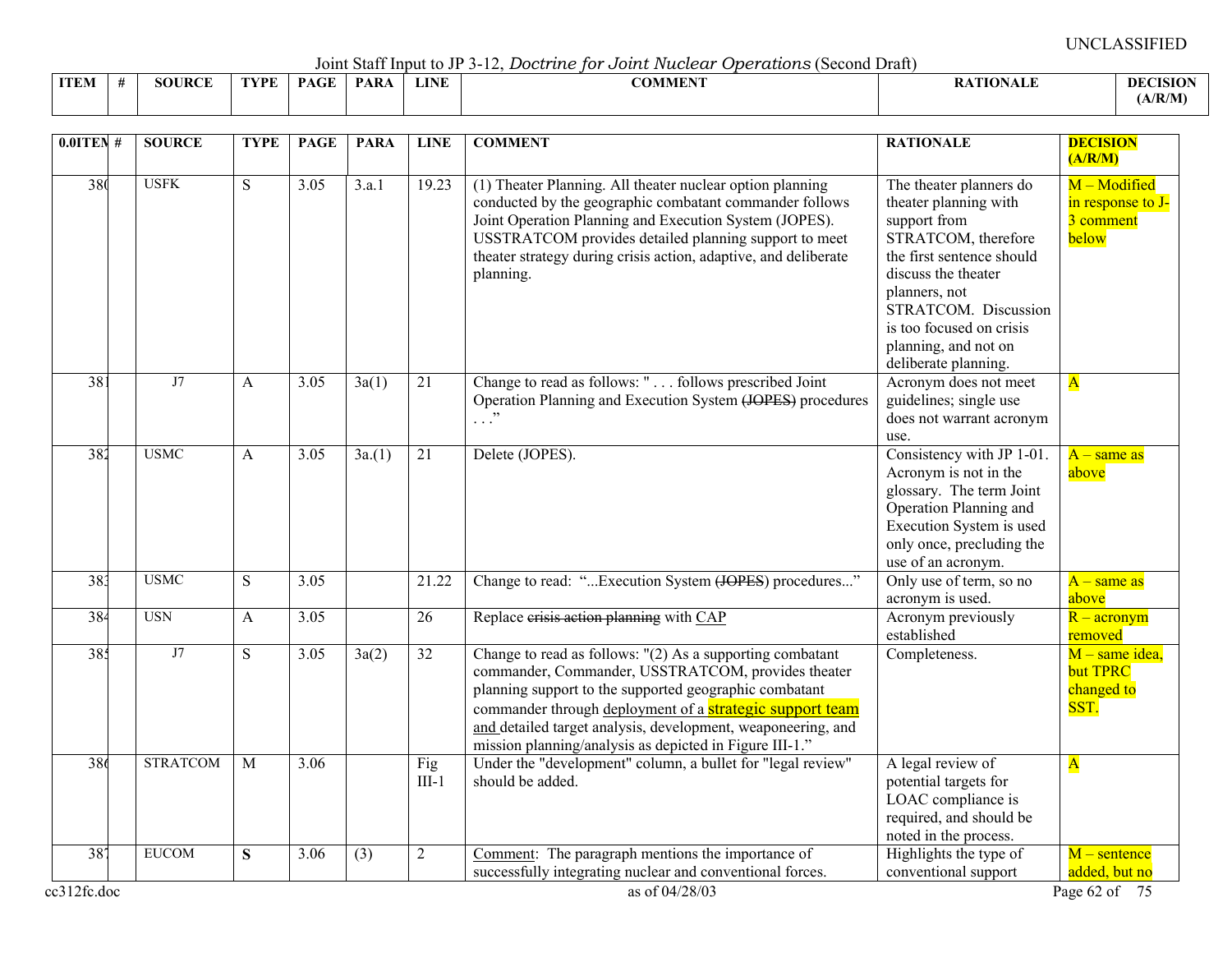Joint Staff Input to JP 3-12, *Doctrine for Joint Nuclear Operations* (Second Draft)

|             |        |      |             |            |             | .<br>---------------<br>. |                |                 |
|-------------|--------|------|-------------|------------|-------------|---------------------------|----------------|-----------------|
| <b>ITEM</b> | SOURCF | TVDE | <b>PAGE</b> | <b>PAR</b> | <b>LINE</b> | COMMUNIT<br>'')MME.       | <b>TIONALL</b> | <b>DECISION</b> |
|             |        |      |             |            |             |                           |                | (A/R/M)         |

| $0.0$ ITEN #    | <b>SOURCE</b> | <b>TYPE</b> | <b>PAGE</b> | <b>PARA</b>    | <b>LINE</b> | <b>COMMENT</b>                                                                                                                                                                                                                                                                                                                                                   | <b>RATIONALE</b>                                                                                                                                                                                                                                  | <b>DECISION</b><br>(A/R/M)                |
|-----------------|---------------|-------------|-------------|----------------|-------------|------------------------------------------------------------------------------------------------------------------------------------------------------------------------------------------------------------------------------------------------------------------------------------------------------------------------------------------------------------------|---------------------------------------------------------------------------------------------------------------------------------------------------------------------------------------------------------------------------------------------------|-------------------------------------------|
|                 |               |             |             |                |             | However, the nature of conventional support is only implied.<br>Recommended Change: Insert the following as the second<br>sentence of this paragraph: "Nuclear operations in the theater<br>may require a significant conventional support package that<br>addresses concerns such as aerial refueling <del>, ECM, CSAR,</del> and<br>nuclear weapons recovery." | required in a nuclear<br>operation.                                                                                                                                                                                                               | need to go so in<br>depth on<br>examples. |
| 388             | <b>USN</b>    | S           | 3.06        |                | 3.05        | Change as follows: Combatant commanders must comprehend<br>how nuclear and conventional forces interact and how nuclear<br>missions affect the conduct of the entire campaign plan and,<br>ultimately, theater strategy.                                                                                                                                         | Better verbiage<br>We are now talking<br>execution vice planning                                                                                                                                                                                  | $\mathbf A$                               |
| 389             | $J-3$         | A           | 3.06        |                | 4           | Change "affect" to "support"                                                                                                                                                                                                                                                                                                                                     | In theater operations,<br>nuclear weapons should<br>be planned to support the<br>campaign plan, hopefully<br>affecting it in a positive<br>way.                                                                                                   | $\mathbf{A}$                              |
| 390             | <b>USAF</b>   | S           | 3.06        |                | 8           | "Nuclear weapons and nuclear weapon<br>Change to read:<br>systems"                                                                                                                                                                                                                                                                                               | Geographic combatant<br>commanders have<br>discretion to use non-<br>nuclear weapons. Since<br>the first sentence of the<br>paragraph was deleted,<br>the context no longer<br>implies that the weapons<br>are nuclear. It needs to be<br>stated. | $\overline{\mathbf{A}}$                   |
| $\overline{39}$ | J7            | S           | 3.06        | 3 <sub>b</sub> | 8           | Change to read as follows: "Nuclear w Weapons and weapon<br>systems may be deployed into theaters, but geographic<br>combatant commanders have no authority to employ them until<br>specifically granted by the President."                                                                                                                                      | Clarity.                                                                                                                                                                                                                                          | $A -$ Accepted in<br>comment below        |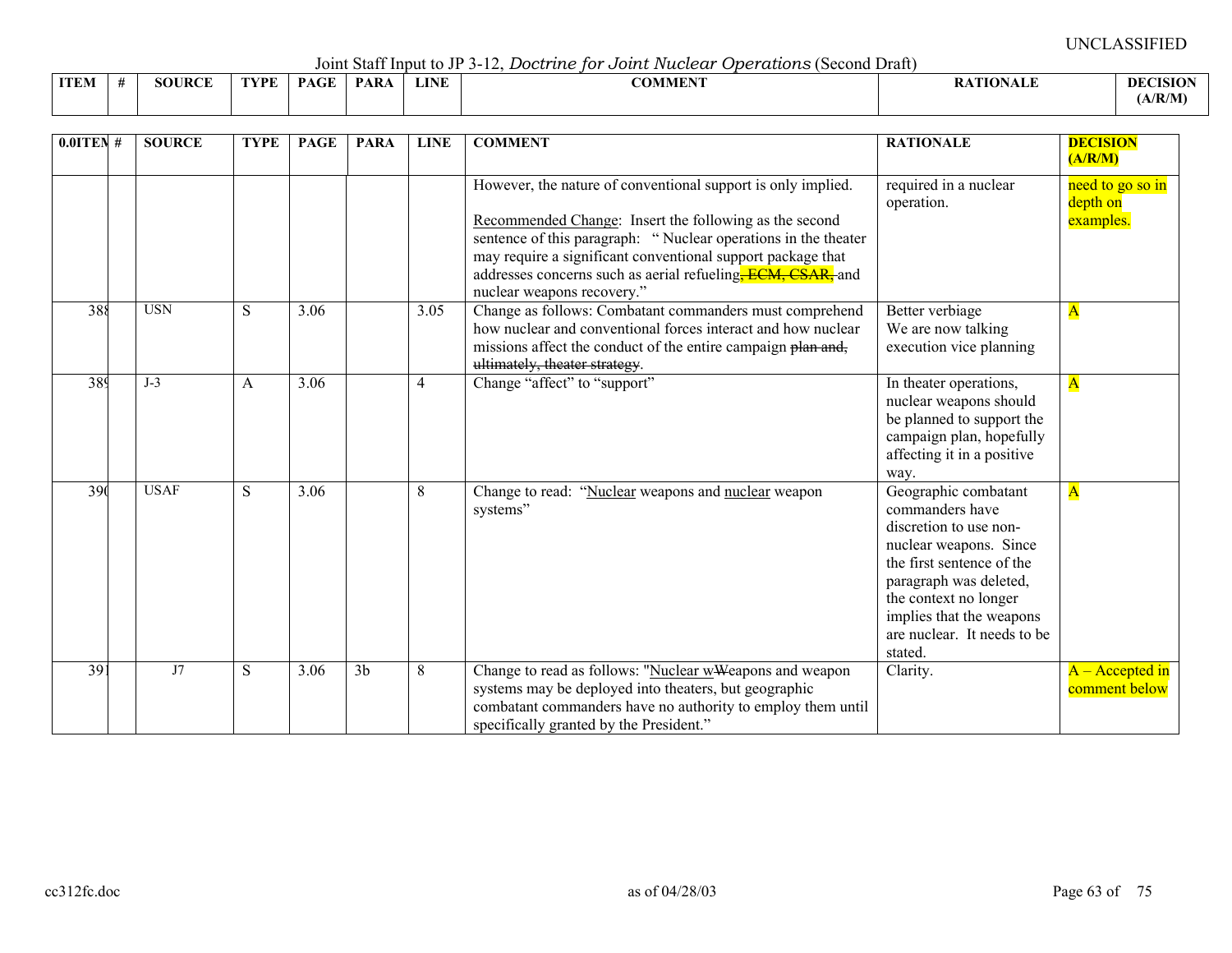Joint Staff Input to JP 3-12, *Doctrine for Joint Nuclear Operations* (Second Draft)

|              |  |     |     |            |             | _ _ _ _ _ . _ . _ . _<br>- - - - - - - - - -    |     |             |
|--------------|--|-----|-----|------------|-------------|-------------------------------------------------|-----|-------------|
| <b>TELEB</b> |  | VPF | D A | <b>PAR</b> | <b>LINE</b> | $\alpha$ $\alpha$ is in the $\alpha$<br>AUNIMEN | ALI | -DEC<br>48W |
|              |  |     |     |            |             |                                                 |     | (A/R/M)     |

| $0.01$ TEN #    | <b>SOURCE</b> | <b>TYPE</b>    | <b>PAGE</b> | <b>PARA</b>    | <b>LINE</b>     | <b>COMMENT</b>                                                                                                                                                                                                                                                                                                                                                                                                             | <b>RATIONALE</b>                                                                                                                                                                           | <b>DECISION</b><br>(A/R/M)                                                                                                                        |
|-----------------|---------------|----------------|-------------|----------------|-----------------|----------------------------------------------------------------------------------------------------------------------------------------------------------------------------------------------------------------------------------------------------------------------------------------------------------------------------------------------------------------------------------------------------------------------------|--------------------------------------------------------------------------------------------------------------------------------------------------------------------------------------------|---------------------------------------------------------------------------------------------------------------------------------------------------|
| 392             | 43 USJFCOM    | S.             | 3.06        |                | 13              | <b>Comment:</b> USSTRATCOM plans integrating DCA within the<br>various theaters are not very apparent to the units that may be<br>tasked to carry out these plans. How is US nuke doctrine<br>integrated into European theater plans for US DCA<br>employment?                                                                                                                                                             |                                                                                                                                                                                            | $M - a$ note was<br>added regarding<br>the unique<br><b>EUCOM</b><br>relationship.<br>Can not go<br>much further in<br>depth in an<br>unclass pub |
| $\overline{39}$ | <b>USMC</b>   | A              | 3.06        | 3b(2)          | 14              | Add a carriage return between subparagraphs (2) and (3).                                                                                                                                                                                                                                                                                                                                                                   | Format.                                                                                                                                                                                    | $\overline{\mathbf{A}}$                                                                                                                           |
| 394             | J7            | $\overline{S}$ | 3.07        | $\overline{4}$ | $\overline{17}$ | Change to read as follows: "4. Continued Operations on a After<br>Chemical, Biological, Radiological, or Nuclear Weapons Use"                                                                                                                                                                                                                                                                                              | "CBRN" has been used to<br>replace "WMD"<br>throughout the JP. WMD<br>is a noun. CBRN is an<br>adjective. What should<br>have been used is "CBRN<br>weapons."                              | R - CBRN has<br>been replaced<br>with WMD per<br><b>Joint Staff</b><br>recommendatio<br>n.                                                        |
| 395             | <b>USAF</b>   | A              | 3.07        | 4.a.           | 20.22           | Change first sentence to read: a. Beyond the effects of<br>nuclear weapons on the battlefield and the casualties caused by<br>CBRN weapons, they also can produce casualties from the<br>psychological stress and effect of their use. "The effects of<br>nuclear weapons on the battlefield and the casualties caused by<br>WMD weapons can produce casualties from the psychological<br>stress and effect of their use." | Readability.                                                                                                                                                                               | $\overline{\mathbf{A}}$                                                                                                                           |
| 396             | $J-3$         | $\mathsf{A}$   | 3.07        |                | $\overline{23}$ | Replace "shielding" with "protection"                                                                                                                                                                                                                                                                                                                                                                                      | It is unclear whether it<br>refers to personnel or<br>equipment. Shielding is<br>associated with<br>equipment. Protection<br>covers both.                                                  | $R$ – Shielding is<br>the correct term<br>when referring<br>to protecting<br>equipment or<br>personnel                                            |
| 397             | J7            | S              | 3.07        | 4 <sub>b</sub> | $\overline{31}$ | Change to read as follows: " US, allied, and multinational<br>forces must prepare for further operations under conditions<br>ranging from continued CBRN weapons use to a resumption of<br>conventional means only."                                                                                                                                                                                                       | Consistency with JP 3-16.<br>"CBRN" has been used to<br>replace "WMD"<br>throughout the JP. WMD<br>is a noun. CBRN is an<br>adjective. What should<br>have been used is "CBRN<br>weapons." | $\overline{\mathbf{A}}$<br>$R - CBRN$ has<br>been replaced<br>with WMD per<br><b>Joint Staff</b><br>recommendatio<br>n.                           |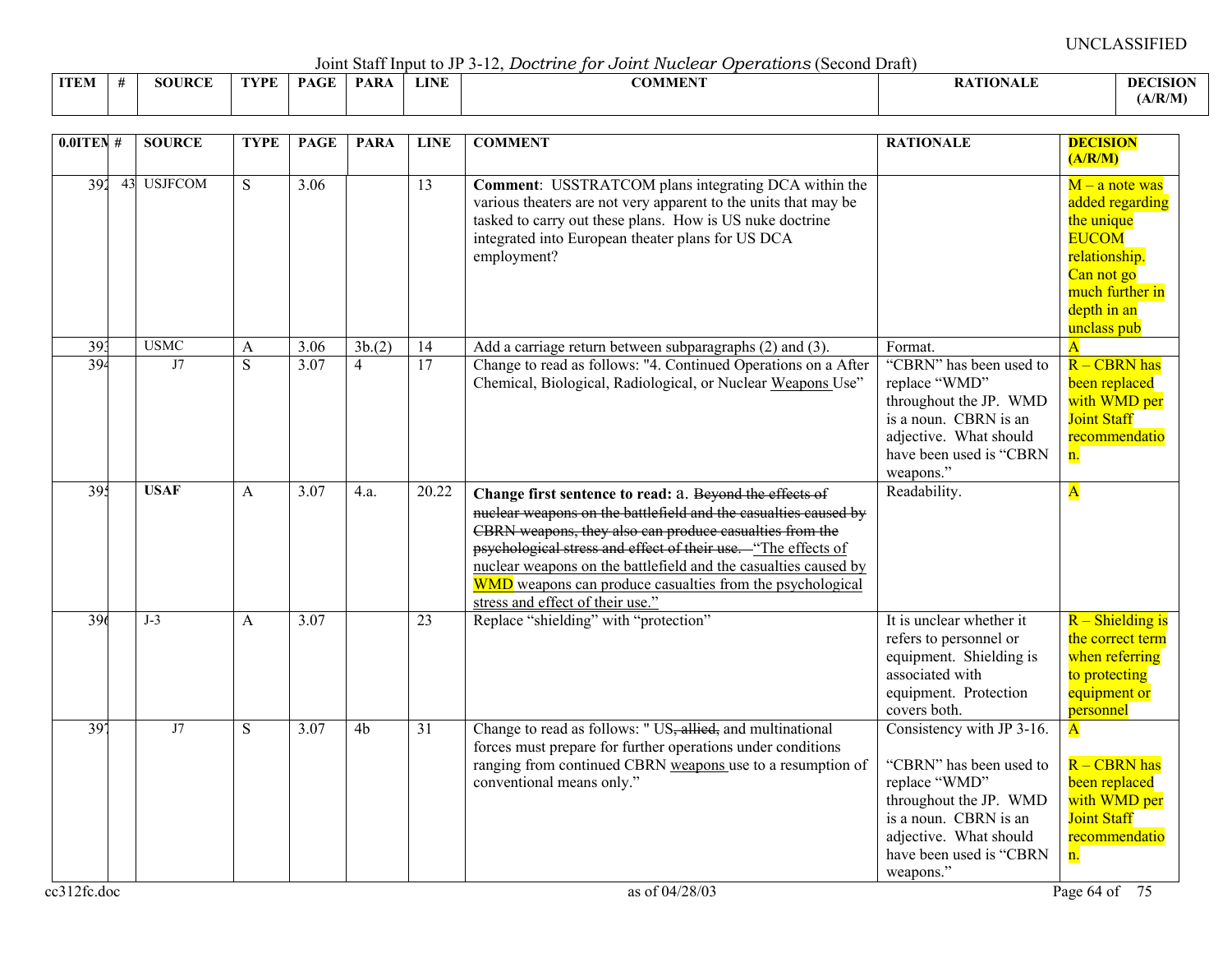Joint Staff Input to JP 3-12, *Doctrine for Joint Nuclear Operations* (Second Draft)

|             | voint bant mpat to vi bullet bood dito for o odder tracecour oportadored to voint biant |               |      |             |      |             |         |                 |                 |  |  |  |  |  |
|-------------|-----------------------------------------------------------------------------------------|---------------|------|-------------|------|-------------|---------|-----------------|-----------------|--|--|--|--|--|
| <b>ITEM</b> |                                                                                         | <b>SOURCE</b> | FYPE | <b>PAGE</b> | PARA | <b>LINE</b> | COMMENT | <b>ATIONALE</b> | <b>DECISION</b> |  |  |  |  |  |
|             |                                                                                         |               |      |             |      |             |         |                 | (A/R/M)         |  |  |  |  |  |

| $0.01$ TEN #    | <b>SOURCE</b>    | <b>TYPE</b>    | <b>PAGE</b>                     | <b>PARA</b> | <b>LINE</b>     | <b>COMMENT</b>                                                                                                                                                                                                                                         | <b>RATIONALE</b>                                                                                                                                                                                                      | <b>DECISION</b><br>(A/R/M)                                                  |
|-----------------|------------------|----------------|---------------------------------|-------------|-----------------|--------------------------------------------------------------------------------------------------------------------------------------------------------------------------------------------------------------------------------------------------------|-----------------------------------------------------------------------------------------------------------------------------------------------------------------------------------------------------------------------|-----------------------------------------------------------------------------|
| 398             | <b>STRATCOM</b>  | $\overline{M}$ | 3.04.0<br>5                     |             | 23.01           | Change to read, "USSTRATCOM will deploy a strategic<br>support team Theater Planning Response Cell (TPRC)<br>familiar with the theater to provide nuclear planning and<br>CBRN WMD expertise. The TPRC strategic support team<br>will include provide" | Correct terminology.<br>TPRC's are being<br>renamed.                                                                                                                                                                  | $\overline{\mathbf{A}}$                                                     |
| 399             | <b>USAES-DEI</b> | S              | $\overline{3.5}$                | 3a(2)       | $\overline{43}$ | Change to read: "nuclear weapons effects to include<br>estimated adversary fatalities as well as environmental impacts,<br>those effects beyond the target country, and allied and coalition<br>perception and possible reactions to nuclear strikes." | See 6 above                                                                                                                                                                                                           | $\overline{\mathbf{A}}$                                                     |
| 400             | J3612            | S              | 5.2                             | 20          | $\mathbf{1}$    | Single Integrated Operational Plan Operational Plan (OPLAN)<br>8044 Revision (Year) (Basic)                                                                                                                                                            | Conforms to naming<br>convention.                                                                                                                                                                                     | $\overline{\mathbf{A}}$                                                     |
| 40 <sup>1</sup> | $J-3$            | M              | $\overline{3.01}$<br>to<br>3.07 |             |                 | Ensure Chapter III is coordinated with the revision of JP 3-<br>12.1, Joint Tactics, Techniques and Procedures for Theater<br>Nuclear Planning.                                                                                                        | Accuracy.                                                                                                                                                                                                             | $A$ – It was<br>written in<br>conjunction<br>with the LA of<br>$3 - 12.1$ . |
| 402             | <b>USN</b>       | A              | 51.01                           |             |                 | Delete Roman numeral after "START I"                                                                                                                                                                                                                   | There is only one START<br>Treaty. The former<br><b>START II and START III</b><br>are no longer viable<br>agreements.                                                                                                 | $\overline{\mathbf{A}}$                                                     |
| 40 <sup>3</sup> | J-5 NAC          | S              | 51.01                           |             |                 | Under Treaty Column, Strategic Offensive Arms Reduction<br>and Limitation Treaty, Change "(START I)" to "(START)"                                                                                                                                      | Correct reference to<br>START. START II and<br>START III never entered<br>into force                                                                                                                                  | $\overline{\mathbf{A}}$                                                     |
| 404             | $J-5$ NAC        | S              | 51.01                           |             |                 | Under Treaty Column, Moscow Treaty, Change to read<br>"Strategic Offensive Reductions Treaty (Moscow Treaty)"                                                                                                                                          | Correct reference to<br>Moscow Treaty                                                                                                                                                                                 | $\overline{\mathbf{A}}$                                                     |
| 405             | J-5 NAC          | S              | 51.01                           |             |                 | Under Impact Column, Moscow Treaty, change 1 <sup>st</sup> bullet to<br>read "Reduces US and Russian strategic nuclear warheads to a<br>level between 1700-2200 by 31 December 2012"                                                                   | The term "operational<br>deployed" is not relevant<br>to the Russians and is not<br>part of the Treaty. The<br>term operationally<br>deployed refers to the<br>method the US will use to<br>reach their Treaty limit. | $\overline{\mathbf{A}}$                                                     |
| 406             | J-5 NAC          | ${\bf S}$      | 51.01                           |             |                 | Under Impact Column, Moscow Treaty, change 2nd bullet to<br>"No verification measures, but uses existing START                                                                                                                                         | More accurate description<br>of what START does for                                                                                                                                                                   | $\overline{\mathbf{A}}$                                                     |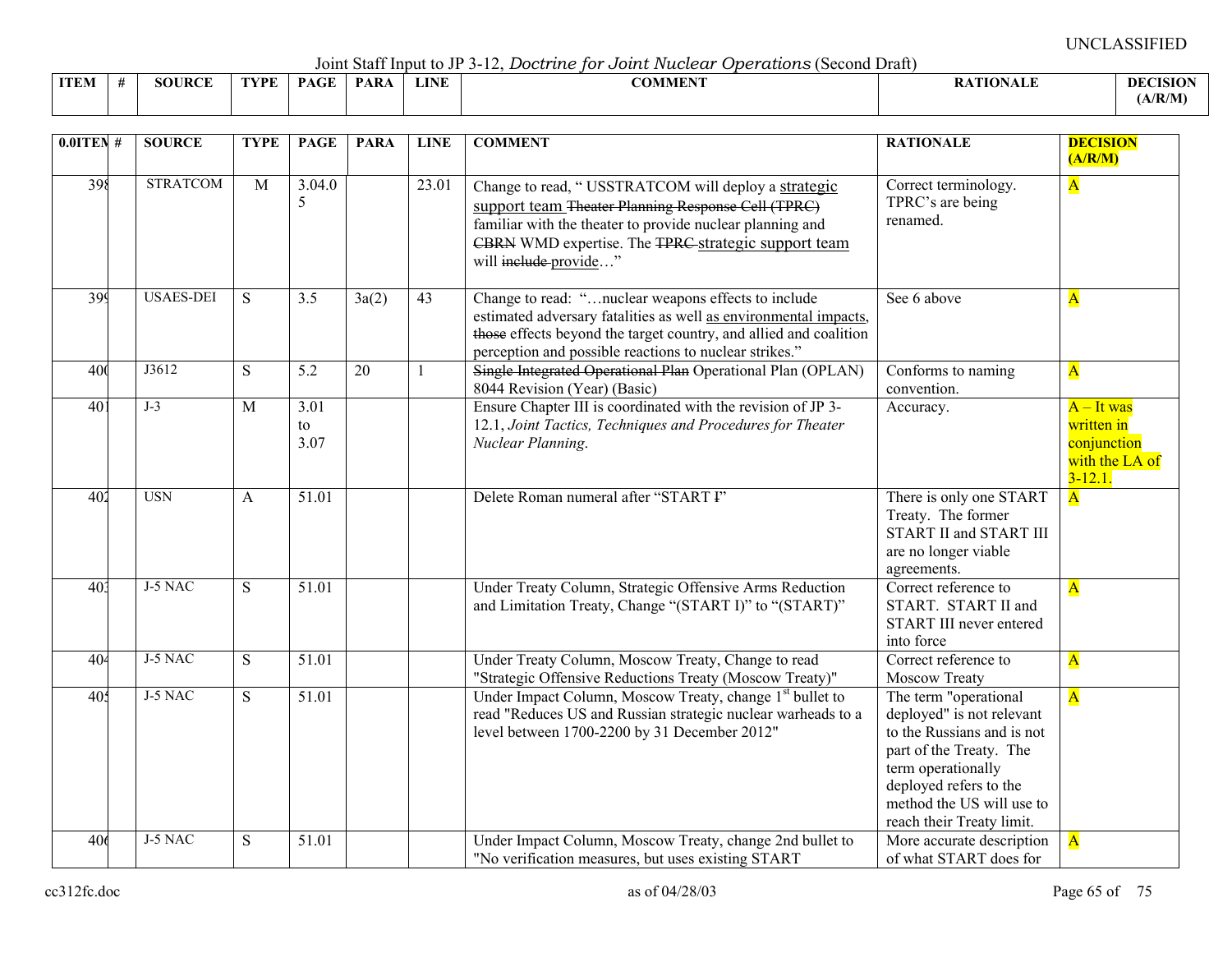Joint Staff Input to JP 3-12, *Doctrine for Joint Nuclear Operations* (Second Draft)

|             | voint built mpat to view the bood and for o oater radioan operation to to conta bruit |               |      |                                         |      |             |                               |                 |                 |  |  |  |  |  |
|-------------|---------------------------------------------------------------------------------------|---------------|------|-----------------------------------------|------|-------------|-------------------------------|-----------------|-----------------|--|--|--|--|--|
| <b>ITEM</b> |                                                                                       | <b>SOURCE</b> | TVPF | $\mathbf{P}\Lambda\mathbf{C}\mathbf{F}$ | PARA | <b>LINE</b> | <b>^^********</b><br>_OMMEN J | <b>ATIONALE</b> | <b>DECISION</b> |  |  |  |  |  |
|             |                                                                                       |               |      |                                         |      |             |                               |                 | (A/R/M)         |  |  |  |  |  |

| $0.0$ ITEN#     | <b>SOURCE</b> | <b>TYPE</b> | <b>PAGE</b>        | <b>PARA</b> | <b>LINE</b> | <b>COMMENT</b>                                                                                                                                                                                                                                                                                                                                                                                                                                                                                                  | <b>RATIONALE</b>                                                                                                                                                    | <b>DECISION</b><br>(A/R/M)                                                                                                                    |
|-----------------|---------------|-------------|--------------------|-------------|-------------|-----------------------------------------------------------------------------------------------------------------------------------------------------------------------------------------------------------------------------------------------------------------------------------------------------------------------------------------------------------------------------------------------------------------------------------------------------------------------------------------------------------------|---------------------------------------------------------------------------------------------------------------------------------------------------------------------|-----------------------------------------------------------------------------------------------------------------------------------------------|
| 40 <sup>7</sup> | J-5 NAC       | S           | 51.01              |             |             | verification regime to provide the foundation for transparency"<br>Under Impact Column, Moscow Treaty, add 3 <sup>rd</sup> bullet: "Not<br>yet entered into force"                                                                                                                                                                                                                                                                                                                                              | the Moscow Treaty<br>Provides current status of<br>Moscow Treaty. US<br>Senate passed ratification,<br>but the Russians have not                                    | $\overline{\mathbf{A}}$                                                                                                                       |
| 408             | $J-3$         | S           | 51.01              |             |             | Recommend inclusion of discussion of various Nuclear-<br>Weapon-Free Zone Treaties in the table.<br>Add the following to the table:<br>1 <sup>st</sup> column, "Nuclear-Weapon-Free Zone Treaties"<br>2 <sup>nd</sup> column, "<br>The US is a party to several Nuclear-<br><b>Weapon-Free Zone Treaties, including</b><br>Antarctica, Latin America, Outer Space and<br>Africa<br>Commanders need to be aware that these<br>treaties have important implications for<br>basing/deployment of US nuclear forces | The US is a party to<br>several of these treaties,<br>which have important<br>implications for<br>basing/deployment of US<br>nuclear forces.                        | $A - add$ as last<br>row of figure as<br>indicated.                                                                                           |
| 409             | $J-3$         | S           | 51.01              |             |             | Recommend inclusion of discussion of NPT Article VI<br>obligation to pursue disarmament, include discussion of<br>negative security assurances.<br>Add as last bullet in NPT, "Through the Moscow Treaty, the<br>US continues to reduce nuclear arms IAW the NPT."                                                                                                                                                                                                                                              | These are important treaty<br>obligations that every<br>Administration has<br>observed.                                                                             | $M - add some$<br>more<br>information to<br>NPT.                                                                                              |
| 41(             | $J-3$         | S           | $\overline{51.01}$ |             |             | Recommend deletion of CTBT from table.<br>Add as last bullet in CTBT, "The US Senate, on 13 October<br>1999, voted 51 to 48 against ratifying the CTBT."                                                                                                                                                                                                                                                                                                                                                        | <b>US</b> Senate vetoed<br>ratification of the Treaty,<br>President has said US will<br>not pursue further efforts<br>to ratify.                                    | $M$ – do not<br>want to delete,<br>because the<br>treaty is still<br>referenced<br>frequently; but,<br>will add<br>additional<br>information. |
| 411             | <b>USA</b>    | S           | 51.01              | Table       |             | Recommend deleting CTBT from table.                                                                                                                                                                                                                                                                                                                                                                                                                                                                             | Technically, the US has<br>not ratified the CTBT and<br>is therefore, not bound to<br>adhere to it. However,<br>the US continues not to<br>test nuclear weapons due | $M$ – do not<br>want to delete,<br>because the<br>treaty is still<br>referenced<br>frequently; but,                                           |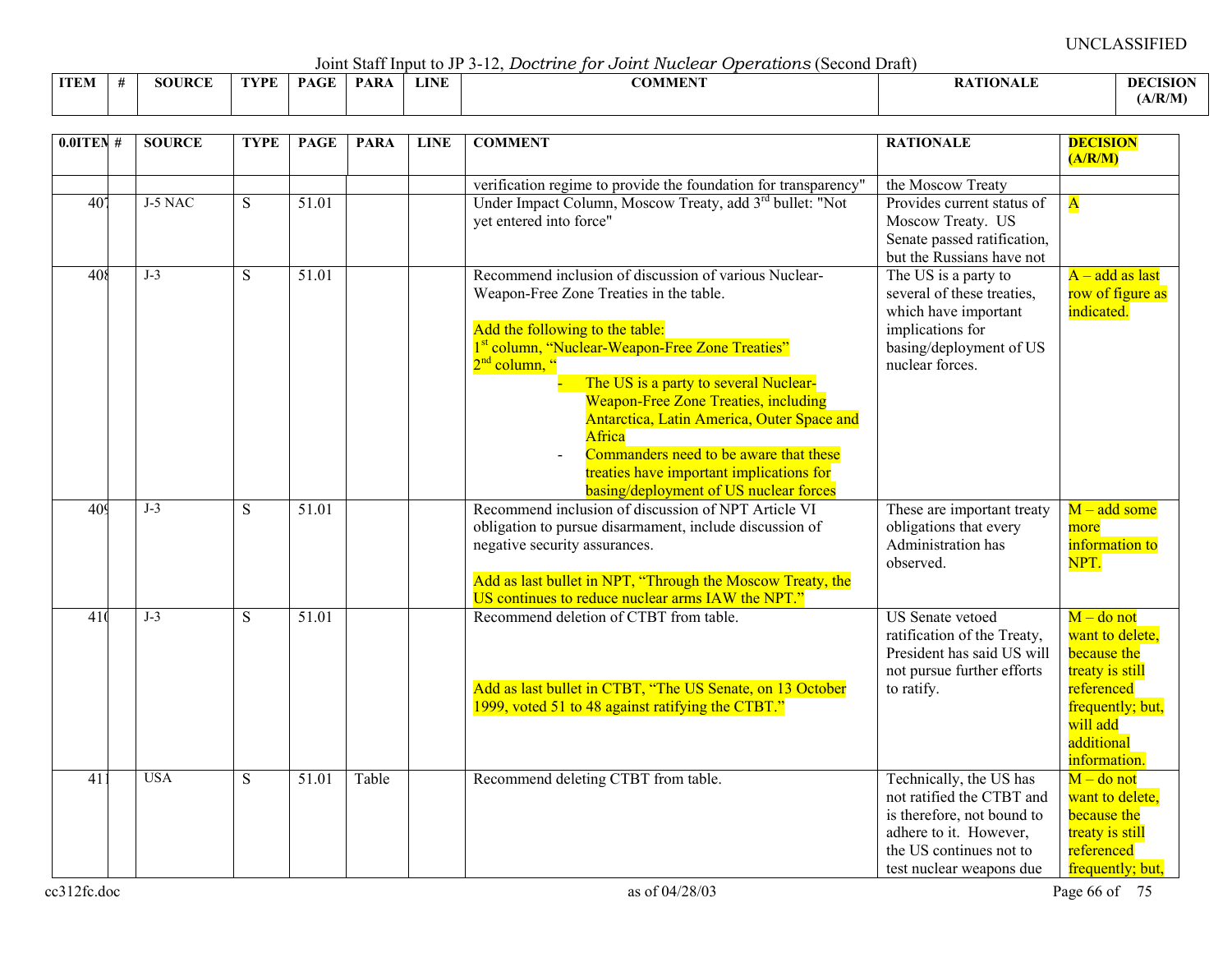Joint Staff Input to JP 3-12, *Doctrine for Joint Nuclear Operations* (Second Draft)

|             |                    |     |            |     |             | ---------------<br>.<br>------------ |                       |                    |
|-------------|--------------------|-----|------------|-----|-------------|--------------------------------------|-----------------------|--------------------|
| <b>ITEM</b> | <b>JRCE</b><br>šОt | VDE | $\sqrt{ }$ | PAR | <b>LINE</b> | <b>COMMENT</b>                       | <b>TARTA</b><br>"NALL | DEC<br><b>ISIO</b> |
|             |                    |     |            |     |             |                                      |                       | (A/R/M)            |

| $0.0$ ITEN#      |    | <b>SOURCE</b>  | <b>TYPE</b>  | <b>PAGE</b>        | <b>PARA</b> | <b>LINE</b>             | <b>COMMENT</b>                                                                                                                                                                                              | <b>RATIONALE</b>                                                                                                                                                                                                                                                           | <b>DECISION</b><br>(A/R/M)                                     |
|------------------|----|----------------|--------------|--------------------|-------------|-------------------------|-------------------------------------------------------------------------------------------------------------------------------------------------------------------------------------------------------------|----------------------------------------------------------------------------------------------------------------------------------------------------------------------------------------------------------------------------------------------------------------------------|----------------------------------------------------------------|
|                  |    |                |              |                    |             |                         |                                                                                                                                                                                                             | to a self-imposed<br>moratorium on nuclear<br>testing declared in 1992.                                                                                                                                                                                                    | will add<br>additional<br>information.<br>See above<br>comment |
| 412              | 44 | <b>USJFCOM</b> | $\mathsf{A}$ | 51.01              |             | F51.0<br>$\mathbf{1}$   | Comment: The full text for acronym START does not match<br>the Glossary, page GL-1; deconfliction is required for<br>consistency.                                                                           |                                                                                                                                                                                                                                                                            | $A - \arcsin(m)$<br>removed IAW<br>with below t<br>rational    |
| 413              |    | <b>USAF</b>    | S            | 51.01              |             | F51.0<br>$\overline{1}$ | Move figure to page I-7 and re-label as Fig I-2.                                                                                                                                                            | Incorporates figure within<br>the chapter that mentions<br>the topic.                                                                                                                                                                                                      | $A - IAW$<br>previous<br>comments                              |
| 414              |    | <b>USAF</b>    | $\mathsf{A}$ | $\overline{52.01}$ |             | 13                      | Change to read: JP 3-01 series.<br>JP 3-01, Joint Doctrine for Countering Air and Missile Threats<br>JP 3-01.1, Aerospace Defense of North America<br>JP 3-01.5, Doctrine for Joint Theater Missile Defense | 1. Completeness.<br>2. IAW JP 1-01,<br>references to other joint<br>publications will include<br>the full name of the<br>referenced document.<br>3. Although not<br>specifically cited, these<br>publication apply to the<br>concepts addressed within<br>the publication. | $\overline{\mathbf{A}}$                                        |
| 41 <sup>4</sup>  |    | <b>USN</b>     | S            | 52.01              |             | 13                      | Delete: IP 3 01 series                                                                                                                                                                                      | Inappropriate<br>List specific pubs                                                                                                                                                                                                                                        | $A - specific$<br>pubs listed in<br>comment below              |
| $\overline{416}$ |    | <b>USAF</b>    | A            | 52.01              |             | $\overline{24}$         | Change to read: CJCSI 3110.04A, Nuclear Supplement to<br>JSCP.                                                                                                                                              | Title as shown on current<br>listing of CJCSI/M/Ns<br>dated 4 Feb 03 located at<br>http://www.dtic.mil/doctri<br>ne/jel/cjcsd/cjcs current.p<br>df and consistent with title<br>shown on pg II-7, line 35                                                                  | $\overline{\mathbf{A}}$                                        |
| $\overline{41}$  |    | <b>USA</b>     | A            | 52.02              |             |                         | Add reference: NATO Standardized in NATO Standardization<br>Agreement 2104, Friendly Nuclear Strike Warning.                                                                                                | Completeness.<br>STRIKWARN messages<br>are standardized in the US<br>and NATO under this<br>agreement.                                                                                                                                                                     | $\overline{\mathbf{A}}$                                        |
| 418              |    | <b>USA</b>     | A            | 52.02              |             |                         | Add reference: National Security Presidential Directive-                                                                                                                                                    | Significant current                                                                                                                                                                                                                                                        | $\overline{\mathbf{A}}$                                        |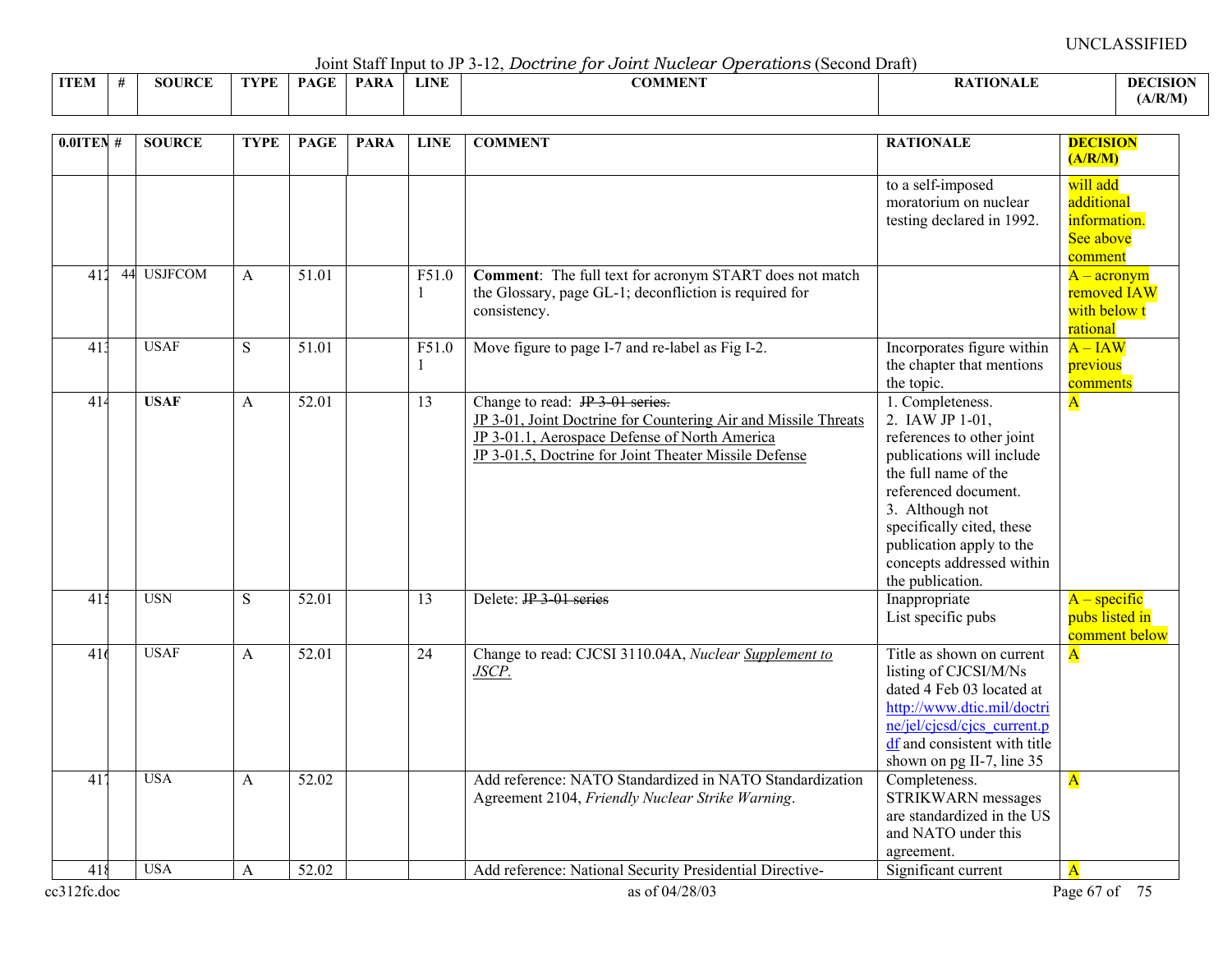Joint Staff Input to JP 3-12, *Doctrine for Joint Nuclear Operations* (Second Draft)

|             |                    |      |                                          |             |             | --------------<br>-----------                  |                 |                 |
|-------------|--------------------|------|------------------------------------------|-------------|-------------|------------------------------------------------|-----------------|-----------------|
| <b>ITEM</b> | <b>JRCE</b><br>5OU | TVDF | $\sim$ $\sim$ $\sim$ $\sim$ $\sim$<br>DА | <b>PARA</b> | <b>LINE</b> | $\alpha$ and $\alpha$ and $\alpha$<br>ADMMEN : | <b>\TIONALF</b> | <b>DECISION</b> |
|             |                    |      |                                          |             |             |                                                |                 | A/R/M           |

| 17/Homeland Security Presidential Directive-4, National<br>Presidential policy on<br>combating WMD.<br>Strategy to Combat Weapons of Mass Destruction, December<br>2002.<br><b>STRATCOM</b><br>The term SIOP should be replaced with Operations Plan 8044<br>419<br>S.<br>52.02<br>N/A<br>$\mathbf{A}$<br>1<br>Revision 03, IAW CM-757-03, 8 Feb 03.<br>Replace SIOP with "Operations Plan 8044 Revision 03"<br><b>USN</b><br>Add: Section 1041 and 1042 of the Floyd D. Spence National<br>52.02<br>Completeness<br>42(<br>5<br>$\mathsf{A}$<br>$\overline{\mathbf{A}}$<br>Defense Authorization Act (Public Law 106-398)<br>Referenced with pub's<br>Section 1033 of FY 2002 Defense Authorization Act (Public<br>text<br>Law 107-107)<br><b>USMC</b><br>General comment. The following acronyms are not used two<br>42 <sup>1</sup><br>S<br>99.00<br>Compliance with JP 1-01.<br>$\overline{\mathbf{A}}$<br>or more times in the text of the pub and should be deleted from<br>the glossary:<br>"NUWEP, SSBM"<br>422<br><b>USMC</b><br>99.00<br>General comment. The following acronym is used two or<br>S<br>Compliance with JP 1-01.<br>$\overline{\mathbf{A}}$<br>more times in the text of the pub and should be added to the<br>glossary:<br>"FY"<br>$FY$ – fiscal year<br>Delete the following acronym from Part I: NBC<br>42 <sup>3</sup><br>J7<br>99.01<br>Used only once. Used as<br>$\overline{\mathbf{A}}$<br>A<br>part of the title does not<br>meet acronym guidelines.<br>J7<br>Change to read as follows: "CJCSI Chairman of the Joint<br>42 <sup>2</sup><br>99.01<br>8<br>A<br>Correctness.<br>Chiefs of Staff Instruction"<br>above<br>425<br><b>USMC</b><br>S<br>99.01<br>8<br>Change to read:<br>$\overline{\mathbf{A}}$<br>Correct terminology.<br>"CJCSI<br>Chairman of the Joint Chiefs of Staff Instruction"<br>J7<br>Change to read as follows: "SSBM SSBN fleet balleistic<br>99.01<br>$\overline{39}$<br>Correct spelling.<br>426<br>A<br>$\overline{\mathbf{A}}$<br>missile submarine"<br>Change to read: SSBMN fleet balleistic missile submarine<br>Correctness. See JP 1-02.<br>42 <sup>7</sup><br><b>USAF</b><br>99.01<br>$\overline{39}$<br>A<br>and definition within<br>above<br>publication at page II-09,<br>line 3.<br><b>USMC</b><br>428<br>99.01<br>Change to read: SSBN<br>39<br>A<br>Typo.<br>above<br>as of 04/28/03<br>ec312fc.doc<br>Page 68 of 75 | $0.01$ TEN # | <b>SOURCE</b> | <b>TYPE</b> | <b>PAGE</b> | <b>PARA</b> | <b>LINE</b> | <b>COMMENT</b> | <b>RATIONALE</b> | <b>DECISION</b><br>(A/R/M) |
|---------------------------------------------------------------------------------------------------------------------------------------------------------------------------------------------------------------------------------------------------------------------------------------------------------------------------------------------------------------------------------------------------------------------------------------------------------------------------------------------------------------------------------------------------------------------------------------------------------------------------------------------------------------------------------------------------------------------------------------------------------------------------------------------------------------------------------------------------------------------------------------------------------------------------------------------------------------------------------------------------------------------------------------------------------------------------------------------------------------------------------------------------------------------------------------------------------------------------------------------------------------------------------------------------------------------------------------------------------------------------------------------------------------------------------------------------------------------------------------------------------------------------------------------------------------------------------------------------------------------------------------------------------------------------------------------------------------------------------------------------------------------------------------------------------------------------------------------------------------------------------------------------------------------------------------------------------------------------------------------------------------------------------------------------------------------------------------------------------------------------------------------------------------------------------------------------------------------------------------------------------------------------------------------------------------------------------------------------------------------------------------------------|--------------|---------------|-------------|-------------|-------------|-------------|----------------|------------------|----------------------------|
|                                                                                                                                                                                                                                                                                                                                                                                                                                                                                                                                                                                                                                                                                                                                                                                                                                                                                                                                                                                                                                                                                                                                                                                                                                                                                                                                                                                                                                                                                                                                                                                                                                                                                                                                                                                                                                                                                                                                                                                                                                                                                                                                                                                                                                                                                                                                                                                                   |              |               |             |             |             |             |                |                  |                            |
|                                                                                                                                                                                                                                                                                                                                                                                                                                                                                                                                                                                                                                                                                                                                                                                                                                                                                                                                                                                                                                                                                                                                                                                                                                                                                                                                                                                                                                                                                                                                                                                                                                                                                                                                                                                                                                                                                                                                                                                                                                                                                                                                                                                                                                                                                                                                                                                                   |              |               |             |             |             |             |                |                  |                            |
|                                                                                                                                                                                                                                                                                                                                                                                                                                                                                                                                                                                                                                                                                                                                                                                                                                                                                                                                                                                                                                                                                                                                                                                                                                                                                                                                                                                                                                                                                                                                                                                                                                                                                                                                                                                                                                                                                                                                                                                                                                                                                                                                                                                                                                                                                                                                                                                                   |              |               |             |             |             |             |                |                  |                            |
|                                                                                                                                                                                                                                                                                                                                                                                                                                                                                                                                                                                                                                                                                                                                                                                                                                                                                                                                                                                                                                                                                                                                                                                                                                                                                                                                                                                                                                                                                                                                                                                                                                                                                                                                                                                                                                                                                                                                                                                                                                                                                                                                                                                                                                                                                                                                                                                                   |              |               |             |             |             |             |                |                  |                            |
|                                                                                                                                                                                                                                                                                                                                                                                                                                                                                                                                                                                                                                                                                                                                                                                                                                                                                                                                                                                                                                                                                                                                                                                                                                                                                                                                                                                                                                                                                                                                                                                                                                                                                                                                                                                                                                                                                                                                                                                                                                                                                                                                                                                                                                                                                                                                                                                                   |              |               |             |             |             |             |                |                  |                            |
|                                                                                                                                                                                                                                                                                                                                                                                                                                                                                                                                                                                                                                                                                                                                                                                                                                                                                                                                                                                                                                                                                                                                                                                                                                                                                                                                                                                                                                                                                                                                                                                                                                                                                                                                                                                                                                                                                                                                                                                                                                                                                                                                                                                                                                                                                                                                                                                                   |              |               |             |             |             |             |                |                  |                            |
|                                                                                                                                                                                                                                                                                                                                                                                                                                                                                                                                                                                                                                                                                                                                                                                                                                                                                                                                                                                                                                                                                                                                                                                                                                                                                                                                                                                                                                                                                                                                                                                                                                                                                                                                                                                                                                                                                                                                                                                                                                                                                                                                                                                                                                                                                                                                                                                                   |              |               |             |             |             |             |                |                  | $A - Same$ as              |
|                                                                                                                                                                                                                                                                                                                                                                                                                                                                                                                                                                                                                                                                                                                                                                                                                                                                                                                                                                                                                                                                                                                                                                                                                                                                                                                                                                                                                                                                                                                                                                                                                                                                                                                                                                                                                                                                                                                                                                                                                                                                                                                                                                                                                                                                                                                                                                                                   |              |               |             |             |             |             |                |                  |                            |
|                                                                                                                                                                                                                                                                                                                                                                                                                                                                                                                                                                                                                                                                                                                                                                                                                                                                                                                                                                                                                                                                                                                                                                                                                                                                                                                                                                                                                                                                                                                                                                                                                                                                                                                                                                                                                                                                                                                                                                                                                                                                                                                                                                                                                                                                                                                                                                                                   |              |               |             |             |             |             |                |                  |                            |
|                                                                                                                                                                                                                                                                                                                                                                                                                                                                                                                                                                                                                                                                                                                                                                                                                                                                                                                                                                                                                                                                                                                                                                                                                                                                                                                                                                                                                                                                                                                                                                                                                                                                                                                                                                                                                                                                                                                                                                                                                                                                                                                                                                                                                                                                                                                                                                                                   |              |               |             |             |             |             |                |                  | $A$ – same as              |
|                                                                                                                                                                                                                                                                                                                                                                                                                                                                                                                                                                                                                                                                                                                                                                                                                                                                                                                                                                                                                                                                                                                                                                                                                                                                                                                                                                                                                                                                                                                                                                                                                                                                                                                                                                                                                                                                                                                                                                                                                                                                                                                                                                                                                                                                                                                                                                                                   |              |               |             |             |             |             |                |                  | $A$ – same as              |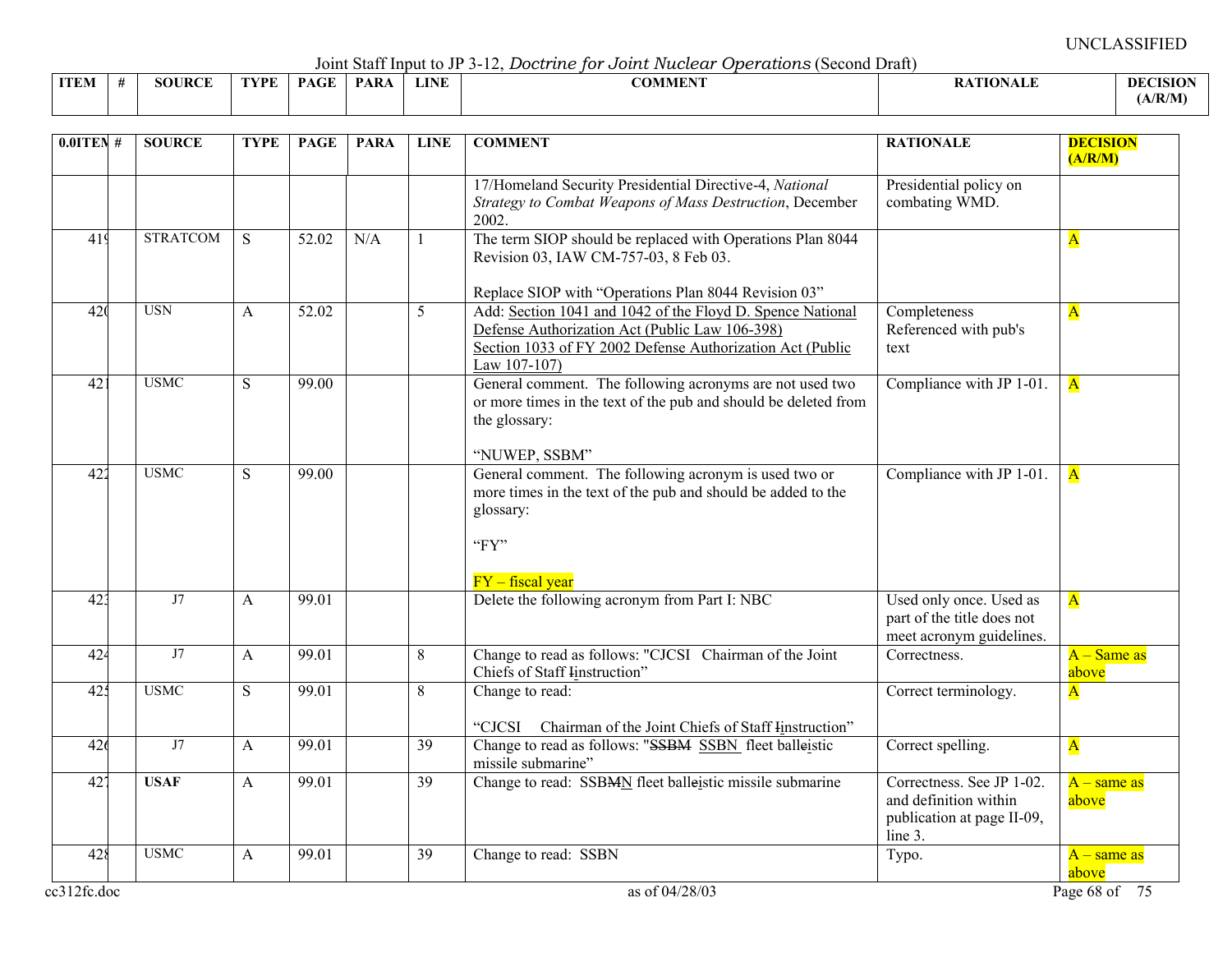Joint Staff Input to JP 3-12, *Doctrine for Joint Nuclear Operations* (Second Draft)

| <b>ITEM</b> | <b>SOURCE</b> | TVDF | $P_{\rm A}$<br>rage | <b>PARA</b> | <b>LINE</b> | <b>COMMENT</b> | <b>RATIONALE</b> | <b>DECISION</b><br>(A/R/M) |
|-------------|---------------|------|---------------------|-------------|-------------|----------------|------------------|----------------------------|
|             |               |      |                     |             |             |                |                  |                            |

| $0.0$ ITEN# | <b>SOURCE</b> | <b>TYPE</b>  | <b>PAGE</b> | <b>PARA</b> | <b>LINE</b>     | <b>COMMENT</b>                                                                             | <b>RATIONALE</b>                                                                                                                                                                                                                                                                                                                                                                                                                                                                                                                                                                                                                                                                                                                                                                                                                                                                                | <b>DECISION</b><br>(A/R/M)      |
|-------------|---------------|--------------|-------------|-------------|-----------------|--------------------------------------------------------------------------------------------|-------------------------------------------------------------------------------------------------------------------------------------------------------------------------------------------------------------------------------------------------------------------------------------------------------------------------------------------------------------------------------------------------------------------------------------------------------------------------------------------------------------------------------------------------------------------------------------------------------------------------------------------------------------------------------------------------------------------------------------------------------------------------------------------------------------------------------------------------------------------------------------------------|---------------------------------|
| 429         | <b>USN</b>    | $\mathbf{A}$ | 99.01       |             | 40              | Keep acronym to read "START - Strategic Offensive Arms<br>Reduction and Limitation Treaty" | Accuracy. Consistent<br>with long title of treaty<br>and with Appendix A                                                                                                                                                                                                                                                                                                                                                                                                                                                                                                                                                                                                                                                                                                                                                                                                                        | $R - \text{acronym}$<br>removed |
| 430         | <b>USAF</b>   | S            | 99.01       |             | $\overline{40}$ | Delete acronym "START" and it's definition as the Strategic<br>Arms Limitation Treaty.     | START is a "popular<br>title", not an acronym that<br>stands for the title shown<br>in JP 1-02 and this draft<br>of JP 3-12. Recommend<br>leaving the START I<br>characterization in Fig A-<br>1 as-is Recommend<br>deleting START from JP<br>1-02 acronym list. . A<br>short search of Library of<br>Congress website<br>http://thomas.loc.gov/hom<br>e/treaties/treaties.htm<br>yielded: Short Title:<br>TREATY WITH THE<br>UNION OF SOVIET<br><b>SOCIALIST</b><br>REPUBLICS ON THE<br>REDUCTION AND<br><b>LIMITATION OF</b><br><b>STRATEGIC</b><br>OFFENSIVE ARMS<br>(THE START TREATY)<br>Popular Title: START<br><b>TREATY Formal</b><br>Title: "The Treaty<br>between the United States<br>of America and the Union<br>of Soviet Socialist<br>Republics on the<br>Reduction and Limitation<br>of Strategic Offensive<br>Arms (the START<br>Treaty), signed at<br>Moscow on July 31, 1991, | $\overline{\mathbf{A}}$         |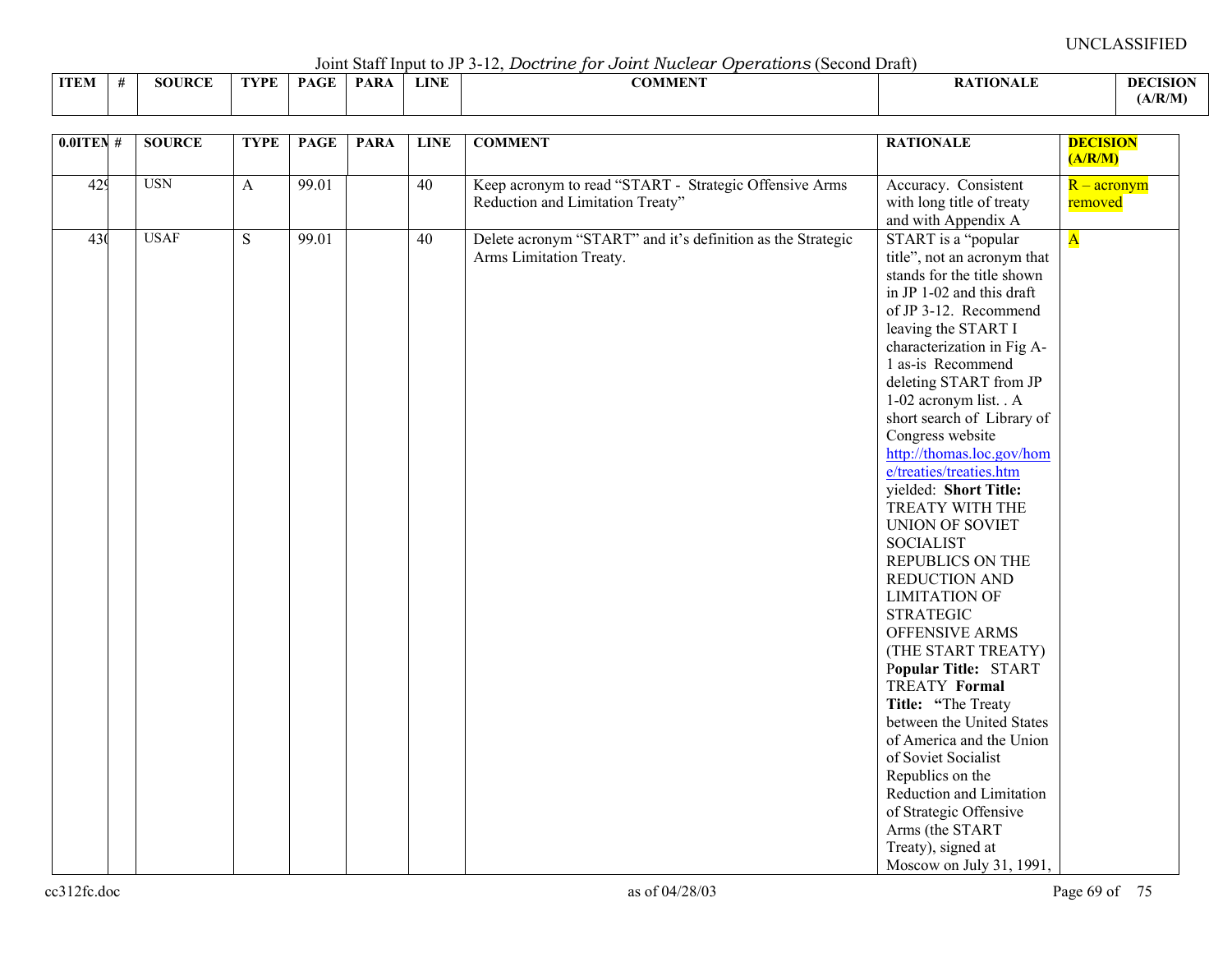Joint Staff Input to JP 3-12, *Doctrine for Joint Nuclear Operations* (Second Draft)

|             |               |      |                                         |      |             | voint built mpat to view the bood and for o oater radioan operation to to conta bruit |                 |                 |
|-------------|---------------|------|-----------------------------------------|------|-------------|---------------------------------------------------------------------------------------|-----------------|-----------------|
| <b>ITEM</b> | <b>SOURCE</b> | TVPF | $\mathbf{P}\Lambda\mathbf{C}\mathbf{F}$ | PARA | <b>LINE</b> | <b>^^********</b><br>_OMMEN J                                                         | <b>ATIONALE</b> | <b>DECISION</b> |
|             |               |      |                                         |      |             |                                                                                       |                 | (A/R/M)         |

| $0.01$ TEN #    | <b>SOURCE</b> | <b>TYPE</b>    | <b>PAGE</b>       | <b>PARA</b> | <b>LINE</b>    | <b>COMMENT</b>                                                                                                                                                                                                                                                                                                                                                                                                                                                                                                                                                                                                                                                                      | <b>RATIONALE</b>                                                                                                                                                                                                                                                                                                                                                                                                                                                                                                                                  | <b>DECISION</b><br>(A/R/M)  |
|-----------------|---------------|----------------|-------------------|-------------|----------------|-------------------------------------------------------------------------------------------------------------------------------------------------------------------------------------------------------------------------------------------------------------------------------------------------------------------------------------------------------------------------------------------------------------------------------------------------------------------------------------------------------------------------------------------------------------------------------------------------------------------------------------------------------------------------------------|---------------------------------------------------------------------------------------------------------------------------------------------------------------------------------------------------------------------------------------------------------------------------------------------------------------------------------------------------------------------------------------------------------------------------------------------------------------------------------------------------------------------------------------------------|-----------------------------|
|                 |               |                |                   |             |                |                                                                                                                                                                                                                                                                                                                                                                                                                                                                                                                                                                                                                                                                                     | including Annexes on<br>Agreed Statements and<br>Definitions; Protocols on<br>Conversion or<br>Elimination, Inspection,<br>Notification, Throw-<br>weight, Telemetry, and<br>Joint Compliance and<br>Inspection Commission;<br>and Memorandum of<br>Understanding; all<br>integral parts of the<br>START Treaty.                                                                                                                                                                                                                                  |                             |
| 43 <sup>2</sup> | J-5 NAC       | S              | 99.01             |             | 40             | Change definition to "Strategic Offensive Arms Reduction and<br>Limitation Treaty"                                                                                                                                                                                                                                                                                                                                                                                                                                                                                                                                                                                                  | Correct title of Treaty                                                                                                                                                                                                                                                                                                                                                                                                                                                                                                                           | $R - \arcsin(m)$<br>removed |
| 432             | J7            | $\overline{M}$ | $\frac{1}{99.03}$ |             | $\overline{4}$ | Change to read as follows: "allocation apportionment<br>(nuclear). The apportionment of specific numbers and types of<br>nuclear weapons to a commander for a stated time period as a<br>planning factor for use in the development of war operation<br>plans. (Additional authority is required for the actual<br>deployment of allocated weapons to locations desired by the<br>commander to support the war operation plans. Expenditures<br>of these weapons are not authorized until released by proper<br>authority.) (Upon approval of this revision, this term and its<br>definition will modify the existing term and its definition and<br>will be included in JP 1-02.)" | Allocation and<br>apportionment are two<br>different concepts that are<br>defined in JP 1-02.<br>Allocation is distribution<br>of limited resources<br>among competing<br>requirements for<br>employment.<br>Apportionment is the<br>distribution for planning<br>of limited resources<br>among competing<br>requirements. What is<br>clearly being discussed in<br>this definition is planning.<br>This is explicitly stated in<br>the text of the definition.<br>This is apportionment, not<br>allocation. Allocation<br>relates to employment. | $\overline{\mathbf{A}}$     |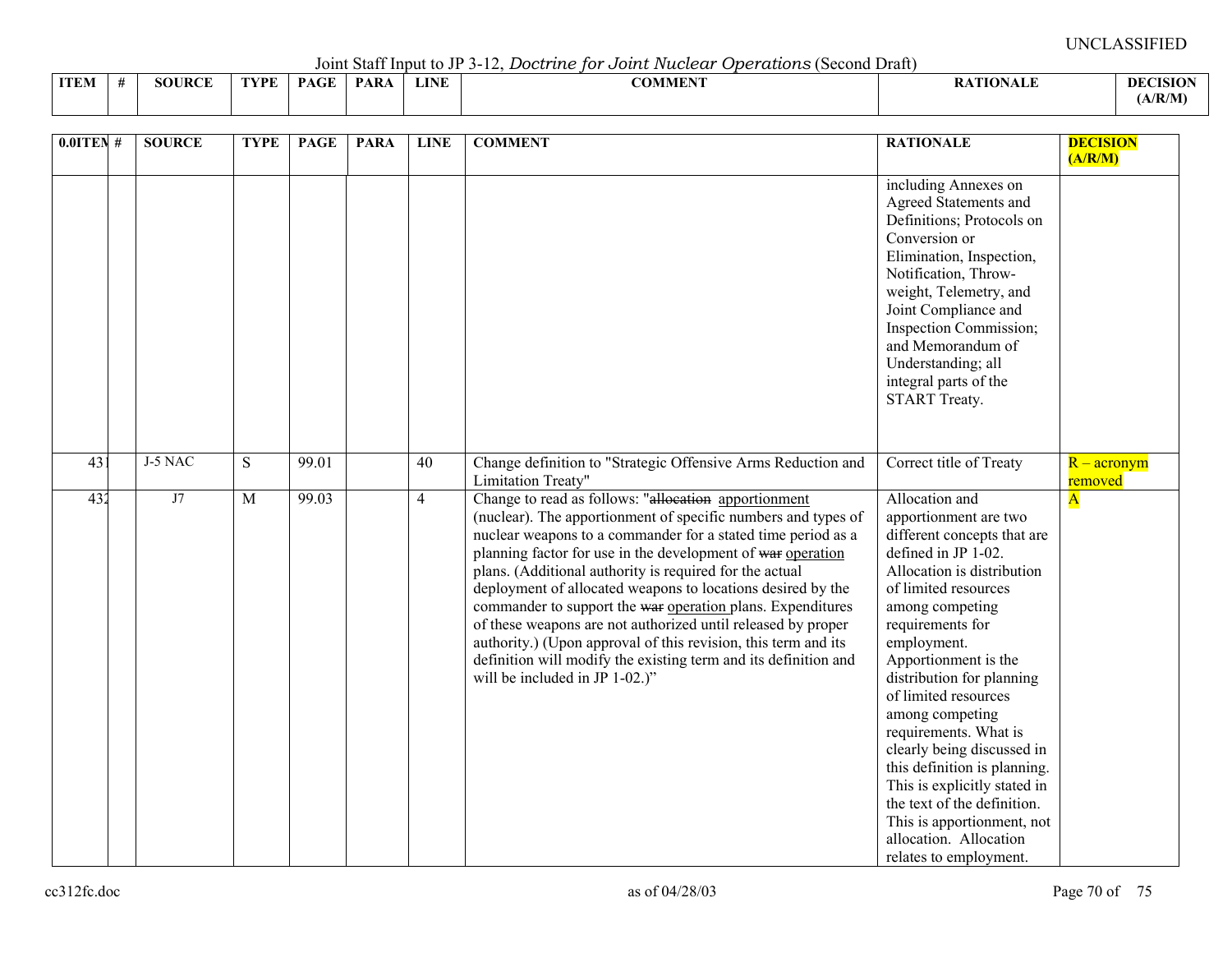Joint Staff Input to JP 3-12, *Doctrine for Joint Nuclear Operations* (Second Draft)

|             |                    |      |                                          |             |             | --------------<br>-----------                  |                 |                 |
|-------------|--------------------|------|------------------------------------------|-------------|-------------|------------------------------------------------|-----------------|-----------------|
| <b>ITEM</b> | <b>JRCE</b><br>5OU | TVDF | $\sim$ $\sim$ $\sim$ $\sim$ $\sim$<br>DА | <b>PARA</b> | <b>LINE</b> | $\alpha$ and $\alpha$ and $\alpha$<br>ADMMEN : | <b>\TIONALF</b> | <b>DECISION</b> |
|             |                    |      |                                          |             |             |                                                |                 | A/R/M           |

| $0.01$ TEN #    | <b>SOURCE</b>   | <b>TYPE</b>    | <b>PAGE</b> | <b>PARA</b> | <b>LINE</b>     | <b>COMMENT</b>                                                                                                                                                                                                                                                                                                                                                                                                                                           | <b>RATIONALE</b>                                                                                                                                                                                                                                                                                                                                                                                                           | <b>DECISION</b><br>(A/R/M) |
|-----------------|-----------------|----------------|-------------|-------------|-----------------|----------------------------------------------------------------------------------------------------------------------------------------------------------------------------------------------------------------------------------------------------------------------------------------------------------------------------------------------------------------------------------------------------------------------------------------------------------|----------------------------------------------------------------------------------------------------------------------------------------------------------------------------------------------------------------------------------------------------------------------------------------------------------------------------------------------------------------------------------------------------------------------------|----------------------------|
| 433             | J7              | $\overline{S}$ | 99.03       |             | $\overline{16}$ | Change to read as follows: "counterforce targeting. The<br>employment of strategic air and missile forces in an effort to<br>destroy, or render impotent, selected military capabilities of an<br>enemy adversary force under any of the circumstances by<br>which hostilities may be initiated. (Upon approval of this<br>revision, this term and its definition will modify the existing<br>term and its definition and will be included in JP 1-02.)" | Consistency with the term<br>"countervalue targeting."<br>Consistency with current<br>usage.                                                                                                                                                                                                                                                                                                                               | $\overline{\mathbf{A}}$    |
| 434             | <b>STRATCOM</b> | $\mathcal{C}$  | 99.03       |             | 20              | Change to read, "countervalue critical infrastructure<br>targeting. Strategy directing the destruction"                                                                                                                                                                                                                                                                                                                                                  | See comments above -<br>countervalue targeting<br>violates LOAC.                                                                                                                                                                                                                                                                                                                                                           | $\overline{\mathbf{A}}$    |
| 435             | J7              | S              | 99.03       |             | 20              | Change to read as follows: "countervalue targeting. Strategy<br>directing the destruction or neutralization of selected enemy<br>adversary military and military related activities, such as<br>industries, resources, and institutions that contribute to the<br>enemy adversary's ability to wage war. (Upon approval of this<br>revision, this term and its definition will be included in JP 1-<br>$02.$ "                                           | Consistency with current<br>terminology and use.                                                                                                                                                                                                                                                                                                                                                                           | $\overline{\mathbf{A}}$    |
| 436             | <b>USMC</b>     | M              | 99.03       |             | 20.23           | General comment. Delete attempt to codify this term and<br>definition in JP 1-02. How is this different that HVTs already<br>defined in joint doctrine?                                                                                                                                                                                                                                                                                                  | It is not necessary to start<br>another train of thought<br>that is similar to high-<br>value targets.<br>A high-value target is<br>defined as a target the<br>enemy commander<br>requires for the successful<br>completion of the<br>mission. Critical<br>Infrastructure only<br>encompasses industries,<br>resources and institutions.<br>Perhaps it could be said<br>that critical infrastructure<br>is a class of HVT. | $R$ – see rational         |
| 43 <sup>7</sup> | J7              | $\overline{S}$ | 99.03       |             | 34              | Change to read as follows: "denial measure. An action to<br>hinder or deny the enemy adversary the use of space,                                                                                                                                                                                                                                                                                                                                         | Consistency with current<br>terminology and use.                                                                                                                                                                                                                                                                                                                                                                           | $\overline{\mathbf{A}}$    |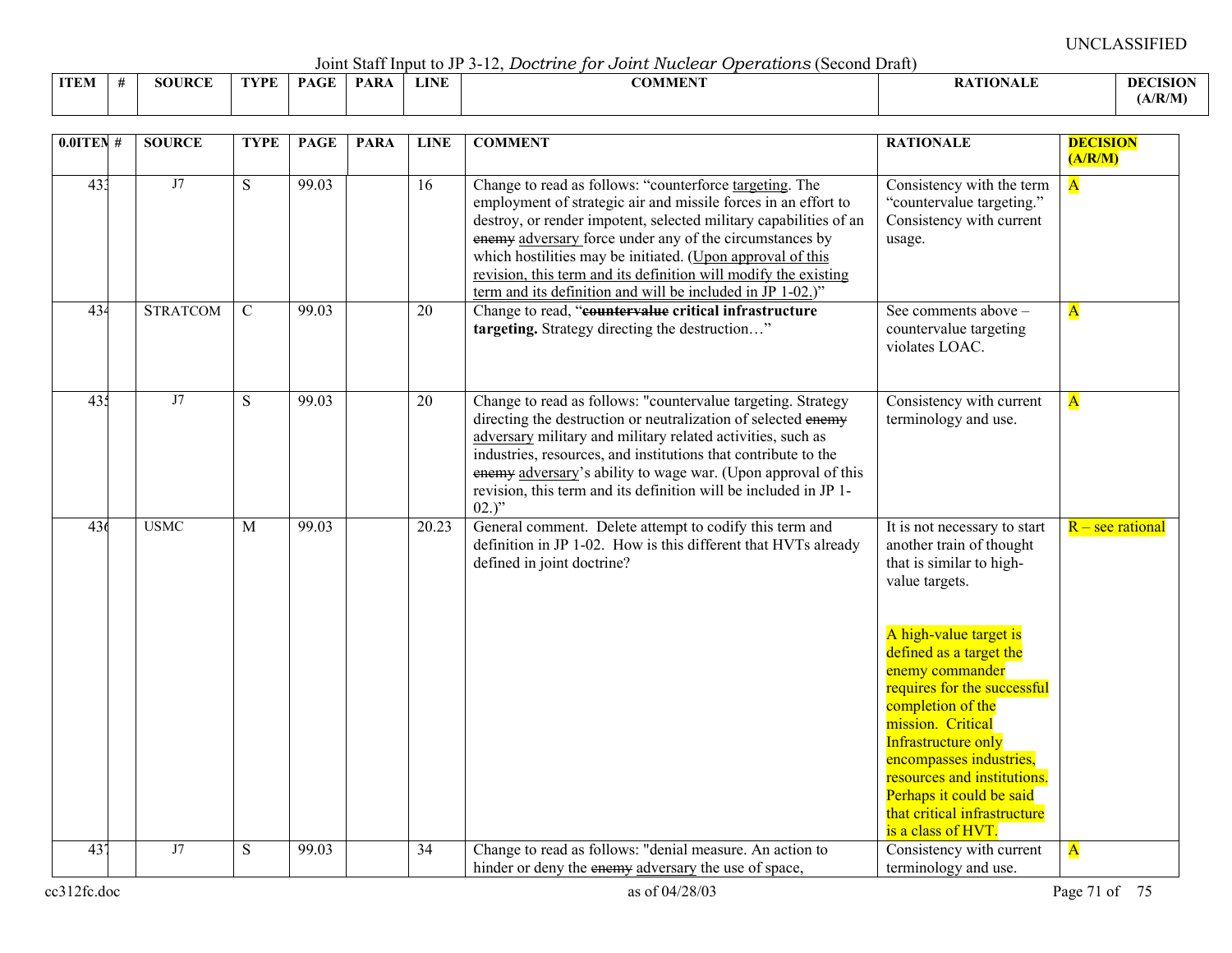Joint Staff Input to JP 3-12, *Doctrine for Joint Nuclear Operations* (Second Draft)

|             |    |               |      |             |             |             | .              |                  |                 |
|-------------|----|---------------|------|-------------|-------------|-------------|----------------|------------------|-----------------|
| <b>ITEM</b> | -4 | <b>SOURCE</b> | TYPE | <b>PAGE</b> | <b>PARA</b> | <b>LINE</b> | <b>COMMENT</b> | <b>RATIONALE</b> | <b>DECISION</b> |
|             |    |               |      |             |             |             |                |                  | (A/R/M)         |

| $0.0$ ITEN# | <b>SOURCE</b> | <b>TYPE</b>  | <b>PAGE</b> | <b>PARA</b> | <b>LINE</b>     | <b>COMMENT</b>                                                                                                                                                                                                                                                                                                                                                                                                                                                                                                                                                                                                                                      | <b>RATIONALE</b>                                                                                                                                                                                                                                                                                           | <b>DECISION</b><br>(A/R/M)                                     |
|-------------|---------------|--------------|-------------|-------------|-----------------|-----------------------------------------------------------------------------------------------------------------------------------------------------------------------------------------------------------------------------------------------------------------------------------------------------------------------------------------------------------------------------------------------------------------------------------------------------------------------------------------------------------------------------------------------------------------------------------------------------------------------------------------------------|------------------------------------------------------------------------------------------------------------------------------------------------------------------------------------------------------------------------------------------------------------------------------------------------------------|----------------------------------------------------------------|
|             |               |              |             |             |                 | personnel, or facilities. It may include destruction, removal,<br>contamination, or erection of obstructions. (Upon approval of<br>this revision, this term and its definition will modify the<br>existing term and its definition and will be included in JP 1-<br>$02.$ "                                                                                                                                                                                                                                                                                                                                                                         |                                                                                                                                                                                                                                                                                                            |                                                                |
| 438         | <b>EUCOM</b>  | S            | 99.04       |             | 12              | Comment: Defining the term "hold at risk" is a welcome<br>addition. However, a revision is proposed.<br>Recommended Change: Define as follows, "The ability to<br>threaten an attack that generates a desired effect or level of<br>damage against that which the enemy values."                                                                                                                                                                                                                                                                                                                                                                    | US forces can already attack<br>what the enemy values. The<br>issue is whether such an attack<br>can generate the appropriate<br>level of damage or the desired<br>effect. As an example, if a<br>target is a sufficiently hardened<br>and deeply buried facility, there<br>may not be a system capable of | $M$ – accepted<br>comment and<br>changed enemy<br>to adversary |
|             |               |              |             |             |                 | Change to read, "The ability to threaten an attack that<br>generates a desired effect or level of damage against that which<br>the enemy adversary values."                                                                                                                                                                                                                                                                                                                                                                                                                                                                                         | generating the desired level of<br>damage. Although we could<br>attack the target, we really<br>cannot hold that target at risk.                                                                                                                                                                           |                                                                |
| 439         | J7            | S            | 99.04       |             | 12              | Change to read as follows: "hold at risk. The ability to threaten<br>to attack what the enemy adversary values. (Upon approval of<br>this revision, this term and its definition will be included in JP<br>$1-02.$ "                                                                                                                                                                                                                                                                                                                                                                                                                                | Consistency with current<br>terminology and use.                                                                                                                                                                                                                                                           | $M$ – comment<br>integrated in to<br><b>EUCOM</b> def<br>below |
| 440         | <b>USN</b>    | ${\bf S}$    | 99.04       |             | 12.13           | <b>GENERAL COMMENT:</b><br>I question the need to formally define this and include it in the<br>DOD dictionary. If the consensus is the definition is required<br>should it not be changed as follows:<br>The ability to threaten to attack what the enemy an adversary<br>values                                                                                                                                                                                                                                                                                                                                                                   | Accepted usage                                                                                                                                                                                                                                                                                             | $M$ – see above<br>comment                                     |
| 441         | <b>USMC</b>   | $\mathbf{A}$ | 99.04       |             | 15              | Change to read: multiple independently targetable reentry<br>vehicle.                                                                                                                                                                                                                                                                                                                                                                                                                                                                                                                                                                               | Accuracy and consistency<br>with JP $1-02$ .                                                                                                                                                                                                                                                               | $\overline{\mathbf{A}}$                                        |
| 442         | J7            | S            | 99.04       |             | $\overline{19}$ | Change to read as follows: "nonstrategic nuclear forces. Those<br>nuclear-capable forces located in an operational area with a<br>capability to employ nuclear weapons by land, sea, or air<br>against opposing forces, supporting installations, or facilities.<br>Such forces may be employed, when authorized by competent<br>authority, to support operations that contribute to the<br>accomplishment of the commander's mission within the<br>operational area theater of operations. (Upon approval of this<br>revision, this term and its definition will modify the existing<br>term and its definition and will be included in JP 1-02.)" | The combatant<br>commander may not have<br>established a theater of<br>operations.                                                                                                                                                                                                                         | $\overline{\mathbf{A}}$                                        |
| 443         | <b>USMC</b>   | A            | 99.04       |             | 20              | Change to read: a capability to employ nuclear weapons by                                                                                                                                                                                                                                                                                                                                                                                                                                                                                                                                                                                           | The word "forces"                                                                                                                                                                                                                                                                                          | $R/M -$                                                        |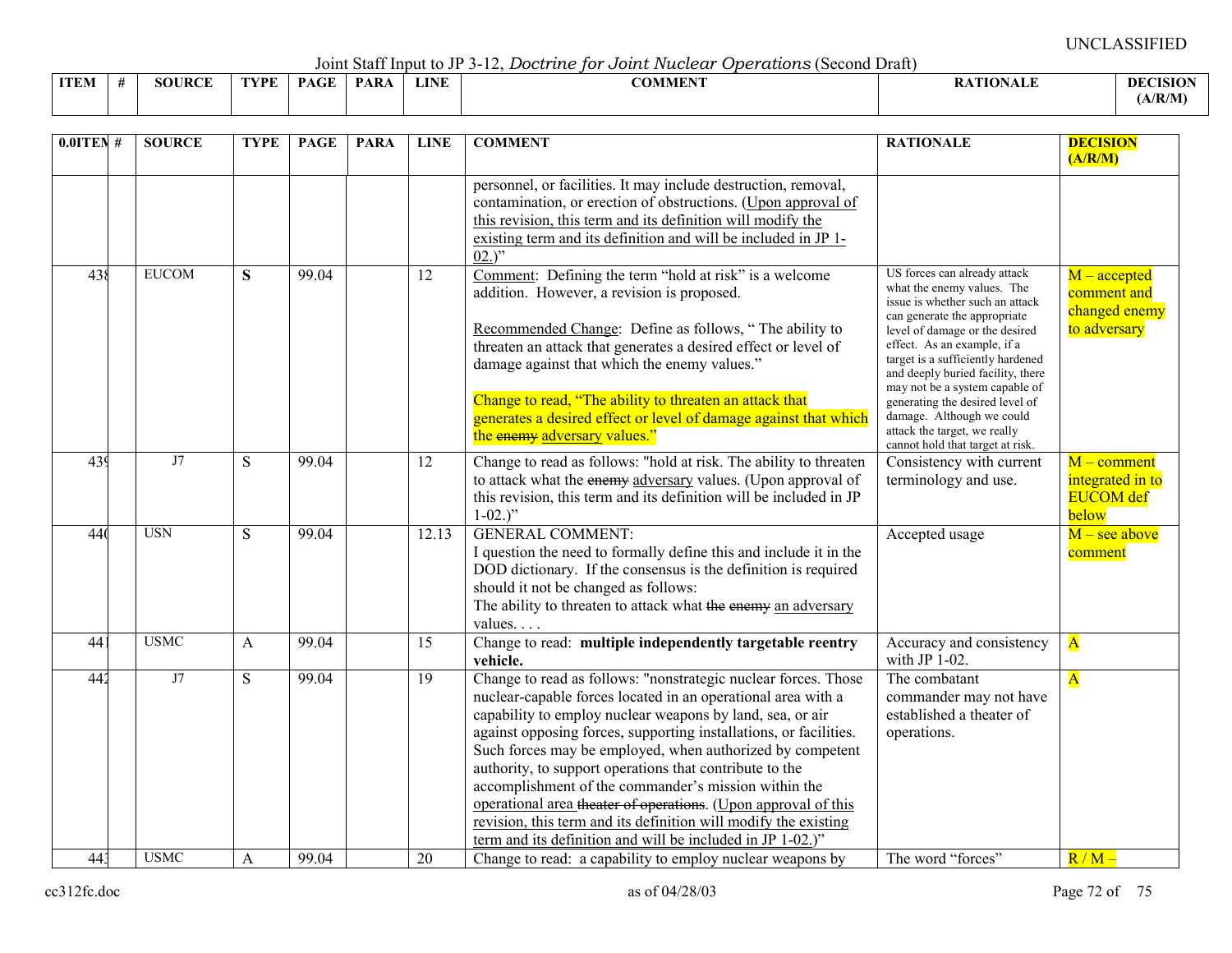UNCLASSIFIED

Joint Staff Input to JP 3-12, *Doctrine for Joint Nuclear Operations* (Second Draft)

| <b>ITEM</b> | <b>SOURCE</b> | TVDF | PAGE | <b>PARA</b> | <b>LINE</b> | <b>COMMENT</b> | <b>RATIONALE</b> | <b>DECISION</b> |
|-------------|---------------|------|------|-------------|-------------|----------------|------------------|-----------------|
|             |               |      |      |             |             |                |                  |                 |
|             |               |      |      |             |             |                |                  | (A/R/M)         |
|             |               |      |      |             |             |                |                  |                 |
|             |               |      |      |             |             |                |                  |                 |
|             |               |      |      |             |             |                |                  |                 |

| $0.01$ TEN #    | <b>SOURCE</b> | <b>TYPE</b>  | <b>PAGE</b> | <b>PARA</b> | <b>LINE</b> | <b>COMMENT</b>                                                                                                                                                                                                                                                                                                                                                                                                           | <b>RATIONALE</b>                                                                                                                                                                                                                                                                                                                           | <b>DECISION</b><br>(A/R/M)                  |
|-----------------|---------------|--------------|-------------|-------------|-------------|--------------------------------------------------------------------------------------------------------------------------------------------------------------------------------------------------------------------------------------------------------------------------------------------------------------------------------------------------------------------------------------------------------------------------|--------------------------------------------------------------------------------------------------------------------------------------------------------------------------------------------------------------------------------------------------------------------------------------------------------------------------------------------|---------------------------------------------|
|                 |               |              |             |             |             | land, sea, or air forces against opposing forces,                                                                                                                                                                                                                                                                                                                                                                        | appears in the JP 1-02<br>definition. Suggest<br>deleting the word "forces"<br>and adding (Upon<br>approval of this revision,<br>this modified term and its<br>definition will be included<br>in JP $1-02$ .)                                                                                                                              | Correction<br>made in USMC<br>comment above |
| 444             | <b>USMC</b>   | <sub>S</sub> | 99.04       |             | 20          | General comment. If you delete this word you are changing<br>the JP 1-02 definition and need to add the JP 1-01 verbiage that<br>allows you to do this.<br>Add at the end of the definition, "(Upon approval of this<br>revision, this modified term and its definition will be included<br>in JP $1-02$ ).                                                                                                              | Correct procedures for<br>changing a JP 1-02<br>definition per JP 1-01.                                                                                                                                                                                                                                                                    | $\overline{\mathbf{A}}$                     |
| 445             | J7            | S            | 99.04       |             | 35          | Change to read as follows: "nuclear strike warning. A warning<br>of impending friendly or suspected enemy adversary nuclear<br>attack. (Upon approval of this revision, this term and its<br>definition will modify the existing term and its definition and<br>will be included in JP $1-02$ .)"                                                                                                                        | Consistency with current<br>terminology and use.                                                                                                                                                                                                                                                                                           | $\overline{\mathbf{A}}$                     |
| 446             | <b>USMC</b>   |              | 99.04       |             | 38.<br>40   | General comment: Is this definition for nuclear weapon<br>going to replace the existing definition or be added as a second<br>definition?                                                                                                                                                                                                                                                                                | <b>Because the term</b><br>nuclear weapon<br>already exists, the<br>intent for this<br>definition must be<br>clarified.                                                                                                                                                                                                                    | $A$ – changed in<br>below<br>definition     |
| 44 <sup>7</sup> | J7            | A            | 99.04       |             | 38          | Change to read as follows: "nuclear weapon. A nuclear<br>warhead and its necessary arming, fuzing, and firing<br>components required to produce a nuclear yield. (Upon<br>approval of this revision, this term and its definition will be<br>included in JP 1-02. Upon approval of this revision, this term<br>and its definition will modify the existing term and its<br>definition and will be included in JP 1-02.)" | There is an existing<br>approved definition for<br>the term "nuclear<br>weapon" which reads as<br>follows: "nuclear weapon<br>A complete assembly<br>(i.e., implosion type, gun<br>type, or thermonuclear<br>type), in its intended<br>ultimate configuration<br>which, upon completion<br>of the prescribed arming,<br>fusing, and firing | $R$ – definition<br>changed below           |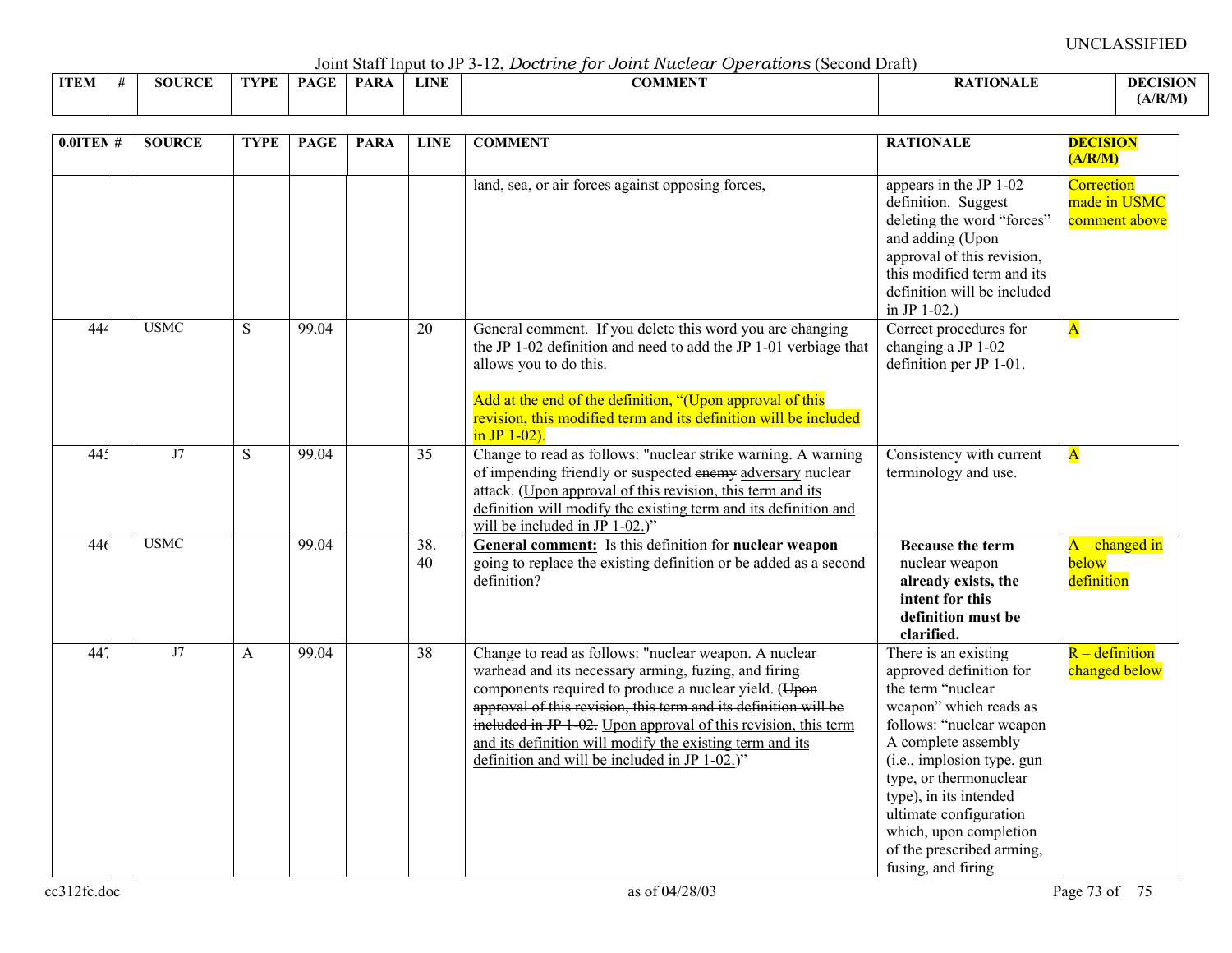UNCLASSIFIED

Joint Staff Input to JP 3-12, *Doctrine for Joint Nuclear Operations* (Second Draft)

|             |               |      |             | $\sim$ 0.11.0 $\sim$ 0.00 11.1 $\sim$ 0.00 0.10 0.10 $\sim$ |             | $\sim$ $\sim$ $\sim$ $\sim$ $\sim$ $\sim$<br>. |               |                 |
|-------------|---------------|------|-------------|-------------------------------------------------------------|-------------|------------------------------------------------|---------------|-----------------|
| <b>ITEM</b> | <b>SOURCE</b> | TVDF | $P_{\rm A}$ | <b>PARA</b>                                                 | <b>LINE</b> | <b>COMMENT</b>                                 | ATION<br>™AL∟ | <b>DECISION</b> |
|             |               |      |             |                                                             |             |                                                |               | (A/R/M)         |

| $0.0$ ITEN #    | <b>SOURCE</b> | <b>TYPE</b>    | <b>PAGE</b>           | <b>PARA</b> | <b>LINE</b>     | <b>COMMENT</b>                                                                                                                                                                                                                                                                                                                                                                                                                                                                                                                                        | <b>RATIONALE</b>                                                                                                                                   | <b>DECISION</b><br>(A/R/M)                                                                                |
|-----------------|---------------|----------------|-----------------------|-------------|-----------------|-------------------------------------------------------------------------------------------------------------------------------------------------------------------------------------------------------------------------------------------------------------------------------------------------------------------------------------------------------------------------------------------------------------------------------------------------------------------------------------------------------------------------------------------------------|----------------------------------------------------------------------------------------------------------------------------------------------------|-----------------------------------------------------------------------------------------------------------|
|                 |               |                |                       |             |                 |                                                                                                                                                                                                                                                                                                                                                                                                                                                                                                                                                       | sequence, is capable of<br>producing the intended<br>nuclear reaction and<br>release of energy."                                                   |                                                                                                           |
| 448             | <b>USMC</b>   | M              | 99.04                 |             | 38.41           | Change to read: "nuclear weapon. A complete assembly (i.e.<br>implosion type, gun type, or thermonuclear type), in its intended<br>ultimate configuration which, upon completion of the prescribed<br>arming, fusing and firing sequence, is capable of producing the<br>intended nuclear reaction and release of energy. A nuclear warhead<br>and its necessary arming, fuzing, and firing components<br>required to produce a nuclear yield. (Upon approval of this<br>revision, this term and its definition will be included in JP 1-<br>$02.$ )" | Use approved NATO and<br>Joint definition already in<br>JP 1-02.                                                                                   | $\overline{\mathbf{A}}$                                                                                   |
| 449             | J7            | ${\bf S}$      | 99.04                 |             | 43              | Change to read as follows: "operationally deployed nuclear<br>weapons. Nuclear weapons that are on operational ballistic<br>missiles or bombers or in bomber base weapon storage.<br>Operationally deployed weapons are for immediate and<br>unexpected threats. (Upon approval of this revision, this term<br>and its definition will be included in JP 1-02.)"                                                                                                                                                                                      | Clarity. All types of<br>weapons are operationally<br>deployed.                                                                                    | $\overline{\mathbf{A}}$                                                                                   |
| 450             | <b>USMC</b>   | $\mathbf{M}$   | 99.04                 |             | 43.46           | General comment. Do not agree to define "operationally<br>deployed weapons" in a nuclear context only. Many weapons<br>are operationally deployed. Delete this entry or make it for this<br>publication only and not go into JP 1-02.                                                                                                                                                                                                                                                                                                                 |                                                                                                                                                    | $M$ – changed to<br>operationally<br>deployed<br>nuclear weapon                                           |
| 451             | J7            | $\overline{S}$ | 99.05                 |             | $\overline{10}$ | This "responsive force" definition seems to be missing text.                                                                                                                                                                                                                                                                                                                                                                                                                                                                                          | Correctness.                                                                                                                                       | $A$ – see below<br>comments                                                                               |
| 452             | J5            | S              | $\frac{99.05}{99.05}$ |             | 10.13           | Change as follows: "Responsive Force Augmentation<br>Capability"                                                                                                                                                                                                                                                                                                                                                                                                                                                                                      | SEDCDEF preference to<br>avoid the use of term<br>"responsive force".<br>Change reflects work of<br>OSD working group on<br>responsive capability. | $\overline{\mathbf{A}}$                                                                                   |
| 45 <sup>3</sup> | <b>USMC</b>   | M              | 99.05                 |             | 10.15           | Change to read: "responsive force. A force intended to address<br>potential contingencies. The ability to reinforce in a timely and<br>efficient manner the operationally deployed force with<br>warheads from the responsive force will contribute to the<br>deterrence of challenges and the dissuasion of arms<br>competition. (Upon approval of this revision, this term and its<br>definition will be included in JP 1-02.)"                                                                                                                     | Disagree that a responsive<br>force be defined in<br>nuclear terms only.                                                                           | $A - realizing$<br>that this is now<br>referred to as a<br>augmentation<br>force per the<br>above comment |